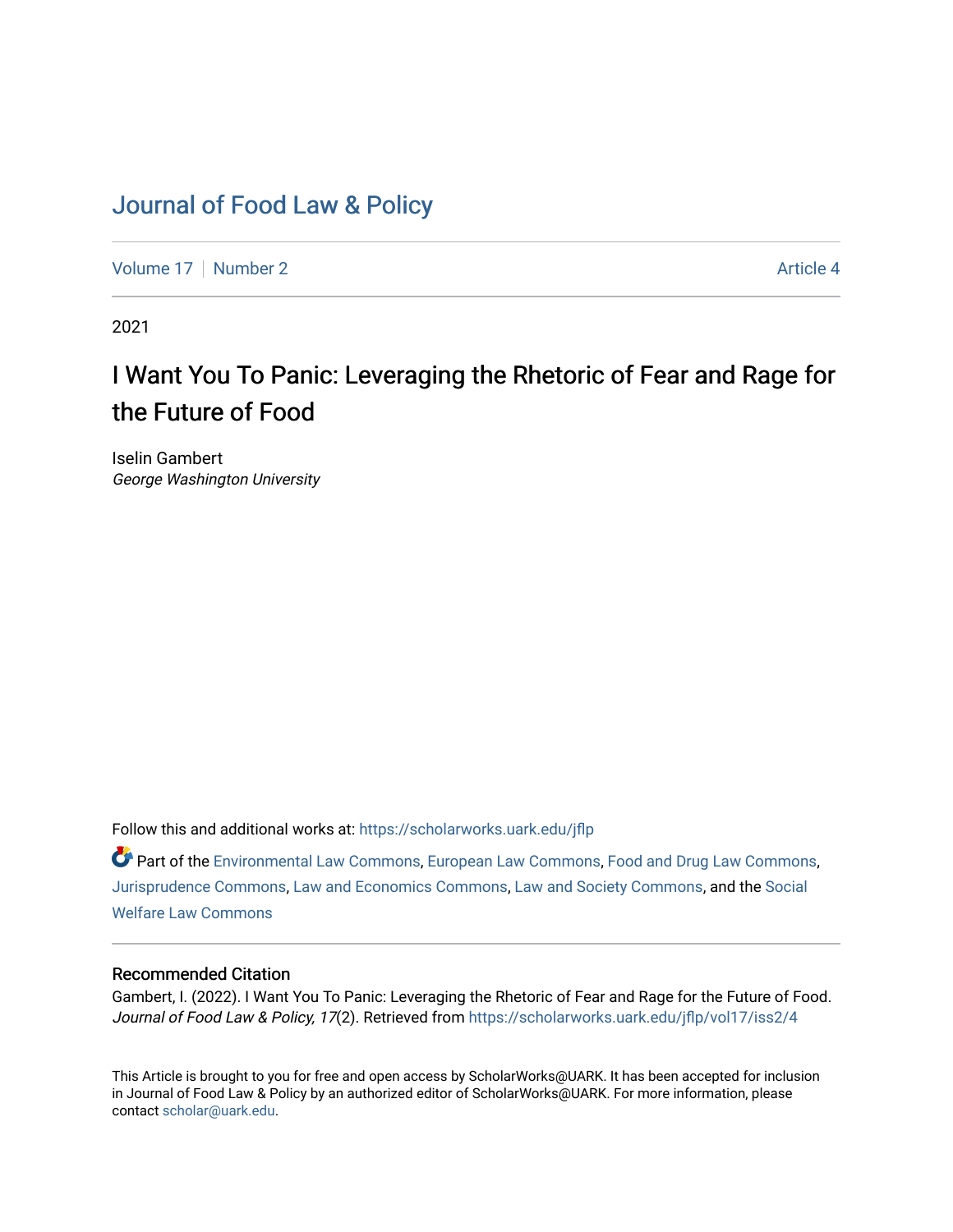

Volume Seventeen Number Two 2021

I WANT YOU TO PANIC: LEVERAGING THE RHETORIC OF FEAR AND RAGE FOR THE FUTURE OF FOOD *Iselin Gambert*

A PUBLICATION OF THE UNIVERSITY OF ARKANSAS SCHOOL OF LAW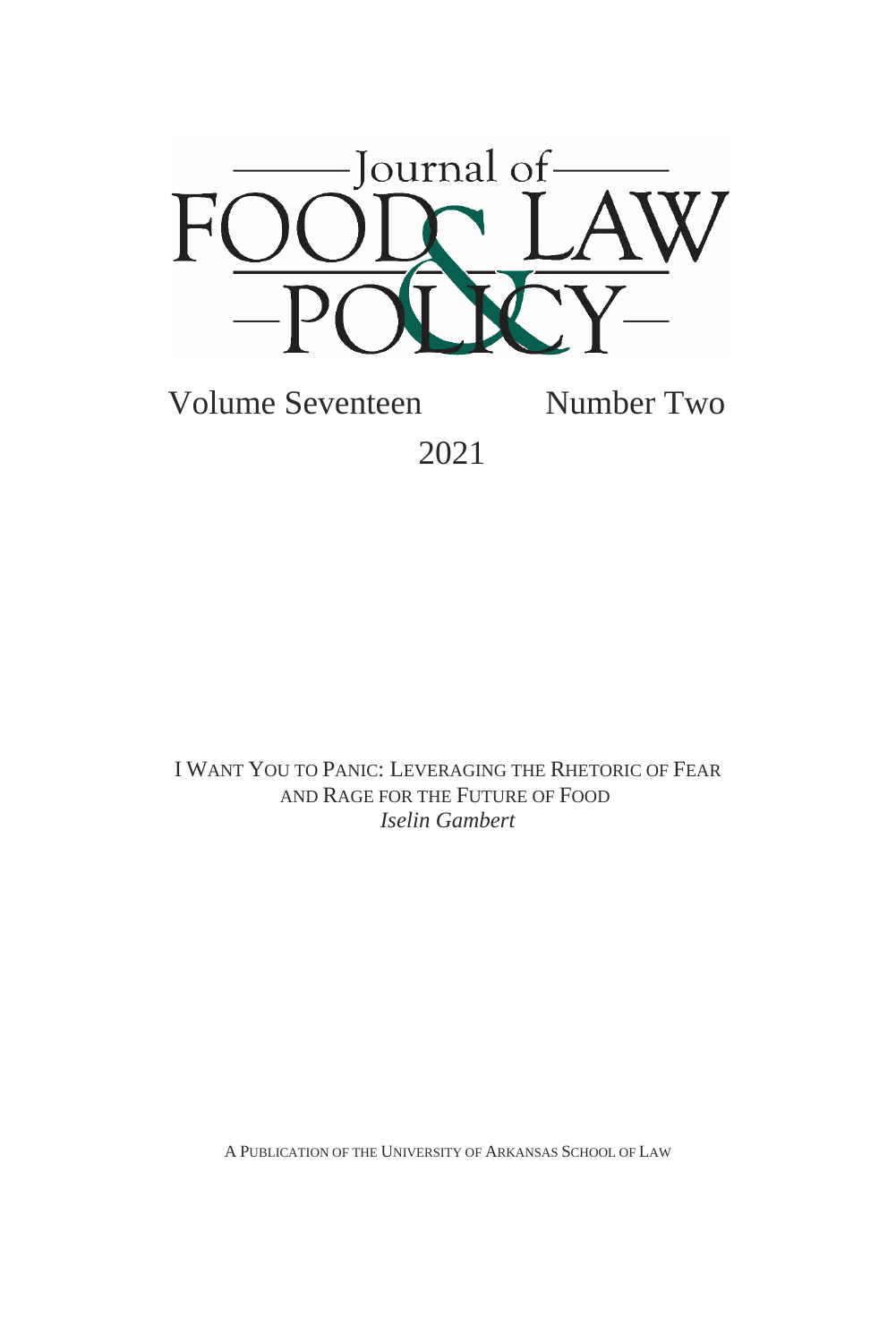## **I Want You to Panic: Leveraging the Rhetoric of Fear and Rage for the Future of Food**

Iselin Gambert\*

#### **Abstract**

*"Humanity Is About to Kill 1 Million Species in a Globe-Spanning Murder-Suicide. Only 11 Years Left to Prevent Irreversible Damage from Climate Change."*

Doomsday headlines like these are terrifying. But are they enough to make us act? The causes of the current climate crisis are many, but the science is clear that the meat and dairy industry shoulders much of the blame. Given the role the animal agriculture industry plays in perpetuating the climate crisis, combined with the harms the industry imposes on the animals and workers within it, politicians and governments—given their degree of power and influence—should ostensibly be leaders in setting policies that might set humanity on a course-correction. Instead, we see fear prompting politicians and governments to action—action designed to slow progress and thwart change.

This article explores the role that emotion—specifically fear and rage—play in shaping the legal, political, and cultural discourse around the future of food, and offers a strategy to leverage those emotions to help people more effectively confront the impact that their dietary choices have on the environment, farm animal welfare and exploitation, and factory farm workers. Part One provides an overview of the current climate crisis. It also unpacks the role that animal-derived meat plays in perpetuating cultural norms around traditional masculinity, which the American Psychological Association has identified as harmful and which has been identified as a driving force behind climate skepticism. Part Two explores three examples of governments—state, national, and international—using fear as a primary motivating force to wage linguistic and semantic battles over the meaning of "meat" and "milk." This section unpacks legislative efforts in Missouri, Arkansas, and other states to pass socalled "Real Meat Laws" that seek to prohibit the commercial speech of producers of plant-based and cultivated meat. It explores similar efforts in the U.S. Congress to prohibit plant milk from using the word "milk" on its labels in a thinly-veiled fear-driven attempt to protect the dairy industry. And it explores the European Union's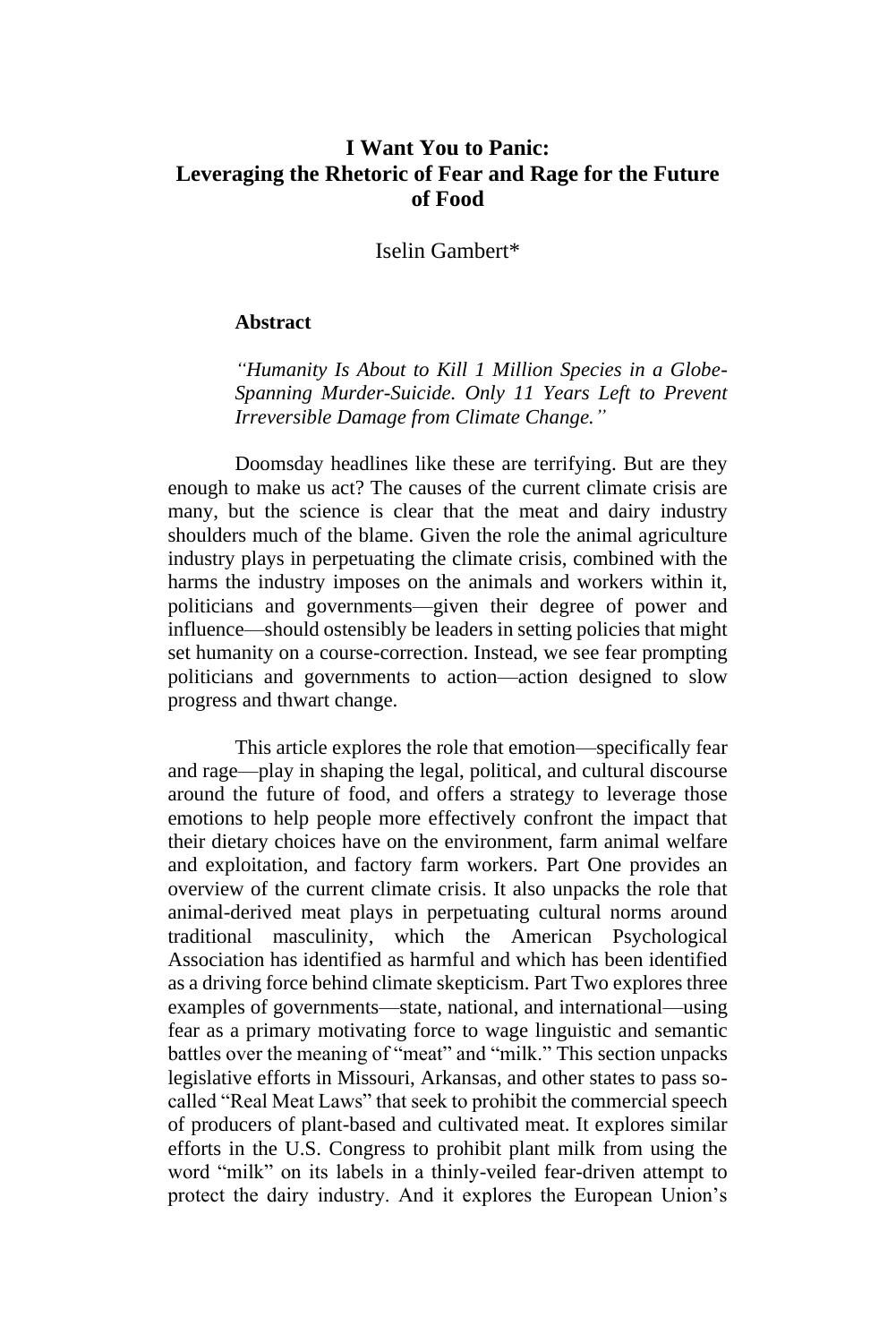recent passage of Amendment 171, which, if allowed to take effect, would introduce sweeping restrictions on plant-based food labeling. Part Three suggests that one way to facilitate the paradigm shift we need around food is to leverage the role that emotion plays in consumer decisions around food, and offers mandatory Graphic Warning Labels (GWLs) as a tool to do just that. Building on research done around the globe into the effectiveness of GWLs on cigarette packages that blend Logos and Pathos by combining data with scientifically accurate yet emotionally disturbing and fearinducing images, this section argues that consumers need to be confronted with logical and emotional appeals to reject animal-based food each and every time they pick those items off a grocery store shelf. Ultimately, this article agrees with teenage Swedish climate activist: "I want you to panic," she said. "I want you to feel the fear I feel every day. And then I want you to act."

#### **I. Introduction**

*Humanity is About to Kill 1 Million Species in a Globe-Spanning Murder-Suicide.<sup>1</sup>*

What happened just now as you read those words? Did you shift uncomfortably in your seat, perhaps, or let out a sigh of dread?

*Only 11 Years Left to Prevent Irreversible Damage from Climate Change, Speakers Warn during General Assembly High-Level Meeting.<sup>2</sup>*

<sup>\*</sup> Professor of Legal Writing, The George Washington University Law School

<sup>1</sup> Eric Levitz, *Humanity Is About to Kill 1 Million Species in a Globe-Spanning Murder-Suicide*, INTELLIGENCER (May 6, 2019),

https://nymag.com/intelligencer/2019/05/un-report-humans-are-driving-1-millionspecies-extinct.html.

<sup>2</sup> *See* Darryl Fears, *One Million Species Face Extinction, U.N. Report Says. And Humans Will Suffer as a Result.*, THE WASH. POST (May 6, 2019),

https://www.washingtonpost.com/climate-environment/2019/05/06/one-millionspecies-face-extinction-un-panel-says-humans-will-suffer-

result/?utm\_term=.6aa898519958. *See* Press Release, Intergovernmental Sci.-Pol'y Platform on Biodiversity &and Ecosystem Serv. (IPBES), Nature's Dangerous Decline 'Unprecedented' Species Extinction Rates 'Accelerating', U.N. PRESS RELEASE (May 6,2019), available at

https://www.washingtonpost.com/context/ipbes-global-report-species-extinctionrate-is-accelerating/f724e478-da85-4e89-83f9-

f663c496f08c/?utm\_term=.2a5ef9c6cc2c; Press Release, General Assembly, Only 11 Years Left to Prevent Irreversible Damage from Climate Change, Speakers Warn During General Assembly High-Level Meeting, U.N. Press Release GA/12131 (Mar.28, 2019).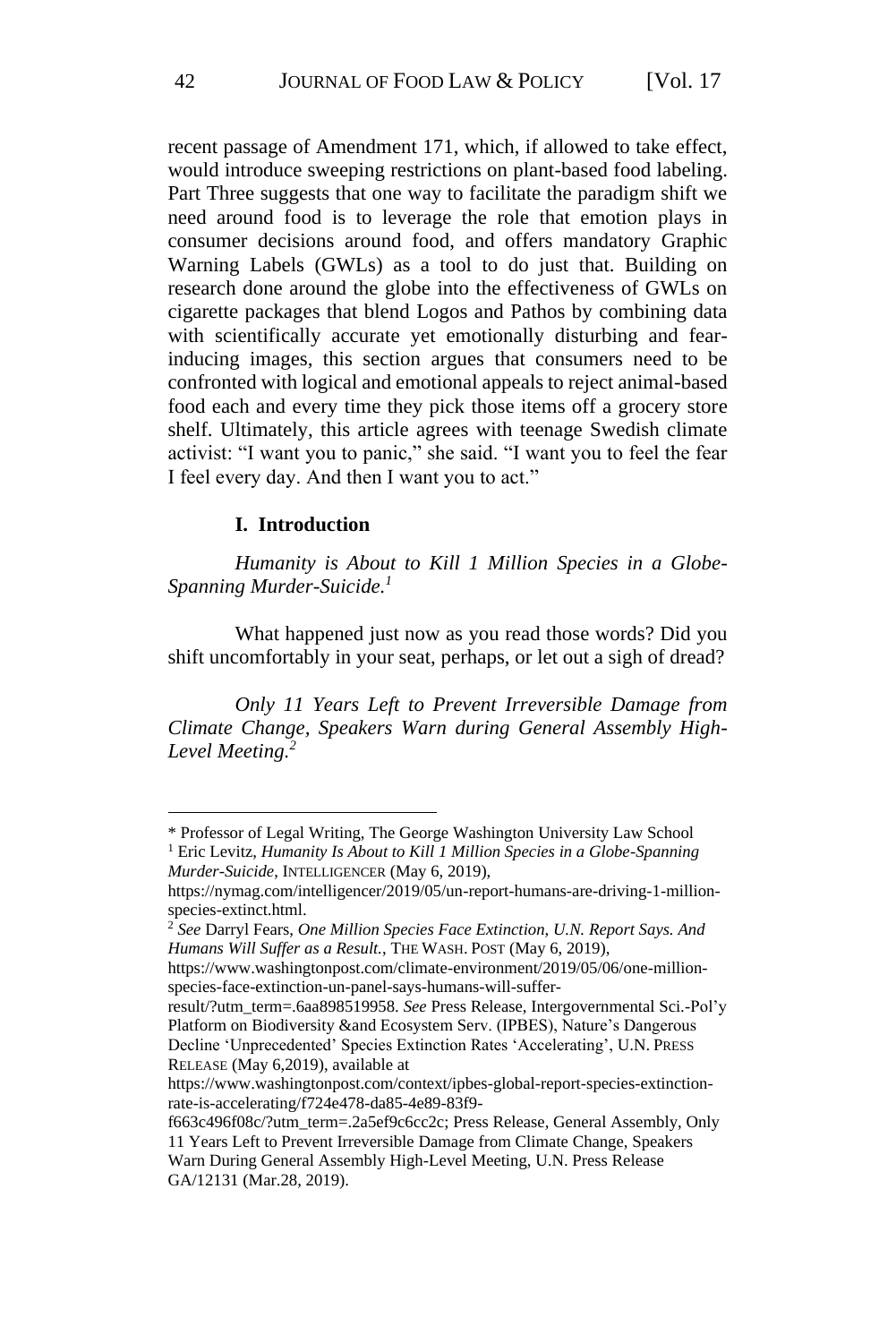How about now? Is your heartbeat quickening a bit? Are your palms beginning to sweat? What if I told you that this headline is two years old already, so there's only nine years left? Feeling a bit stressed? Me too. But what are you doing to do about it?

As a scholar of rhetoric, I see the world through the lens of the different rhetorical narratives that are used in legal, political, and cultural contexts. Often referred to as "Aristotle's rhetorical triangle,"<sup>3</sup> the rhetorical tools of Logos (appeals to logic), Pathos (appeals to emotion), and Ethos (appeals leveraging the credibility of the persuader) underpin every piece of persuasion there is, from children vying to stay up past their bedtime because they did their chores (Logos), to fundraising ads depicting images of malnourished children in Africa (Pathos), to a doctor entering an exam room cloaked in a white coat (Ethos).<sup>4</sup>

Doomsday headlines like the ones above skillfully blend Logos—one million species; eleven years left—and Pathos murder-suicide; irreversible damage. More often than not, when it comes to headlines like these, *fear* is the particular emotion used to get us readers to sit up and pay attention. Fear, after all, is a powerful emotion, and reading about the sixth mass extinction unfolding at the hands of human-fueled habitat destruction and climate change is, to put it mildly, very scary stuff.<sup>5</sup> But is fear powerful enough to get us to act?

 Studies have shown that patients prefer their doctors to wear white coats as compared to any other form of attire, with white-coat-clad doctors rating the highest "across all domains including how knowledgeable, trustworthy, caring and approachable the physician appeared as well as how comfortable the physician made the respondent feel." Christopher M. Petrilli et al., *Understanding Patient Preference for Physician Attire: A Cross-Sectional Observational Study of 10 Academic Medical Centres in the USA*, BMJ OPEN (Apr. 19, 2018), available at https://bmjopen.bmj.com/content/bmjopen/8/5/e021239.full.pdf.

<sup>5</sup> See, e.g., Damian Carrington, *Sixth Mass Extinction of Wildlife Accelerating, Scientists Warn*, THE GUARDIAN (June 1, 2020),

<sup>3</sup> *The Rhetorical Triangle: Making Your Communications Credible and Engaging*, MIND TOOLS, https://www.mindtools.com/pages/article/RhetoricalTriangle.htm (last visited Aug. 28, 2021)

<sup>4</sup> For an overview of Logos, Pathos, and Ethos, see *Ethos, Pathos, and Logos*, THE NATURE OF WRITING, https://natureofwriting.com/courses/introduction-torhetoric/lessons/ethos-pathos-and-logos/.

https://www.theguardian.com/environment/2020/jun/01/sixth-mass-extinction-ofwildlife-accelerating-scientists-warn and Damian Carrington, *Climate Crisis: World Is at Its Hottest for at Least 12,000 Years – Study*, THE GUARDIAN (Jan. 27,

<sup>2021),</sup> https://www.theguardian.com/environment/2021/jan/27/climate-crisisworld-now-at-its-hottest-for-12000-years.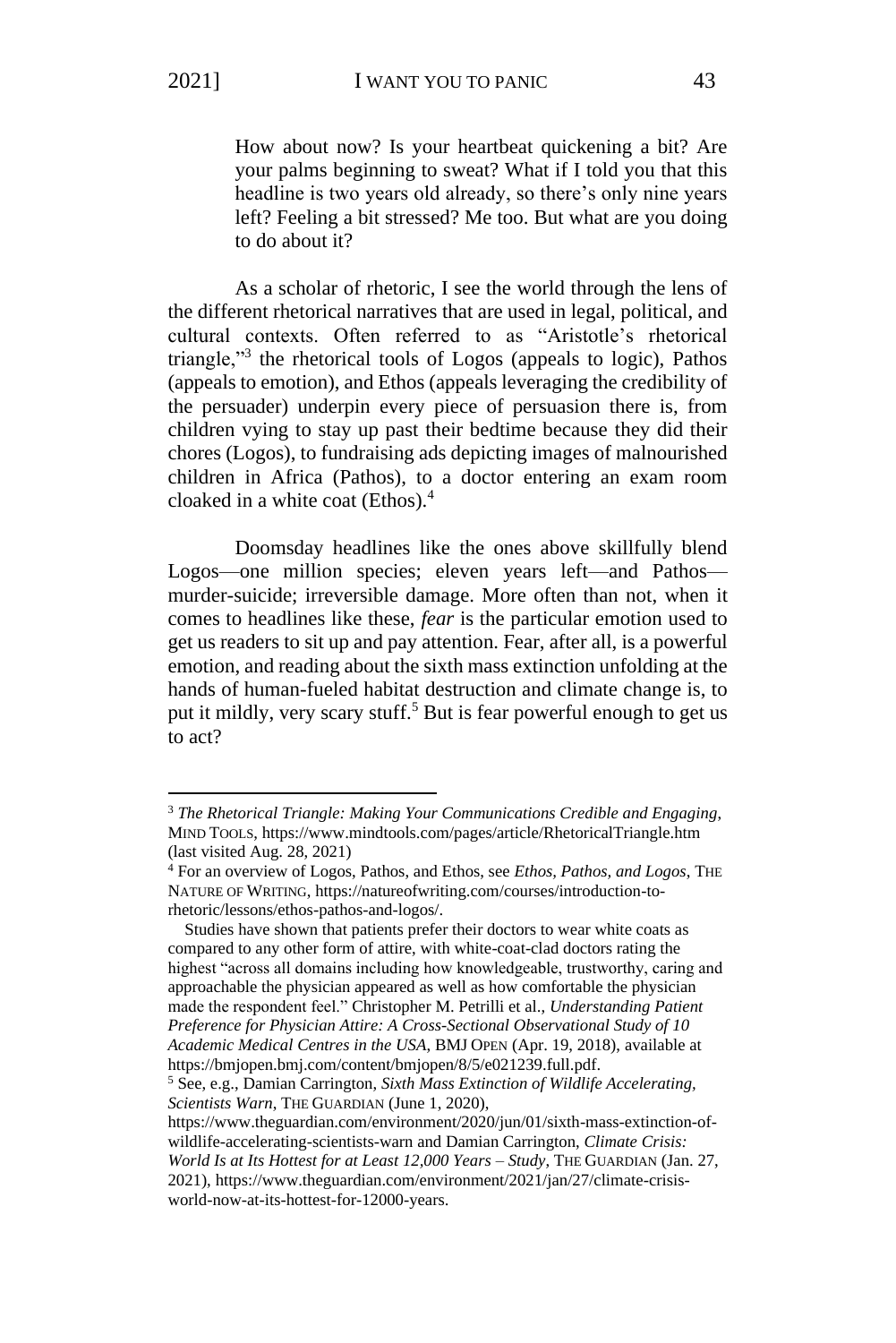Unfortunately not, it seems—at least not when the fear is sparked by an occasional headline that we scroll past on our phone or computer screen. But emotions *can* be powerful influencers of human behavior—especially when combined with data and science and presented in the right way and at the right time.

While the human-generated causes of climate change, species extinction, and habitat destruction are many, our appetites and the norms, customs, and traditions that drive them—are one of the most significant contributors. Humans' seemingly insatiable appetite for animal-derived meat and milk contribute mightily to the climate crisis we are facing, with billions of animals suffering in the shadows until they wind up on our plates. Workers in the animal agriculture industry suffer too; disproportionately immigrants and people of color, factory farm and slaughterhouse workers face grueling conditions that are harmful to both body and mind, often with little pay, no job security, and, in 2020, the threat of Covid-19 exposure at rates higher than the general population.<sup>6</sup>

If logic carried the day, we would all go vegan tomorrow. And yet, only about 3% of us have stopped eating animals.<sup>7</sup> Why doesn't imminent climate collapse, the sixth mass extinction, and widespread suffering of billions of farm animals conjure up even a fraction of the behavior-changing panic we humans (justifiably) felt in 2020 when the Covid-19 pandemic unfolded, leading our species to rapid and widespread behavioral changes—including mass lockdowns, social distancing, and new norms around maskwearing—took place across the globe?

Given the current climate emergency and the role the animal agriculture industry plays in perpetuating it, combined with the real harms the industry imposes on the animals and workers within it, politicians and governments—given their degree of power and influence—should ostensibly be leaders in setting policies and taking actions that might set humanity on a course-correction. But that is far from the case. Instead, we see fear prompting politicians and governments to action—action designed to slow progress and thwart change.<sup>8</sup>

Specifically, there are examples throughout the world of state, national, and international governments alike introducing and

<sup>6</sup> *See infra* section II(c).

<sup>7</sup> Sage Williams, *Vegan Statistics – New Data Investigation for 2021*, FUTURE

KIND+ (Apr. 9, 2020), https://www.futurekind.com/blogs/vegan/vegan-statistics. <sup>8</sup> *See infra* section II.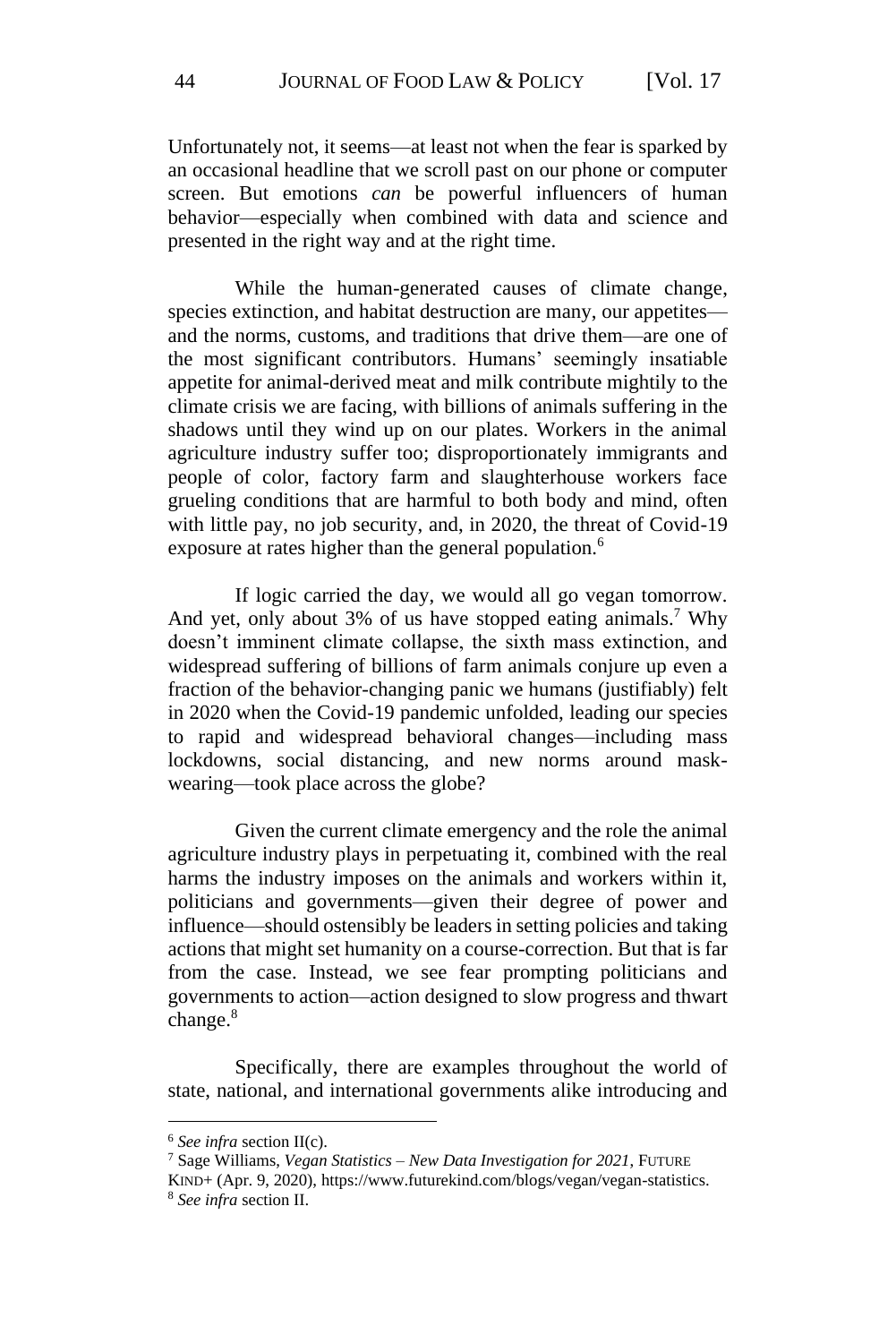passing legislation and regulations that amount to fear-based linguistic battles with plant-based food. Where lawmakers could be allies in developing strategies to promote climate-friendly plantbased food and discourage consumption of environmentally destructive animal-based food, they are doing just the opposite, making it *harder* for plant-based food advocates to have a level playing field with the animal agriculture industry, much less get the upper hand in the fight against climate change and species extinction.

This article explores the role that emotion—namely fear and rage—plays in the battle over the future of food and offers a strategy to leverage those emotions to help people more effectively confront the impact that their dietary choices have on the environment, farm animal welfare and exploitation, and factory farm workers. It proceeds in three parts. Part One provides an overview of the current climate crisis and role that emotions—including fear, rage, and grief—play in our responses to it. Acknowledging the significant role that the animal agriculture industry plays in contributing to the current climate crisis, this section argues that while politicians and governments should be doing (much) more to promote plant-based food, they are doing just the opposite, pursuing fear-driven legislative and regulatory efforts to protect the animal agriculture industry through linguistic and semantic battles with plant-based food. Unpacking the role that animal-derived meat plays in perpetuating deeply entrenched cultural norms around traditional masculinity, which the American Psychological Association has identified as harmful<sup>9</sup> and which has been identified as a driving force behind climate skepticism, this section questions the strategy of plant-based foods striving to fit into, rather than break free from, the "real men eat meat" narrative. Finally, this section argues that despite widespread resistance to a fulsome embrace of plant-based food and fear of rejecting too enthusiastically animal-derived meat and milk, we are at the tipping point of realizing a sweeping cultural paradigm shift in our species' relationship to food, and we have all the necessary ingredients to realize it.

Part Two explores three examples of governments—state, national, and international—using fear as a primary motivating force to enact laws and regulations that would protect the animal agriculture industry from real or perceived threats by plant-based foods. Through linguistic and semantic battles over the meaning of "meat" and "milk," governments hide behind baseless assertions that

<sup>9</sup> Stephanie Pappas, *APA Issues First-Ever Guidelines for Practice with Men and Boys*, 50 MONITOR PSYCH. 35 (2019).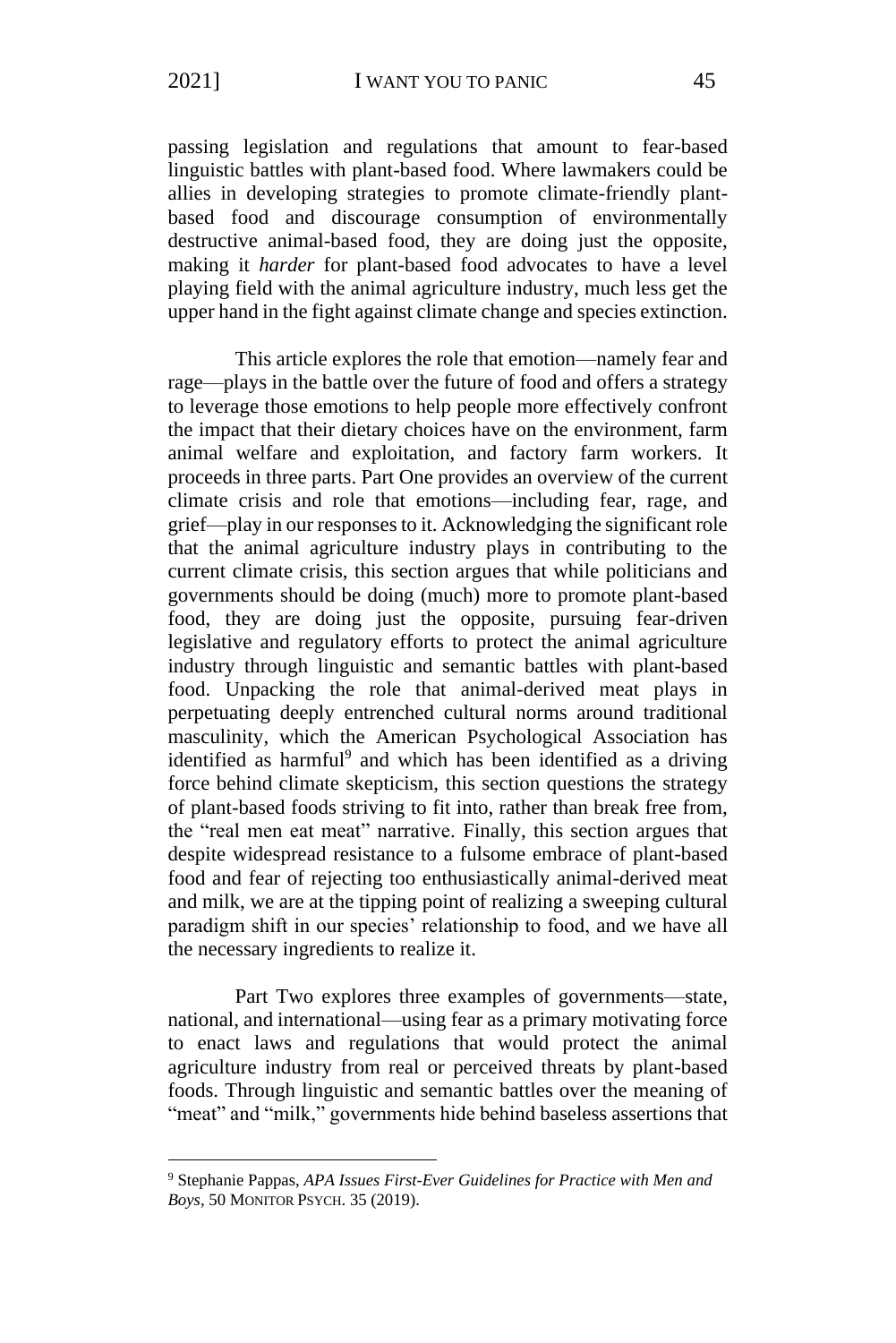plant-based foods will "mislead" consumers if their labels contain "meaty" or "milky" words more commonly associated with animalderived food. This section unpacks legislative efforts in Missouri, Arkansas, and other states to pass so-called "Real Meat Laws" that seek to prohibit—and in one case, criminalize—the commercial speech of producers of plant-based and cultivated meat. It explores similar efforts in the U.S. Congress to prohibit plant milk from using the word "milk" on its labels in a thinly veiled fear-driven attempt to protect the dairy industry. And it explores the European Union's recent passage of Amendment 171, which, if allowed to take effect, would introduce sweeping restrictions on plant-based food labeling including prohibitions on labels declaring that those products are "Not Milk." This section explores the role that Swedish oat milk producer Oatly has played on social media and elsewhere to bring the dangers and absurdities of Amendment 171 to light, revealing the fear that underpins the Amendment and interrogating the rationale beneath it.

Part Three suggests that one way to facilitate the sort of sweeping paradigm shift we need around the food we eat is to effectively leverage the role that emotion plays in consumer decisions around food and offers mandatory Graphic Warning Labels (GWLs) as a tool to do just that. Building on research done around the globe into the effectiveness of GWLs on cigarette packages that blend Logos and Pathos by combining data with scientifically accurate yet emotionally disturbing and fear-inducing images, this section argues that consumers need to be confronted with logical and emotional appeals to reject animal-based food each and every time they pick those items off a grocery store shelf. Building on Oxford university professor Joseph Poore's proposal to add mandatory labeling to all food communicating each item's environmental impact, $^{10}$  this section argues that GWLs should communicate each food item's impact not only on the environment, but also on animal well-being and exploitation and worker conditions.

Recognizing that the United States is one of the only countries in the world yet to adopt GWLs for cigarette packages and the First Amendment challenges that may follow any regulatory effort to require GWLs on food, this section looks to the March 2020 FDA Rule as a blueprint for success. Taking effect in October 2022, the Rule will, for the first time in the United States, require cigarette

<sup>10</sup> Joseph Poore, *We Label Fridges to Show Their Environmental Impact –Why Not food?*, THE GUARDIAN (Oct. 10, 2018),

https://www.theguardian.com/environment/2018/oct/10/we-label-fridges-to-showtheir-environmental-impact-why-not-food.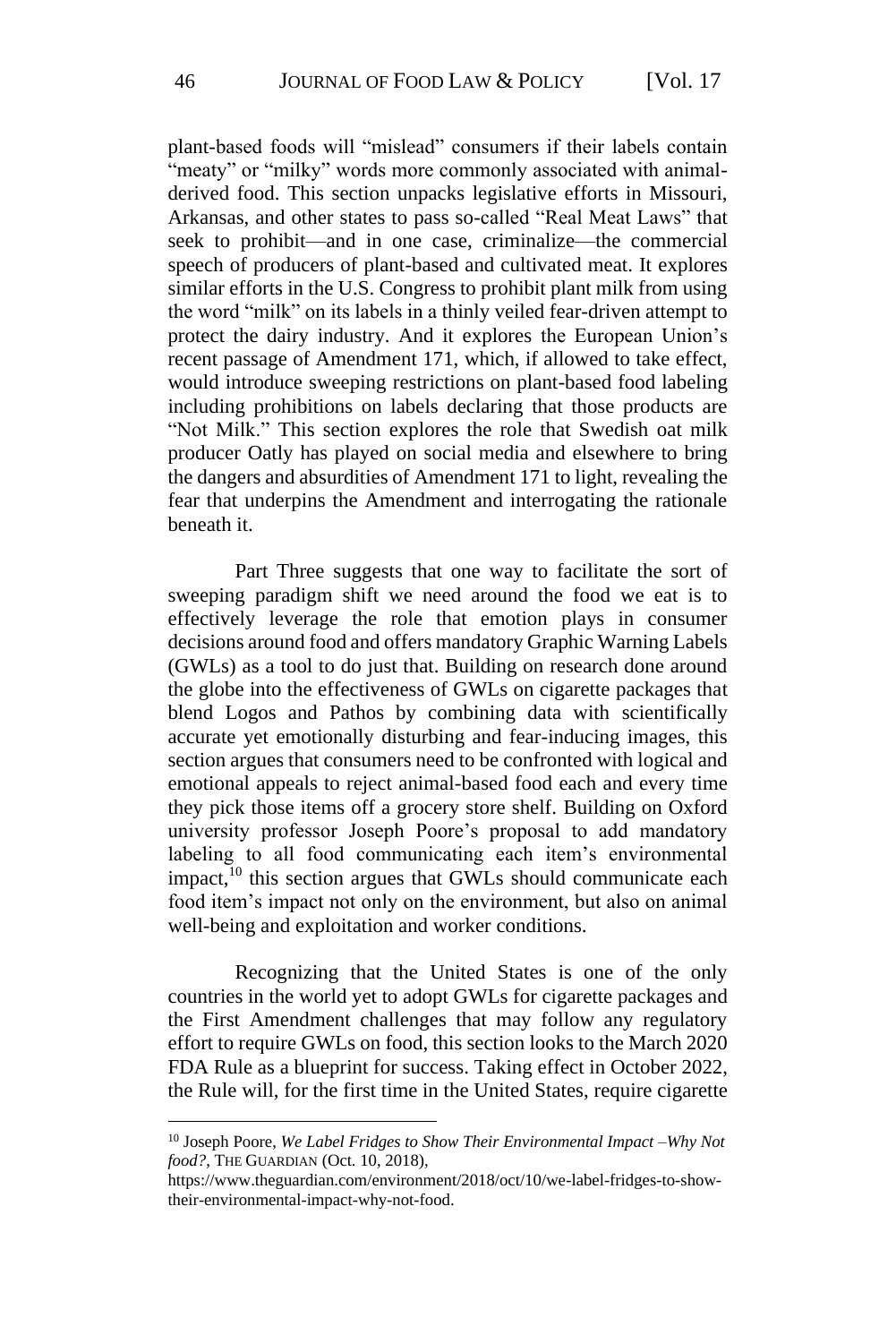packages to include one of eleven new health warnings combining text and color images "depicting the negative health consequences of cigarette smoking." <sup>11</sup> In issuing its March 2020 Rule, the FDA provided an extensive analysis arguing that the new GWLs do not violate the First Amendment's protections on commercial speech.<sup>12</sup> This section draws from the rationales offered in the FDA's analysis to argue that GWLs on animal-based food likewise would not violate the First Amendment. Specifically, the government has a substantial interest in keeping the general public safe by reducing the wideranging dangers associated by climate change and mass species extinction, as well as in reducing the harms associated with mass exploitation and suffering to humans and nonhuman animals in the animal agriculture industry. Scientifically accurate GWLs on animalbased food would directly advance the government's interest and given the enormity and time-sensitivity of the crisis, imposing mandatory GWLs on animal-derived food is a proportionate action to serve that interest.

The world is at a tipping point regarding the current climate crisis, and a sweeping paradigm shift in our species' relationship with food is a necessary ingredient in our efforts to avert disaster. Science and data—Logos—tell us as much, but emotion—especially fear and rage—can either facilitate or thwart our efforts to make a change. Ultimately, the choice is up to us. "I don't want your hope," Swedish teenage climate activist—and vegan—Greta Thunberg famously admonished a room full of world leaders, her voice filled with rage and disgust. "I don't want you to be hopeful. I want you to panic. I want you to feel the fear I feel every day. And then I want you to act  $\frac{13}{13}$ 

<sup>12</sup> *See* U.S. FOOD & DRUG ADMIN., FDA PROPOSES NEW REQUIRED HEALTH WARNINGS WITH COLOR IMAGES FOR CIGARETTE PACKAGES AND ADVERTISEMENTS TO PROMOTE GREATER PUBLIC UNDERSTANDING OF NEGATIVE HEALTH CONSEQUENCES (2019), https://www.fda.gov/news-events/press-

announcements/fda-proposes-new-required-health-warnings-color-imagescigarette-packages-and-advertisements-promote.

<sup>11</sup> *See* U.S. FOOD & DRUG ADMIN., CIGARETTE LABELING AND HEALTH WARNING REQUIREMENTS (2021), https://www.fda.gov/tobacco-products/labeling-andwarning-statements-tobacco-products/cigarette-labeling-and-health-warningrequirements.

<sup>13</sup> Greta Thunberg, *'Our House Is on Fire': Greta Thunberg, 16, Urges Leaders to Act on Climate*, THE GUARDIAN (Jan. 25, 2019),

https://www.theguardian.com/environment/2019/jan/25/our-house-is-on-fire-gretathunberg16-urges-leaders-to-act-on-climate.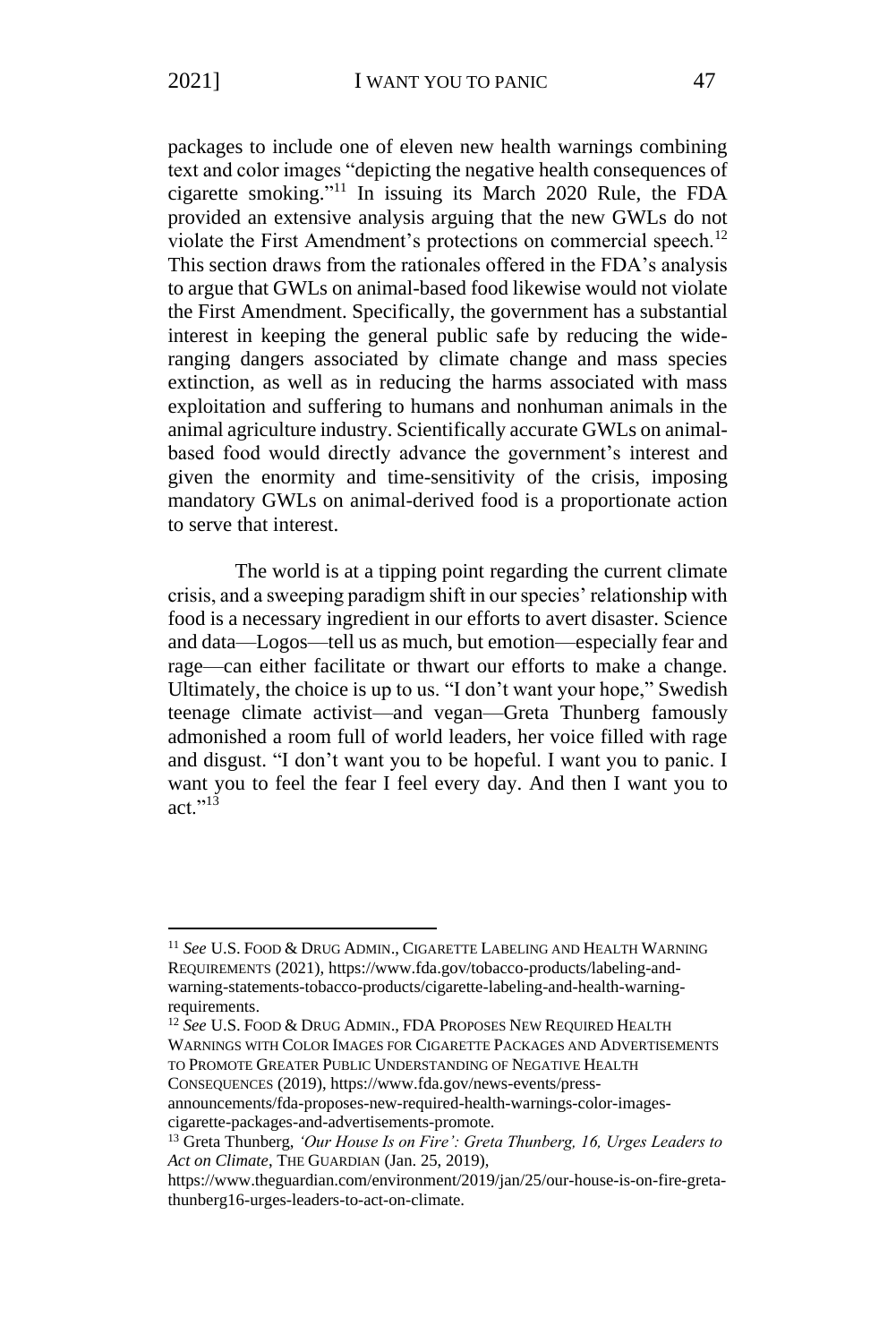#### **II. Uses of Anger and Fear to Create or Hinder Change**

#### *A. Facing The Death Spiral*

On May 6, 2019, the United Nations published a summary of its report warning that human behavior was threatening up to a million species with extinction with grave implications to our water supplies and overall well-being and public health.<sup>14</sup> Robert Watson. the chairman of the Intergovernmental Science-Policy Platform on Biodiversity and Ecosystem Services that authored the article, told *Science* in stark terms: "What's at stake here is a livable world."<sup>15</sup>

That same day, Prince Harry and Meagan Markle's first baby was born. In the week that followed, ABC's *World News Tonight* spent more than seven minutes reporting on the royal baby's birth more time than the program spent covering climate change during the entirety of 2018.<sup>16</sup> The program didn't spend a single *second*  covering climate change or species extinction during the week of May  $6 - 12$ , 2019.<sup>17</sup> The BBC News website did a bit better, publishing a story on its front page titled "Humans threaten 1 million species with extinction."<sup>18</sup> But it was tucked in at the bottom of the screen beneath three splashier headline stories about the royal baby.<sup>19</sup>

Not everyone ignored or downplayed the climate story: the environmental-focused news website Grist published a story titled "The royal baby is cute and all, but hello, the planet is on fire" criticizing mainstream media's lack of coverage on the climate crisis.<sup>20</sup> In an article cheekily titled "Who's Going to Tell the Royal Baby That Our Planet Is Unequivocally Dying?," Vice journalist Derek Mead captured the surreality of the moment in stark terms:

<sup>&</sup>lt;sup>14</sup> Press Release, Intergovernmental Sci.-Pol'y Platform on Biodiversity & Ecosystem Servs., *supra* note 2.

<sup>15</sup> Elizabeth Kolbert, *Climate Change and the New Age of Extinction*, THE NEW YORKER (May 20, 2019),

https://www.newyorker.com/magazine/2019/05/20/climate-change-and-the-newage-of-extinction.

<sup>16</sup> Lisa Hymas & Ted MacDonald, *The Royal Baby Is Cute and All, but Hello, the Planet Is on Fire*, GRIST (May 21, 2019), https://grist.org/article/the-royal-baby-iscute-and-all-but-hello-the-planet-is-on-fire/.

<sup>17</sup> *Id.*

<sup>18</sup> Matt McGrath, *Nature Crisis: Humans 'Threaten 1m Species with Extinction'*, BBC (May 6, 2019), https://www.bbc.com/news/science-environment-48169783.

<sup>19</sup> Screenshot on file with the author.

<sup>20</sup> Hymas and Macdonald, *supra* note 16.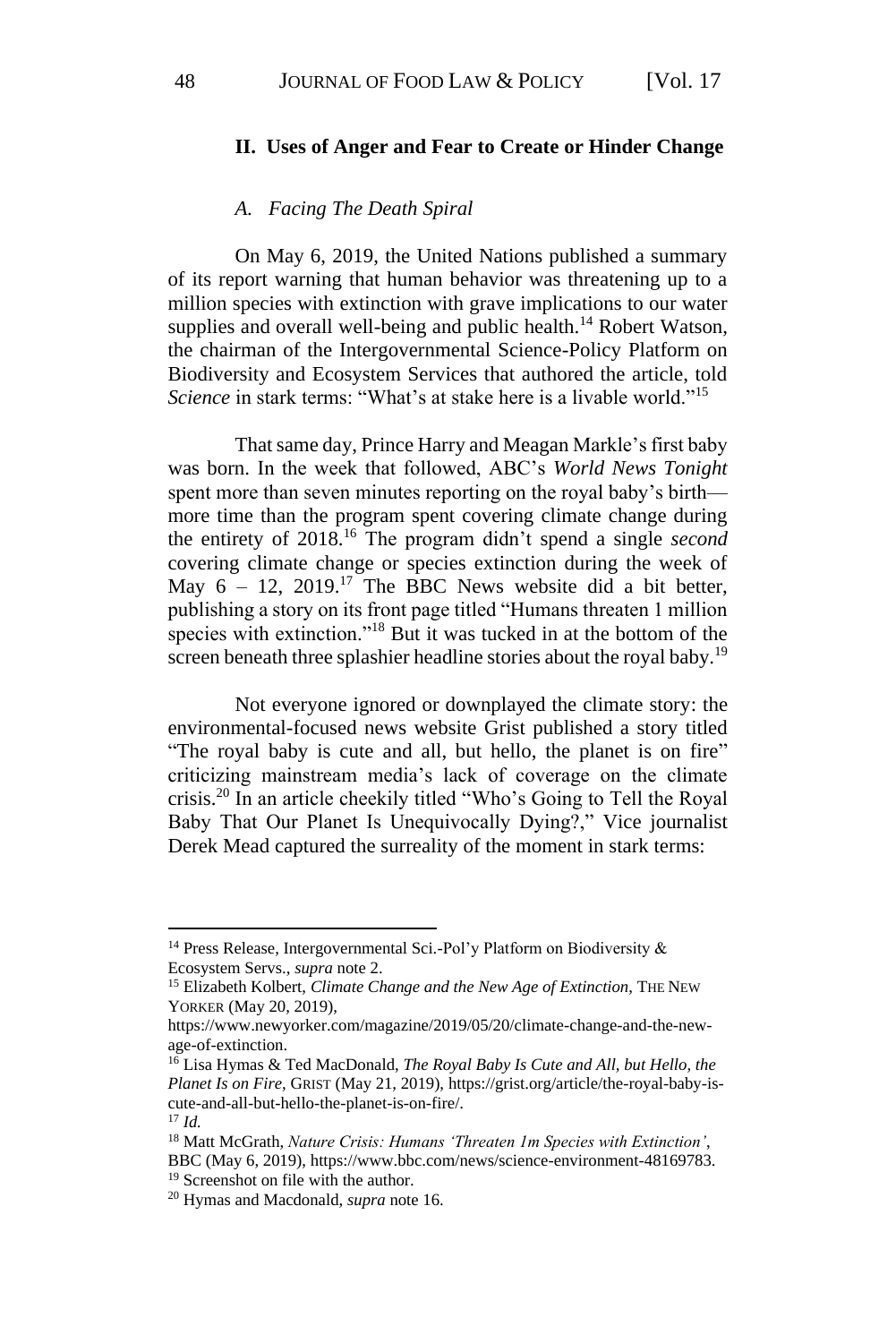*When we're talking about extinction, we're not just talking about losing some cute monkeys bopping about in some forest somewhere, although they are important too. We're talking about everything we rely on to survive—our air, our water, our food, our medicines, the basic underpinnings of life itself—being eroded away at such a rapid clip that without fundamentally reshaping the way we interact with our world, we face a genuine death spiral. That might sound hyperbolic, but it's not. It also might sound hyperbolic to say this is the most important story, not just of today, not of this week or year or decade, but of our lives, but it's really not. . . . [R]oyal baby aside, the most important news of the day, the decade, our lives, is this: We have pushed the planet far past its limits, and we ignore that at our existential peril.*"<sup>21</sup>

In his Vice article, Mead is certainly ringing the alarm bells, stoking his readers with justified panic and fear for the future of our planet. The trouble is that if what we humans need to take the threat of climate change seriously is an unrelenting, consciousness-raising alarm bell, articles like Mead's are few and far between, too easy to scroll past on our phone or computer screen. And mainstream, primetime media, with its tendency to prioritize stories about celebrities and royal babies over what Mead argues is "the most important story, not just of today, not of this week or year or decade, but of our lives,"<sup>22</sup> is fueling our complacency.

#### *B. How Dare You*

If small bursts of panic and fear in the form of too-easy-toscroll-past headlines about the climate crisis aren't enough to prompt a widescale shift in human behavior, what is? 2019—the last full year before Covid-19 hijacked the world's attention in an unprecedented way—showed us that if fear isn't always an effective tool to convince us humans to confront our role in climate change and species extinction, maybe anger is. That year, we saw a glimpse into the role that precision-focused anger can play in sparking social change in the form of a hoodie-clad teenage girl from Sweden.

In January 2019, 16-year-old climate activist Greta Thunberg addressed an audience of world leaders in Davos,

<sup>21</sup> Derek Mead, *Who's Going to Tell the Royal Baby That Our Planet Is Unequivocally Dying?*, VICE (May 6, 2019),

https://www.vice.com/en/article/9kxaga/whos-going-to-tell-the-royal-baby-thatour-planet-is-unequivocally-dying."

 $^{22}$  *Id*.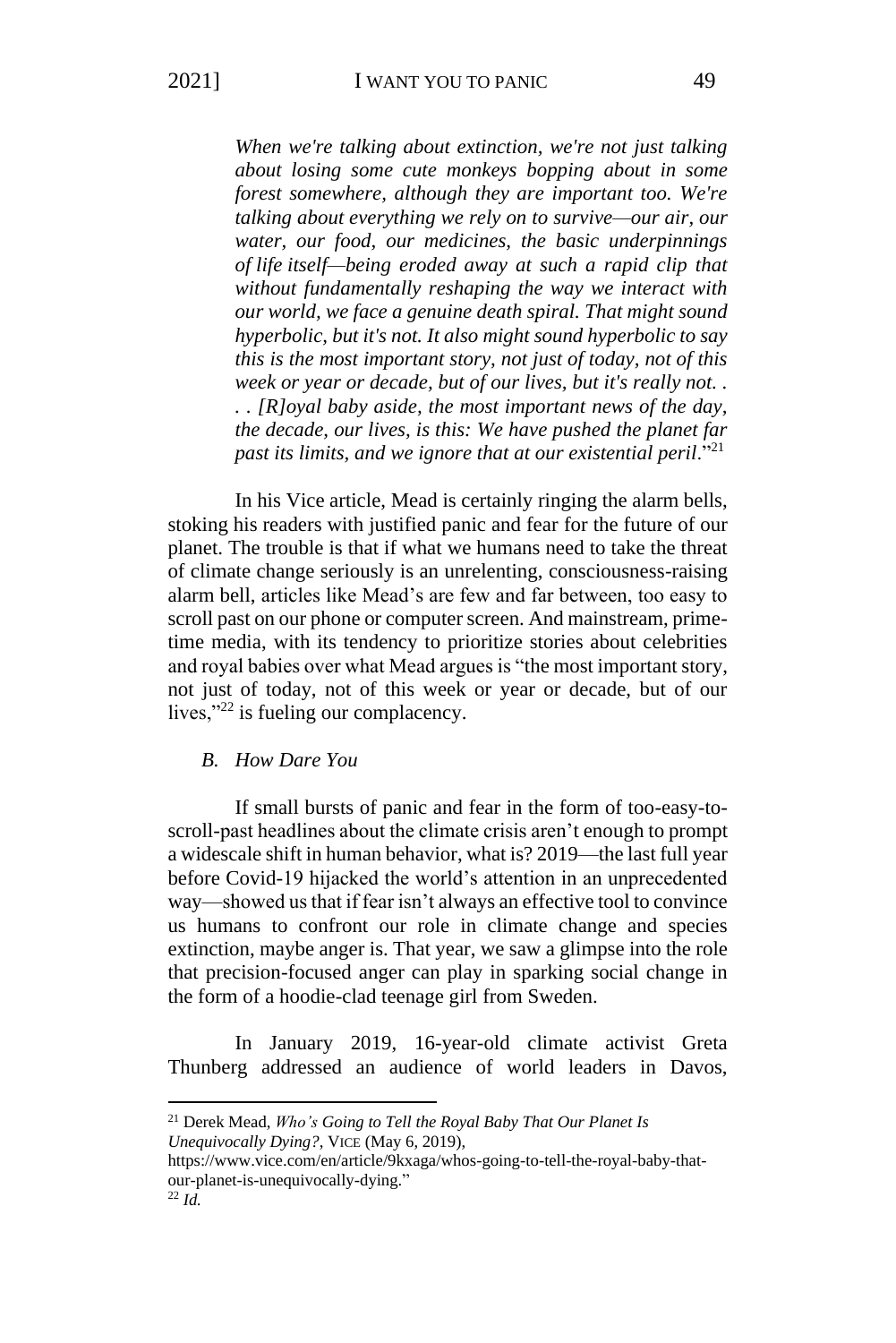Switzerland.<sup>23</sup> "Our house is on fire," she began. "I am here to say, our house is on fire*."* <sup>24</sup> Blending a wealth of scientific data (Logos) with vivid, emotional imagery (Pathos), Thunberg captured the world's attention.

> *We are at a time in history where everyone with any insight of the climate crisis that threatens our civilization – and the entire biosphere – must speak out in clear language, no matter how uncomfortable and unprofitable that may be. We must change almost everything in our current societies. The bigger your carbon footprint, the bigger your moral duty. The bigger your platform, the bigger your responsibility. Adults keep saying: 'We owe it to the young people to give them hope.' But I don't want your hope. I don't want you to be hopeful. I want you to panic. I want you to feel the fear I feel every day. And then I want you to act. I want you to act as you would in a crisis. I want you to act as if our house is on fire. Because it is.*<sup>25</sup>

Thunberg's rhetoric used the language of fear but was grounded in rage. That rage, combined with rational reliance on global scientific consensus, helped catalyze millions of people to action.

On September 23, 2019, Thunberg took the stage in New York City to address the United Nations. She'd traveled across the Atlantic by sailboat, shunning air travel because of its significant carbon footprint.<sup>26</sup> *This is all wrong*, Thunberg said, a look of utter disgust on her face.<sup>27</sup> *I shouldn't be up here. I should be back in school, on the other side of the ocean. Yet you all come to us young people for hope. How dare you!* 28

> *You have stolen my dreams and my childhood with your empty words. And yet I'm one of the lucky ones. People are*

<sup>23</sup>Thunberg, *supra* note 13.

<sup>24</sup> *Id.*

<sup>25</sup> *Id.*

<sup>26</sup> Jeff Brady, *Teen Climate Activist Greta Thunberg Arrives in New York After Sailing the Atlantic*, NPR (Aug. 28, 2019),

https://www.npr.org/2019/08/28/754818342/teen-climate-activist-greta-thunbergarrives-in-new-york-after-sailing-the-atlan.

<sup>27</sup> Elizabeth Weise, *'How Dare You?' Read Greta Thunberg's Emotional Climate Change Speech to UN and World Leaders*, USA TODAY (Sept. 23, 2019),

https://www.usatoday.com/story/news/2019/09/23/greta-thunberg-tells-un-summityouth-not-forgive-climate-inaction/2421335001/.

<sup>28</sup> *Id.*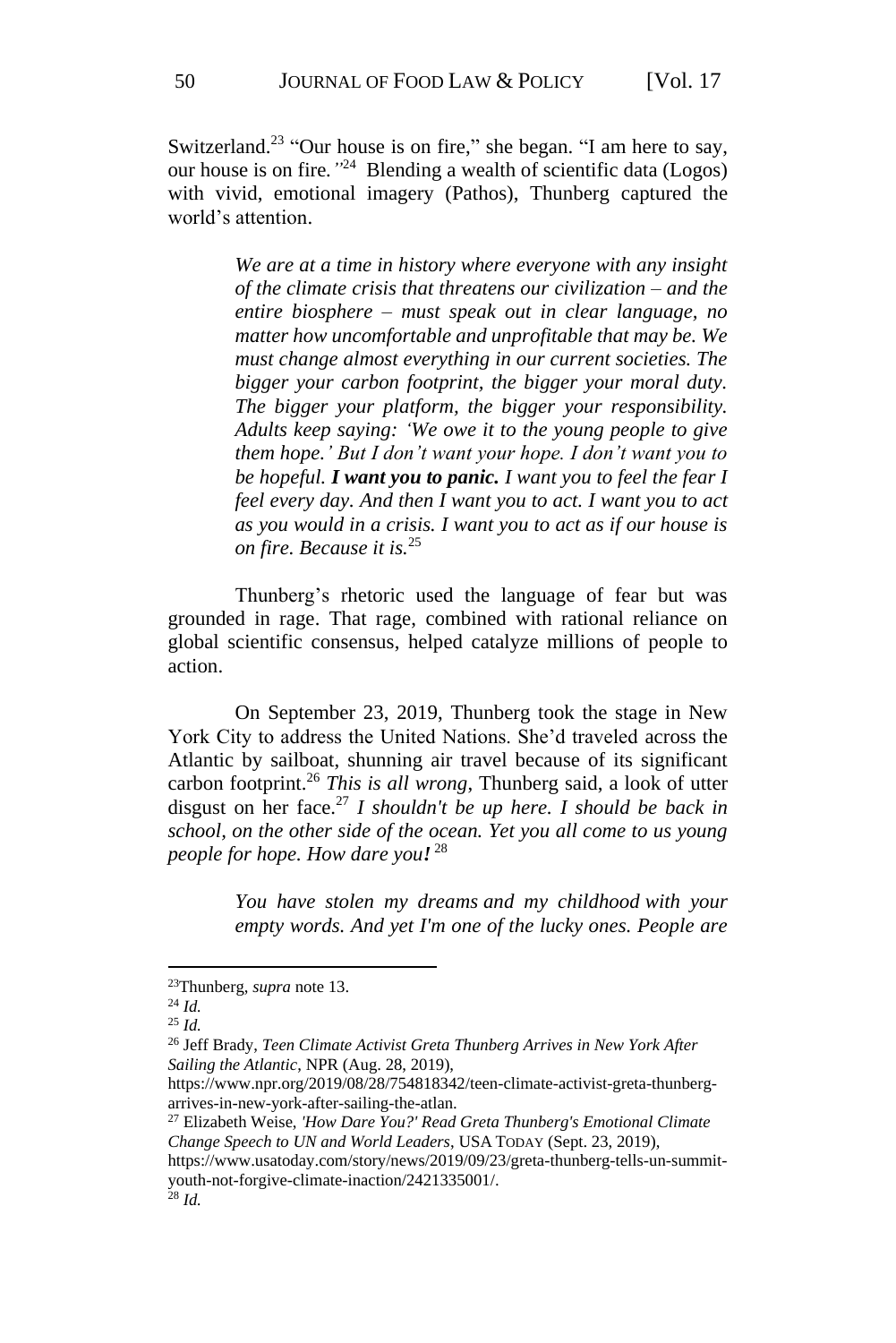*suffering. People are dying. Entire ecosystems are collapsing. We are in the beginning of a mass extinction, and all you can talk about is money, and fairy tales of eternal economic growth. How dare you!* 

*For more than 30 years the science has been crystal clear. How dare you continue to look away, and come here saying that you're doing enough when the politics and solutions needed are still nowhere in sight. . . . You are failing us. But the young people are starting to understand your betrayal. The eyes of all future generations are upon you. And if you choose to fail us, I say: We will never forgive you. . . . We will not let you get away with this. Right here, right now is where we draw the line. The world is waking up. And change is coming, whether you like it or not.<sup>29</sup>*

Anger is not the only emotion Thunberg displayed. She also spoke from a place of deep loss and grief. Thunberg, along with countless young people and indeed people of all ages, sees the current climate crisis as the most profound existential challenge of their lifetimes. It's no wonder that "climate grief" is being studied by researchers around the world as we scramble to make sense of the jumble of emotions we experience when confronted with the fragility of our planet and our species' role in harming it.<sup>30</sup> "Climate grief" manifests in many forms, from "bereavement-like grief and trauma" to "anticipatory grief" to "transitional grief" to "eco-anxiety," and "is related both to changes that have already happened and to changes that are coming, or are in the process of happening."<sup>31</sup>

Grief and rage: those seem like appropriate emotions for the times we are living in. New words and phrases are being created to describe specific types of climate grief, sometimes rooted to a specific place or ecosystem—"Reef Grief," "Snow Anxiety"—and sometimes encompassing the other emotions that are bound up with loss and grief.<sup>32</sup> Australian philosopher Glenn Albrecht has coined the word "solastalgia" to describe "homesickness because of environmental changes," as well as "terrafurie," which means "rage because of mindless destruction of nature."<sup>33</sup>

<sup>29</sup> *Id.*

<sup>30</sup>*See* Panu Pihkala, *Climate Grief: How We Mourn a Changing Planet*, BBC (Apr. 2, 2020), https://www.bbc.com/future/article/20200402-climate-grief-mourningloss-due-to-climate-change.

<sup>31</sup> *Id.*

<sup>32</sup> *Id.*

<sup>33</sup> *Id.*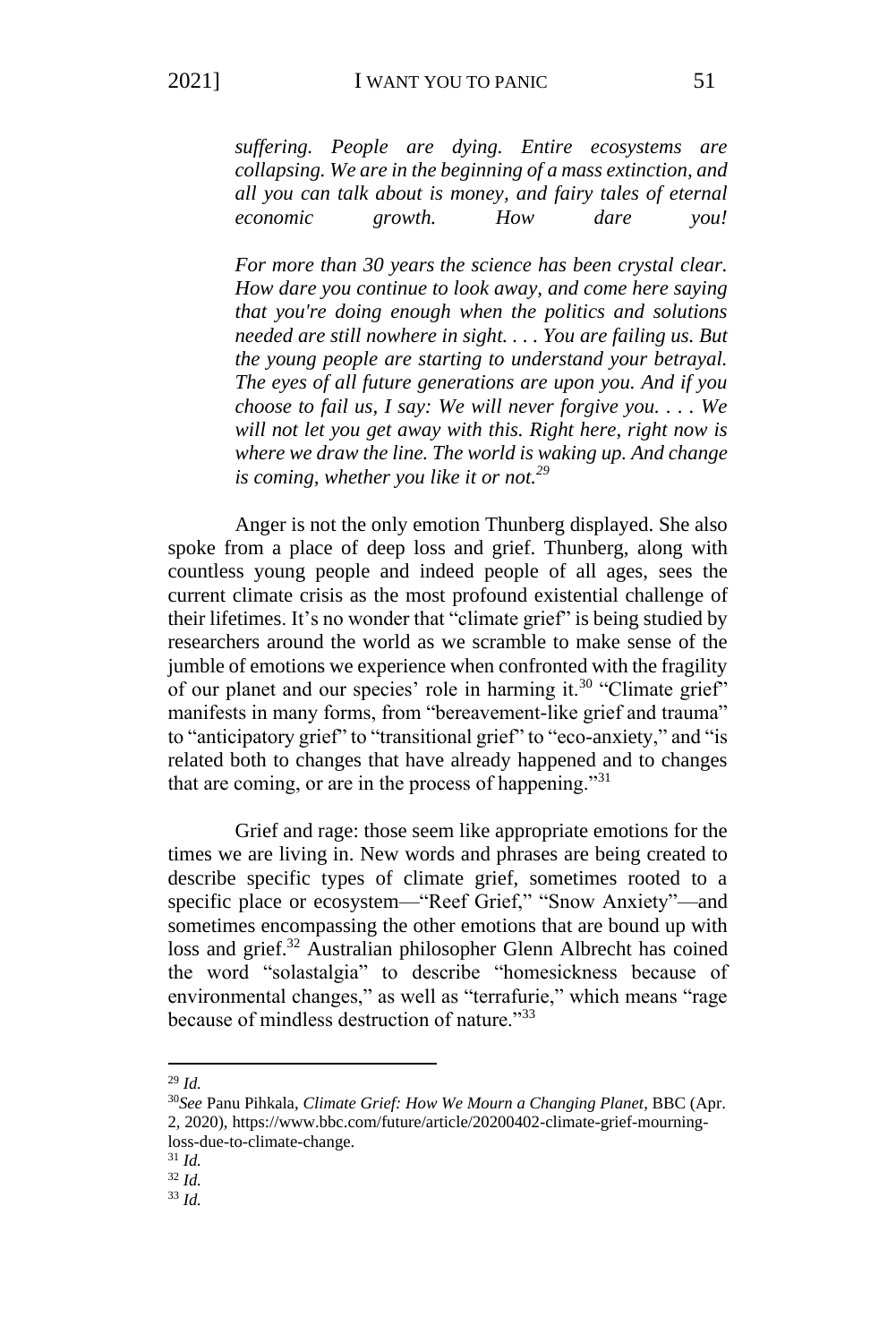Much has been written about, as feminist scholar Audre Lorde described it, "the uses of anger."<sup>34</sup> Anger, Lorde said, "is loaded with information and energy."<sup>35</sup> When "[flocused with precision it can become a powerful source of energy serving progress and change."36

"Anger is the deepest form of compassion," wrote poet and philosopher David Whyte. $37$  It is "the purest form of care, the internal living flame of anger always illuminates what we belong to, what we wish to protect and what we are willing to hazard ourselves for."<sup>38</sup> In *Rage Becomes Her: The Power of Women's Anger*, Soraya Chemaly implores her reader to "envision[ ] anger as a transitional tool that helps you to change the world around you."<sup>39</sup> "Anger has a bad rap," Chemaly acknowledges,

> but it is actually one of the most hopeful and forward thinking of all our emotions. It begets transformation, manifesting our passion *and* keeping us invested in the world. It is a rational *and* emotional response to trespass, violation, and moral disorder. It bridges the divide between what "is" and what "ought" to be, between a difficult past and an improved possibility.<sup>40</sup>

Anger, says Chemaly, "isn't what gets in our way - it *is* our way."<sup>41</sup>

*C. If Cows Were a Country*

While there are many causes of the current climate crisis, "food production is the largest cause of global environmental change."<sup>42</sup> Our species' seemingly insatiable hunger for dairy and meat shoulders much of the blame. Much has been written about the

<sup>34</sup> *See* AUDRE LORDE, *The Uses of Anger: Women Responding to Racism*, *in* SISTER OUTSIDER 124 (1984).

<sup>35</sup> *Id.* at 127.

<sup>36</sup> *Id*.

<sup>&</sup>lt;sup>37</sup> DAVID WHYTE, CONSOLATIONS: THE SOLACE, NOURISHMENT AND UNDERLYING MEANING OF EVERYDAY WORDS 12 (2014).

<sup>38</sup> *Id*.

<sup>&</sup>lt;sup>39</sup> SORAYA CHEMALY, RAGE BECOMES HER: THE POWER OF WOMEN'S ANGER xiii (2018).

<sup>40</sup> *Id*. at xx.

<sup>41</sup> *Id*. at xxiii.

<sup>42</sup> Walter Willet et. al., *Food in the Anthropocene: The EAT–Lancet Commission on Healthy Diets from Sustainable Food Systems*, 393 LANCET 447, 449 (Jan. 2019).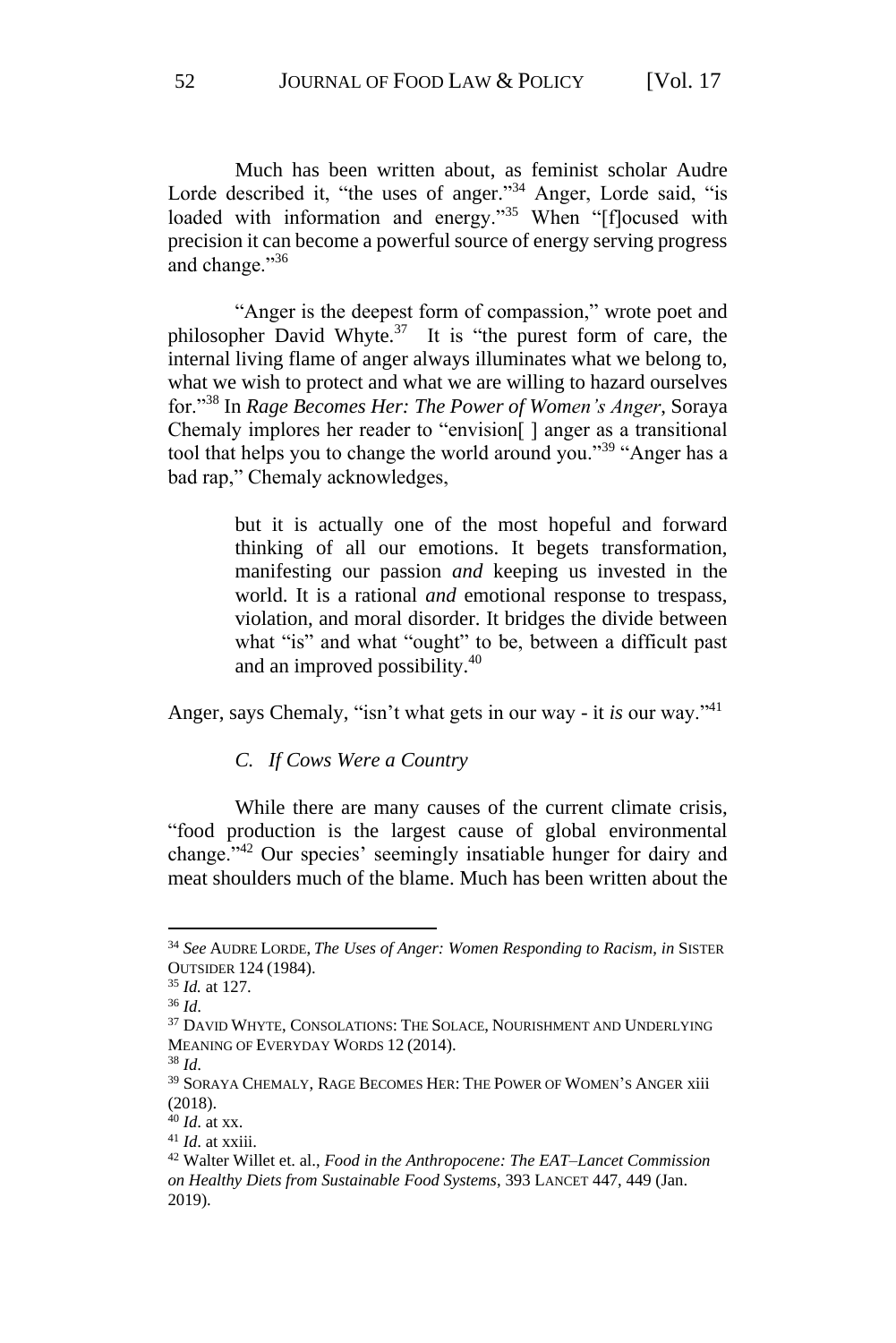science underpinning the animal agriculture industry's vast contributions to the current climate crisis and habitat destruction. 43 Experts typically attribute about 15 percent of the world's carbon emissions to livestock, but the Worldwatch Institute audited that number in 2009 and found uncounted emissions that bring the livestock contribution to 51 percent.<sup>44</sup> "Humans and the animals we eat are 96% of the carbon mass of mammals in the world," explained Steven Chu, Nobel Prize winning physicist.<sup>45</sup> All other mammals all the whales and elephants and lions and rats and deer and all the rest—they together make up the other 4%.<sup>46</sup> Chu put this into context in stark terms: "If cattle and dairy cows were a country, they would have more greenhouse gas emissions than the entire EU 28. Just something to think about."<sup>47</sup>

There is (much) more to say about the current science around climate change and the huge role that animal agriculture is playing to perpetuate it.<sup>48</sup> "A vegan diet is probably the single biggest way to reduce your impact on planet Earth, not just greenhouse gases, but global acidification, eutrophication, land use and water use," said

<sup>43</sup>*See, e.g.*, Francis Vergunst & Julian Savulescu, *Five Ways the Meat on Your Plate Is Killing the Planet*, THE CONVERSATION (Apr. 26, 2017),

https://theconversation.com/five-ways-the-meat-on-your-plate-is-killing-theplanet-76128 (Laying out five ways meat is harmful: (1) The environmental impact is huge; (2) It requires masses of grain, water and land; (3) It hurts the global poor; (4) It causes unnecessary animal suffering, and (5) It is making us ill).

<sup>44</sup> Jeff McMahon, *Meat and Agriculture Are Worse for the Climate Than Power Generation, Steven Chu Says*, FORBES (April 4, 2019),

https://www.forbes.com/sites/jeffmcmahon/2019/04/04/meat-and-agriculture-areworse-for-the-climate-than-dirty-energy-steven-chu-says/?sh=720217fe11f9. <sup>45</sup> *Id.*

<sup>46</sup> *Id.*

<sup>47</sup> *Id.*

<sup>48</sup> A 2018 study conducted by University of Michigan and Tulane University and published in Environmental Research Letters showed that meat and dairy are responsible for over 83% of diet-related greenhouse has emissions in the United States. *See* Martin C. Heller et. al., *Greenhouse Gas Emissions and Energy Use Associated with Production of Individual Self-selected US Diets,* ENV'T RSCH. LETTERS (Mar. 2018), https://iopscience.iop.org/article/10.1088/1748-9326/aab0ac. *See also* Joe Loria, *15,00 Scientists from 184 Countries Urge People to Go Vegan to Save the Planet*, MERCY FOR ANIMALS (Nov. 17, 2017),

https://mercyforanimals.org/blog/15000-scientists-from-184-countries-urge/ ("The Alliance of World Scientists, a group of 15,000 scientists from 184 countries, met last month to discuss preventing environmental destruction and concluded that it's time for humans to change their behavior and switch to a plant-based diet.") *See also* Damian Carrington, *Avoiding Meat and Dairy Is 'Single Biggest Way' to Reduce Your Impact on Earth*, THE GUARDIAN (May 31, 2018),

https://www.theguardian.com/environment/2018/may/31/avoiding-meat-and-dairyis-single-biggest-way-to-reduce-your-impact-on-earth.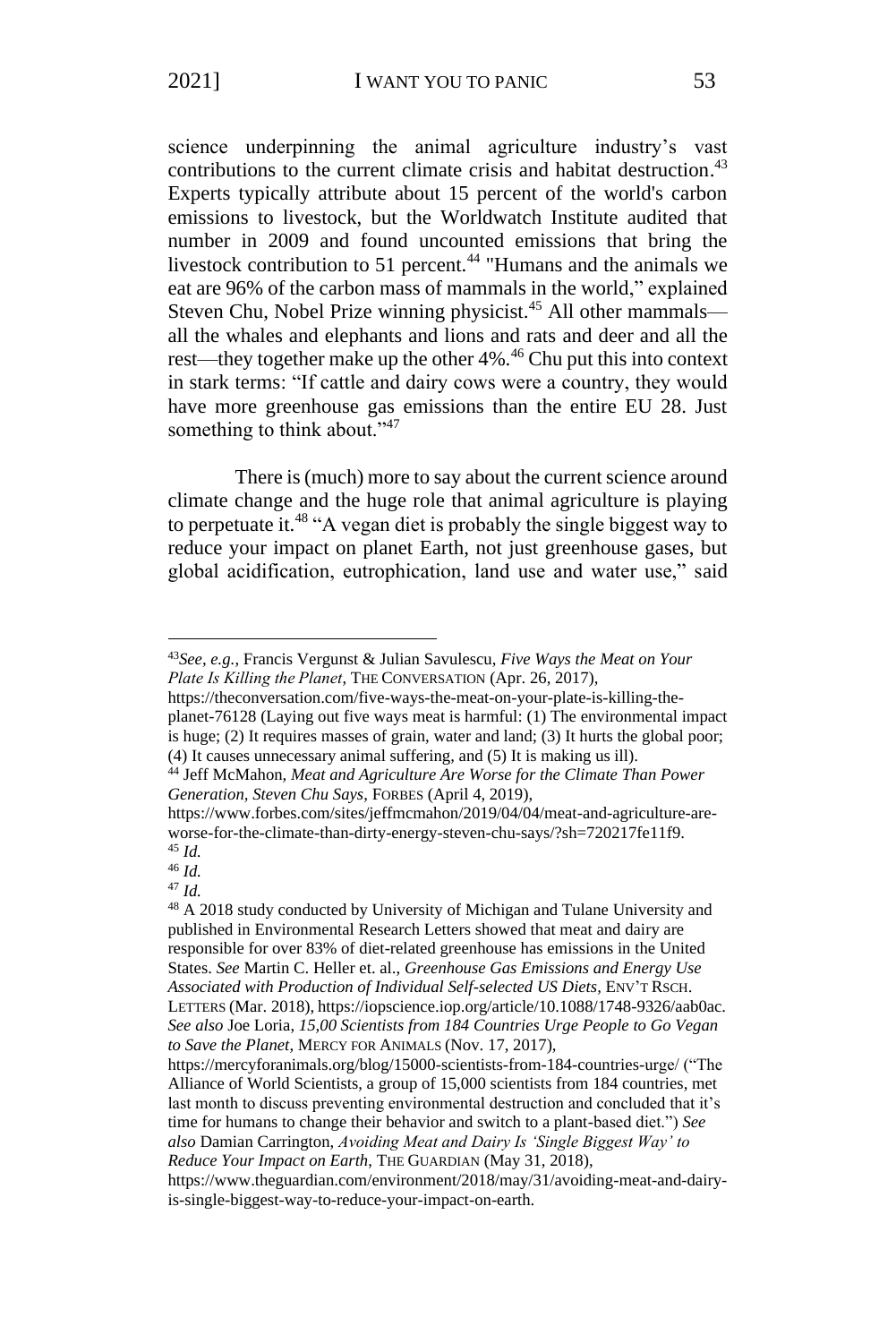Joseph Poore, a researcher at the University of Oxford.<sup>49</sup> "It is far bigger than cutting down on your flights or buying an electric car."<sup>50</sup>

This article takes that science as a given and works from the premise that unless we do something drastic to stop the march toward irreversible climate disaster that involves our relationship to the things we consider food, the effects will be unthinkable.<sup>51</sup> This article is concerned with the urgency of the current climate crisis, what is being done about it with respect to the food we eat and why those efforts are falling short, and what *should* be done instead.<sup>52</sup>

This article also works from the premise that the animal agriculture industry is dangerous not only because of its contribution to the climate crisis and the sixth mass extinction. It also represents a global system of unimaginable suffering and cruelty that—socially acceptable and legally sanctioned—exploits, oppresses, and commodifies billions of individuals every single year.<sup>53</sup> The vast

<sup>53</sup> *See* Andrew Jacobs, *Is Dairy Farming Cruel to Cows?*, N.Y. TIMES (Dec. 29, 2020), [https://www.nytimes.com/2020/12/29/science/dairy-farming-cows](https://www.nytimes.com/2020/12/29/science/dairy-farming-cows-milk.html)[milk.html.](https://www.nytimes.com/2020/12/29/science/dairy-farming-cows-milk.html) In the article, Jacobs acknowledges some basic truths about the lives of cows born into the dairy industry: "Dairy cows are repeatedly impregnated by artificial insemination and have their newborns taken away at birth. Female calves are confined to individual pens and have their horn buds destroyed when they are about eight weeks old. The males are not so lucky. Soon after birth, they are trucked off to veal farms or cattle ranches where they end up as hamburger meat. The typical dairy cow in the United States will spend its entire life inside a concrete-floored enclosure, and although they can live 20 years, most are sent to slaughter after four or five years when their milk production wanes." *Id.* Confronting the plight of the animals whose lives are wholly trapped within the meat and dairy industries is an emotional thing. In his 2020 Academy Awards speech, longtime animal rights activist Joaquin Phoenix's voice cracked and strained with emotion as he urged the audience to consider the lives of dairy cows. *See* Oscars, *Joaquin Phoenix Wins Best Actor*, YOUTUBE (Mar. 11, 2020), [https://www.youtube.com/watch?v=qiiWdTz\\_MNc.](https://www.youtube.com/watch?v=qiiWdTz_MNc) "We feel entitled to artificially inseminate a cow and when she gives birth we steal her baby, even though her cries of anguish are unmistakable," he said. "And then we take her milk that's intended for the calf and we put it in our coffee and cereal." *Id. See also* Kelsey Piper, *Farms Have Bred Chickens So Large That They're in Constant Pain*, VOX (Sep. 23, 2020) [https://www.vox.com/future-perfect/21437054/chickens](https://www.vox.com/future-perfect/21437054/chickens-factory-farming-animal-cruelty-welfare)[factory-farming-animal-cruelty-welfare.](https://www.vox.com/future-perfect/21437054/chickens-factory-farming-animal-cruelty-welfare) *See also* Eric Schlosser, *America's Slaughterhouses Aren't Just Killing Animals*, THE ATLANTIC (May 12, 2020),

<sup>49</sup> Carrington, *supra* note 48

<sup>50</sup> *Id.*

<sup>51</sup> *See, e.g.*, Fredrik Hedenus et. al, *The Importance of Reduced Meat and Dairy Consumption for Meeting Stringent Climate Change Targets*, 124 CLIMATIC CHANGE 79 (2014).

<sup>52</sup> *See* Emily Kasriel, *Can Dairy Adapt to Climate Change?*, BBC (Dec. 8, 2020), https://www.bbc.com/future/article/20201208-climate-change-can-dairy-farmingbecome-sustainable.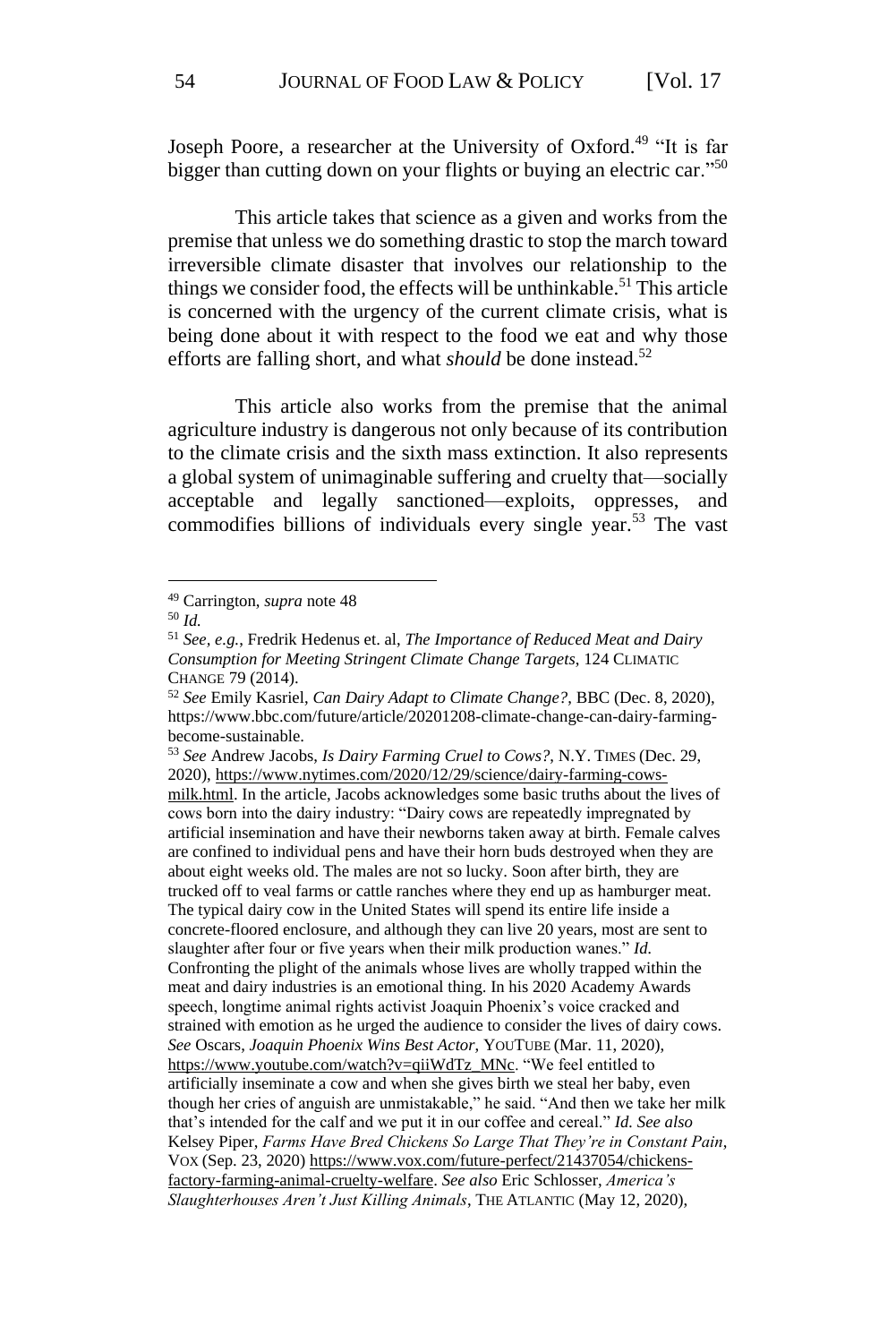majority of those individuals are nonhuman animals whose entire lived experience from birth to death is regulated and controlled according to a complex web of market forces, but the rest are human workers—disproportionately immigrants and people of color—who spend day after day plucking, debeaking, milking, and killing—all for low wages and at great risk to their own physical and mental health.<sup>54</sup>

The logical conclusion of this grim reality? Eating animals is an outdated practice that causes more harm than good according to virtually every conceivable metric.<sup>55</sup> If ever there was a moment where science supported a coordinated global effort to bring forth a drastic change to our consumption habits, this is it. If this sounds like a stretch, we have in 2020 proof of the fact that when faced with a serious imminent threat to our well-being, our species is in fact capable of widespread, life-altering changes to our behavior.<sup>56</sup> What makes imminent climate collapse, the sixth mass extinction, and widespread suffering of billions of farm animals and millions of workers feel less urgently threatening to us than Covid-19?

https://www.theatlantic.com/ideas/archive/2020/05/essentials-meatpeackingcoronavirus/611437/.

<sup>54</sup> *See, e.g.,* Dylan Matthews & Byrd Pinkerton, *How Chicken Plants Became More Dangerous Places to Work than Coal Mines*, VOX (Oct. 7, 2020),

https://www.vox.com/future-perfect/21502225/chicken-meatpacking-plant-futureperfect-podcast. *See also* Schlosser, *supra* note 53. *See also* Amy J. Fitzgerald et al, *Slaughterhouses and Increased Crime Rates: An Empirical Analysis of the Spillover from "The Jungle" into the Surrounding Community*, ORG. & ENV'T ORG. & ENV'T 1, 8, 10 (2009),

http://www.animalstudies.msu.edu/Slaughterhouses\_and\_Increased\_Crime\_Rates. pdf. *See also* Tom Philpott, *Refugees Make Your Dinner. Literally.* MOTHER JONES (Jan. 31, 2017), https://www.motherjones.com/environment/2017/01/meatindustry-refugees-trump/. John Oliver did a segment called Meatpacking in February 2021 in which he heighted the many harms facing workers in the animal agriculture industry. *See Last Week Tonight with John Oliver: Meatpacking* (HBO Feb. 22, 2021),

https://www.youtube.com/watch?v=IhO1FcjDMV4&feature=share.

<sup>55</sup> It may even contribute to and future pandemics and public health crises. *See, e.g.,* Danush Parvaneh, *The Next Pandemic Could Come from Factory Farms*, VOX (Aug. 18, 2020), https://www.vox.com/videos/2020/8/18/21374061/factoryfarming-meat-coronavirus-pandemic.

<sup>56</sup>*See* Lydia Denworth, *Masks Reveal New Social Norms: What a Difference a Plague Makes*, SCI. AM. (May 14, 2020),

https://www.scientificamerican.com/article/masks-reveal-new-social-norms-whata-difference-a-plague-makes/.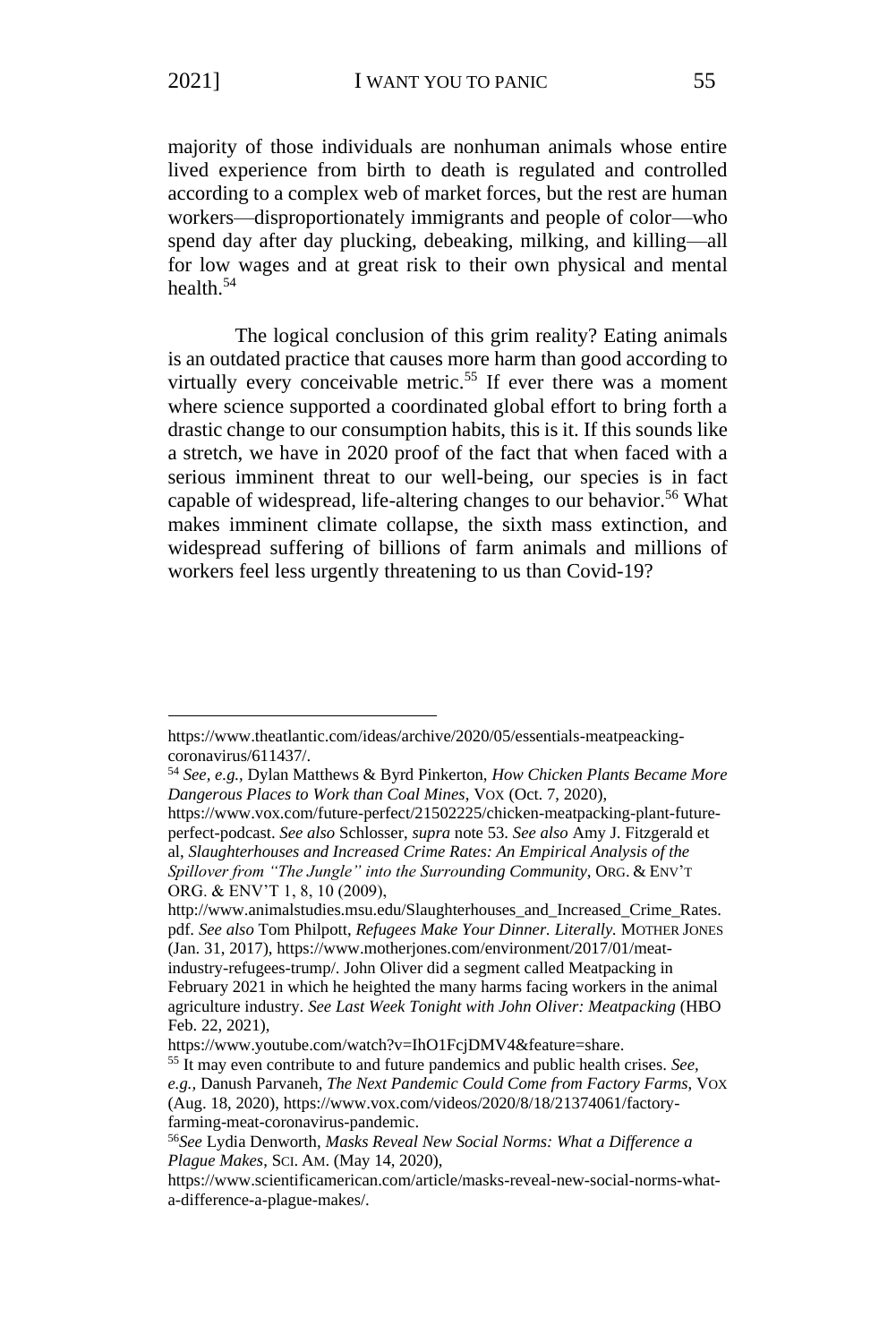#### *D. "Real Meat" and #SoyBoys*

People are hardwired to resist change and cling to the safety of the past. $57$  And in exploring our species' appetite for animalderived meat and dairy, it's important to consider the significant role that traditional gender roles, masculinity ideals, and speciesism play in dominant food culture.<sup>58</sup> A close look reveals a narrative of fear perpetuating our current food culture. Meat and meat-eating occupies a very specific cultural space in that not only signifies "the good old days" and tradition, but also serves as a long-standing symbol of traditional–and white—masculinity, dominance, and power.<sup>59</sup> Meateating is central aspect in our patriarchal world, one that literally exploits female bodies and reproductive lives for human consumption, one that figuratively views women as nothing more than pieces of meat.

In her landmark work *The Sexual Politics of Meat: A Feminist-Vegetarian Critical Theory*, feminist scholar Carol J. Adams explored the relationship between patriarchal values and meat eating and argues that "male dominance and animals' oppression are linked by the way that both women and animals function as absent referents in meat eating and dairy production, and that feminist theory logically contains a vegan critique . . . just as veganism covertly challenges patriarchal society."<sup>60</sup> She describes as a "racialized politics of meat" that worked to split the "world into intellectually superior meat eaters and inferior plant eaters"<sup>61</sup>

<sup>59</sup> Juliana Roth, *The Meat Industry's Exploitation of Toxic Masculinity Hurts Us All*, THE ESTABLISHMENT (Mar. 29, 2016), https://medium.com/theestablishment/how-the-meat-industry-exploits-toxic-masculinity-868f10989e ("Eating meat, after all, has long been associated with masculinity; since pretty much the dawn of advertising, commercials have explicitly linked meat-eating to desirable manliness. To name but a few of the most egregious examples from the last few years, there was the Carl's Jr.'s ad depicting X-Men's Mystique morphing into a ripped manly man after consuming a bacon cheeseburger (with the tagline "Man Up"); Burger King's "I Am Man" commercial, in which a guy sings about not settling for "chick food"; and the Taco Bell "Guys Love Bacon" campaign.") <sup>60</sup> *See* CAROL J. ADAMS, THE SEXUAL POLITICS OF MEAT: A FEMINIST-VEGETARIAN CRITICAL THEORY (20th Anniversary ed. Continuum, 2010). *See also* Carol J. Adams, *The Sexual Politics of Meat: The Book*, https://caroljadams.com/spom-thebook (last visited Sept. 8, 2021).

<sup>57</sup> Eleanor Bruce, *Resisting Change*, MINDTOOLS (May 30, 2019),

https://www.mindtools.com/blog/resisting-change/.

<sup>58</sup> For an examination of the historical and contemporary connections between attitudes around plant- and animal-eating, gender, and race, see Iselin Gambert & Tobias Linné, *From Rice Eaters to Soy Boys: Race, Gender, and Tropes of 'Plant Food Masculinity*,' 7 ANIMAL STUD. J., 129, 133 (2018)

<sup>61</sup> *See* ADAMS, *supra* note 60 at 54.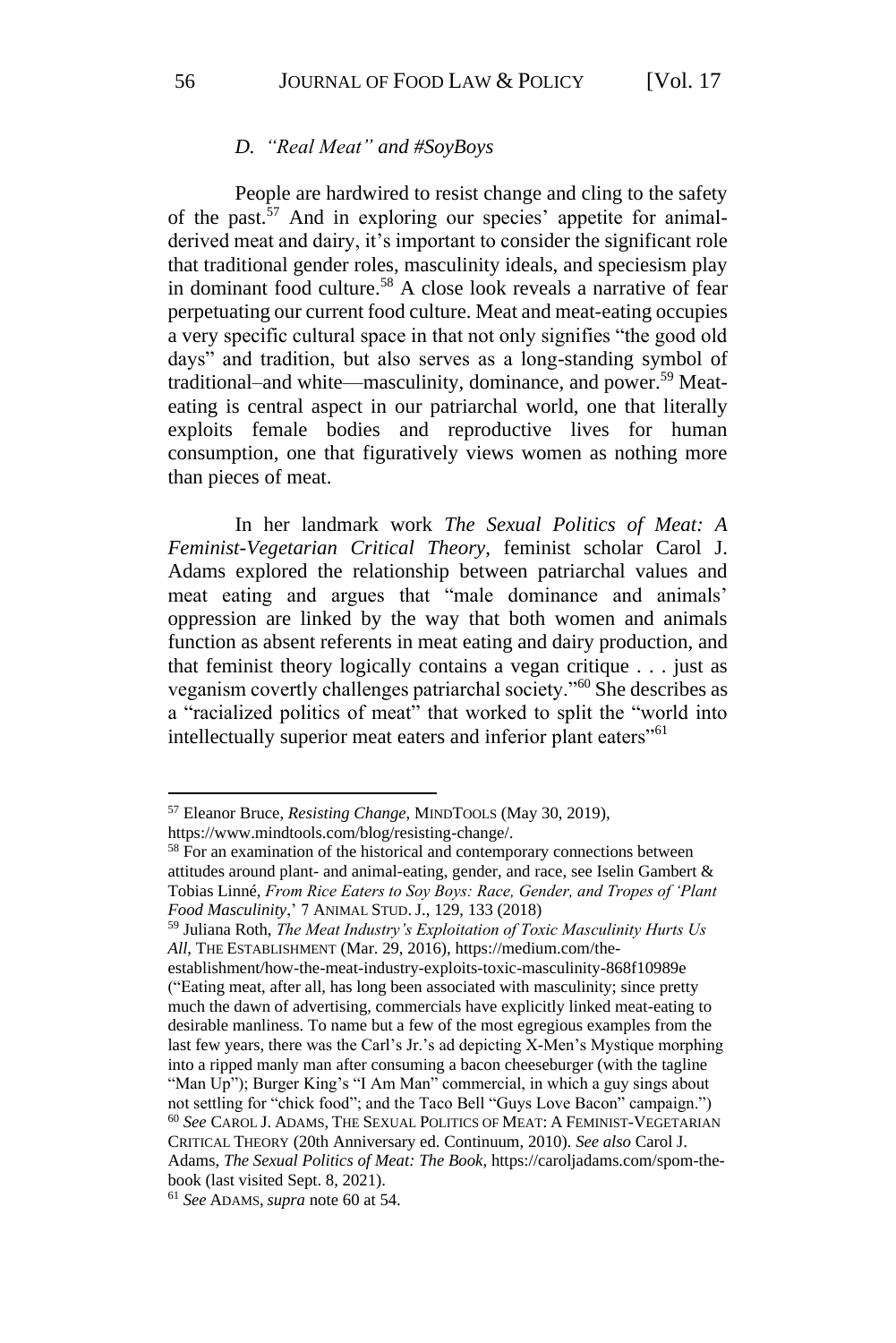2021] **I WANT YOU TO PANIC** 57

In the late  $19<sup>th</sup>$  century, the confluence of institutionalized racism, sexism, and colonialism "led to widespread sentiments connecting animal-eating (ie, meat and dairy) to intellectual superiority and virile masculinity exemplified by the white western man."<sup>62</sup> Plant-eating, meanwhile, "was associated with Asian and other non-white cultures, and was thought to represent emasculation and to confer weakness of both mind and body."<sup>63</sup>

The colonial-era tropes around plant- and animal-eating are alive and well in today's culture. Mainstream TV shows and movies increasingly include references to plant-based meat, often in disparaging ways that imply that plant-based meat could never taste as good as animal-derived meat,<sup>64</sup> or as a not-so-subtle attack on traditional norms of masculinity.<sup>65</sup> The tropes extend beyond the screen: "In France, they take offence if you don't eat meat, like you are rejecting their culture," said Lori Chen, member of a 2016 delegation from the Buddhist Tzu Chi Foundation promoting "a Day of Meatlessness."<sup>66</sup> Added delegation member Hanford Lin, "In China, you are emasculated if you only eat plants."<sup>67</sup>

The culture wars of the Trump Era included various attacks on vegan advocates and plant-based food. The alt-right slur and viral social media hashtag "Soy Boy," which references the idea of men who consume soy products, is used to attack men who are perceived to be feminine in appearance and in ideology.<sup>68</sup>

Needless to say, the trope of "real men eat meat" is a powerful one in today's society. <sup>69</sup> Scholar Laura Wright has explored

<sup>62</sup> Gambert & Linné, *supra* note 58, at 133 (citing Melanie DuPuis, Angels and Vegetables: A Brief History of Food Advice in America, *7* GASTRONOMICA: THE J. FOOD & CULTURE 34-44 (2007)).

<sup>&</sup>lt;sup>63</sup> *Id.* ("the racial rhetoric of the day ... portrayed Asians as effeminate and enfeebled and the Chinese 'leaf diet' as a cause of degeneracy").

<sup>64</sup> See, e.g., the opening scenes of COMING TO AMERICA 2 (Paramount Pictures 2021), where plant-based meat is humorously dismissed as sustainable yet inedible.

<sup>65</sup> *See, e.g.*, *The Crew* (Netflix 2021) (featuring a woman-owned NASCAR team sponsored by the fictional plant-based meat brand "Fake Steak").

<sup>66</sup> *Paris Climate Change Summit and the Taboo of Meat-Eating*, EURONEWS (Sept. 12, 2015), https://www.euronews.com/2015/12/09/paris-climate-change-summitand-the-taboo-of-meat-eating.

<sup>67</sup> *Id.*

<sup>68</sup> *See* Gambert & Linné, *supra* note 58, at 133.

<sup>69</sup> *See* Victoria Gagliardo-Silver, *Fragile Masculinity Says Meat Is Manly. If We Don't Challenge That, People Will Die and the Earth Will Be Irreversibly Damaged*, INDEPENDENT (Apr. 4, 2019),

https://www.independent.co.uk/voices/fragile-masculinity-mean-eaters-death-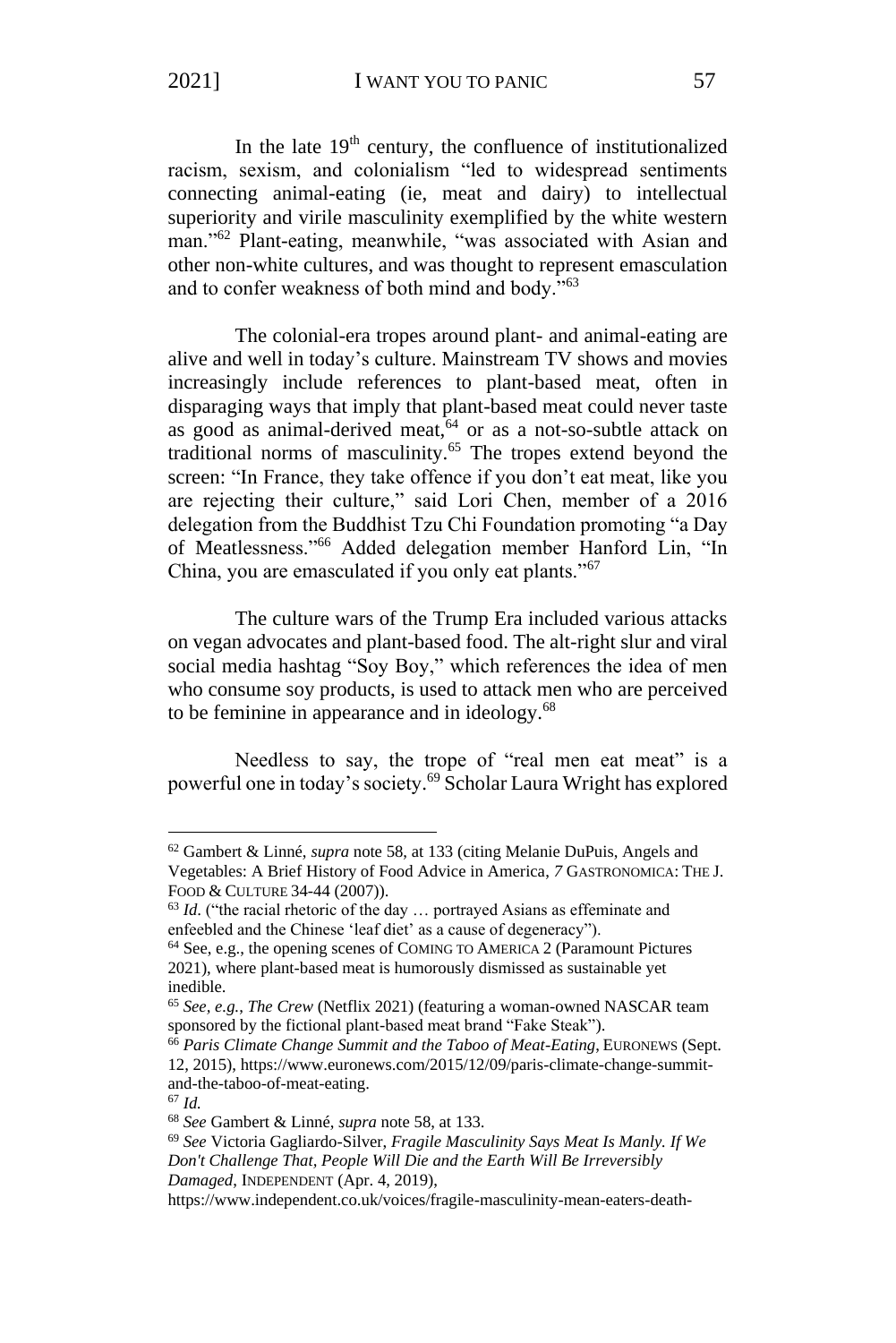veganism and the threatening space that it occupies in today's culture.<sup>70</sup> The vegan body, she argues, "threatens the status quo in terms of what we eat, wear, and purchase—and also in how vegans choose not to participate in many aspects of the mechanisms undergirding mainstream culture.<sup>71</sup> These threats," she argues, "are acutely felt in light of post-9/11 anxieties over American strength and virility.<sup>72</sup> A discourse has emerged that seeks, among other things, to bully veganism out of existence as it is poised to alter the dominant cultural mindset."<sup>73</sup>

In considering meat's long-standing association with norms of traditional masculinity, it's important to recognize that those norms are harmful in a much broader sense. In January 2019, the American Psychological Association published a report concluding that "traditional masculinity—marked by stoicism, competitiveness, dominance and aggression—is, on the whole, harmful."<sup>74</sup>

The idea that people, and especially men, might be shamed for embracing vegan food is a real one, with recent research indicating that one of the biggest barriers to veganism for men is shame, fear, social stigma, and traditional masculinity ideals. A study from the University of Southampton found that young men "are afraid to choose the vegetarian option in a restaurant for fear of being socially shunned," even if they dislike animal-derived meat.<sup>75</sup> The yearlong research study found that men "experienced 'social isolation' among friends after admitting to reducing their consumption of meat."<sup>76</sup> In a Twitter poll directed at men, 45% of respondents reported their biggest barrier to leading a vegan diet was social stigma. 39% said their biggest barrier was masculinity.<sup>77</sup>

Given the deep-seeded and deeply enmeshed fears around plant-eating being linked to emasculation and weakness, it makes

vegan-vegetarian-earth-a8855331.html (citing Tweet declaring ""real men eat red meat and punch nerds in the face").

<sup>70</sup> *See* LAURA WRIGHT*,* THE VEGAN STUDIES PROJECT: FOOD, ANIMALS, AND GENDER IN THE AGE OF TERROR ( 2015), available at

https://ugapress.org/book/9780820348568/the-vegan-studies-project/.

<sup>71</sup> *Id.*

<sup>72</sup> *Id.*

<sup>73</sup> *Id.*

<sup>74</sup> Pappas, *supra* note 9, at 34.

<sup>75</sup> *Men Fear Social Shame of Ordering Vegetarian Dishes, Study Finds*, THE

TELEGRAPH, (Aug. 26, 2018), https://www.telegraph.co.uk/news/2018/08/26/men-

fear-social-shame-orderingvegetarian-dishes-study-

finds/?WT.mc\_id=tmg\_share\_fb .

<sup>76</sup> *See id.*

<sup>77</sup> Gagliardo-Silver, *supra* note 69.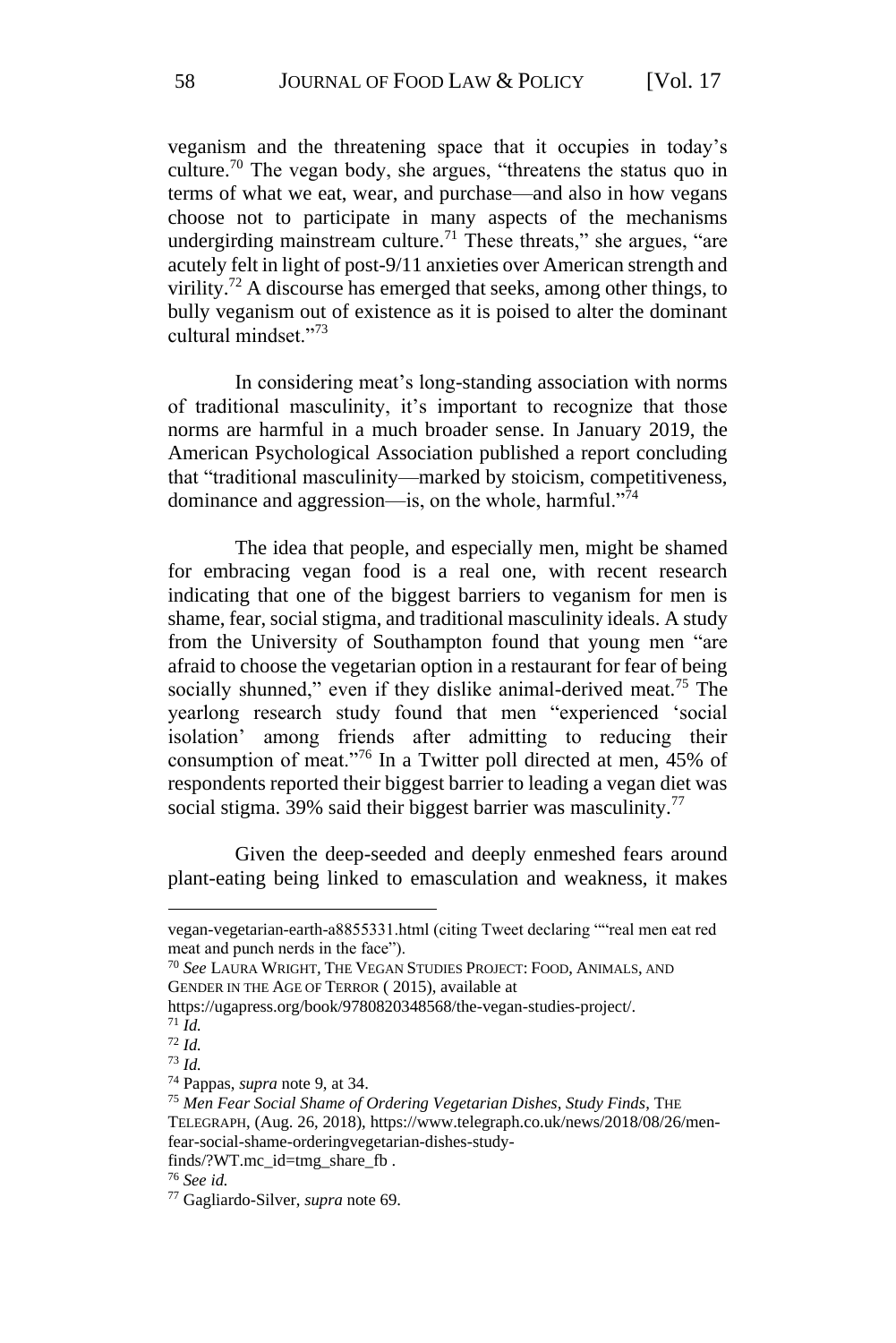sense that vegan food advocates and producers have recently been playing into dominant masculinity narratives, offering burgers that "bleed" and using marketing designed to appeal to men who are afraid that vegan eating may make them weak or effeminate.<sup>78</sup> Darlene Juschka, a professor in Religious and Women's Studies at the University of Regina, argues that "the raw and bloody beef burger is associated with a kind of robust masculinity," and she perceives the "simulated bleeding [of some vegan burgers] as a way of perhaps making permissible an otherwise 'soft' and 'feminine' vegan food."<sup>79</sup> Apart from bleeding burgers, brands like Beyond Meat have branded their vegan burgers with masculine ideas like "Beast," and used traditionally masculine, muscular men to promote their products.<sup>80</sup>

The current trend of plant-based food brands marketing "bleeding" or "beast" burgers amounts to an approach of assimilation, of trying to shed previous associations of vegan food being coded as "feminine" or a sign of weakness or emasculation and reframing these products so that they occupy the same cultural space of strength and traditional masculinity as animal-based food. Journalist Sarah Todd summed it up this way: "The strategy is a practical one: Rather than trying to push men to eat less meat and embrace plant-based diets, Beyond Meat and Impossible Foods want to expand the definition of what meat is."<sup>81</sup> In other words, vegan meat is "real meat" too.

While the notion of men who adhere to traditional masculinity norms embracing vegan diets is a good one, it's less clear whether the strategy of perpetuating those norms in a plant-based package is sound. Marketing vegan food to exist rhetorically within traditional norms of masculinity may succeed in getting more people to eat incrementally more vegan food—and that is surely a good thing for animals and for the planet. But is it enough to create the sort

<sup>78</sup> *See* Lara Williams, *Why Even Vegans Crave Burgers That "Bleed,"* VICE, (Nov. 15, 2018), https://www.vice.com/en/article/nepbad/why-even-vegans-craveburgers-that-bleed.

<sup>79</sup> *Id.*

<sup>80</sup> Roth, *supra* note 59 ("One vegan meat company, Beyond Meat, even offers a "Beast Burger" that is packaged in colors that may appeal to men, along with a photograph of the burger sizzling on a grill. The use of the masculine word "beast" might attract meat-eating men who identify with traditional masculine norms looking to switch over.).

<sup>81</sup> Sarah Todd, *Beyond Meat and Impossible Foods Burgers Could Change the Way We Think About Masculinity*, QUARTZ (Apr. 27, 2019),

https://qz.com/quartzy/1603993/beyond-meats-vegan-burgers-could-change-theway-we-think-about-masculinity/.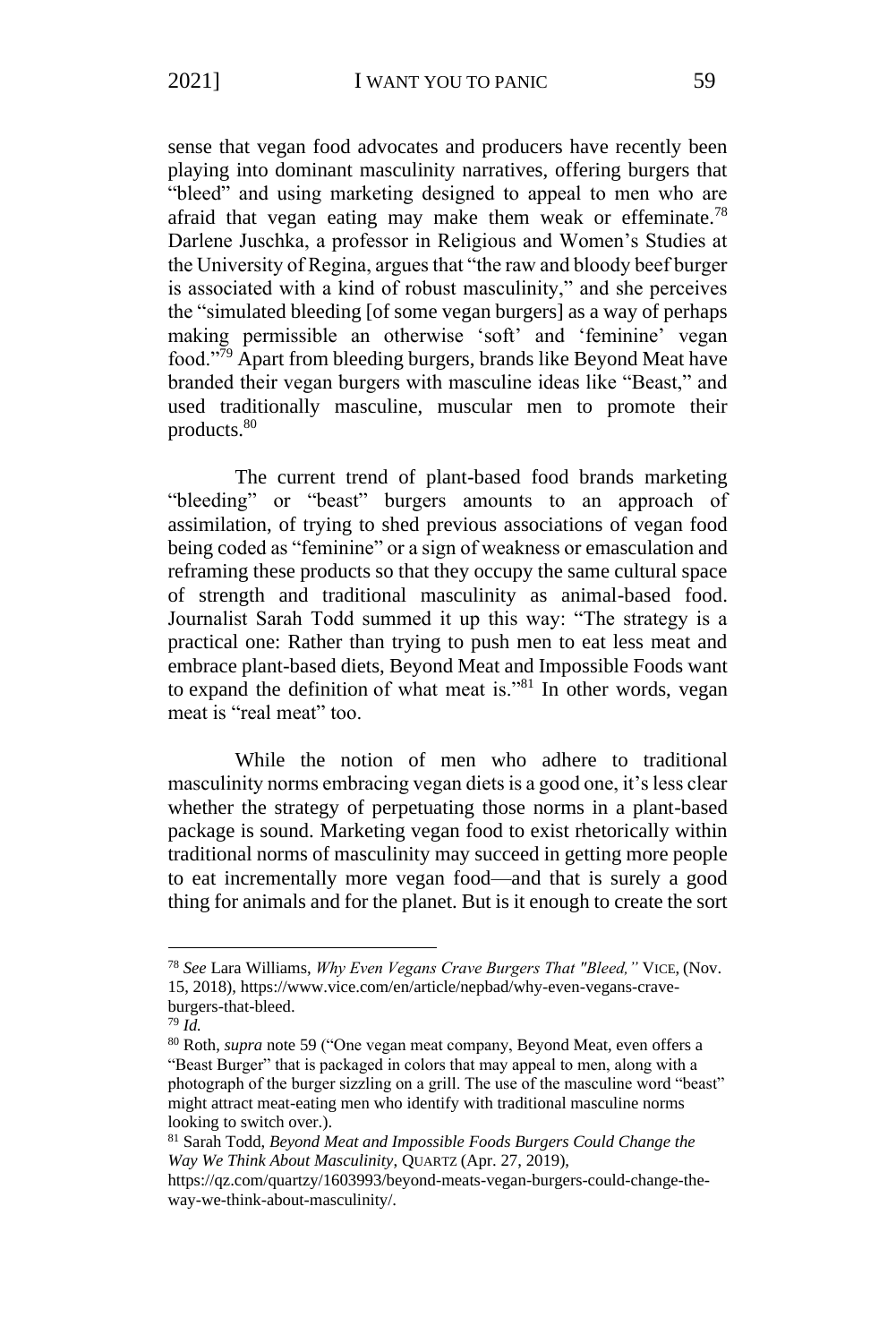of fundamental paradigm shift we need in the way we think about food, and the way we think about ourselves?

Max Elder, the research director at the Institute for the Future, a nonprofit research center in Silicon Valley, is skeptical, saying that "If Beyond Meat and Impossible Foods succeed in instilling this new idea of meat, the cultural link between meat and masculinity may well remain intact. . . . We can't just eat our way out of toxic masculinity."<sup>82</sup> He argues that "because these companies emphasize how similar their products are to meat in taste and texture, they may be less likely to make people question their meat-eating habits and engage in deeper reflections about the relationship between food and gender."<sup>83</sup>

There is arguably an even bigger danger inherent in promoting vegan food within the rhetoric of traditional masculinity, and it has to do with fear and rage. Given the known harms inherent in norms of traditional masculinity both to individuals and society more broadly,<sup>84</sup> perpetuating rhetoric that binds vegan food to those norms may make it more difficult for people to break free from the effects of those harms.

#### *E. The Misogyny of Climate Deniers and Greta Haters*

Given the degree to which veganism threatens to disrupt long-held norms around masculinity and food, it's no wonder that plant-based foods are being met with resistance everywhere from social media to the halls of Congress. Because of the role that animalderived food plays in exacerbating the current climate crisis and threat of mass species extinction, it's also necessary to understand the role that traditional masculinity norms play in perpetuating skepticism among some people around the effects—or even existence of—climate change, as well as a resistance to take meaningful action to prevent it.

After Greta Thunberg's speech at the UN in 2019, she faced an outpouring of misogynistic rage. This was perhaps unsurprising: a 2014 study analyzing the language of a focus group of climate skeptics revealed that "for climate skeptics . . . it was not the environment that was threatened, [but rather] a certain kind of modern industrial society built and dominated by their form of

<sup>82</sup> *Id.*

<sup>83</sup> *Id.*

<sup>84</sup> *See* Pappas, *supra* note 34.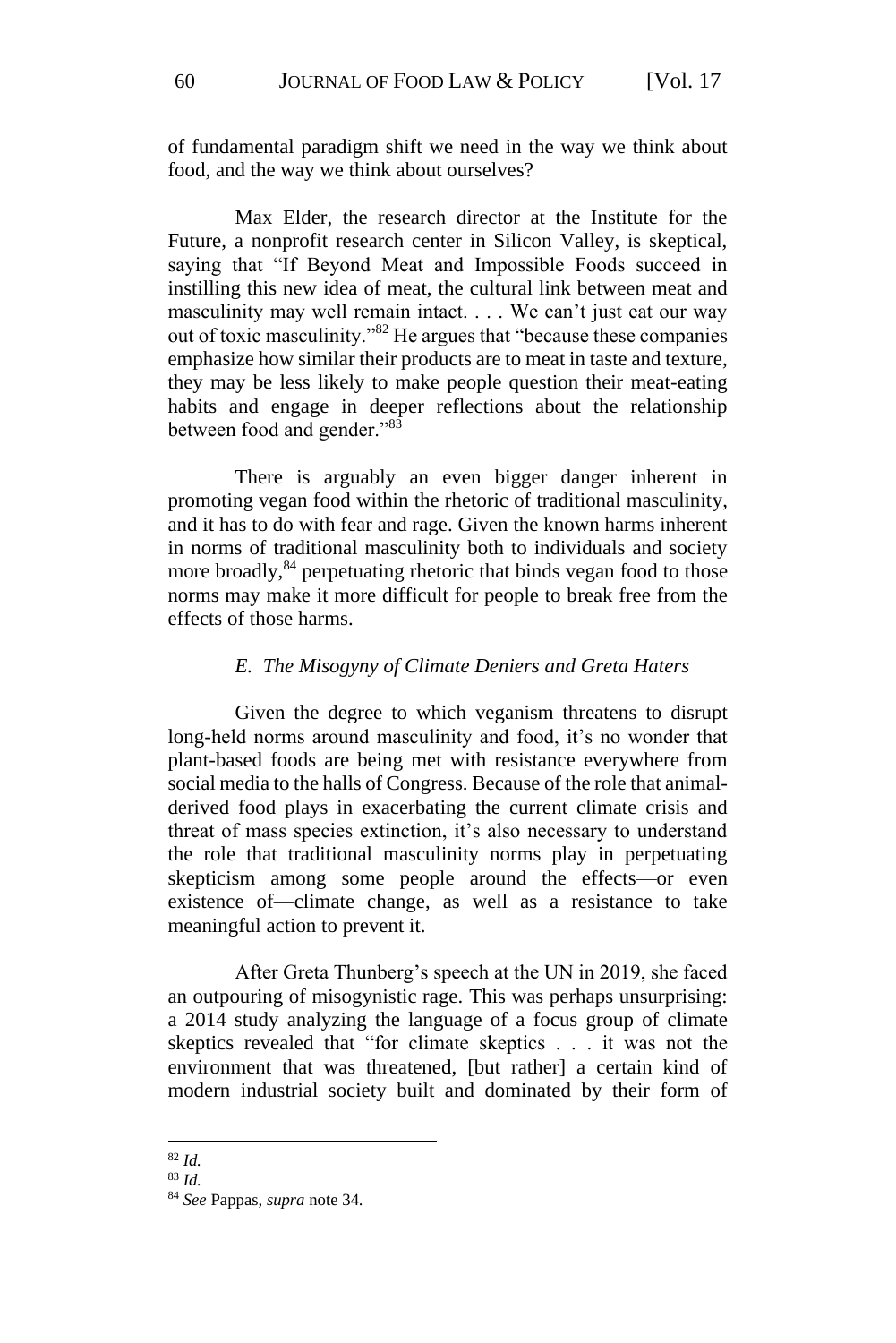masculinity."<sup>85</sup> In an article published about the misogynistic response to Thunberg's activism, scholars expanded on previous research that demonstrates a link between climate change denial and misogyny.<sup>86</sup> "At a deep level," they wrote, "the language of climate denialism is tied up with a form of masculine identity predicated on modern industrial capitalism – specifically, the Promethean idea of the conquest of nature by man, in a world especially made for men. By attacking industrial capitalism, and its ethos of politics as usual, Thunberg is not only attacking the core beliefs and world view of certain sorts of men, but also their sense of masculine self-worth. Male rage is their knee-jerk response."<sup>87</sup> The authors noted that while her attackers want to frame her as nothing more than a hysterical child, "in reality, Thunberg is cutting through - rather than displaying - emotionalism. What certain kinds of men do not wish to acknowledge is that asking for action on climate change is entirely rational."<sup>88</sup>

Given this tendency towards "male rage" as a fear response to rational discussions around the broad changes we need to make in our dominant food culture in response to impending climate disaster, where do we go from here? Is promoting vegan food within the framework of traditional masculinity really the path to the cultural shift we need in this moment? Given what we know about misogyny and the harms of the rhetoric of so-called traditional masculinity, a better approach would be for veganism to embrace an explicit rejection of that rhetoric rather than assimilate into it.

#### *F. Change is Coming, Whether You Like It or Not*

Politicians on the right and the left are fearful of disrupting the status quo when it comes to our cultural obsession with animalderived meat and milk. At the 2019 Conservative Political Action Conference (or C-PAC), former Trump White House adviser Sebastian Gorka infamously denounced Rep. Alexandria Ocasio-Cortez and the Green New Deal with the pithy admonishment, "They want to take away your hamburgers."<sup>89</sup> The irony of Gorka attacking

<sup>86</sup> *See* Camilla Nelson & Meg Vertigan, *Misogyny, Male Rage and the Words Men Use to Describe Greta Thunberg*, THE CONVERSATION (Sept. 30, 2019),

https://theconversation.com/misogyny-male-rage-and-the-words-men-use-todescribe-greta-thunberg-124347. <sup>87</sup> *Id.*

<sup>85</sup> Martin Gelin, *The Misogyny of Climate Deniers*, THE NEW REPUBLIC (Aug. 28, 2019), https://newrepublic.com/article/154879/misogyny-climate-deniers.

<sup>88</sup> *Id.*

<sup>89</sup> Antonia Noori Farzan, *The Latest Right-Wing Attack on Democrats: 'They Want to Take Away Your Hamburgers,'* THE WASH. POST, (Mar. 1, 2019),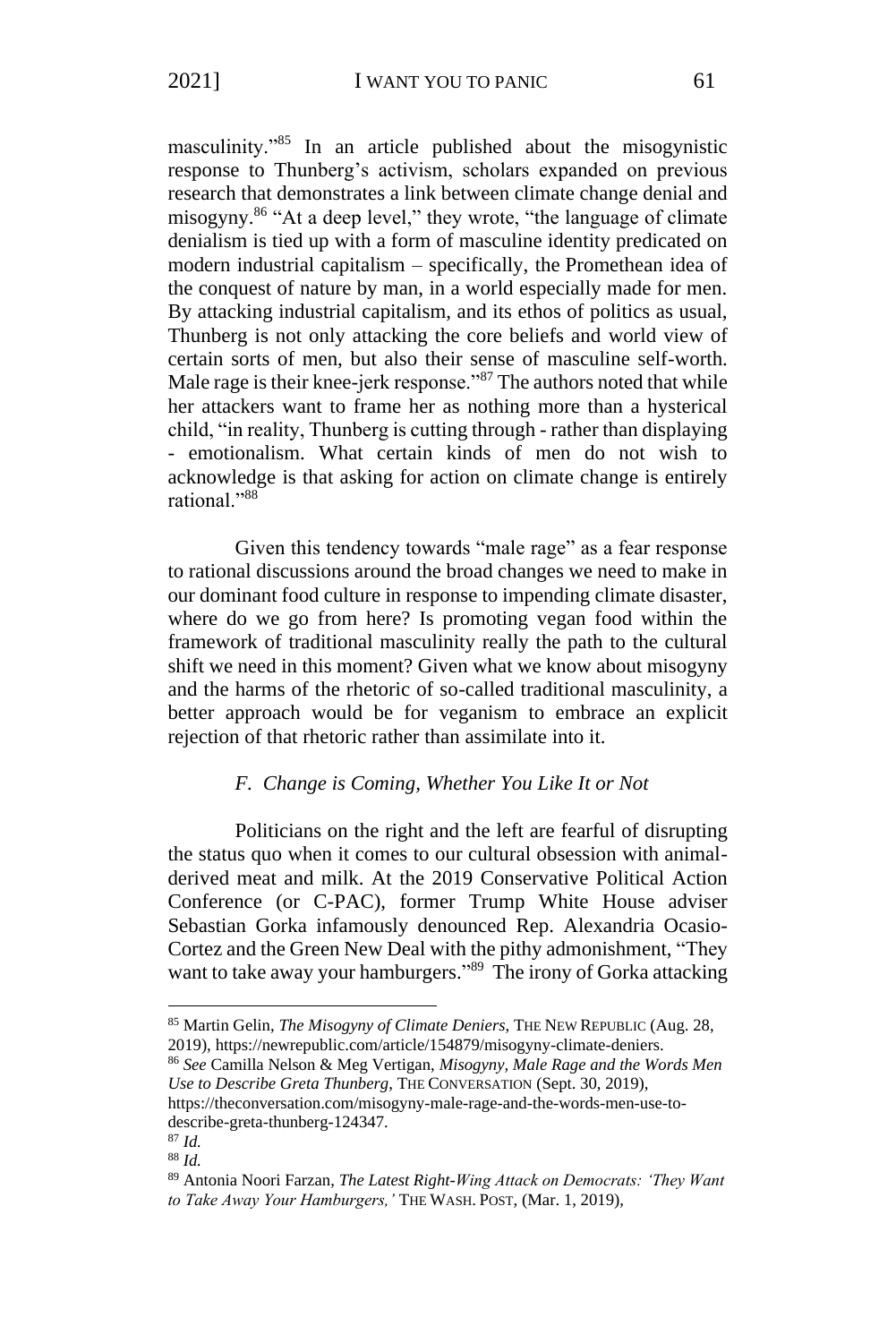Ocasio-Cortez and the Green New Deal is that none of the politicians supporting the Deal, which endeavors to tackle the climate crisis in sweeping ways,<sup>90</sup> have actually suggested outlawing beef or other animal meat consumption.<sup>91</sup> Ocasio-Cortez herself isn't even vegetarian, much less vegan (though she allegedly went vegetarian for lent in  $2021$ ).<sup>92</sup>

With respect to the Green New Deal, Ocasio-Cortez appears keenly aware of the prevailing fear-driven rhetoric around the threat that plant-based foods pose to the animal agriculture industry. Not only is she reluctant to try to challenge it, but in some cases, she has even perpetuated it:

> In the [Green New] Deal, what we talk about, and it's true, is that we need to take a look at factory farming, you know? Period. It's wild. And so, it's not to say you get rid of agriculture, it's not to say we're gonna force everybody to go vegan or anything crazy like that. But it's to say, 'Listen, we gotta address factory farming. Maybe we shouldn't be eating a hamburger for breakfast, lunch, and dinner. Like, let's keep it real.<sup>93</sup>

By invoking the trope of the "crazy vegan"—a common rebuke of vegan and plant-based advocacy—Ocasio-Cortez's rhetoric reinforces and perpetuates the idea that it would be "crazy" for large numbers of people to go vegan, and implies that all that is needed to tackle the current climate crisis is a small incremental change amounting to not eating a hamburger three times a day (query whether twice a day would be good enough). The problem with this rhetoric is that given the science around animal meat and dairy's contributions to climate change and the exploitation bound up in the

https://www.washingtonpost.com/nation/2019/03/01/latest-right-wing-attackdemocrats-they-want-take-away-your-hamburgers/.

<sup>90</sup> Lisa Friedman, *What Is the Green New Deal? A Climate Proposal, Explained*, N.Y. TIMES (Feb. 21, 2019), https://www.nytimes.com/2019/02/21/climate/greennew-deal-questions-answers.html.

<sup>91</sup> Farzan, *supra* note 89.

<sup>92</sup> Chelsea Ritschel, *Alexandria Ocasio-Cortez Goes Vegetarian in Memory of Colleague's Son*, THE INDEPENDENT, (Feb.19, 2021),

https://www.independent.co.uk/life-style/aoc-vegetarian-lent-jamie-raskin-tommyvegan-b1804888.html.

<sup>93</sup> Kat Smith, *How the Green New Deal Will Affect the Way We Eat*, LIVE KINDLY, https://www.livekindly.co/how-will-the-green-new-deal-affect-agriculture/ (last visited Sept. 9, 2021).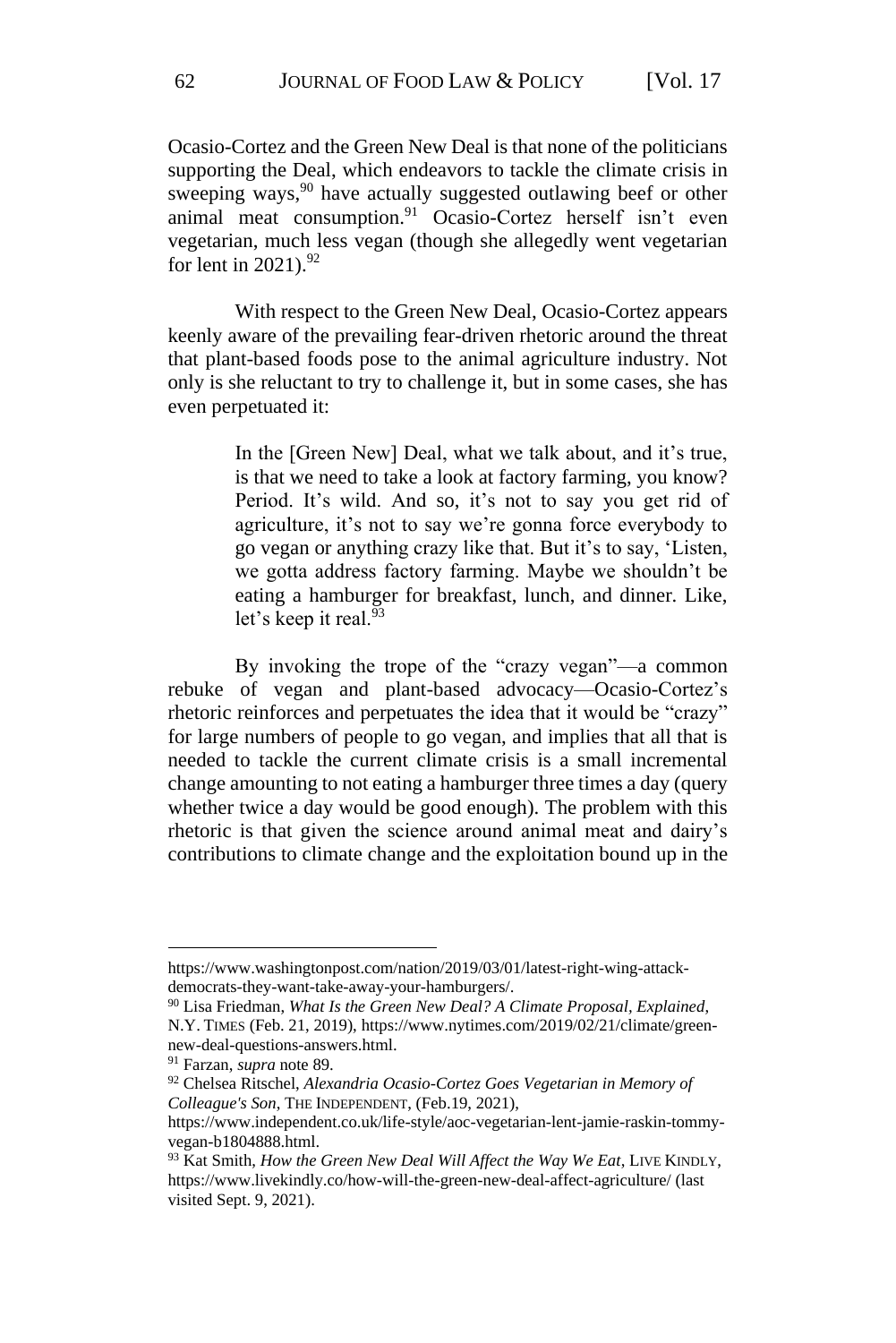animal agriculture industry, small incremental changes are not enough. $94$ 

As Greta Thunberg—herself a vegan—told a room full of leaders several times her age, "[t]he world is waking up. And change is coming, whether you like it or not."<sup>95</sup> We ignore that fact at our peril. What's needed is a total paradigm shift around the idea of, and our relationship to, food. And the best news is that it appears that the moment we are living in contains all the necessary ingredients that social scientists say is necessary to create meaningful behavioral change.

Building on work done by David Gleicher in the 1960s, organizational development consultant and community activist Kathie Dannemiller developed a "Formula for Change" that provides a model to assess the capacity for individual or collective change.<sup>96</sup> Dannemiller's formula,  $C = D \times V \times F > R$ , represents the notion that three factors must be present for meaningful change to occur.<sup>97</sup> These factors are: (1) **D**issatisfaction with how things currently are; (2) a **V**ision of what alternative is possible; and (3) the **F**irst concrete steps that can be taken towards that Vision.<sup>98</sup> If the sum of these three factors is greater than any existing **R**esistance to change, then Change is possible.<sup>99</sup> So,  $C = D \times V \times F > R$ . As this paper will show, we have all of Dannemiller's ingredients for change at our fingertips: the question is whether they are greater than the current resistance to it.

That the Covid-19 crisis normalized in a matter of months drastic behavioral changes throughout the globe including significant reductions in travel, social distancing, and mask-wearing shows us that rapid, widespread behavioral change is in fact possible for us change-resistant humans. "Social norms can change rapidly,"

<sup>94</sup> *See* Dylan Moon, *Why Do Some Green Activists Eat Meat?*, SCI. AM. (May 21, 2019), https://blogs.scientificamerican.com/observations/why-do-some-greenactivists-eat-meat/ (discussing the fact that multinational organizations and gatherings like the UN and Amnesty International gather to discuss ways to reverse the negative effects of climate change, they serve meat and dairy at their catered events).

<sup>95</sup> Weise, *supra* note 27.

<sup>96</sup> Kathleen D. Dannemiller & Robert W. Jacobs, *Changing the Way Organizations Change: A Revolution of Common Sense,* J. APPLIED BEHAV. SCI., 480, 498 (1992). *See also* Al Blixt, *Kathie Dannemiller on the DVF Formula for Change*, YOUTUBE (Dec. 31, 2018), https://www.youtube.com/watch?v=ysNuM2oVqBU .

<sup>97</sup> Dannemiller, *supra* note 96, at 480.

<sup>98</sup> *Id.* at 483.

<sup>99</sup> *Id.*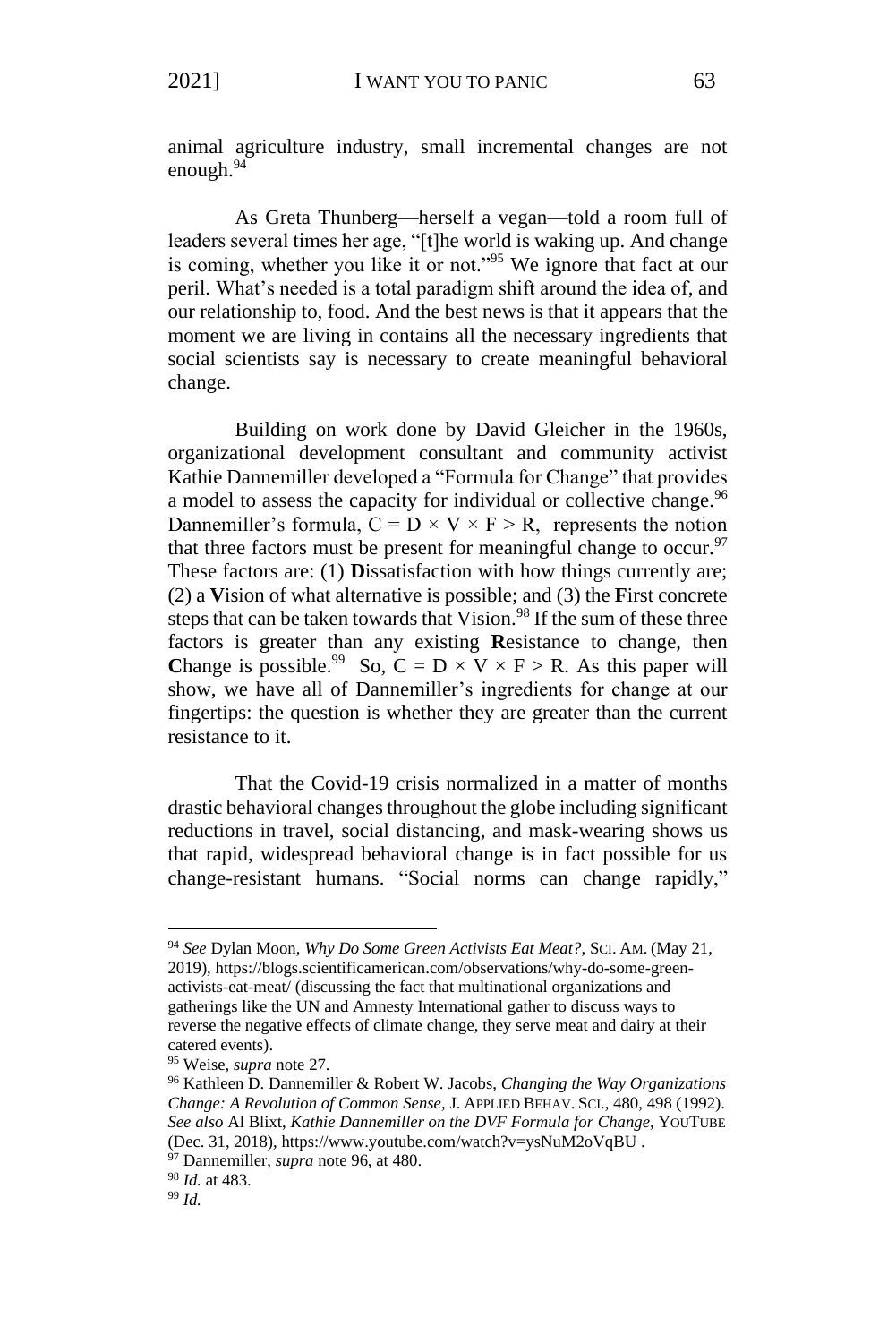explained social psychologist Catherine Sanderson, "and it doesn't take everybody. . . . The tipping point for achieving enough critical mass to initiate social change proved to be just 25 percent of participants. They become the social influencers, the trendsetters. You get this sweep."<sup>100</sup> Science writer Lydia Denworth notes that even "weird behaviors can become standard, and long-standing customs can change," citing indoor smoking as one example.<sup>101</sup> "To bring about such change," she writes, "a new behavior must first ascend to the status of a social norm. Norms include both the perception of how a group behaves and a sense of social approval or censure for violating that conduct<sup>3,102</sup>

This article explores the "uses of anger" and other emotions—in particular, fear and grief—as tools of, or hindrances to, change. Specifically, this article is interested in "change" as it relates to humans' relationship to food insofar as our animal-laden diets are a key contributor to climate change and other harms. It examines the roles that fear, rage, and other emotions play in shaping the legal and cultural discourse around the food we eat, the words we use to describe that food, and what we even consider to be "food" in the first place. It argues that fear is a powerful rhetorical tool leveraged by policymakers and legislators to hold on to the status quo, to preserve outdated norms and customs, to cling to the past. The future, with its technologically innovative milks and meats made from plants or grown from cultured cells, is frightening to those who feel comforted by tradition, by things staying the same as they've always been, by those who don't want to change.<sup>103</sup> This is why fear-driven rhetoric works well when used by animal agriculture industry advocates and not nearly as well when it's been used in doomsday news headlines as a means to persuade consumers to take a different path.

Maybe there's a smarter way to leverage the power of fear and rage— to inspire consumer change. This article offers mandatory

https://channels.ft.com/en/rethink/lab-grown-meat/) ("Artificial meat alternatives are moving from science fiction to supermarket shelves" and "Today, science fiction is soon approaching reality, at least for artificial or lab-grown meat alternatives . . . As one food writer put it, 'When I originally heard about labgrown meat, my first thought was 'yuck.' The idea of 'growing' a steak or chicken leg in a test tube sounds like a scene from science fiction, not haute cuisine.'").

<sup>100</sup> Denworth, *supra* note 56.

<sup>101</sup> *Id.*

<sup>102</sup> *Id.*

<sup>103</sup> *See* Brief of State of Missouri at 4-6, *Turtle Island Foods, SPC v. Thompson*, 992 F.3d 694 (8th Cir. 2021) (No. 19-3154) (quoting Gillian Tett, *Can You Swallow the Idea of Lab-Grown Meat?*, FIN. AM. (Feb. 4, 2020),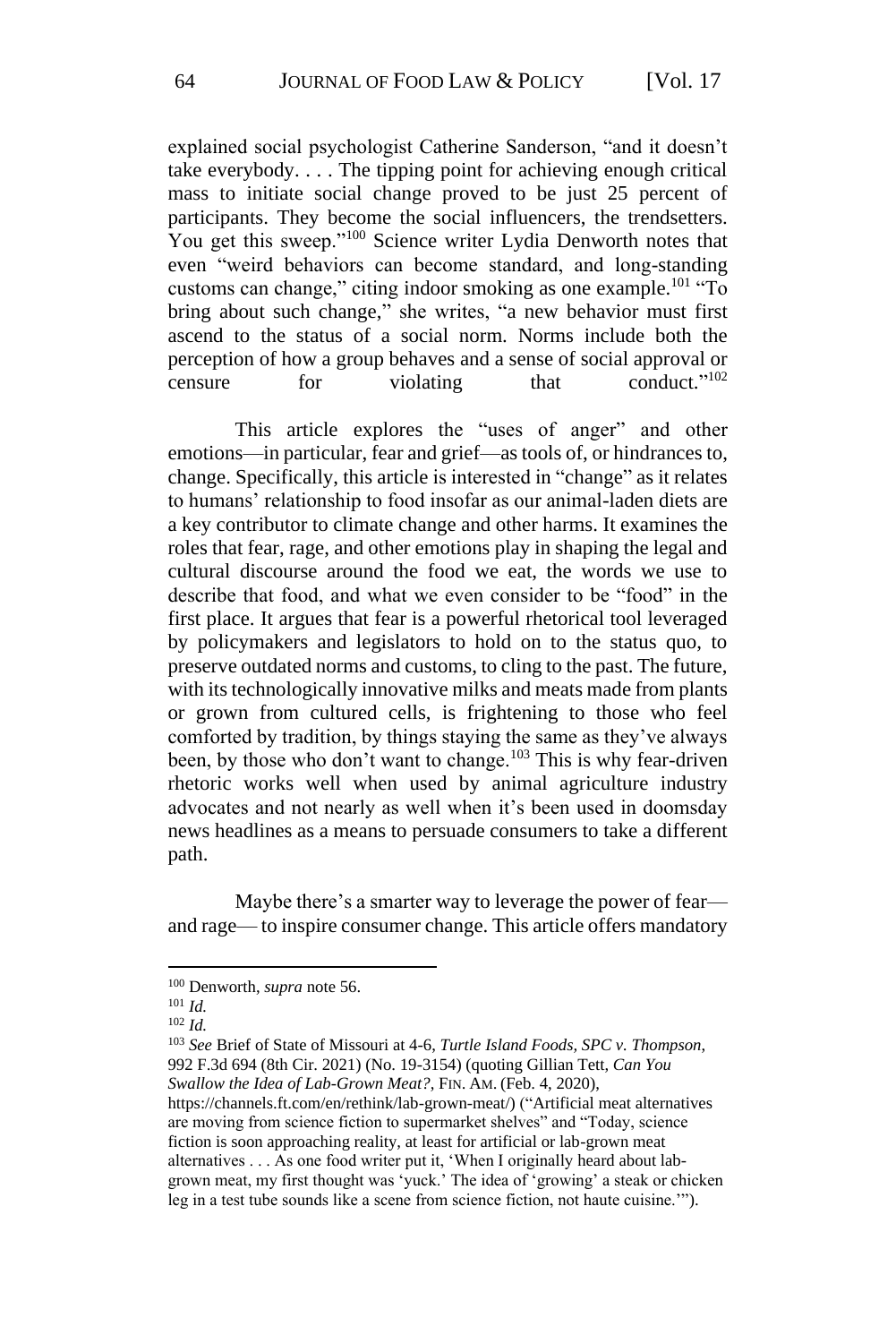Graphic Warning Labels (GWLs) on animal-derived food as one way to blend scientific data with emotionally provocative imagery to change human behavior. Whatever the tactics, change is coming, and it can't come soon enough. In her essay "The Uses of Anger," feminist scholar Audre Lorde wrote of the need for change to be sweeping, to draw a boundary between what used to be and what comes next.<sup>104</sup> "And when I speak of change," she said, "I do not mean a simple switch of positions or a temporary lessoning of tensions, nor the ability to smile or feel good. I am speaking of a basic and radical alteration in those assumptions underlying our lives."<sup>105</sup> The change we need in our relationship to food is of the sort Lorde envisions. It is a line in the sand. It says loudly and clearly, this behavior ends now. A new world is waiting, if we would only create it.

## **III. Uses of Fear to Protect the Animal Agriculture Industry**

Before sweeping paradigm-shifting change can take place, we humans need to want to change, and be encouraged to change. Given the current climate emergency and the role the animal agriculture industry plays in perpetuating it, combined with the real harms the industry imposes on the animals and workers within it, politicians and governments—given their degree of power and influence—should be leading the charge. Instead, we see fear driving them to action designed to protect the animal agriculture industry, slowing progress and thwarting change.

Specifically, there are examples throughout the world of state, national, and international governments alike introducing and passing legislation that amount to fear-based linguistic battles with plant-based food. Where lawmakers could be allies in developing strategies to promote climate-friendly plant-based food and discourage consumption of environmentally destructive animalbased food, they are doing just the opposite, making it harder for plant-based food advocates to have a level playing field with the animal agriculture industry, much less get the upper hand in the fight against climate change and species extinction. This section explores three examples of lawmakers trying to do just that.

<sup>104</sup> LORDE, *supra* note 34, at 122.

<sup>105</sup> *Id.* at 122.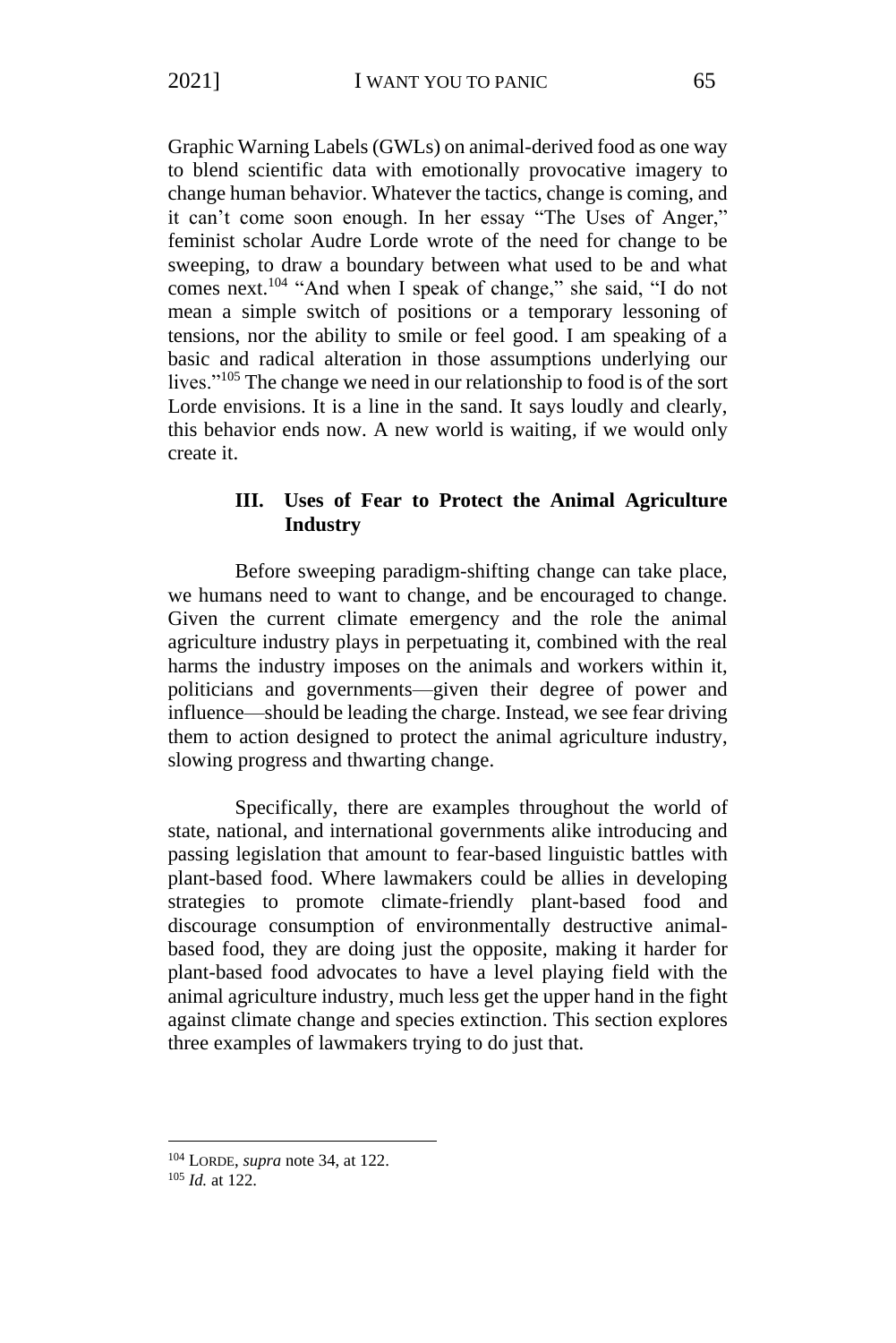In each example explored below, lawmakers have attempted (often successfully) to pass laws that would make it difficult if not impossible for plant-based foods to use words like "meat" and "milk" on their packages. The proposed laws, while distinct in their specific wording, share a common theme in their attempt to justify their own existence: they claim that the laws are necessary to prevent plantbased foods from "misleading" or "confusing" consumers who may mistake them for animal-derived meat and dairy.<sup>106</sup> As this paper will illustrate, these arguments are disingenuous at best and themselves misleading at worst. At bottom, they mask the real motivation behind lawmakers' interest in passing these laws: fear. Namely, fear about the possible decline of the animal agriculture industry in light of the rise in popularity of plant-based food and cultured meat.

## *A. "Real Meat" Acts: Misleading Arguments about Meaty Words for Plant-Based Foods*

Since 2018 at least 18 states in the United States have either introduced or passed legislation restricting use of the word "meat." 107

 ("No person advertising, offering for sale or selling all or part of a carcass or food plan shall engage in any misleading or deceptive practices, including, but not limited to, any one or more of the following: . . . (7) Misrepresenting the cut, grade, brand or trade name, or weight or measure of any product, or misrepresenting a product as meat that is not derived from harvested production livestock or poultry….")

 The stated legislative purpose of Arkansas' Act 501 is "to protect consumers from being misled or confused by false or misleading labeling of agricultural products that are edible by humans. ARK. CODE ANN. § 2-1-301 (2019). *Report of the Committee on Agriculture and Rural Development on the Proposal for a Regulation of the European Parliament and of the Council Amending Regulations Establishing a Common Organisation of the Markets in Agricultural Products*, at 172, COM (1308/2013) (July 5, 2019) A8-0198. Amendment 171 seeks to protect the dairy industry by prohibiting "any [ ] commercial indication or practice likely to mislead the consumer as to the product's true nature or composition.

 The "misleading" consumer argument has also been pursued—so far unsuccessfully—in the courts in the context of plant milk. For an overview of cases where courts rejected the "misleading consumers" argument as it relates to plant milk products using the word "milk," see Iselin Gambert, *Got Mylk?: The Disruptive Possibilities of Plant Milk*, 84 BROOKLYN L. REV. 801, 812–17 (2019). <sup>107</sup> Elaine Watson, *Plant-Based and Cell-Cultured 'Meat' Labeling Under Attack in 25 States*, FOOD NAVIGATOR-USA (May 29, 2019), https://www.foodnavigatorusa.com/Article/2019/05/29/Plant-based-and-cell-cultured-meat-labeling-underattack-in-25-states.

 *See also* Brief of State of Missouri, *supra* note 103, at 12 ("In 2019, 60 bills were introduced in 31 states, and more than 12 were enacted."). The following states have introduced legislation: Arizona, Arkansas, Colorado, Georgia, Illinois,

<sup>106</sup> *See* Real MEAT Act of 2019, H.R. 4881, 116th Cong. § 2(5) (2019) ("Both USDA and FDA are responsible for enforcing a universal standard that labels are truthful and not misleading.") *See also* MO. REV. STAT. § 265.494 (2018)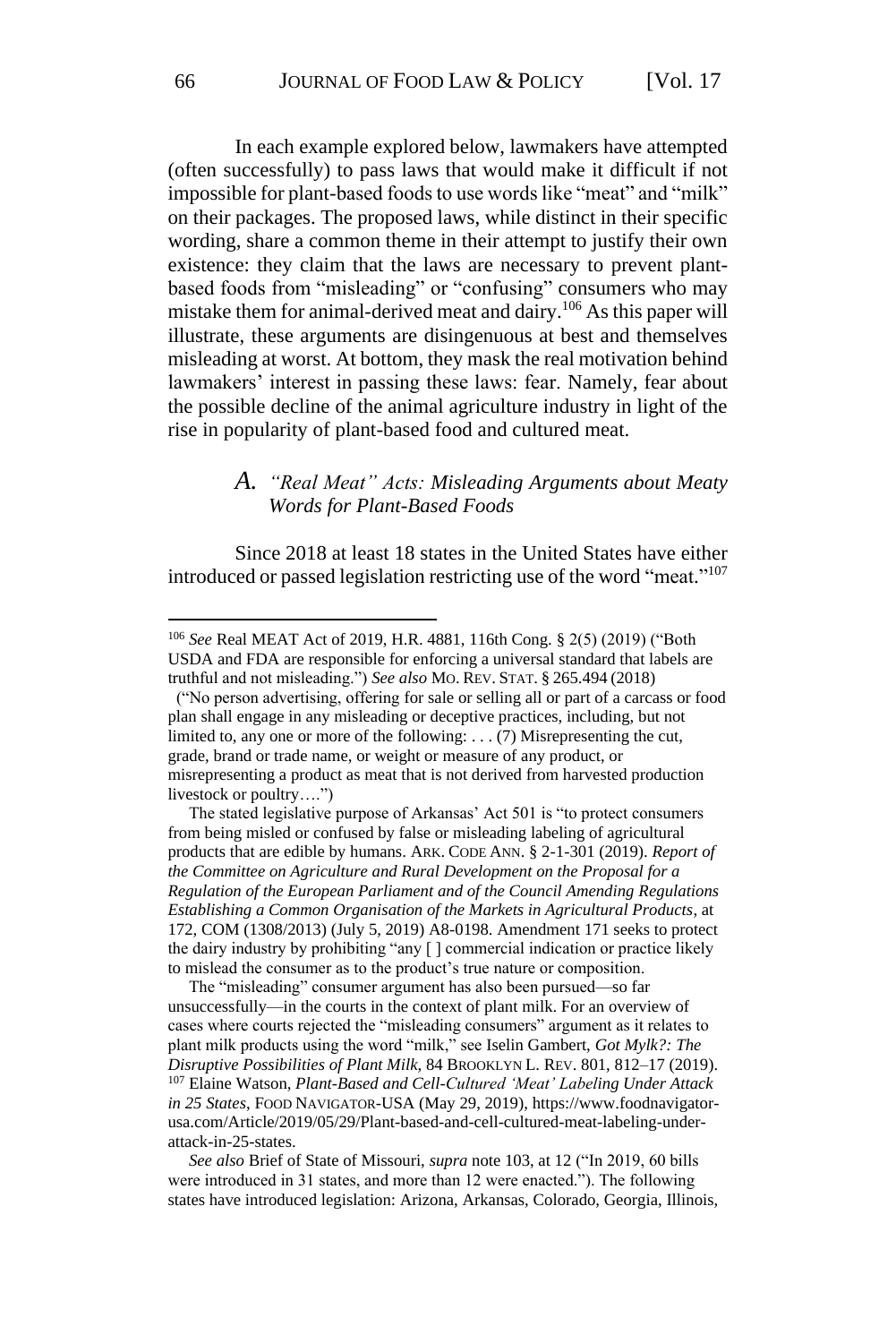The states have taken a range of approaches, but they all seek to define the word "meat" as the substance that comes from slaughtered animals. The goal is virtually always to prohibit cultured meat sometimes referred to as "cellular meat" or "clean meat"— from using the term "meat" on its packaging or advertising, but some states have also sought to prohibit plant-based meat from using the term—even when those products use qualifiers like "plant-based" before the word.<sup>108</sup>

The rhetoric around these new laws is almost always that meat from a slaughtered animal is "real," discrediting other types of meat—plant meat and cultured meat—by implying that they are "fake" or the "stuff of futurism and science fiction."<sup>109</sup> Governments aren't subtle about it, either: Mississippi introduced its "Fake Meat Bill" in January 2019, and Montana enacted its "Real Meat Act" in April of that year.<sup>110</sup> In October 2019, the "Real Marketing Edible Artificials Truthfully Act of 2019"—or "Real MEAT Act"—was introduced to Congress.<sup>111</sup> Montana's Real Meat Act characterizes cultivated meat as "Cell-cultured edible product" and defines it as "the concept of meat."<sup>112</sup> In justifying the need for Montana's Real

Indiana, Kentucky, Mississippi, Missouri, Montana, Nebraska, North Dakota, Oklahoma, South Dakota, Virginia, Washington, Wyoming. *Id. See also* Dan

Flynn, *The Ban Against Lab-Grown Food Using "Meat' on the Label Grows to 7 States*, FOOD SAFETY NEWS (Apr. 5, 2019),

https://www.foodsafetynews.com/2019/04/the-ban-against-lab-grown-food-usingmeat-on-the-label-grows-to-7-states/; Ed Maxiner, *Alternative Protein Labeling Battle Hits States*, AGRI- PULSE (Apr. 3, 2019), https://www.agri-

pulse.com/articles/12053-alternative-protein-labeling-battle-hits-states. <sup>108</sup> *See* § 265.494.

<sup>109</sup> Brief of State of Missouri, *supra* note 103 at 4.

<sup>110</sup> Alex Lowery, *Fake Meat Bill Passes House, Heads to Senate*, FARM BUREAU MISS. (Jan. 25, 2019), https://msfb.org/2019/01/25/fake-meat-bill-passes-househeads-to-senate/. *See also* Real Meat Act, ch. 186, 2019 Mont. Laws.

<sup>111</sup> Real MEAT Act of 2019, H.R. 4881, 116th Cong. § 1 (2019).H.R. 4881§ 1, *supra* note106; *See also* Real MEAT Act of 2019, S. 3016, 116th Cong. § 1 (2019). As of the time of this writing, the Real Meat Act of 2019 has not become law.

<sup>112</sup> Real Meat Act, ch. 186, sec. 1, § 50-31-103(4), 2019 Mont. Laws 1. Montana's Act defines "Meat" as "the edible flesh of livestock or poultry and includes livestock and poultry products" and states that "[t]his term does not include cellcultured edible products as defined in this section." *Id.* at sec. 6, § 81-9-217(7), 2019 Mont. Laws 12. It defines "Cell-cultured edible product" as "the concept of meat, including but not limited to muscle cells, fat cells, connective tissue, blood, and other components produced via cell culture, rather than from a whole slaughtered animal." *Id.* at sec. 1, § 50-31-103(4), 2019 Mont. Laws 1. The Act states that "cell-cultured edible product derived from meat muscle cells, fat cells, connective tissue, blood, or other meat components must contain labeling indicating it is derived from those cells, tissues, blood, or components." *Id.* at sec. 1, § 50-31-103(4), 2019 Mont. Laws 1.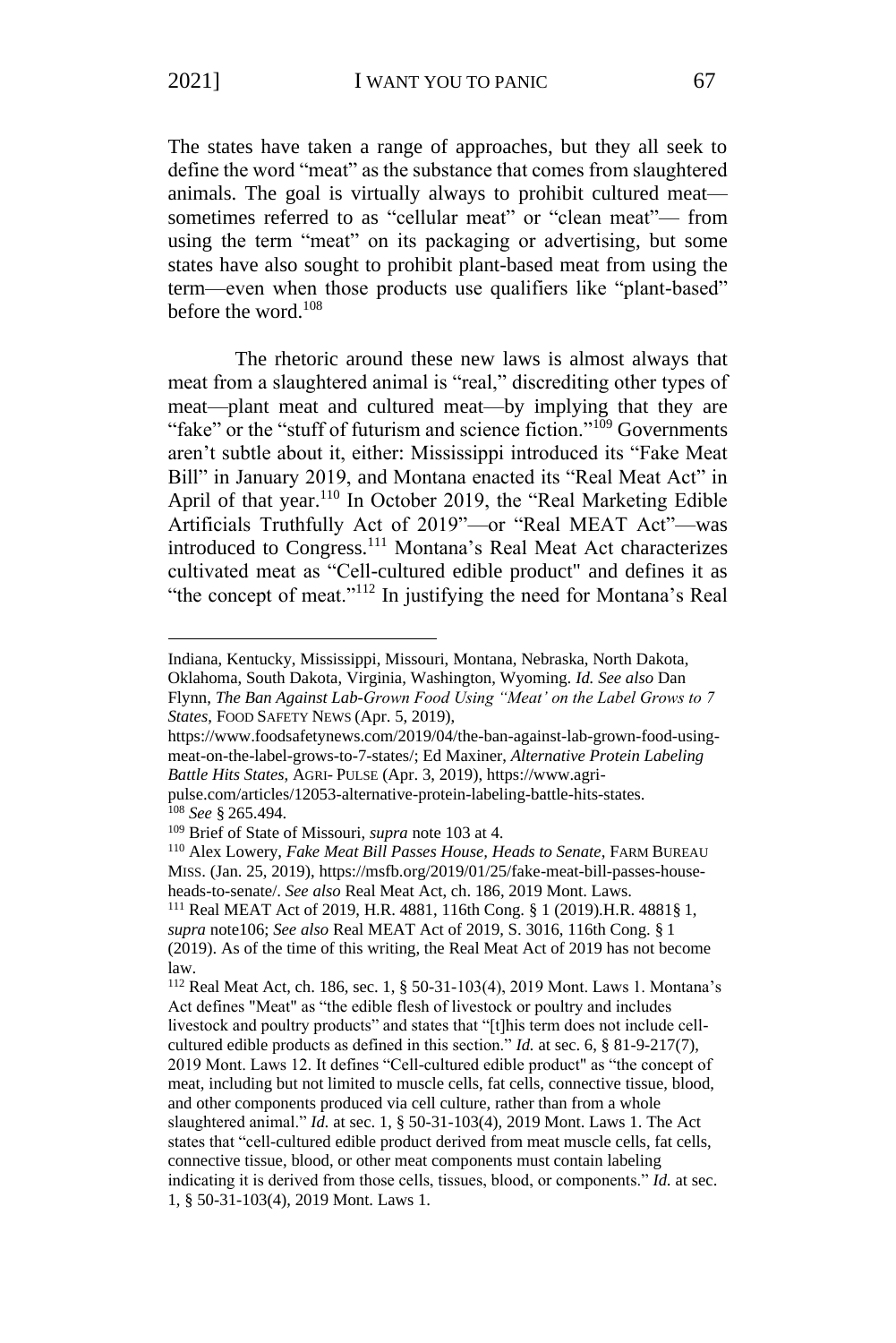Meat Act, Rep. Alan Redfield, sought to conjure up images to make consumers queasy. "Picture, if you will, on the grill a nice, juicy burger," he said. "Then picture another thing on the grill that came from a petri dish." $113$ 

The truth is that there is nothing fake or contrived, radical or even remarkable about referring to plant-based food as "meat." That word—both in the dictionary and in our vernacular—is not and has never been limited to animal flesh. The Oxford English Dictionary has a multitude of definitions for the word; the definition of plantbased meat appears right below the one for animal-based meat.<sup>114</sup> The earliest reference of the centuries-old linguistic tradition of using the word "meat" to refer to plant-based food dates back to 1425.<sup>115</sup> There is a reference to plant-based meat in the King James Bible.<sup>116</sup>

What *is* remarkable is the degree to which lawmakers have been so transparent about the fact that fear is one of, if not *the* primary motivating force behind the laws and regulations seeking to restrict the use of words "meat" to describe plant-based or cultivated meat. Namely, fear that the market for animal-based meat may suffer a significant decline as these products offer consumers alternatives that are less environmentally destructive and avoid the suffering and exploitation involved in the animal agriculture industry. "I don't make laws for me," said Claire Blood, the Nebraska Democratic State Senator—and vegetarian! —who introduced a bill to exclude

<sup>113</sup> Tim Pierce, *'Real Meat Act' Passes Legislature*, MONT. PUB. RADIO (Mar. 27, 2019, https://www.mtpr.org/post/real-meat-act-passes-

legislature#:~:text=House%20Bill%20327%20adds%20a,flesh%20of%20a%20sla ughtered%20animal.

<sup>114</sup> *See Meat*, OXFORD ENGLISH DICTIONARY, (3d ed. 2021). (Meat, noun

I. Senses relating to food generally.

II. Senses relating specifically to flesh.

<sup>4.</sup> a. The flesh of animals used as food, esp. excluding fish and sometimes poultry, and usually in contrast to the bones and other inedible parts[.]

<sup>5.</sup> The flesh of a fruit, nut, egg, etc., likened in texture to the flesh of animals; the edible pulp, kernel, yolk or white, etc., as opposed to the rind, peel, or shell.)

<sup>115</sup> *See id.* The dictionary also includes this sentence, from 1613, showing the longstanding use of the word "meat" to refer to plant-based food: "*Of the meat of the Nut dried, they make oyle."* Samuel Purchas · *Purchas his pilgrimage; or, Relations of the world and the religions obserued in all ages and places discouered* · 1st edition, 1613 (1 vol.).

<sup>116</sup> Genesis 1:29 (King James) ("And God said, Behold I have given you every herb bearing seed, which is upon the face of all the earth, and every tree, in which is the fruit of a tree yielding seed; to you it shall be for meat.").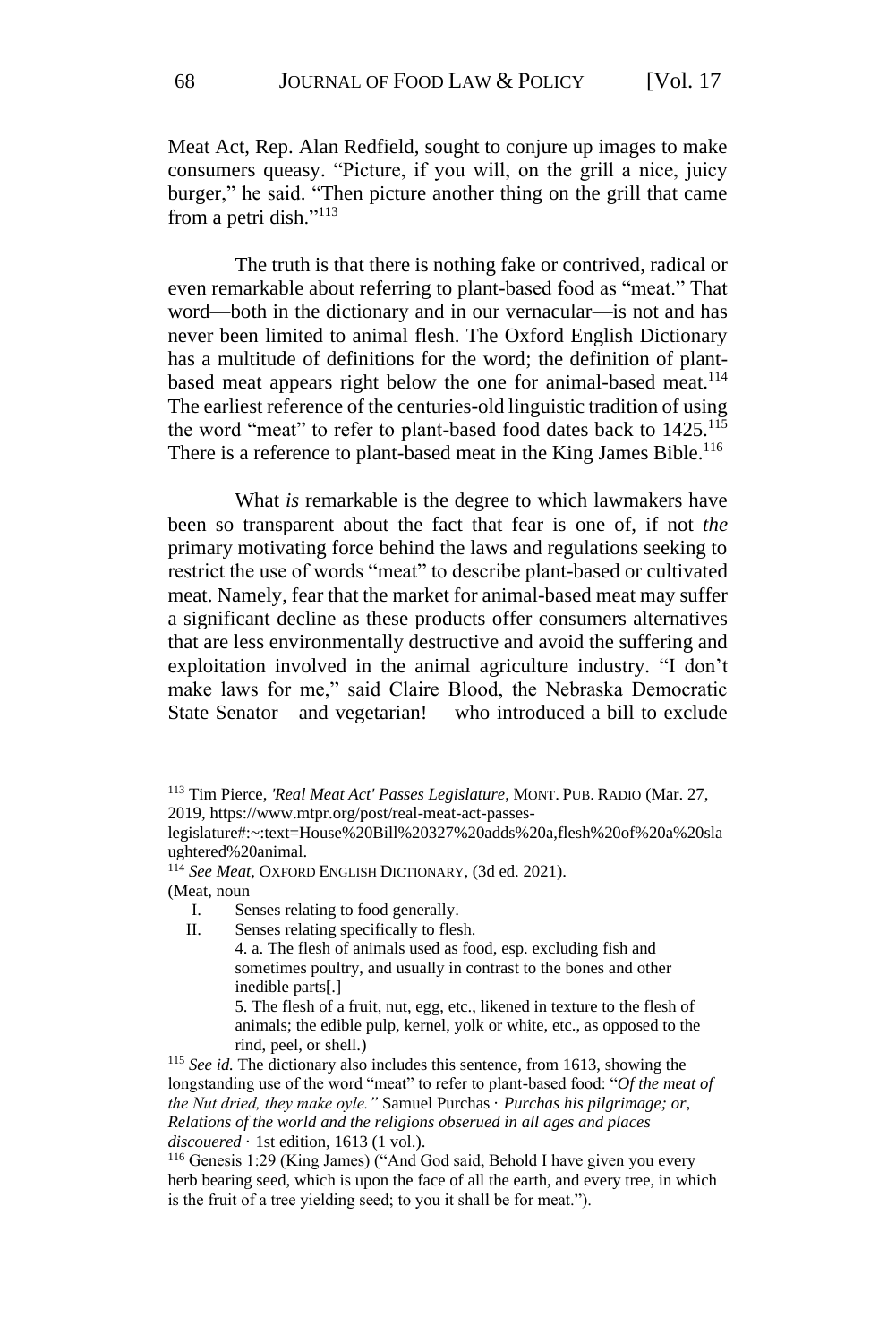plant- and cell-based products from the term 'meat.'<sup>117</sup> "I make laws for Nebraskans. Part of what I have to do is protect our No. 1 industry, and that's cattle in Nebraska."<sup>118</sup>

A pair of cases brought by well-known plant-based food brand Tofurky highlight the extent to which the narrative offered by legislators in introducing their versions of "Real Meat Acts"— that these laws are necessary to protect unwitting consumers seeking to consume animal-derived meat from the threat of confusion and deception wrought by companies selling products devoid of slaughtered animals—is a guise concealing the truth: that legislators' interest in protecting the profits of the animal agriculture industry is greater than their interest in meaningfully tackling the root causes of the current climate crisis and facilitating consumers' access to greener and less exploitative alternatives.

## 1. Missouri's fear of "the stuff of futurism and science fiction"

In August 2018, Missouri enacted Mo. Rev. Stat. § 265.494, becoming the first state in the nation to take aim at plant-based and cultivated meat products' use of "meaty" words.<sup>119</sup> Specifically, the statute provides that:

> *No person advertising, offering for sale or selling all or part of a carcass or food plan shall engage in any misleading or deceptive practices, including, but not limited to, any one or more of the following: . . . (7) Misrepresenting the cut, grade, brand or trade name, or weight or measure of any product, or misrepresenting a product as meat that is not derived from harvested production livestock or poultry*. 120

Unlike other similar state statutes that carry only civil penalties, Missouri's statute criminalizes the speech it seeks to prohibit, with violations of the statute constituting a Class A misdemeanor, punishable by incarceration up to one year and a fine up to  $$1,000$ <sup>121</sup>

<sup>117</sup> Elaine Povich, *'Fake Meat' Battle Spreads to More States*, PEW (Jan. 25, 2019), https://www.pewtrusts.org/en/research-and-

analysis/blogs/stateline/2019/01/25/fake-meat-battle-spreads-to-more-states. <sup>118</sup> *Id.*

<sup>119</sup> *See* MO. REV. STAT. § 265.494 (West 2018).

<sup>120</sup> *Id.*

<sup>121</sup> *See* MO. REV. STAT. § 265.496 (West 2018). *See also* Turtle Island Foods, SPC v. Richardson, 425 F.Supp.3d 1131, 1134 (W.D. Mo. 2019).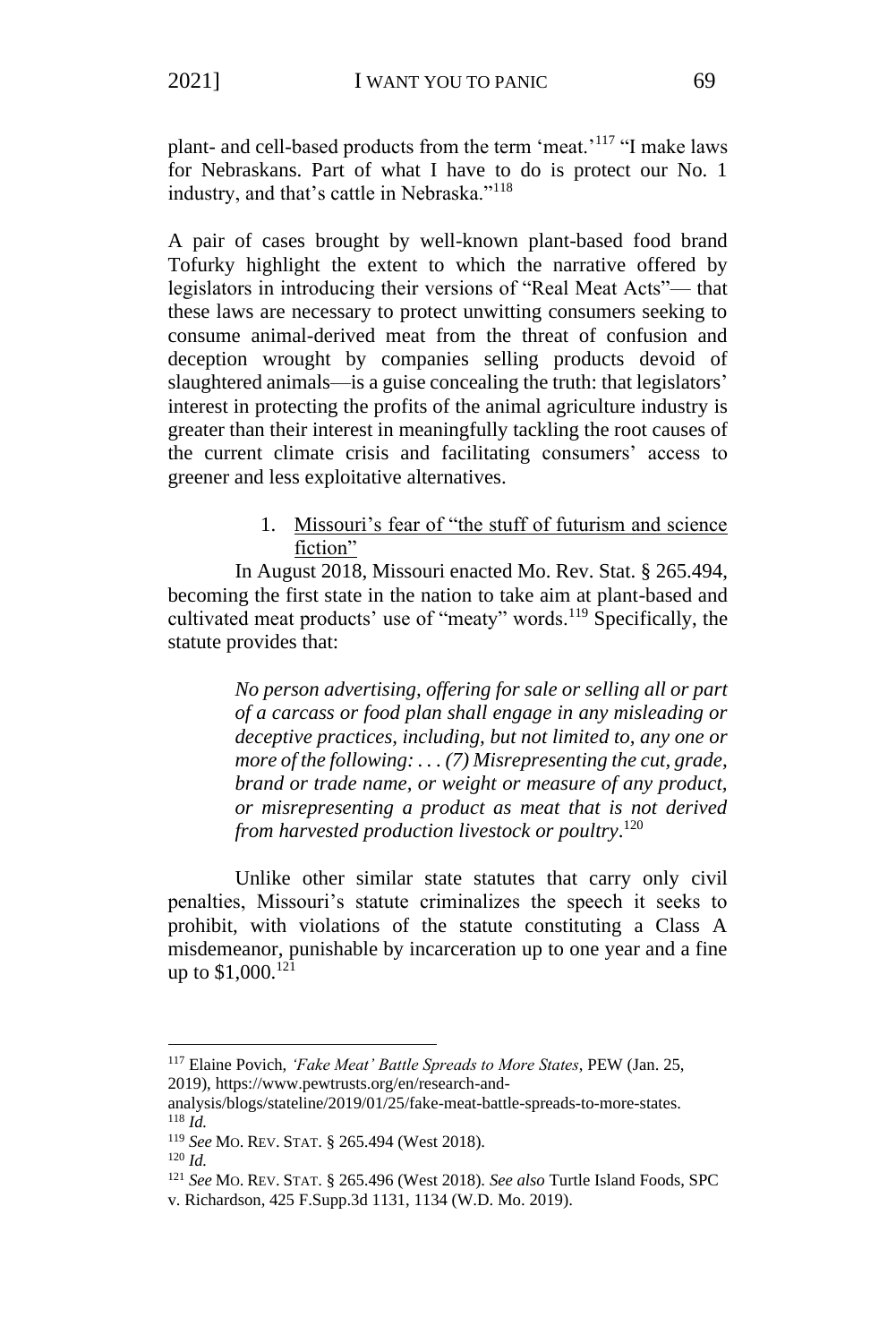Missouri's statute defines "meat" as: "any edible portion of livestock, poultry, or captive cervid carcass or part thereof."<sup>122</sup> The law does not define the term "misleading," but its broad definition of the term "misrepresent" includes "any untrue, misleading or deceptive oral or written statement, advertisement, label, display, picture, illustration or sample."<sup>123</sup> Further, "misrepresenting a product as meat that is not derived from harvested production livestock or poultry" is classified as a prohibited "misleading or deceptive" practice.<sup>124</sup>

While § 265.494's focuses on "misleading or deceptive practices," Missouri has not received a single consumer complaint about plant-based products being mistaken for animal-derived meat.<sup>125</sup> Indeed, "[w]hen it enacted the new law, Missouri did not rely on any evidence that . . . any plant-based meat producer's marketing materials [] are misleading."<sup>126</sup>

The legislators who supported the passage of § 265.494 were rather more transparent than the statute itself in articulating the real motivation behind the statute, which is to protect the animal agriculture industry from the threat of plant-based and cultivated meat.<sup>127</sup> "We want to protect our cattlemen in Missouri and protect our beef brand," said Senator Crawford.<sup>128</sup> "[A]ll we're trying to do is basically just protect our meat industry," said Rep. Razer.<sup>129</sup> "We have to protect our cattle industry, our hog farmers, our chicken industry," said Rep. Knight, who also said, "This bill is basically just trying to protect the integrity of the meat industry."<sup>130</sup>

What are those statements describing if not fear? In August 2018, the well-known plant-based meat producer Tofurky (formally known as Turtle Island Foods) filed suit together with the advocacy organization The Good Food Institute (GFI) challenging § 265.494.<sup>131</sup> The plaintiffs (hereinafter "Tofurky") argued that the

<sup>122</sup> MO. REV. STAT. § 265.300(7) (West 2018).

<sup>123</sup> MO. REV. STAT. § 265.490(6) (West 2018).

<sup>124</sup> MO. REV. STAT. § 265.494(7) (West 2018).

<sup>&</sup>lt;sup>125</sup> *See* Appellants' Brief at 14, Turtle Island Foods, SPC v. Thompson (8th Cir. 2020) (No. 19-3154).

<sup>126</sup> *Id.*

<sup>127</sup> *Id.* at 15.

<sup>128</sup> *Id.*

<sup>129</sup> *Id.* <sup>130</sup> *Id.*

<sup>&</sup>lt;sup>131</sup> Tofurky's formal business name is Turtle Island Foods SPC, d/b/a The Tofurky Company. Turtle Island Foods, SPC v. Richardson, 425 F. Supp. 3d 1131 (W.D. Mo. 2019). *See also* Appellants' Brief, *supra* note 125, at 1.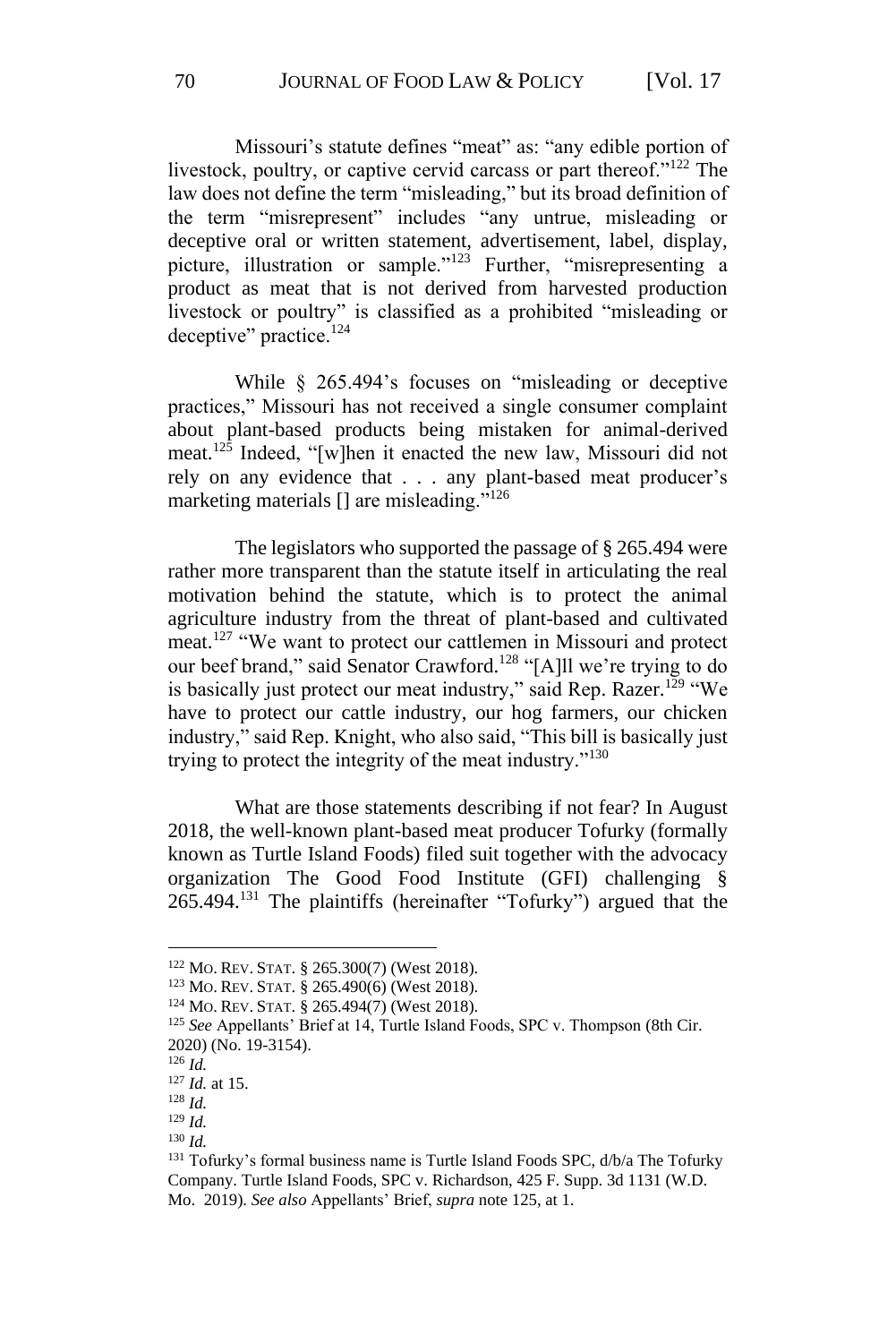statute violates their First Amendment rights, their due process rights, and violates the Dormant Commerce Clause.<sup>132</sup> The suit was filed against the Cole County prosecuting attorney, on behalf of a putative defendant class of prosecutors.<sup>133</sup> Tofurky gave notice to the Missouri Attorney General that they were challenging the constitutionality of a state statute, and the State intervened.<sup>134</sup> In October 2018, Tofurky filed a motion for preliminary injunction based on its First Amendment claim, which the court denied on September 30, 2019.<sup>135</sup> Tofurky filed a notice of appeal to the U.S. Court of Appeals for the Eighth Circuit that same day.<sup>136</sup>

In its order denying Tofurky's motion for preliminary injunction, the district court focused heavily on non-binding guidance issued by the Missouri Department of Agriculture (MDA) two days after § 265.494 took effect that recommend that plant-based products using a "qualifier" and a disclaimer should be exempt from prosecution.<sup>137</sup> That guidance stated that:

MDA will not refer products whose labels contain the following:

> $\neg$  Prominent statement on the front of the package, immediately before or immediately after the product name, that the product is "plant-based," "veggie," "lab-grown," "lab-created," or a comparable qualifier; and

> $\neg$  Prominent statement on the package that the product is "made from plants," "grown in a lab," or a comparable disclosure.<sup>138</sup>

<sup>132</sup> *See Turtle Island Foods*, 425 F. Supp. 3d at 1134-35. *See also* Complaint for Declaratory and Injunctive Relief at 2, Turtle Island Foods, SPC v. Richardson (W.D. Mo. 2018) (No. 18-4173).

<sup>133</sup> *See Turtle Island Foods*, 425 F. Supp. 3d at 1134.

<sup>134</sup> Appellants' Brief, *supra* note 125, at 18–19.

<sup>135</sup> *Turtle Island Foods, SPC*, 425 F. Supp. 3d at 1142. *See also* Appellants' Brief, *supra* note 125, at 19–20 ("[T]he court concluded that the balance-of-harms and public-interest factors weighed against a preliminary injunction and it therefore denied the motion.").

<sup>136</sup> Appellants' Brief, *supra* note 125, at 20.

<sup>137</sup> *See Turtle Island Foods*, 425 F. Supp. 3d at 1140–41. *See Turtle Island Foods*, 425 F. Supp. 3d at 1140–41. The district court noted that "The State argues that plaintiffs will not suffer irreparable harm without an injunction because the statute does not prohibit their labels and they face no realistic threat of enforcement of a contrary reading of the statute. The State argues that there is no risk of irreparable harm to plaintiffs because the statute does not do what plaintiffs say it does." *Turtle Island Foods, SPC*, 425 F.Supp.3d at 1140.

<sup>138</sup> Memorandum from the Mo. Dept. of Agric. Dir.'s Off. to the Mo. Dept. of Agric. Meat Inspection Program (Aug. 8, 2018).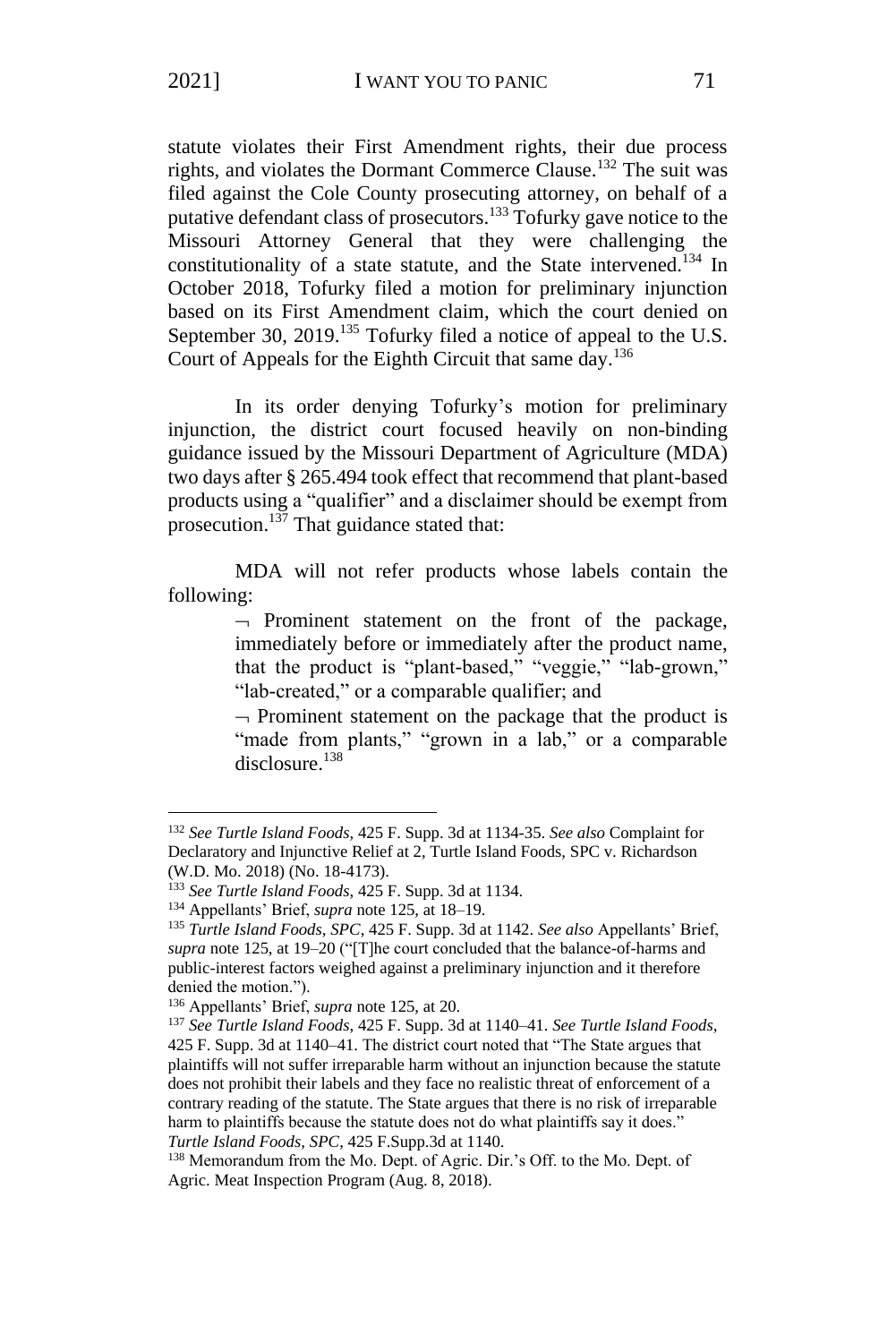MDA further stated that "[i]n MDA's opinion, products that contain these statements do not misrepresent themselves as meat and thus do not violate Section  $265.494(7)$ ."<sup>139</sup>

Referencing MDA's non-binding guidelines and the fact that "[t]he labels and marketing materials of Tofurky, as well as the plantbased meat companies that GFI advocates for, all clearly indicate their products are plant based, meatless, vegetarian or vegan,"<sup>140</sup> the district court dismissed Tofurky's claim that "because its labels include terms which are also applied to conventional meat like 'kielbasa' 'hot dogs' 'ham roast' 'burgers' and 'bologna,' it reasonably fears prosecution under the statute."<sup>141</sup> The court ultimately held that "plaintiffs have shown no risk of irreparable harm because their labels truthfully disclose that their products are plant-based or lab-grown and the Missouri Department of Agriculture has advised that products with these types of statements on their labels do not misrepresent themselves."<sup>142</sup>

In its appeal to the Eighth Circuit, Tofurky argues that the district court "rewrote the statute in a manner not supported by its text,"<sup>143</sup> and "did not consider, as it was required to do, what the law actually says as opposed to what the government now argues it would like the law to say."<sup>144</sup> In its brief, Tofurky makes clear that it "does not want consumers to believe its plant-based meats are animal products; to the contrary, it wants to make clear that its products are not made from animals."<sup>145</sup> Tofurky claims that it "fears prosecution" because § 265.494 "provides no exception for plant-based meat producers that use descriptors or qualifiers to identify their products as being vegetarian, vegan, or made from plants."<sup>146</sup> As for the guidelines issued by MDA that seem to protect Tofurky from prosecution for its existing plant-based meat products, Tofurky emphasizes that the MDA guidelines actually do "nothing" to prohibit country prosecutors from filing charges against the company.<sup>147</sup> "Indeed," notes Tofurky, "the MDA lacks the power to protect a plant-based meat producer from prosecution under the law.

<sup>139</sup> *Id.*

<sup>140</sup> *Turtle Island Foods*, 425 F. Supp. 3d at 1135.

<sup>141</sup> *See id.* at 1135, 1141.

<sup>142</sup> *Id.* at 1141.

<sup>143</sup> Appellants' Brief, *supra* note 125, at 1.

<sup>144</sup> *Id.* at 11.

<sup>145</sup> *Id.* at 13.

<sup>146</sup> *Id.*

<sup>147</sup> *Id.* at 16.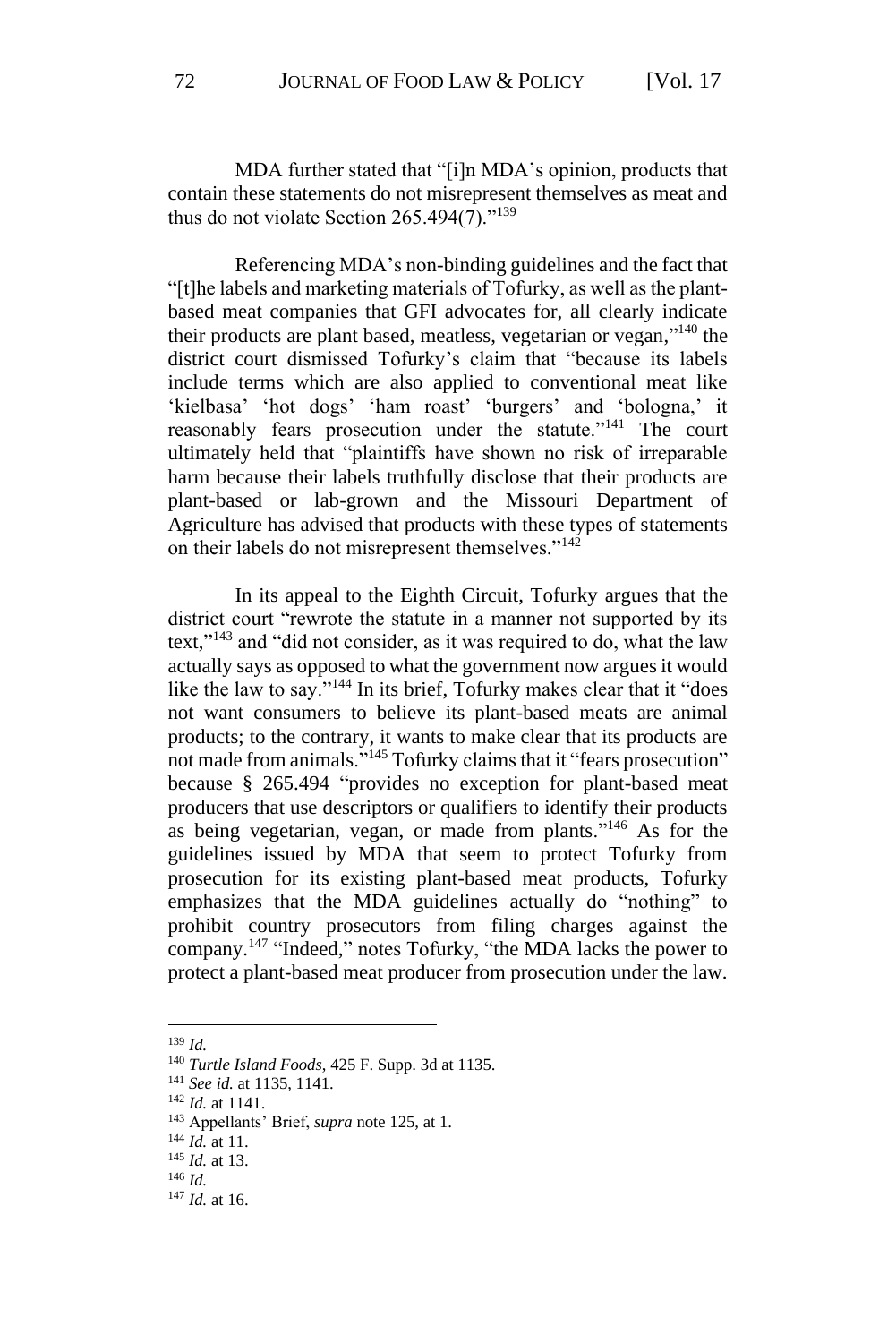Even if a producer follows the memorandum's guidelines, a prosecutor may still bring charges against the producer."<sup>148</sup>

Tofurky also underscores the idea that "references to meat are crucial to Tofurky's business model" and that "avoid[ing] references to meat," as the plain language of the statute suggests it needs to do, "will gravely and irreparably harm" the brand.<sup>149</sup> Tofurky asserts that its business model "requires Tofurky to convey to consumers, many of whom are looking for ways to replace animalbased meat, that Tofurky products may be used" as main-dish alternatives to animal meat.<sup>150</sup> "[B]y using terms such as 'vegetarian ham roast," explains Tofurky, the brand "is conveying its firmly held ideological view that Americans don't need to slaughter animals for a meal. Tofurky conveys this view by using language which presents its products as plant-based alternatives to animal-based meat—rather than just side dishes."<sup>151</sup>

In its reply brief, the state of Missouri argued that "because the law does not apply to [Tofurky's] apparently truthful labels for their plant-based products, the district court correctly refused to enjoin Missouri's law."<sup>152</sup> The government's brief takes issue with Tofurky's fear of prosecution under § 265.494, arguing that "the behavior with which the statute is concerned is not the use any particular word or words, but the result of whatever words are on the label."<sup>153</sup> In other words, the government claims that the statute allows plant-based and cultivated meat products to identify themselves as "meat" as long as those products' labels do not "suggest that plant-based or lab-grown meat alternatives are conventional meat from an animal carcass."<sup>154</sup> The government does not directly respond to Tofurky's argument that the statute, on its face, makes no mention of the use of "qualifiers," and that Missouri's reliance on MDA's non-binding guidelines do not guarantee safety from prosecution for Tofurky or related brands.<sup>155</sup> "If the law were truly intended to require plant-based meat products only to include appropriate disclosures," argued Tofurky in its reply brief, "then it

<sup>148</sup> *Id.* 

<sup>149</sup> *Id.* at 18.

<sup>150</sup> *Id.*

<sup>151</sup> *Id.*

<sup>152</sup> Brief of State of Missouri, *supra* note 103, at 3.

<sup>153</sup> *Id.* at 40.

<sup>154</sup> *Id.* at 39-40.

<sup>155</sup> Appellants' Reply Brief at 5–9, Turtle Island Foods v. Thompson, 992 F.3d 694 (8th Cir. 2020).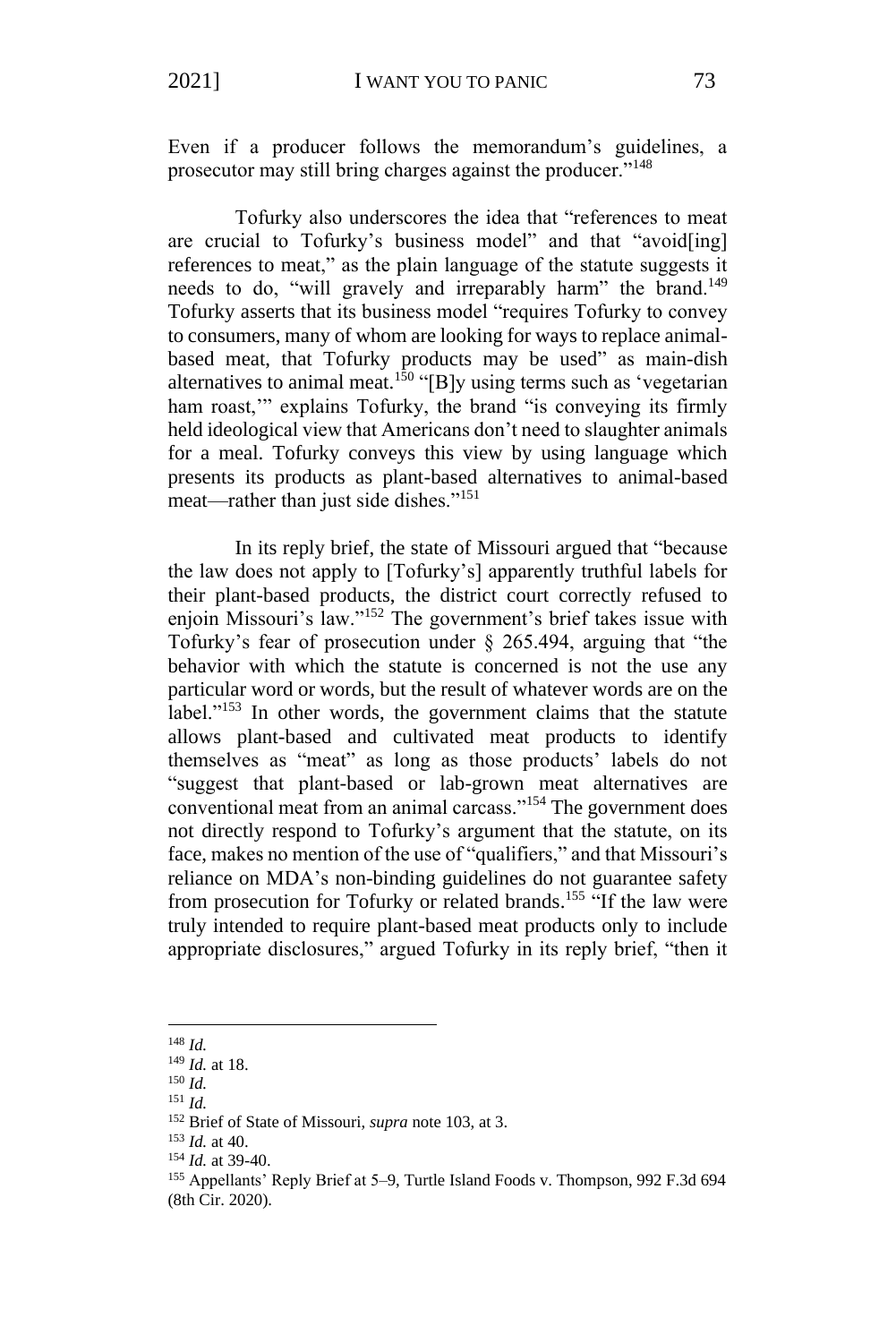would simply say so using plain language. The State would not need to graft a nonbinding memo onto the law."<sup>156</sup>

Missouri's brief also attempts to conjure up an emotional response, namely one of skepticism and distain for plant-based and cultivated meat. Casting it as "the stuff of futurism and science fiction" and citing Star Trek's Captain Kirk,<sup>157</sup> Missouri cautioned that "not every consumer may be eager right away to chow down on a vat-created muscle tissue entrée at the breakfast table or work cafeteria."<sup>158</sup> Underscoring the fact that its "science fiction" rhetoric was intended to unsettle rather than excite its readers, Missouri's brief cited a food writer who said this: "When I originally heard about lab-grown meat, my first thought was 'yuck.' The idea of 'growing' a steak or chicken leg in a test tube sounds like a scene from science fiction, not haute cuisine."<sup>159</sup>

The government's brief goes on to cite "safety concerns" and "competing environmental concerns" as reasons consumers may be wary of cultivated meat.<sup>160</sup> "The growing trend against processed food and genetically modified food means that many consumers want food that is more natural and more organic—the opposite of food that was made in a factory, sold in a box, and created by chemical processes never found in nature."<sup>161</sup> Referencing "early reports"but not citing those reports directly—Missouri goes on suggest that "however well-intentioned or humanitarian may be the concept of mass producing lab-grown animal-cell meat alternatives . . . the industry may impose a greater environmental impact than traditional ranching and farming, increasing carbon dioxide emissions, which are of concern to many who worry about climate change."<sup>162</sup> A close look at the single study referenced in the news article that the government cites reveals that its key takeaway is that "cultured meat is not *prima facie* climatically superior to cattle; its relative impact

https://www.ft.com/content/903beb2e-3cb0-11eab232-000f4477fbca). <sup>160</sup> *Id.* at 6-7.

<sup>161</sup> *Id.*

<sup>156</sup> *Id.* at 7.

<sup>157</sup> Brief of State of Missouri, *supra* note 103, at 4 (quoting *Star Trek: Charlie X* (CBS broadcast Sept.15, 1966) ("On Earth today, it's Thanksgiving. If the crew has to eat synthetic meat loaf, I want it to look like turkey.").

<sup>158</sup> *Id.* at 6.

<sup>159</sup> Brief of State of Missouri, *supra* note 103, at 6 (citing Gillian Tett, *Can You Swallow the Idea of Lab-Grown Meat?*, FIN. TIMES (Feb. 4, 2020),

<sup>162</sup> *Id.* at 7. The "report" that the government references is apparently *Climate Impacts of Cultured Meat and Beef Cattle.* John Lynch & Raymond Pierrehumbert, *Climate Impacts of Cultured Meat and Beef Cattle*, FRONTIERS SUSTAINABLE FOOD SYS. (2019), https://www.frontiersin.org/articles/10.3389/fsufs.2019.00005/full.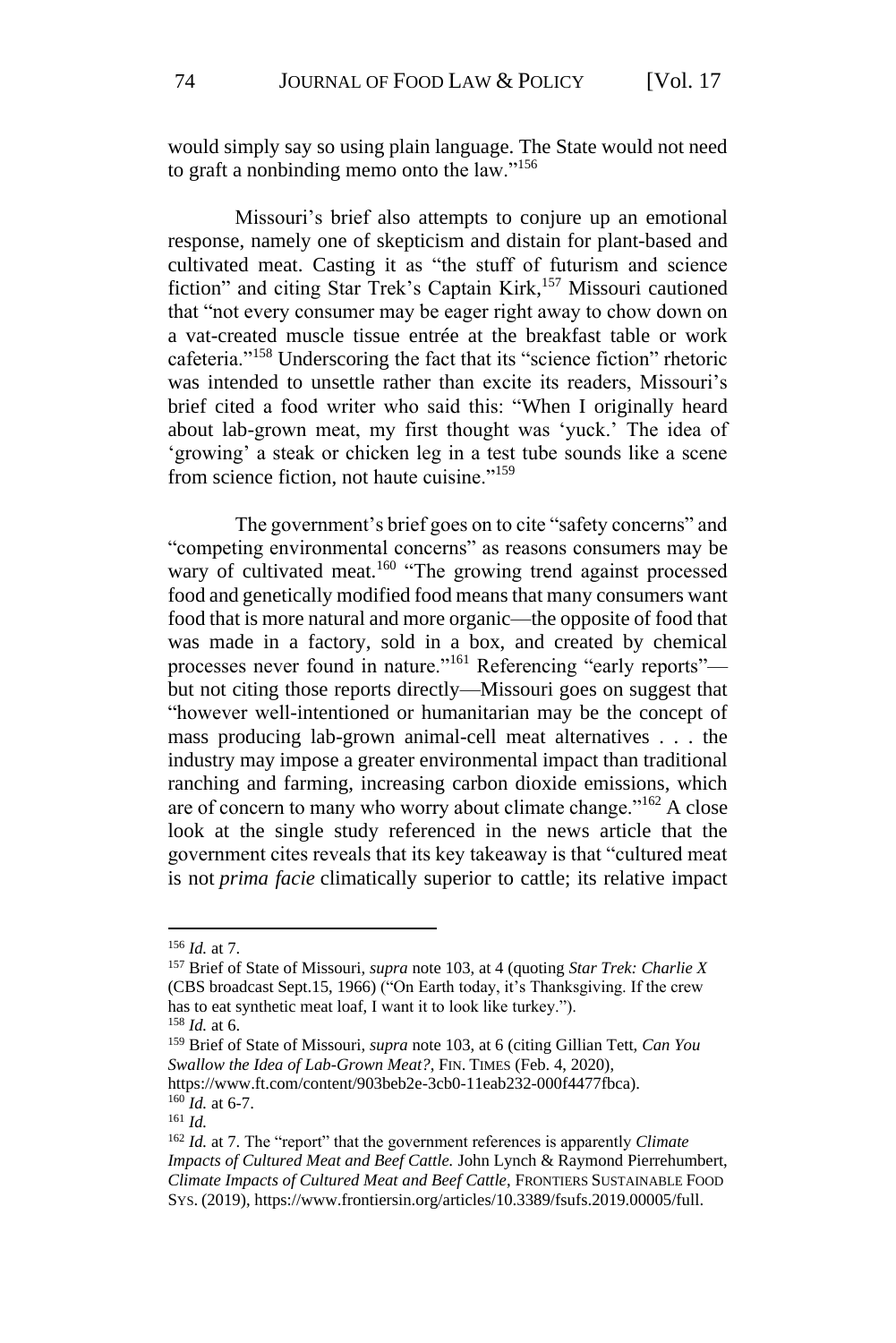instead depends on the availability of decarbonized energy generation and the specific production systems that are realized."<sup>163</sup> The brief makes no mention of species extinction, habitat loss, or other aspects of the climate crisis. There is no data about the treatment of animals in the animal agriculture industry.<sup>164</sup>

On March 29, 2021, the United States Court of Appeals for the Eighth Circuit issued an order affirming the district court's denial of Tofurky's motion for preliminary injunction.<sup>165</sup> Noting that it "find[s] no reason to disturb the district court's ruling as to Plaintiffs' likelihood of success on the merits," the Eighth Circuit held that "the district court did not abuse its discretion in determining Plaintiffs failed to show irreparable harm." <sup>166</sup> The Court noted that because "the evidentiary record is scant and the scope of [its] review is limited . . . we emphasize that our analysis here may provide little guidance as to the appropriate disposition on the merits."<sup>167</sup>

A similar case Tofurky filed in Arkansas reveals that states seeking to justify their "Real Meat Acts" by claiming that consumers may be misled by plant-based meat products are likely to find that courts aren't buying that argument.

> 2. Arkansas' misplaced insistence that meaty words mislead consumers

<sup>163</sup> Lynch & Pierrehumbert, *supra* note 162*.* ("The scale of cattle production required for the very high levels of beef consumption modeled here would result in significant global warming, but it is not yet clear whether cultured meat production would provide a more climatically sustainable alternative. The climate impacts of cultured meat production will depend on what level of decarbonized energy generation can be achieved, and the specific environmental footprints of production. There is a need for detailed and transparent LCA of real cultured meat production systems. Based on currently available data, cultured production does not necessarily give license for unrestrained meat consumption.")

<sup>&</sup>lt;sup>164</sup> The government argues that some consumers may prefer animal meat to "any of these processed vegetarian products because they enjoy meat more or because these plant-based products can still produce as many carbon emissions as producing meats like chicken." Brief of State of Missouri, *supra* note 103, at 8. *See also* Olivia Roos, *Is Fake Meat Better for You, or the Environment?*, NBC NEWS (Oct. 13, 2019), https://www.nbcnews.com/news/us-news/fake-meatbetter-you-orenvironment-n1065231 (stating without citation the claim that "[c]ellular-based meat alternatives release five times the emissions as chicken, putting their emissions just under beef. Plant-based meat alternatives produce the same amount of emissions as chicken — which are about five times the emissions of legumes and vegetables.").

<sup>&</sup>lt;sup>165</sup> *Turtle Island Foods, SPC v. Thompson, 992 F.3d 694 (8th Cir. 2021).* 

<sup>&</sup>lt;sup>166</sup> Turtle Island Foods, SPC v. Thompson, 992 F.3d 694, 701-02 (8<sup>th</sup> Cir. 2021).

<sup>&</sup>lt;sup>167</sup> *Turtle Island Foods, SPC v. Thompson,* 992 F.3d 694, 702 (8<sup>th</sup> Cir. 2021).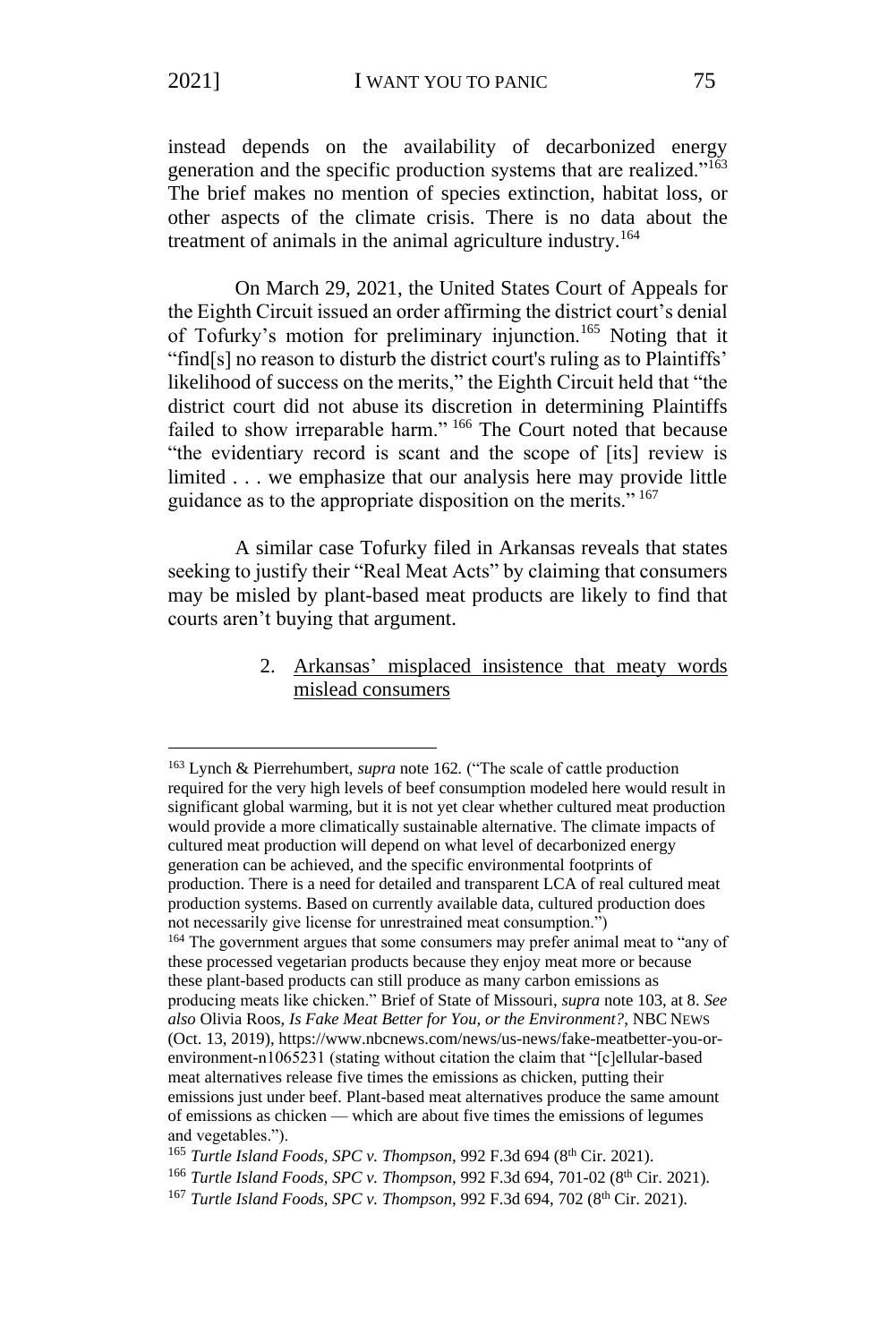In March 2019, Arkansas enacted Act 501, titled "An Act to Require Truth in Labeling of Agricultural Products that are Edible by Humans; and for Other Purposes" ("Act 501").<sup>168</sup> Act 501, like Missouri's § 265.494, takes aim at plant-based and cultivated meat products' use of "meaty" words. Not only that, but certain provisions of the Act can be interpreted as prohibiting the use of "milky" words for foods not derived from animal-based milk.

The stated legislative purpose of Act 501 is "to protect consumers from being misled or confused by false or misleading labeling of agricultural products that are edible by humans."<sup>169</sup> The Act defines "agricultural product" broadly as "a horticultural, viticultural, forestry, dairy, livestock, poultry, or bee product or any other farm, ranch, plantation, or range product[.]"<sup>170</sup> It defines "meat" as "a portion of a livestock, poultry, or cervid carcass that is edible by humans" and specifies that "meat" "does not include a: (i) Synthetic product derived from a plant, insect, or other source; or (ii) Product grown in a laboratory from animal cells<sup>[1]</sup><sup>171</sup> It defines "misrepresent" as "to use any untrue, misleading, or deceptive oral or written statement, advertising, label, display, picture, 28 illustration, or sample[.]"<sup>172</sup> The Act does not provide a definition for the terms "misled" or "confused."

Act 501 prohibits a broad range of activities, including, amongst other things, "[r]epresenting the agricultural product as meat or a meat product when the agricultural product is not derived from harvested livestock, poultry, or cervids" and "[u]tilizing a term that is the same as or similar to a term that has been used or defined historically in reference to a specific agricultural product<sup>[1,173</sup> The breadth of the activities prohibited in the Act, combined with the Act's silence on whether "qualifiers" such as "plant-based" may be used by plant-based foods alongside "meaty" or "milky" words, casts a wide net that seemingly encompasses not just plant-based and cultivated meat but plant milk and related plant-based dairy products as well.

<sup>169</sup>*Id.*

<sup>168</sup> ARK. CODE ANN. § 2-1-301 (2019).

<sup>170</sup> ARK. CODE ANN. § 2-1-302(1) (2021).

<sup>171</sup> § 2-1-302(7).

 $172 \text{ } \text{§ } 2 - 1 - 302(10).$ 

<sup>173</sup> ARK. CODE ANN. § 2-1-305(6), (10) (2019).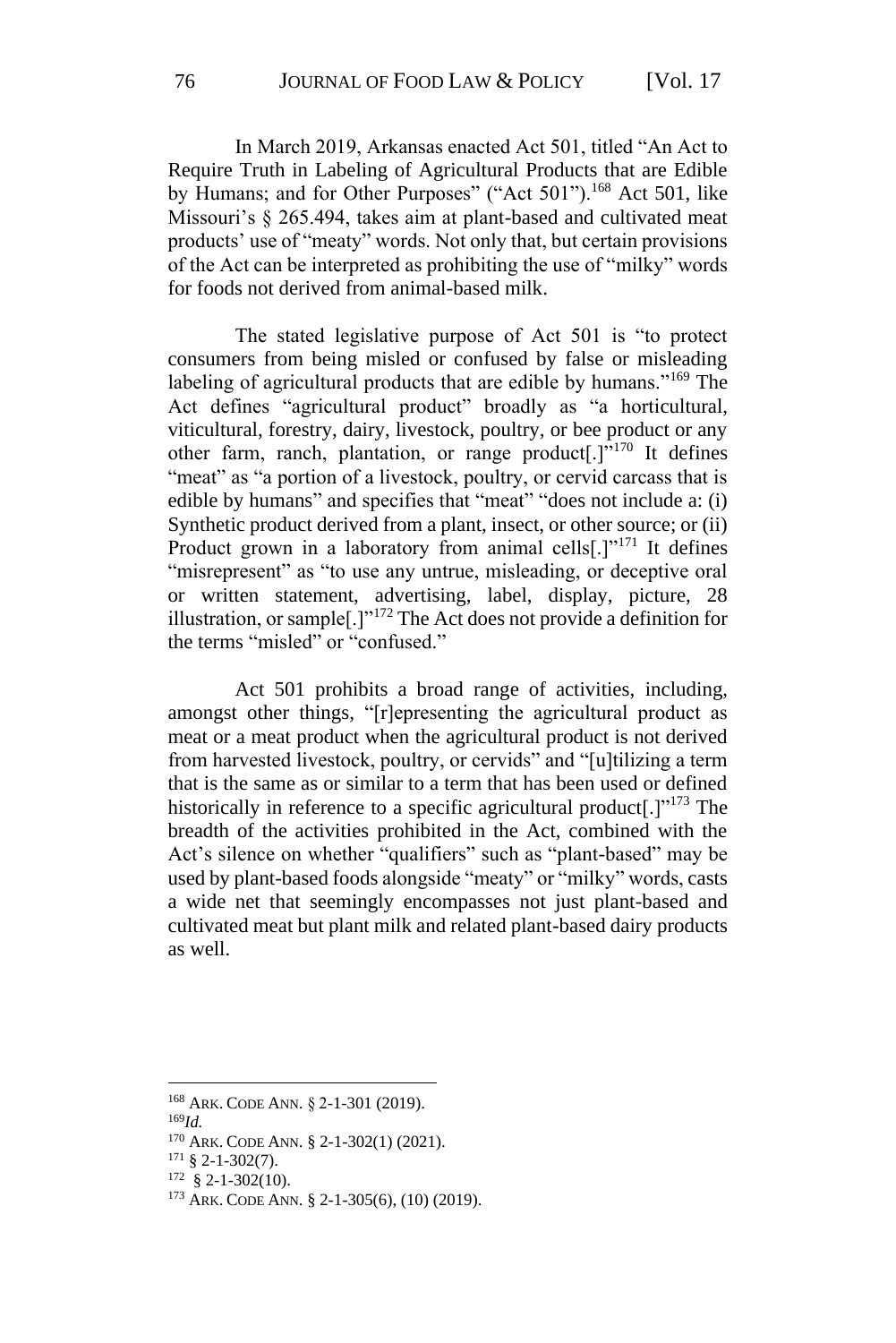Act 501 imposes civil penalties for violation of its provisions, with each violation of Act 501 punishable by a civil penalty of up to \$1,000.<sup>174</sup>

Tofurky filed suit against the state of Arkansas in July 2019 at the U.S. District Court for the Eastern District of Arkansas, Central Division, seeking declaratory and injunctive relief under 42 U.S.C. § 1983 to challenge the constitutionality of Arkansas Act  $501$ .<sup>175</sup> In August 2019 Tofurky filed a motion for preliminary injunction, focusing on its first amendment claims and the claim that "Act 501 also violates the Fourteenth Amendment Due Process Clause's prohibition against vague statutes."<sup>176</sup> On December 11, 2019, Judge Kristine G. Baker granted Tofurky's motion for a preliminary injunction "enjoining enforcement of the six provisions of Act 501 challenged by Tofurky and as applied to Tofurky[.] $"177$ 

In its Motion for Preliminary Injunction, Tofurky stated that "[t]he question in this case is whether the government can prohibit companies from using terms like 'veggie burger' or 'tofu hot dog' to describe their products."<sup>178</sup> Asserting that Act 501 was passed "[i]n response to vigorous lobbying from the agriculture industry,"<sup>179</sup> Tofurky attacked the Act's purported purpose of preventing consumer confusion, arguing that:

> The law's stated purpose is to prevent consumer confusion, but there is no evidence in the legislative record that consumers are confused about whether a veggie burger comes from a cow. To the contrary, people buy plant-based meats precisely because they are *not* made from slaughtered animals. Far from preventing consumer deception, the law is more likely to create consumer confusion by prohibiting companies from continuing to use self-evident terms like 'vegan sausage' to accurately describe the taste, appearance, and texture of their products. The law's tendency to confuse, rather than inform, is no accident; the legislative history

<sup>174</sup> ARK. CODE ANN. § 2-1-306(a)(1) (2019).

<sup>175</sup> Turtle Island Foods, SPC v. Soman, 424 F. Supp. 3d 552, 561 (E.D. Ark. 2019).

<sup>&</sup>lt;sup>176</sup> Memorandum of Law in Support of Plaintiff's Motion for Preliminary Injunction at 13, Turtle Island Foods, SPC v. Soman, 424 F. Supp. 552 (No. 4:19 cv-514-KGB).

<sup>177</sup> *Turtle Island Foods, SPC*, 424 F. Supp. 3d at 579.

<sup>&</sup>lt;sup>178</sup> Memorandum of Law in Support of Plaintiff's Motion for Preliminary Injunction, *supra* note 173, at 1.

<sup>179</sup> *Id.* at 2.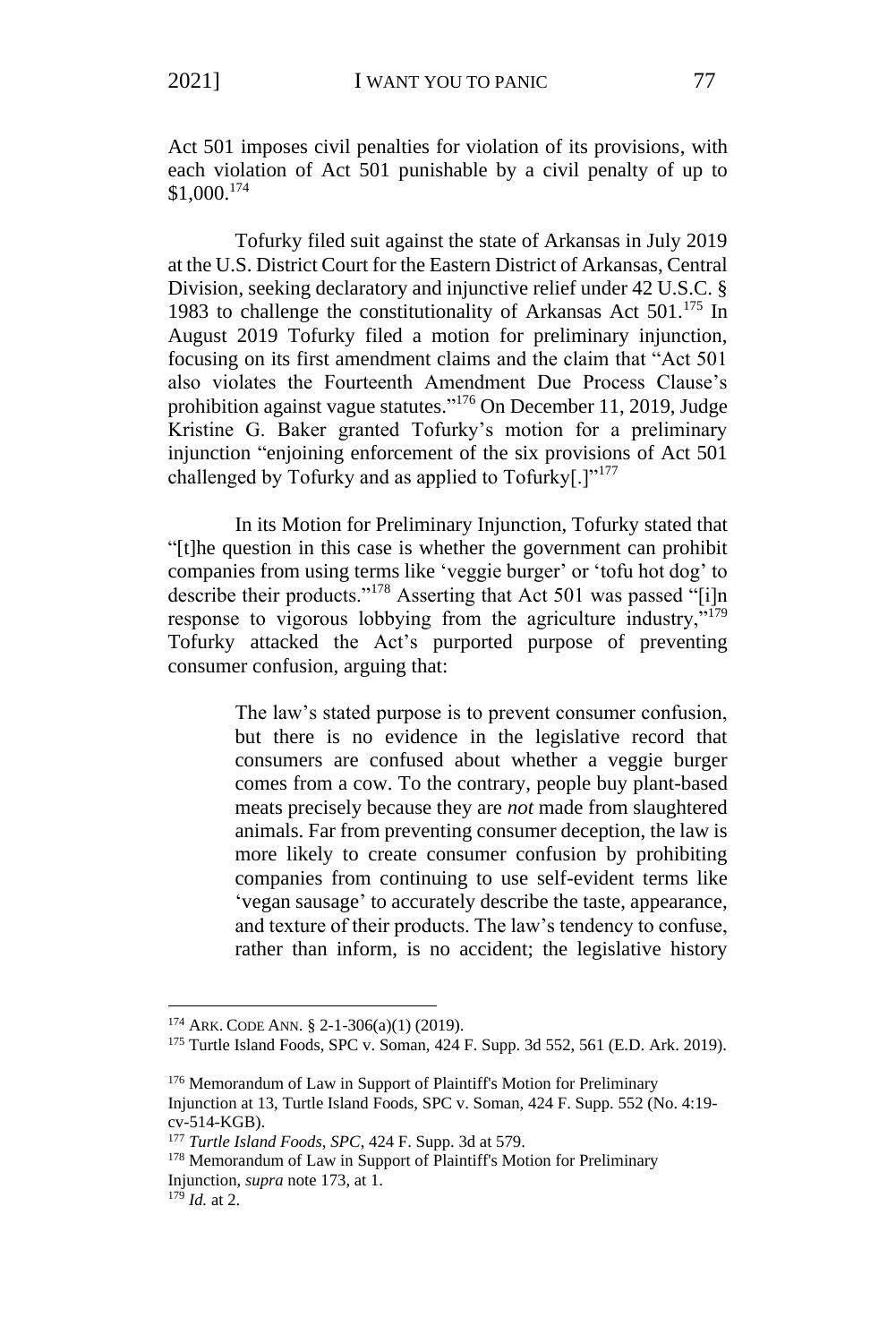reveals that the law's true purpose is to benefit the meat industry by censoring the competition.<sup>180</sup>

Tofurky defines "plant-based meats" as "foods that approximate the texture, flavor, and appearance of meat derived from slaughtered animals."<sup>181</sup> Tofurky argues that "[s]imilar to other plant-based meat producers, Tofurky's packaging and marketing materials—which use terms like 'chorizo,' 'hot dogs,' and 'ham roast' to effectively describe its products—all clearly indicate that these products are plant based, meatless, vegetarian, or vegan."<sup>182</sup> Tofurky argues that its products "already comply with federal food labeling regulations and numerous state and federal consumer protection laws, which prohibit the deceptive labeling and marketing of food products and consumer products more generally."<sup>183</sup> Tofurky argues that in the face of Act 501, it must "either completely overhaul its labeling and marketing practices to comply with the Act's restrictions on truthful and non-misleading commercial speech, or face the threat of ruinous civil penalties." $184$ 

Tofurky goes on to argue that "Act 501 unconstitutionally restricts Tofurky's truthful and non-misleading commercial speech in violation of the First Amendment," and proceeds to offer an analysis of its labels as commercial speech under the framework provided in the landmark Supreme Court case *Central Hudson Gas & Electric Corp. v. Public Service Commission*. 185

 On p. 19 of its order granting Tofurky's motion for preliminary injunction, the court set out the four-part Central Hudson test: "In analyzing restrictions on commercial speech, the Supreme Court articulated an intermediate scrutiny framework for commercial speech in Central Hudson resulting in a four-part test. 4 447 U.S. at 765. Under the Central Hudson test, courts "test the constitutionality of laws burdening commercial speech" by considering: "(1) whether the commercial speech at issue concerns unlawful activity or is misleading; (2) whether the governmental interest is substantial; (3) whether the challenged regulation directly advances the government's asserted interest; and (4) whether the regulation is no more extensive than necessary to further the government's interest." Preliminary Injunction Order at 19, Turtle Island Foods, SPC v. Soman, 424 F. Supp. 3d 552 (No. 4:19-cv-514-KGB) (citing *Cent. Hudson*, 447 U.S. at 566). *See also* 1-800- 411-Pain Referral Serv., LLC v. Otto, 744 F.3d 1045, 1055 (citing *Cent. Hudson*, 447 U.S. at 566). Provided that the speech is not false or inherently misleading, "[e]ach of these latter three inquiries must be answered in the affirmative for the

<sup>180</sup> *Id.* at 1-2.

<sup>181</sup> *Id.* at 3.

<sup>182</sup> *Id.*

<sup>183</sup> *Id.*

<sup>&</sup>lt;sup>184</sup> Memorandum of Law in Support of Plaintiff's Motion for Preliminary Injunction, *supra* note 173, at 3-4.

<sup>185</sup> *Id. at 4-13* (citing Cent. Hudson Gas & Elec. Corp. v. Pub. Serv. Comm'n, 447 U.S. 557, 563-64 (1980)).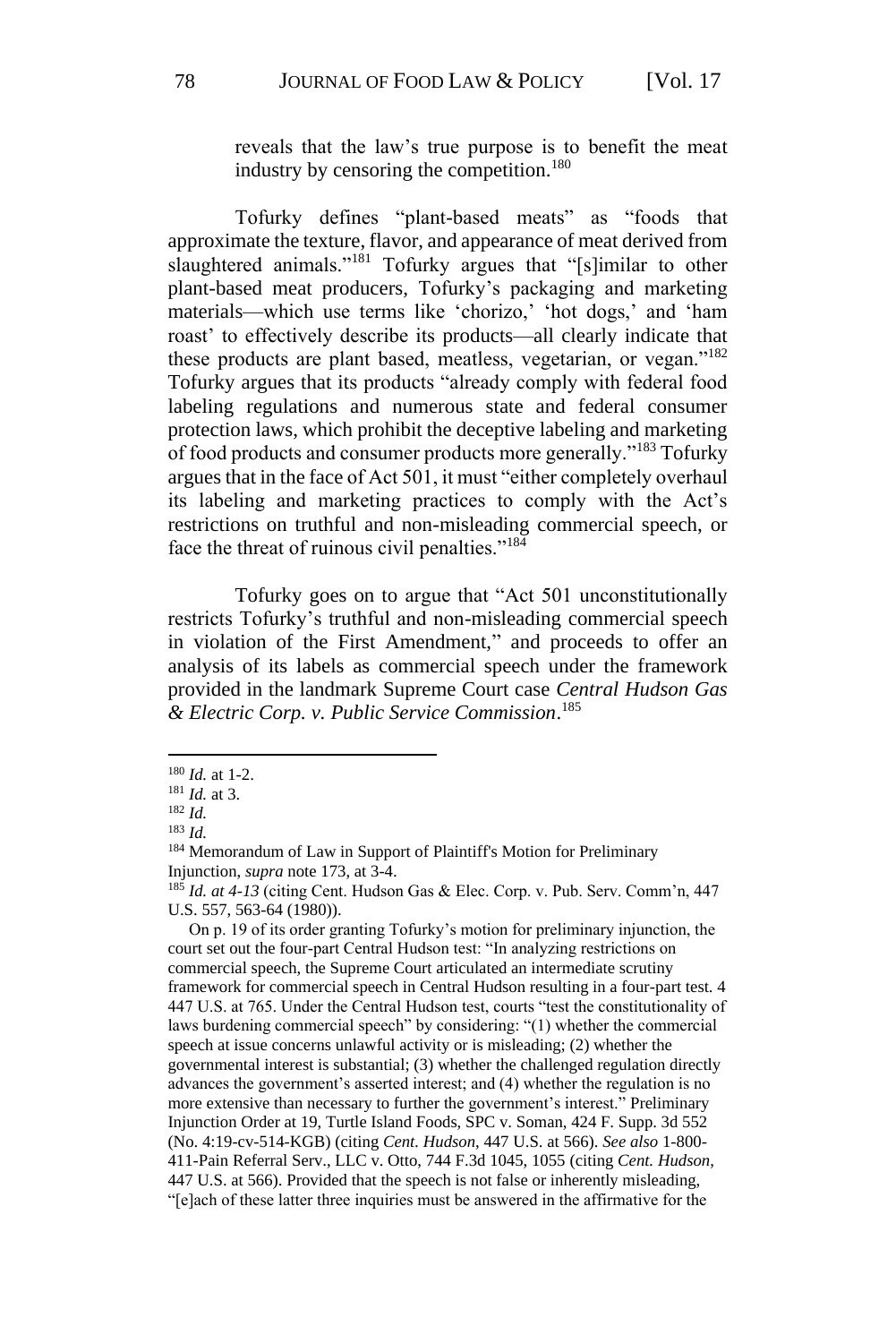Noting that "the Court must determine whether the commercial speech restricted by Act 501 is protected under the First Amendment" and recognizing that this inquiry requires the court to determine "whether the commercial speech regulated by the Act is false or inherently misleading," Tofurky attacks the notion that its labels may be at all "misleading" to consumers.<sup>186</sup> Pointing out the long history of plant-based foods using "meaty" words, Tofurky asserts that "the State cannot plausibly maintain that any use of words like 'meat,' 'burger,' or 'steak' on plant-based food labels is inherently misleading."<sup>187</sup> Citing a passage from Genesis 1:29 from the King James Bible, Tofurky noted that "[f]or decades—and in some cases centuries—these words have been used to describe foods that are not made from slaughtered animals, such as coconut meat, veggie burgers, and beefsteak tomatoes."<sup>188</sup>

In arguing that Act 501 does not advance a substantial governmental interest, Tofurky notes that "there is no evidence in the legislative record demonstrating that consumers are confused or deceived by labeling or marketing materials for plant-based meats" and that there is no evidence "that prohibiting Tofurky and other plant-based meat purveyors from using meat-based terms will in fact alleviate consumer confusion to a material degree."<sup>189</sup>

Tofurky goes a step further, arguing not only that "meaty" words on plant-based food labels are not confusing to consumers, but that "Act 501 is likely to create consumer confusion where, for decades, none has existed."<sup>190</sup> Tofurky argues that

> [t]he Act's restriction on the use of these terms will make it much more difficult for consumers to identify the plantbased meats they want to consume in lieu of meat from slaughtered animals. For example, Tofurky's 'Plant-Based Original Italian Sausage' communicates that the product is

<sup>189</sup> Memorandum of Law in Support of Plaintiff's Motion for Preliminary Injunction, *supra*note 173, at 8-9. 

regulation to be found constitutional."" Thompson v. W. States Med. Ctr., 535 U.S. 357, 367 (2002); *See also* Missouri. *ex rel*. Nixon v. Am. Blast Fax, Inc., 323 F.3d 649, 653 (8th Cir. 2003).

<sup>186</sup> Memorandum of Law in Support of Plaintiff's Motion for Preliminary Injunction, *supra*note 173, at 6-7.  

<sup>187</sup> *Id.* at 7.

<sup>188</sup> *Id.* (citing *Genesis* 1:29 *(King James)* ("And God said, Behold I have given you every herb bearing seed, which is upon the face of all the earth, and every tree, in which is the fruit of a tree yielding seed; to you it shall be for meat.")).

<sup>190</sup> *Id.* at 9.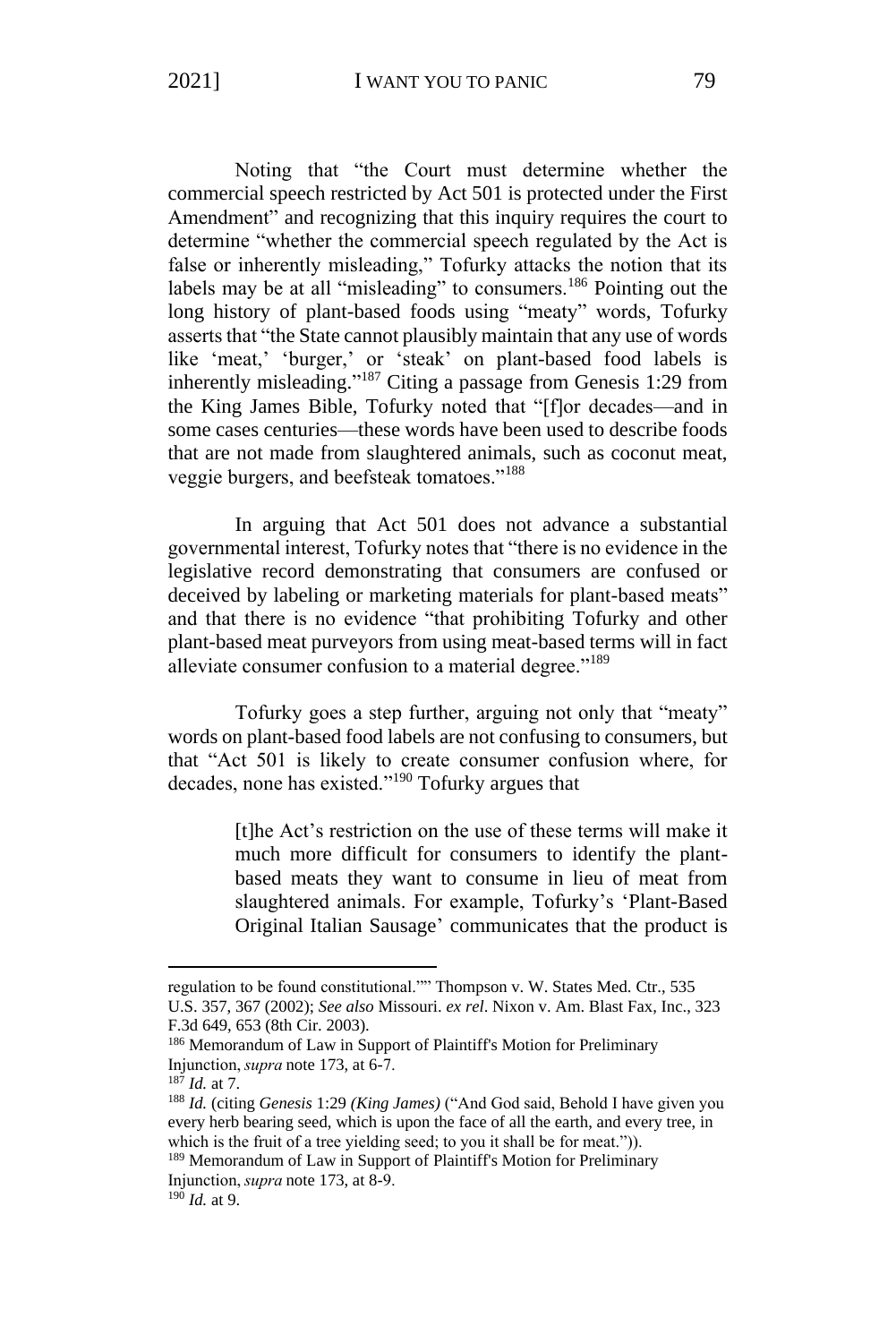made from plants and has the shape and seasonings commonly associated with sausage made from animal meat. The Act requires Tofurky to replace 'sausage' with less descriptive terms like 'roll' or 'tube.' Consumers who confront a package that reads 'plant-based protein' or 'veggie tube' in the grocery store will have no idea what they are buying.<sup>191</sup>

Tofurky elaborates on its argument that its labels are not misleading to consumers in its analysis of its due process claim. Arguing that Act 501 "also violates the Fourteenth Amendment Due Process Clause's prohibition against vague statutes," the company points out that while the Arkansas statute defines "meat" as being derived from animal flesh, the word has been used "to refer to the flesh of fruits or nuts" in documents as wide-ranging as the King James Bible and FDA documents.<sup>192</sup> Further, notes Tofurky, words like "patty," "burger," and "steak" have long been associated with "non-animalian food," such as nut burgers and peppermint patties.<sup>193</sup>

"[E]ven more confusing," argues Tofurky, is the Act's prohibition against terms "similar" to those "historically used in reference to specific agricultural products. Does the Act prohibit 'beetballs' because it is similar to 'meatballs;? Is Tofurky prohibited from using its own registered trademark in Arkansas because it is 'similar' to the word 'turkey'?"<sup>194</sup>

Tofurky also attacks the very premise that Act 501 was enacted to protect consumers from being confused or misled, identifying the true purpose as one grounded in fear. Citing a comment from the Arkansas Cattlemen's Association that "the Act is necessary to protect the industry's 'brand I.D.' from '[c]ounterfeit products,' Tofurky asserts that "[t]he Act's true purpose is not to protect consumers, but to stoke confusion in order to benefit the economic interests of the meat industry. It is no secret that agriculture industry advocates lobbied for the Act because they fear a decline in sales 'as shoppers choose from a growing pantry of alternatives."<sup>195</sup>

Arkansas' response to Tofurky's motion for preliminary injunction argues that "Tofurky's misleading commercial speech is

<sup>191</sup> *Id.*

<sup>192</sup> *Id.* at 13-14.

<sup>193</sup> *Id.*

<sup>194</sup> *Id.* at 14.

<sup>&</sup>lt;sup>195</sup> Memorandum of Law in Support of Plaintiff's Motion for Preliminary Injunction, *supra*note 173, at 9.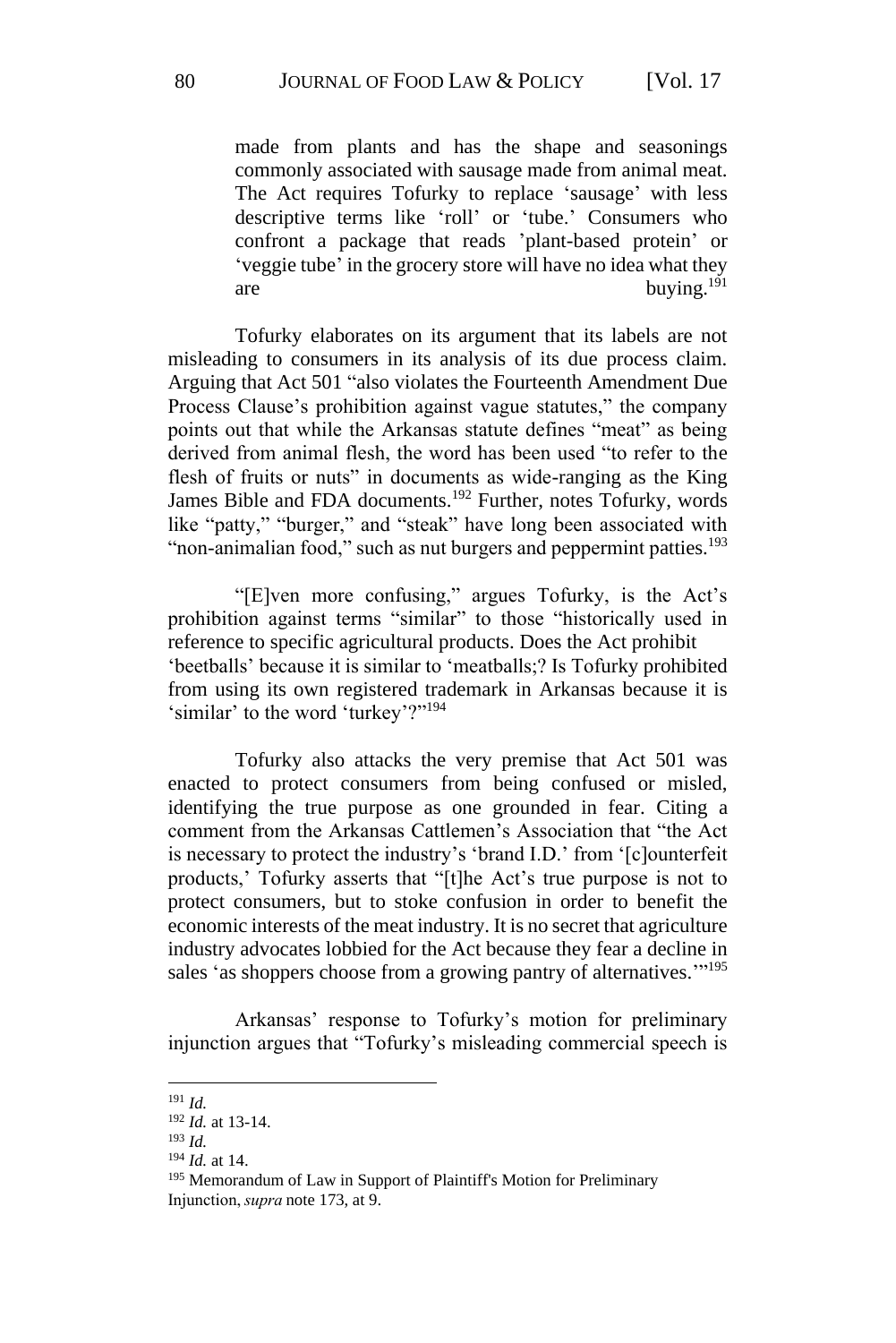not protected by the First Amendment."<sup>196</sup> Arkansas argues that "Tofurky's labels for its 'plant-based' products are inherently misleading because they use the names and descriptors of traditional meat items but do not actually include the product they invoke."<sup>197</sup> Unlike Missouri, who argued that Tofurky's labels were not misleading because they contained "qualifiers," Arkansas dismisses Tofurky's qualifiers, asserting that its labels "rarely identify the components of its products. Instead, many of its labels bury the term 'plant-based' somewhere on its packaging or otherwise resorts to fine print to identify some of the components of its product."<sup>198</sup> Taking issue with Tofurky's label for "slow roasted chick'n," the state argues that the label "does not dispel the notion that it is an actual poultry product until the consumer finds the term 'plant-based' buried in the bottom corner of the label."<sup>199</sup> Arkansas provides no evidence that even a single consumer has actually been confused or misled by these labels.

Dismissing Tofurky's argument that "meaty" words have been used for centuries to refer to plant-based foods—and seemingly discrediting the language invoked in the King James Bible— Arkansas argues that "[t]he fact that such words have been misapplied in the past does not categorically mean they are no longer misleading to consumers."<sup>200</sup> The state also argues that Tofurky is unlikely to succeed on its Fourteenth Amendment Due Process claim because "the Company only identifies one subsection of Act 501 that it claims is impermissibly vague" and "[c]onsidering the Act as a whole, it is plain what Act 501 regulates."<sup>201</sup> Seeming to acknowledge that the provision Tofurky identified, Ark. Code Ann. § 2-1-305(10), may be unconstitutionally vague, the state argues that even if the court finds that provision to be impermissibly vague, "the Court should sever the provision it determines is unconstitutionally vague and allow the remainder of the statute to remain in effect."<sup>202</sup>

Arkansas also rejects Tofurky's assertion that Act 501's "true purpose" is "to stoke confusion in order to benefit the economic

<sup>196</sup> Defendant's Response to Plaintiff's Motion for Preliminary Injunction, at 13, Turtle Island Foods, SPC v. Soman, 424 F. Supp. 3d 552 (E.D. Ark. 2019) (No. 4:19-cv-00514-KGB).

<sup>197</sup> *Id.* at 15.

<sup>198</sup> *Id.*

<sup>199</sup> *Id.* at 16.

<sup>200</sup> *Id.*

<sup>201</sup> *Id.* at 24.

<sup>202</sup> Defendant's Response to Plaintiff's Motion for Preliminary Injunction, *supra*  note 193, at 24.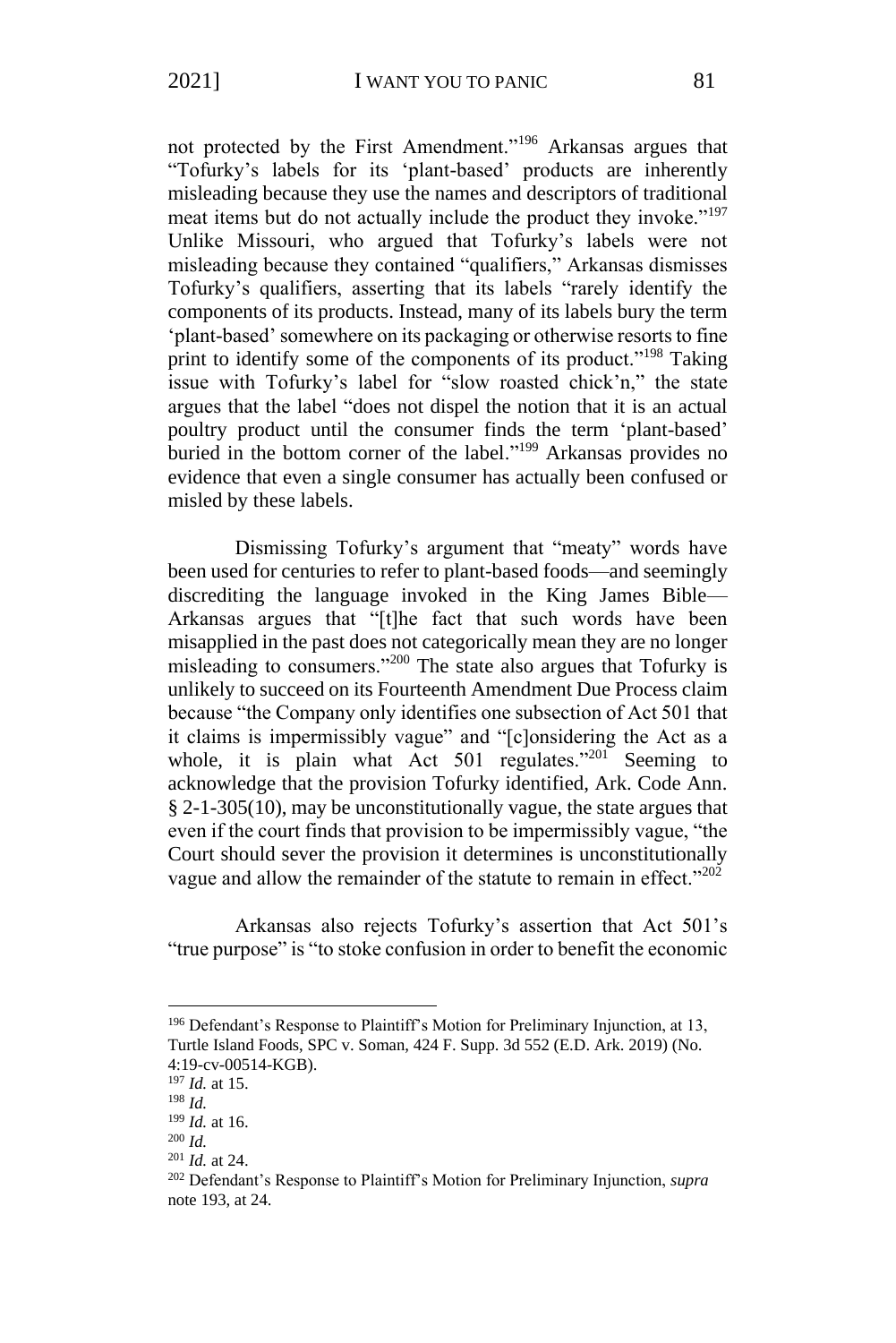interests of the meat industry." <sup>203</sup> Arguing that "Tofurky's unfounded fear of an industry-wide conspiracy is dispelled by its own evidence," Arkansas ignores the quote Tofurky provided by the Arkansas Cattlemen's Association and focuses instead on the fact that the same spokesperson also cited concern for the consumer in supporting the  $\rm{Act.}^{204}$ 

In its order granting Tofurky's motion for preliminary injunction, the Court determined that "Tofurky has demonstrated it is likely to prevail on the merits of its First Amendment claim as applied," and therefore did not reach Tofurky's Fourteenth Amendment claim.<sup>205</sup> The Court found that "[a]s applied, Act 501 prohibits Tofurky from using words like 'meat,' 'beef,' 'chorizo,' 'sausage,' and 'roast' to describe its plant-based meat products," and notes "[t]he statute provides no exception for plant-based meat producers that clearly identify their products as being vegetarian, vegan, or made from plants[.]"<sup>206</sup>

The Court then proceeds to conduct a First Amendment analysis using the Central Hudson test, beginning with an inquiry into whether Tofurky's commercial speech—in the form of its product labels—is "inherently misleading."<sup>207</sup> The Court identifies seven labels—"Veggie Burger," "Deli Slices," "Chorizo Style Sausage," "Slow Roasted Chick'n," "Original Sausage Kielbasa," "Hot Dogs," and "Vegetarian Ham Roast"—and "finds the speech at issue not inherently misleading."<sup>208</sup> "It is true," the Court acknowledges, "that these labels use some words traditionally associated with animal-based meat. However, the simple use of a word frequently used in relation to animal-based meats does not make use of that word in a different context inherently misleading."<sup>209</sup> Noting the labels' use of "qualifier" words like "veggie," "all vegan," and "plant-based," the Court emphasized that its finding that the labels are not inherently misleading "rings particularly true since the labels also make disclosures to inform consumers as to the plant-based nature of the products contained therein."<sup>210</sup> "[T]his is not a case of key information in minuscule type buried deep among many ingredients," said the Court, in apparent

<sup>203</sup> *Id.* at 18.

<sup>204</sup> *Id.*

<sup>205</sup> Turtle Island Foods, SPC v. Soman, 424 F. Supp. 3d 552, 571 (E.D. Ark. 2019). <sup>206</sup> *Id.* at 563.

<sup>207</sup> *Id.* at 573-75.

<sup>208</sup> *Id.* at 573-74.

<sup>209</sup> Preliminary Injunction Order at 23, Turtle Island Foods, SPC v. Soman 424 F. Supp. 3d 552 (E.D. Ark. 2019) (No. 4:19-CV-00514).

 $210$   $\overline{Id}$ .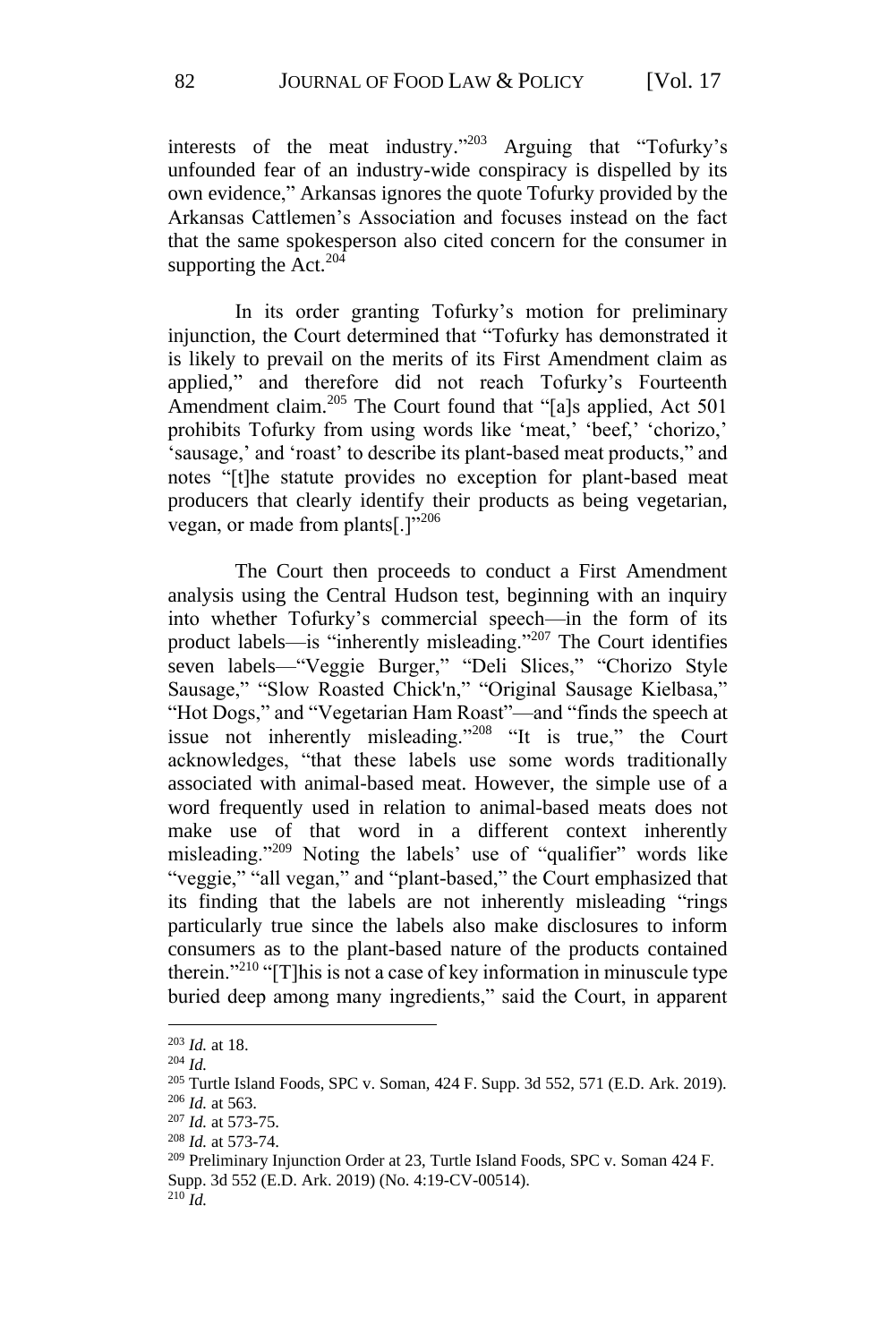response to the state's argument that the Tofurky labels' qualifiers appeared in "fine print" or were "buried" in a corner of the label.<sup>211</sup>

The Court calls "unwarranted" Arkansas' assertion "that the simple use of the word 'burger,' 'ham,' or 'sausage' leaves the typical consumer confused," and finds that Tofurky's labels "include ample terminology to indicate the vegan or vegetarian nature of the products."<sup>212</sup> The Court also notes that there is no evidence of any consumer confusion by Tofurky's "packaging, labeling, or marketing."<sup>213</sup> Noting that Tofurky "identifies several in-effect federal and state laws directed at prohibiting deceptive labeling and marketing of food products, and consumer products more generally, with which Tofurky contends its food labeling complies," the Court also held that there is "no convincing argument as to why each of these laws is ineffective at policing the alleged deceptive or confusing practices the State purports to target."<sup>214</sup> The Court offered that, instead of the prohibition in Act 501, the state could "create a symbol to go on the labeling and packaging of plant-based products indicating their vegan composition, or require a disclaimer that the products do not contain meat if further laws are deemed necessary to advance its stated purpose."<sup>215</sup> Because it found that Tofurky "is likely to prevail in demonstrating that Act 501 does not advance the stated governmental interest of protecting consumers from being misled or confused," it declined to reach the question of "whether the stated interests the Court identifies are not the actual interests served by Act 501."216

The district court's grant of Tofurky's motion for preliminary injunction in Arkansas was a win for advocates of plantbased foods who believe that "Real Meat" laws claiming to protect consumers from being misled or confused are really thinly-veiled and fear-driven attempts at protecting the animal agriculture industry's bottom line. Lawsuits in other states against similar laws echo the same refrain.

<sup>211</sup> *Id.* at 24. *See also* Defendant's Response to Plaintiff's Motion for Preliminary Injunction, *supra* note 193, at 13.

<sup>212</sup> Preliminary Injunction Order, *supra* note 206, at 24 (citing Ang v. Whitewave Foods Co., No. 13-CV-1953, 2013 WL 6492353, at \*4 (N.D. Cal. 2013)).

<sup>213</sup> Preliminary Injunction Order, *supra* note 209, at 24.

<sup>214</sup> *Id.* at 27.

<sup>215</sup> *Id.*

<sup>216</sup> *Id.* at 27-28.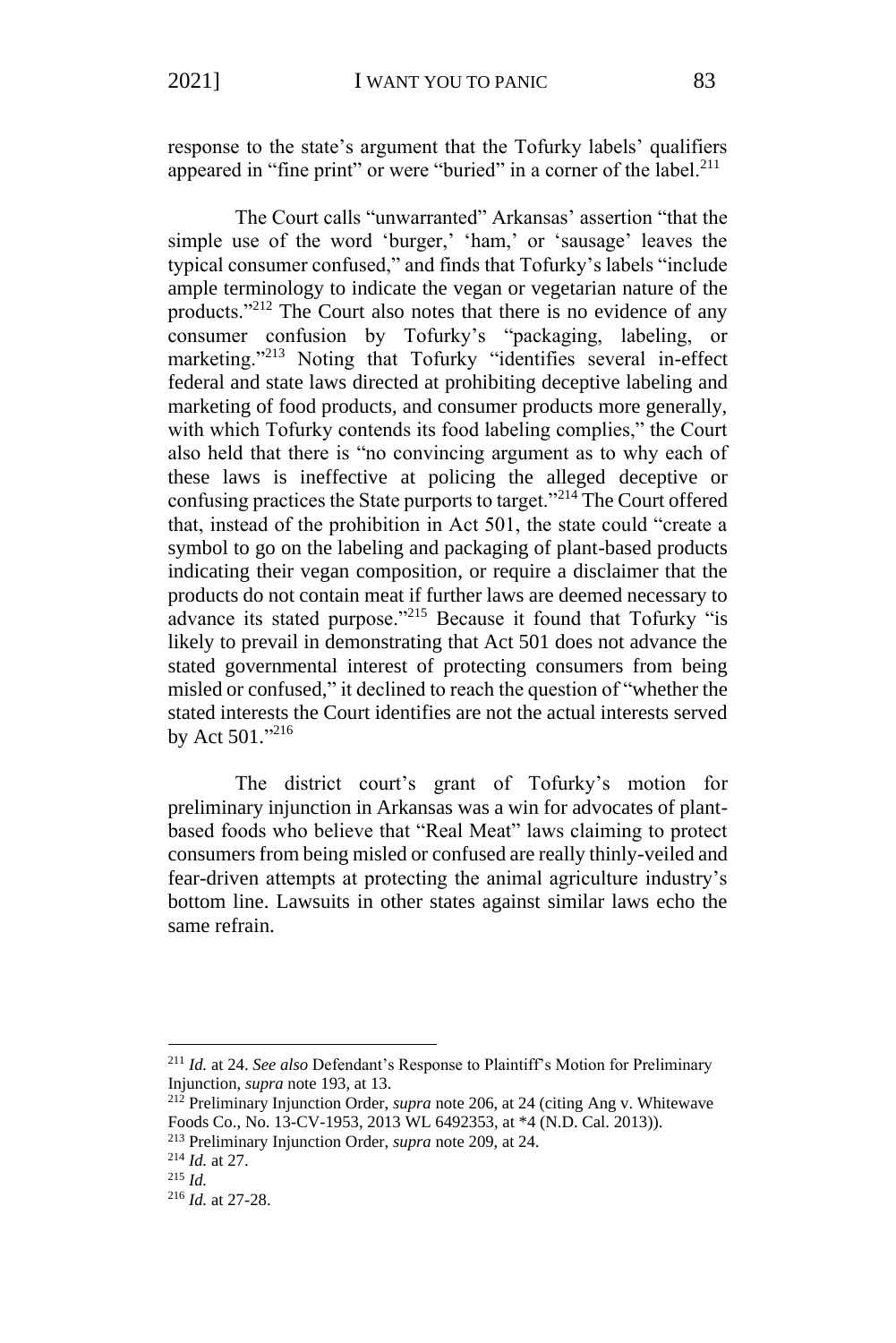## 3. Mississippi, Louisiana, and Oklahoma pursue statutory "clear losers"

A spate of other states have pursued legislation to prohibit plant-based food from using meaty words on their packaging. Time and time again, proponents of those laws reveal that it isn't consumer confusion they are afraid of, but rather the threat that plant-based products may hurt the animal agriculture industry's bottom line.

"This bill will protect our cattle farmers from having to compete with products not harvested from an animal," said Mississippi Farm Bureau Federation president Mike McCormick in January 2019 when Mississippi's "Fake Meat Bill" passed in the Mississippi state House.<sup>217</sup> The law went into effect in July 2019, and was immediately challenged in court by vegan food company Upton's Naturals in a suit joined by the Plant Based Foods Association (PBFA) and the Institute for Justice  $(II)$ .<sup>218</sup> In September 2019 Mississippi proposed new regulations allowing for plant-based foods to use meaty words so long as they are accompanied by a "qualifier" like "plant-based" that is "prominently displayed on the front of the package[.] $"^{219}$ 

In October 2020 Tofurky—together with GFI and the Animal Legal Defense Fund sued the Louisiana Department of Agriculture and Forestry, challenging its new law that seeks to prohibit meaty words for plant-based foods.<sup>220</sup> The law "prohibits" companies from '[u]tilizing a term that is the same as or deceptively similar to a term that has been used or defined historically in

[censorship-lawsuits/.](https://gfi.org/blog/label-censorship-lawsuits/) The complaint for the case is available here:

<sup>217</sup> Lowery, *supra* note 110.

<sup>218</sup> Andrew Wimer, *New Lawsuit Challenges Mississippi Labeling Law That Makes Selling "Veggie Burgers" a Crime*, INST. FOR JUSTICE (July 2, 2019), https://ij.org/press-release/new-lawsuit-challenges-mississippi-labeling-law-thatmakes-selling-veggie-burgers-a-crime/.

<sup>219</sup> *See* Complaint for Declaratory and Injunctive Relief at 1-2, Turtle Island Foods SPC v. Strain, No. 20CV00674, 2020 U.S. Dist. (M.D. La. 2021).

*See also* Kelsey Piper, *Mississippi Will No Longer Ban Calling Veggie Burgers "Veggie Burgers,"* VOX (Sept. 6, 2019), https://www.vox.com/future-

perfect/2019/9/6/20853246/mississippi-veggie-burger-ban-laws-plant-based. See also 02-001-407 MISS. CODE R. § 112.01 (LexisNexis 2021).

<sup>220</sup> Nigel Barrella, *How Plant-Based Companies Are Fighting Back Against Label Censorship*, GOOD FOOD INST. (Nov. 5, 2020), [https://gfi.org/blog/label-](https://gfi.org/blog/label-censorship-lawsuits/)

Complaint at https://nationalaglawcenter.org/wp-content/uploads/2020/12/LA-Complaint-Tofurky.pdf.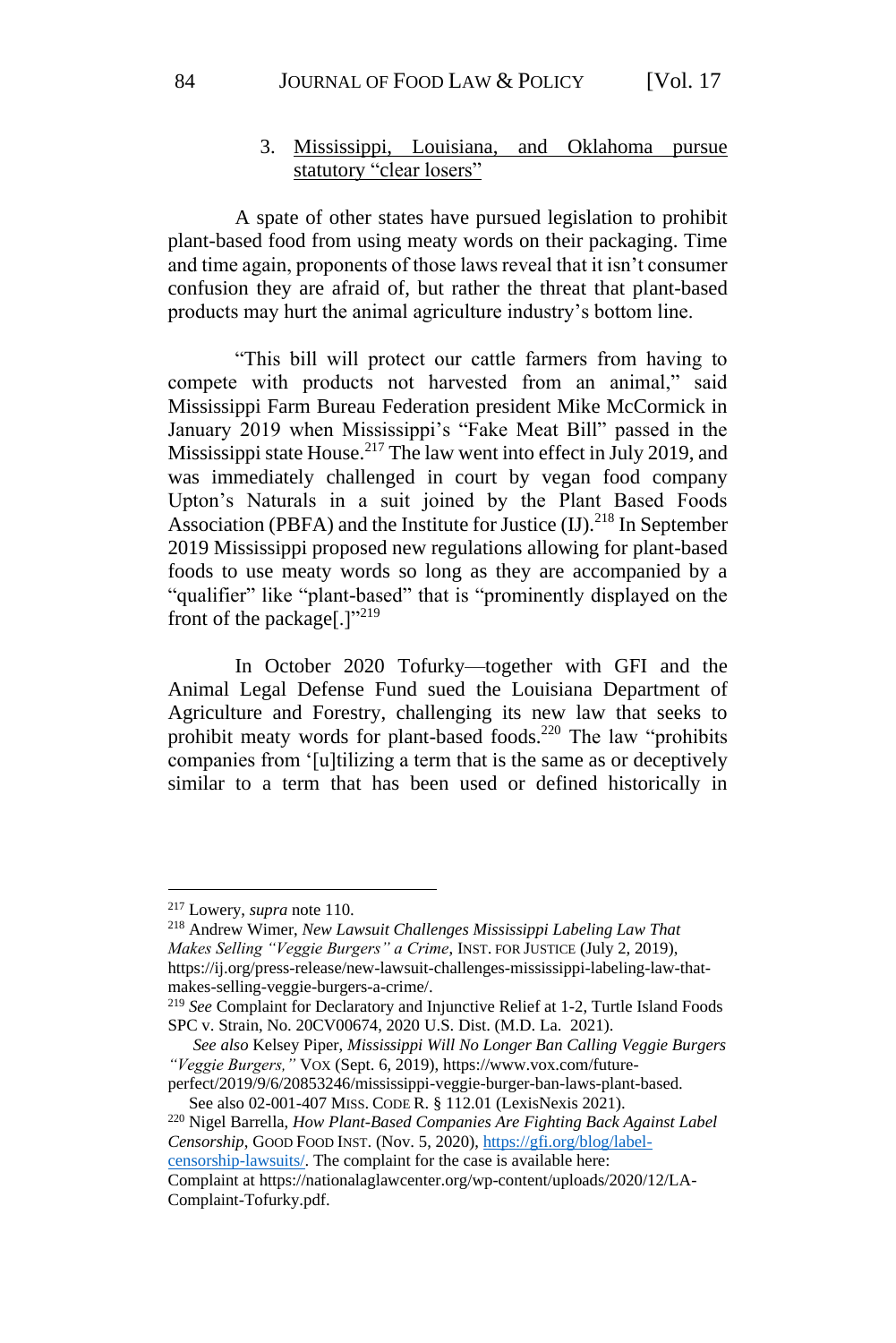reference to a specific agricultural product. $1^{221}$  Supporters of the law argued in testimony in the Louisiana state legislature that it "was necessary to 'protect our industries' in the face of 'a growing trend' of consumers deciding to purchase different products. 'We must protect our industry in this state: agriculture. It's the number one industry in the state of Louisiana,' the bill's Senate sponsor, Francis Thompson (D-Delhi) argued during legislative hearings."<sup>222</sup>

"It's bemusing that these laws keep getting passed," says Amanda Howell, an ALDF attorney co-counsel on the Louisiana case.<sup>223</sup> "It's bemusing that given the win in Arkansas the states don't see these laws as clear losers. It's a waste of state resources and it's insulting to all consumers. Passing laws to protect one industry over another is not the job of our government."<sup>224</sup>

And yet, the laws keep coming. In October 2020, Upton's Naturals filed suit in Oklahoma in 2020 against a "strange new type of labeling law that tries to micromanage font sizes for disclosures on plant-based products."<sup>225</sup> Other laws—and legal challenges to them—may well be on the horizon.

Journalist Kelsey Piper notes that states' "backlash" against plant-based food companies "might seem premature. While plantbased meat is certainly rising in popularity, all plant-based meat products still account for only a tiny fraction of the demand for meat. And plant-based alternatives aren't changing the meat industry yet: Demand for meat actually grew last year."<sup>226</sup>

<sup>221</sup> Kelsey Piper, *Tofurky Is Suing Louisiana for the Right to Label Its Veggie Burgers "Veggie Burgers,"* VOX (Oct. 8, 2020), https://www.vox.com/futureperfect/21507907/louisiana-veggie-burger-ban-tofurky-lawsuit.

 $^{222}$  *Id.* <sup>223</sup> *Id.*

<sup>224</sup> *Id.*

<sup>225</sup> Barrella, *supra* note 220. *See also Truth in Labeling Laws(uits)—Update*, The National Agricultural Law Center, at [https://nationalaglawcenter.org/truth-in](https://nationalaglawcenter.org/truth-in-labeling-lawsuits-update/)[labeling-lawsuits-update/.](https://nationalaglawcenter.org/truth-in-labeling-lawsuits-update/)

<sup>226</sup> Kelsey Piper, *Mississippi Is Forbidding Grocery Stores from Calling Veggie Burgers "Veggie Burgers,"* VOX (July 3, 2019), https://www.vox.com/futureperfect/2019/7/3/20680731/mississippi-veggie-burgers-illegal-meatless-meat. *See also* Eliza Barclay, *Americans Should Eat Less Meat, but They're Eating More and More*, VOX (Oct. 1, 2016), https://www.vox.com/2016/8/18/12248226/eatless-meat-campaign-fail ("consumption of meat in the United States rose by 5 percent in 2015 — the biggest increase in 40 years").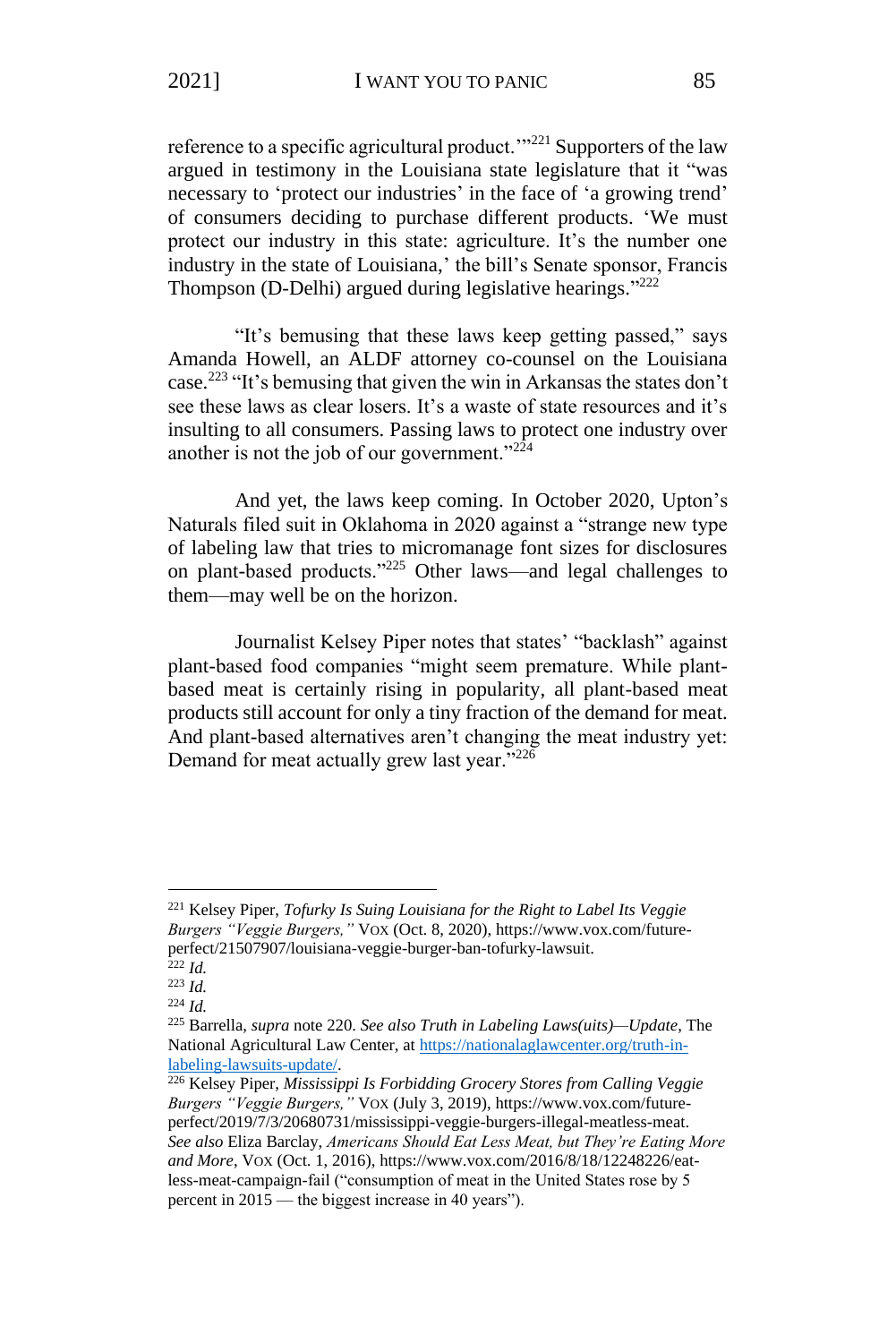But, notes Piper, fear is a powerful driving force behind this spate of laws seeking to cling to the animal-meat-laden status quo. $^{227}$ "It's past time for meat companies to move past trying to outlaw their competition," argues Piper in a different article, "and toward addressing the problems that are driving consumers toward plantbased meat: environmental concerns, the mistreatment of slaughterhouse workers, animal cruelty, and public health."<sup>228</sup>

### *B. Fear and Dairy PRIDE*

Milk occupies a sacred space in human culture; it's so bound up with human civilization that the ancient Greeks named our galaxy after it, and at least fourteen languages do the same today.<sup>229</sup> Dairy milk in particular is a central fixture of Western culture, a fact of life many take for granted, but not a particularly logical one given that a majority of people of color are unable able to digest it.<sup>230</sup>

Despite the firm hold that dairy milk has in the cultural landscape of the United States and Europe, dairy milk consumption has fallen by forty percent since  $1975$ .<sup>231</sup> In the U.S., 20,000 dairy farms have shuttered over the last decade—a 30 percent decline.<sup>232</sup> Meanwhile, sales in plant milk have skyrocketed in recent years, threatening to further disrupt the once-ironclad hold that dairy milk had in the milk industry.<sup>233</sup>

<sup>227</sup> *See* Piper, *supra* note 226. "[P]lant-based meat advocates hope — and sellers of conventional meat fear — that someday, that might change. A more climateconscious population is increasingly bothered by the carbon footprint and land use problems associated with conventional meat production, and economies of scale may enable plant-based meat alternatives to be more competitive on price. While that day is far off, and still quite speculative, the possibility has clearly spurred lobbyists to action." *Id.*

<sup>228</sup> Piper, *supra* note 221.

<sup>229</sup> *See* Robinson Meyer, *How to Refer to the Milky Way Across the Globe*, THE ATLANTIC (Aug. 8, 2013),

https://www.theatlantic.com/technology/archive/2013/08/how-to-refer-to-themilky-way-across-the-globe/278506/.

<sup>230</sup> *See* Andrew Curry, *The Milk Revolution*, 500 NATURE 20, 20-21 (2013). *See also* Andrea Freeman, *The Unbearable Whiteness of Milk: Food Oppression and the USDA*, 3 U.C. IRVINE L. REV. 1251, 1269–73 (2013) (discussing the concept of "food oppression" and the role dairy plays in perpetuating it); Mathilde Cohen, *Animal Colonialism: The Case of Milk*, 111 AM. J. INT'L L. UNBOUND 267, 268–69 (2017) (discussing the role dairy milk and "lactating animals became integral parts of colonial and neocolonial projects).

<sup>231</sup> Jacobs, *supra* note 53.

<sup>232</sup> *Id.*

<sup>233</sup> *See* Oliver Franklin-Wallis, *White Gold: The Unstoppable Rise of Alternative Milks,* THE GUARDIAN (Jan. 29, 2019),

https://www.theguardian.com/news/2019/jan/29/white-gold-the-unstoppable-rise-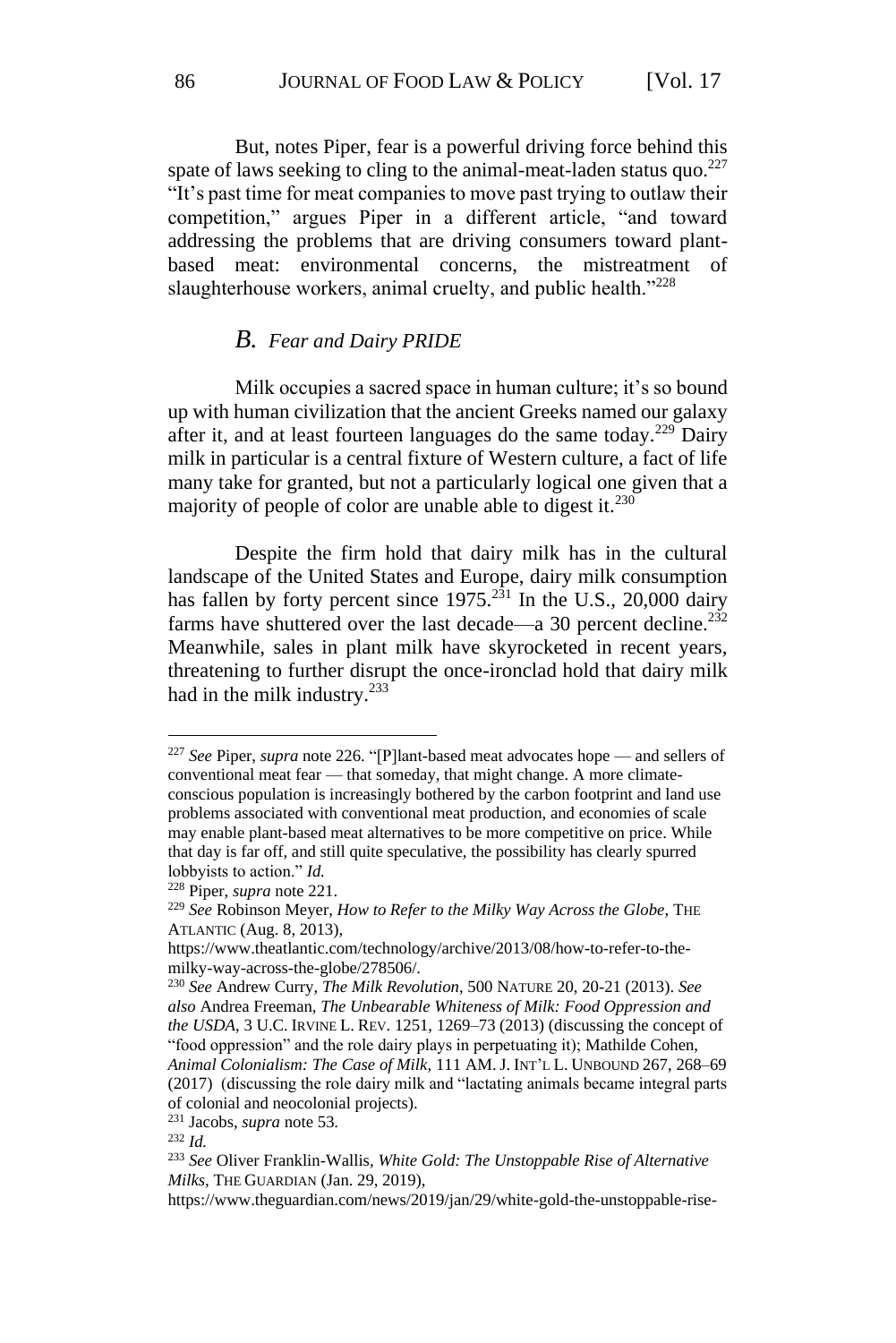Over the last decade a series of lawsuits and legislative efforts on both sides of the Atlantic reveal the great lengths dairy milk advocates will go to in order to protect the dairy industry from the perceived threat of plant-based milk. Like the linguistic and semantic battles over the word "meat," these "milk wars" are typically fought under the guise of needing to protect the "misled" consumer, but at bottom are really about something entirely different: fear.

In the United States, a trio of federal cases out of California brought by plaintiffs claiming consumers may be "misled" or confused by plant milk using the word "milk"; in each case, the court dismissed the notion that anyone may mistake plant milk for the stuff that comes from cows.<sup>234</sup> "[I]t is simply implausible that a reasonable consumer would mistake a product like soymilk or almond milk with dairy milk from a cow," the Northern District of California stated in the 2013 case *Ang v. WhiteWave Foods Co*. <sup>235</sup> "The first words in the products' names should be obvious enough to even the least discerning of consumers," said the Court.<sup>236</sup> Dismissing the notion that a reasonable consumer may view a term like "soymilk" and "assume that the [drink] came from cows" as one that "stretches the bounds of credulity," the Court concluded that under that logic, "a reasonable consumer might also believe that veggie bacon contains pork, that flourless chocolate cake contains flour, or that e-books are made out of paper."<sup>237</sup>

The "milk wars" entered the halls of Congress in the United States in 2017, when a bipartisan group of lawmakers introduced the DAIRY PRIDE Act to Congress.<sup>238</sup> If passed, the Act—which was re-introduced in 2019 and is formally known as the Defending

of-alternative-milks-oat-soy-rice-coconut-plant (discussing the rise in popularity of plant milks in Europe and the United States).

<sup>234</sup> Ang v. Whitewave Foods Co., No. 13-cv-1953, 2013 WL 6492353, at \*4 (N.D. Cal. Dec. 10, 2013); Gitson v. Trader Joe's Co., No. 13-cv-01333-VC, 2015 WL 9121232, at \*1 (N.D. Cal. Dec. 1, 2015); Painter v. Blue Diamond Growers, 757 Fed. Appx. 517, 519 (9th Cir. 2018).

For a detailed discussion of these cases, see Gambert, *supra* note 106, at 812- 17.

<sup>235</sup> *Whitewave*, 2013 WL 6492353 at \*4. See Gambert, supra note 106, at 812-17, for an in-depth discussion of the case.

<sup>236</sup> *Whitewave,* 2013 WL 6492353 at \*4.

<sup>237</sup> *Id.*

<sup>238</sup> *See* Dairy PRIDE Act, S. 130, 115th Cong. (2017).

It's probably no coincidence that the lawmakers who introduced the bill were democrats from Vermont and Wisconsin – big dairy states where increasingly plant milk sales may be an especially big threat. *Id.*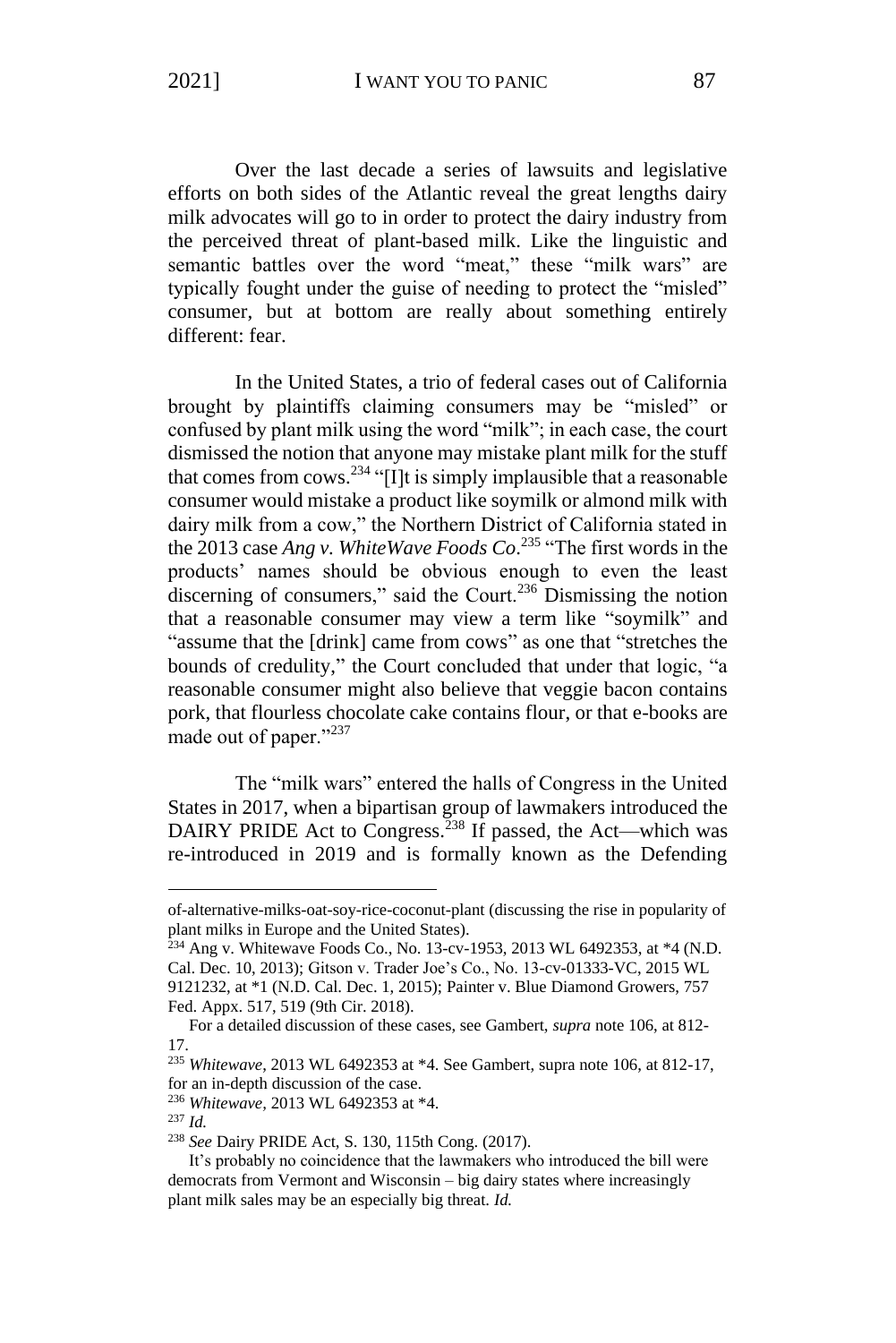Against Imitations and Replacements of Yogurt, Milk, and Cheese To Promote Regular Intake of Dairy Everyday Act—would prohibit plant-based milk from using the word "milk" on its packaging.<sup>239</sup> This sort of prohibition is already in place in the EU and Canada.<sup>240</sup>

A narrative of fear runs through the rhetoric surrounding the efforts of lawmakers to make it harder for plant-based products to compete with dairy. Specifically, fear that plant milk and related plant-based products may threaten the economic bottom line of the dairy industry. Shortly before the DAIRY PRIDE Act was introduced, 32 congressmen sent a letter to the FDA filled with feardriven rhetoric about the dangers facing "hard-working Americans."<sup>241</sup> The congressmen's letter unapologetically framed its arguments around a pathos-driven narrative designed to conjure sympathy for the plight of American dairy farmers. "[D]airy farmers are facing a serious financial crisis," the letter reads.<sup>242</sup> "These hard working Americans have experienced deep cuts in income as milk prices have plunged 40% since 2014. . . . Unless more is done, many more farmers will be forced to sell their herds."<sup>243</sup>

What's misleading about this rhetoric about "hard working Americans" is that in the US, a majority of workers in the dairy industry are immigrants, many of them noncitizens.<sup>244</sup> The farms themselves are often owned by huge dairy conglomerates.<sup>245</sup> In a

<sup>239</sup> *See* DAIRY PRIDE Act, S. 792, 116th Cong. (2019). The Act would also prohibit other products, such as plant-based yogurt and cheese, from using the words "yogurt" or "cheese" on their packaging. *Id.*

<sup>240</sup> *See* Council Regulation 1898/87, 1987 O.J. (L182) 36, 36, 38 (EC); Food and Drug Regulations, C.R.C., c 870, s B.08.003 (Can.).

<sup>241</sup> *See* Letter from Rep. Peter Welch, Mike Simpson & Members of Congress to Hon. Robert M. Califf, Comm'r, Food & Drug Admin. (Dec. 16, 2016) [hereinafter "Welch-Simpson Letter"], available at

http://www.nmpf.org/files/Welch-Simpson%20Letter.pdf.

 $^{242}$ *Id.* 

<sup>243</sup> *Id.*

<sup>&</sup>lt;sup>244</sup> FLYNN ADCOCK ET AL, CTR. FOR N. AM. STUD., THE ECONOMIC IMPACTS OF IMMIGRANT LABOR ON U.S. DAIRY FARMS (2015),

https://1yoo7k3mjej72y4ffj396xcv-wpengine.netdna-ssl.com/wp-

content/uploads/2021/02/CNAS-pub-Immigrant-Labor-Impacts-on-Dairy-

Final.pdf. *See also* Memorandum from Farmworker Justice on Selected Statistics on Farmworkers, available at

https://www.farmworkerjustice.org/sites/default/files/NAWS%20data%20factsht% 201-13-15FINAL.pdf.

In 2014, immigrant labor accounted for 51% of all dairy labor, and dairies that employ immigrant labor produced 79% percent of the US milk supply. *Id.* <sup>245</sup> *See* Debbie Weingarten, *'There Are Ghosts in the Land': How US Mega-Dairies Are Killing Off Small Farms*, THE GUARDIAN (June 1, 2021),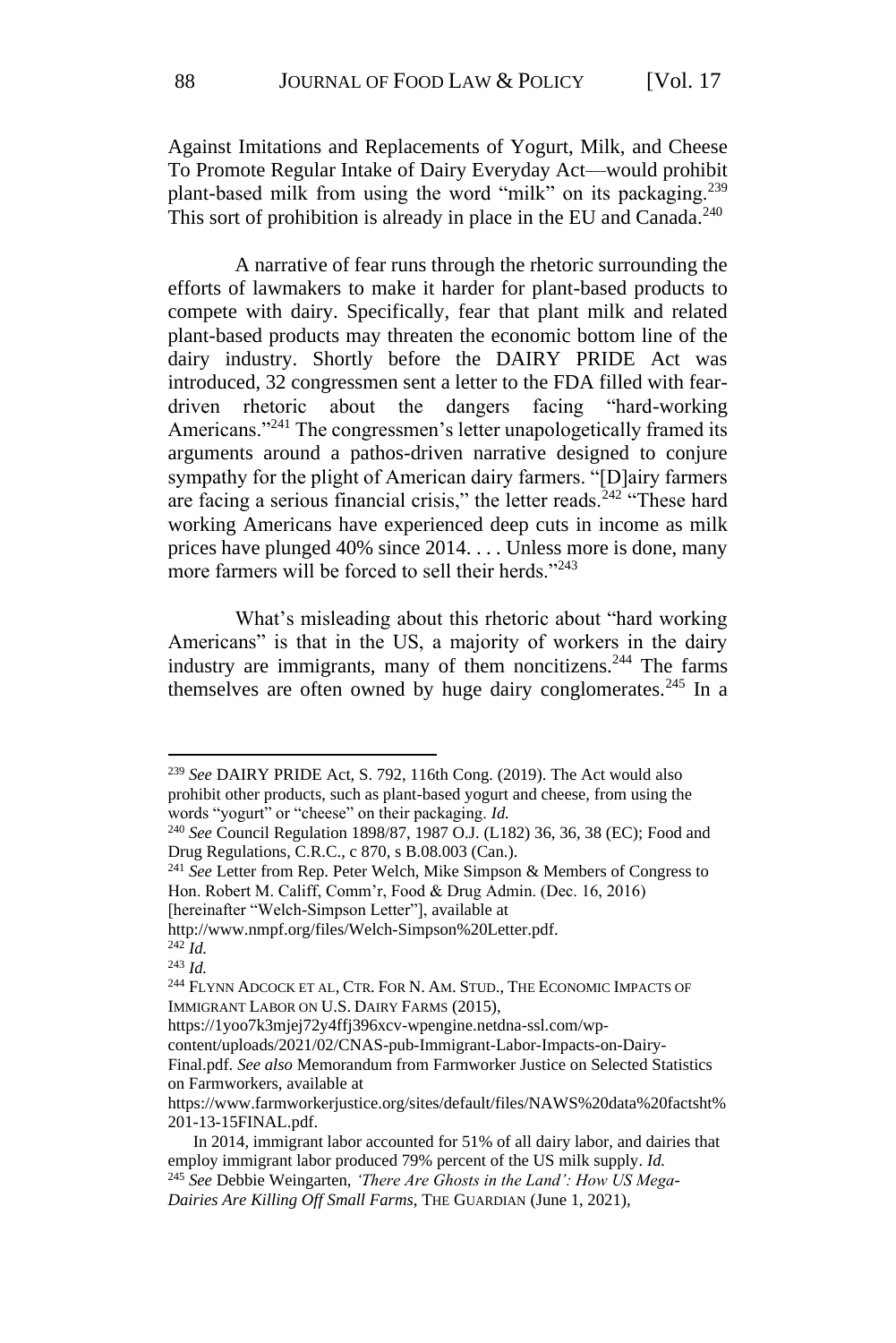2019 story about the crisis President Trump's immigration policies were having on the dairy industry, the New York Times noted that "[i]t has long been an open secret in upstate New York that the dairy industry has been able to survive only by relying on undocumented immigrants for its work force."<sup>246</sup>

The U.S. is not the only place where fears of harming the animal agriculture industry prompt politicians to pursue laws that hinder the ability of plant-based meat and milk to play an even more meaningful role in our species' fight against climate change. A recent amendment passed by the European parliament is the latest battle in the European "milk wars" that began in 2014 when the Swedish dairy lobby sued a small (and at the time relatively obscure) Swedish oat milk company called Oatly, accusing it of misleading consumers.<sup>247</sup> Oatly lost that particular battle, but has in recent years boomed in popularity across the globe and, as one of the key players in the latest scourge of the "milk wars," seems intent on winning the war.

## *C. Amendment 171: "A wacko, incomprehensible direction to take in the middle of a climate crisis"*

*"Not milk." "Milk alternative." "Does NOT contain milk." 248*

In late 2020 and early 2021, it appeared that phrases such as these commonly found on cartons of soy, almond, and oat milk were poised to become illegal in the European Union. In October 2020, under the guise of protecting customers from being "misled," the European parliament passed Amendment 171 by a narrow 54% majority that, if allowed to become  $law<sub>1</sub><sup>249</sup>$  would have introduced

https://www.theguardian.com/environment/2021/jun/01/there-are-ghosts-in-theland-how-us-mega-dairies-are-killing-off-small-farms.

<sup>246</sup> Christina Goldbaum, *Trump Crackdown Unnerves Immigrants, and the Farmers Who Rely on Them*, N.Y. TIMES (Mar. 18, 2019),

https://www.nytimes.com/2019/03/18/nyregion/ny-farmers-undocumentedworkers-trumpimmigration.html.

<sup>247</sup> *See* Marknadsdomstolen [MD] ([Market Court]) 2015 case no. C 23/14, available at

http://avgoranden.domstol.se/Files/MD\_Public/Avgoranden/Domar/Dom2015- 18.pdf (Swed.).

<sup>248</sup> *See* Liam Giliver, *Oatly Slams EU over 'Incomprehensible' Decision to Support 'Dairy Ban,'* PLANT BASED NEWS (Oct. 25, 2020),

https://plantbasednews.org/lifestyle/food/oatly-slams-eu-over-dairy-ban/.

<sup>&</sup>lt;sup>249 "</sup>It now needs approval from the EU Council of Ministers, which will consider the proposal at the trilogue meetings with the parliament and European

Commission on January 27-28. If it's agreed by the council and the commission, it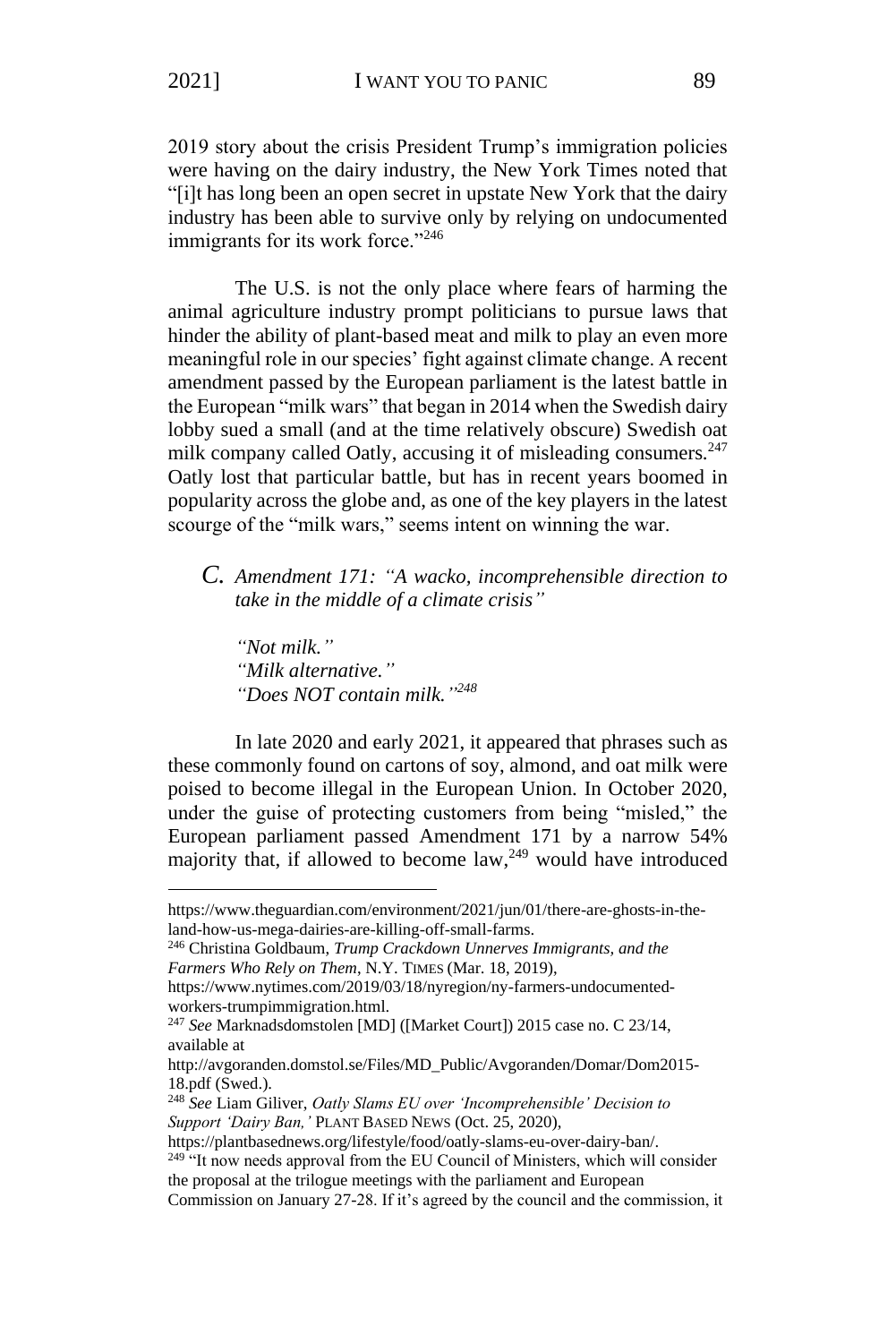sweeping changes that would ban these and related labels on plantbased food products throughout the EU.<sup>250</sup>

In targeting plant milk and other non-dairy food alternatives, Amendment 171 sought to protect the dairy industry by invoking familiar fear-driven rhetoric, aiming to prohibit "any [ ] commercial indication or practice likely to mislead the consumer as to the product's true nature or composition."<sup>251</sup> Despite the persistence of dairy advocates in perpetuating the fear-driven narrative that a consumer may mistakenly purchase a container of oat milk containing the label "Not Milk" thinking that she is buying dairy milk, no evidence has been presented that a consumer might ever actually make that mistake.

If allowed to become law, Amendment 171 would have explicitly prohibited words such as "milk," "butter," and "yogurt" from appearing on plant-based food labels in any way that amounts to "any direct or indirect commercial use of [those words]" by "comparable products or products presented as capable of being substituted not complying with the corresponding definition" of those words, or "in so far as such use exploits the reputation associated with [those words.]"<sup>252</sup> Also prohibited is "any misuse, imitation or evocation, even if the composition or true nature of the product or service is indicated or accompanied by an expression such as 'style', 'type', 'method', 'as produced in', 'imitation', 'flavour', 'substitute', 'like' or similar[.]"<sup>253</sup>

The European Alliance for Plant-based Foods called the Amendment's broad language "worrying," noting that "[i]n its most

will become law." Enrico Bonadio & Andrea Borghini, *Vegan 'Dairy' Products Face EU Ban from Using Milk Cartons and Yoghurt Pots – and the UK Could Be Next*, THE CONVERSATION (Jan. 26, 2021), https://theconversation.com/vegandairy-products-face-eu-ban-from-using-milk-cartons-and-yoghurt-pots-and-ukcould-be-next-153564.

<sup>250</sup> *Id. See also* Tiffany Duong, *New EU Laws Could Censor Vegan 'Dairy' Products*, ECOWATCH (Jan. 28, 2021), https://www.ecowatch.com/eu-vegan-dairylaw-2650162992.html?rebelltitem=1#rebelltitem1; Flora Southey, '*Plant-Based Dairy Censorship': Oatly, Upfield and ProVeg Petition to Overthrow Amendment 171*, FOOD NAVIGATOR (Jan. 14, 2021),

https://www.foodnavigator.com/Article/2021/01/14/How-Oatly-Upfield-and-ProVeg-plan-to-overthrow-Amendment-171; Gilliver, *supra* note 245.

<sup>251</sup> *See Report of the Committee on Agriculture and Rural Development on the Proposal for a Regulation of the European Parliament and of the Council Amending Regulations Establishing a Common Organization of the Markets in Agricultural Products*, *supra* note 106, at 172.

 $^{252}$  *Id.* <sup>253</sup> *Id.*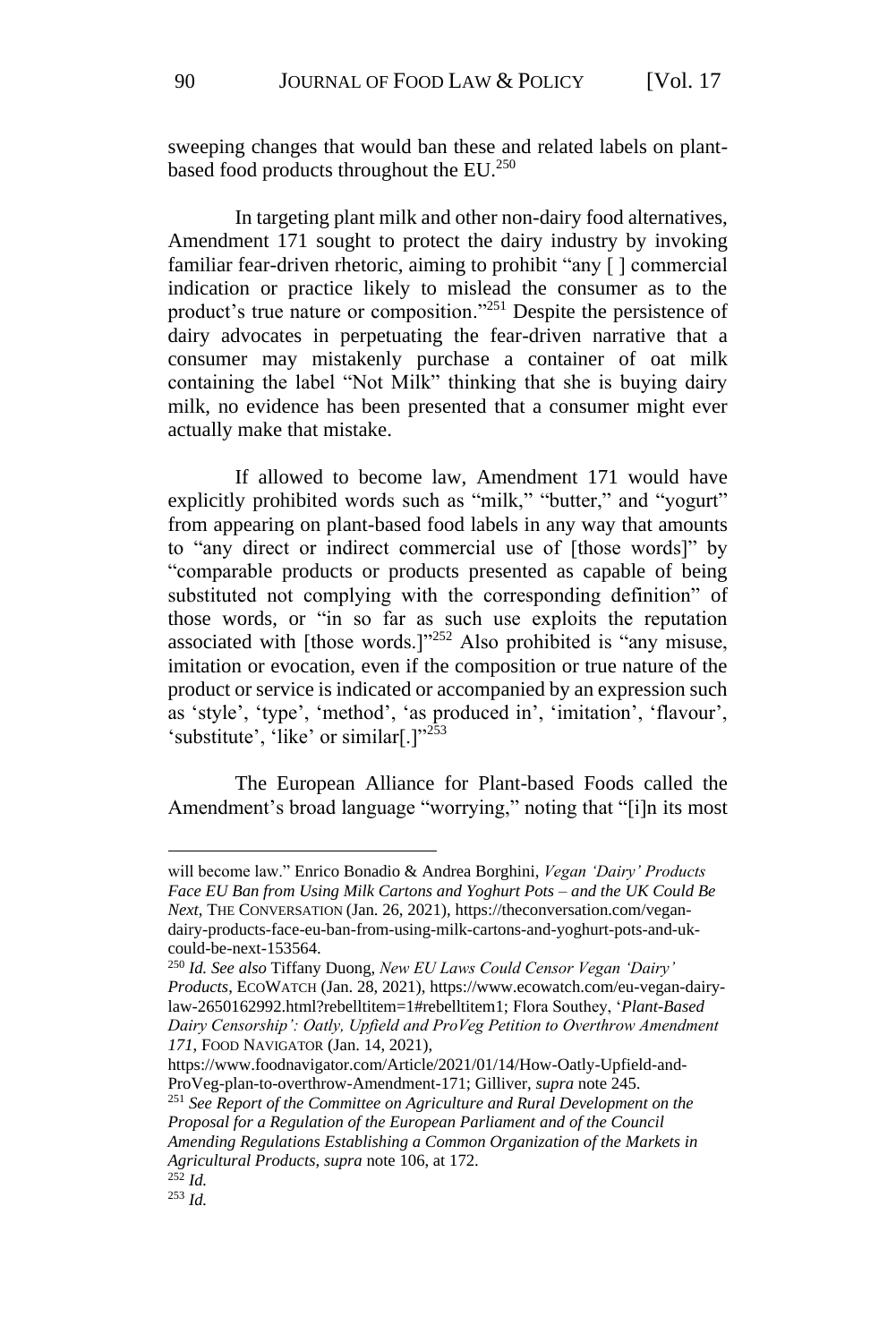restrictive interpretation, [the Amendment] could result in bans on plant-based food packaging that looks visually similar to dairy foods. For example, a ban on packaging for plant-based desserts that resembles a yoghurt pot."<sup>254</sup>

In a characteristically cheeky media campaign titled "Are you stupid?," Swedish oat milk producer Oatly took aim at Amendment 171.<sup>255</sup> No stranger to the cultural or legal "milk wars," Oatly is well known for using humor, wit, and social media savvy to attack the rhetoric of its significantly more deep-pocketed competitors in the dairy industry.<sup>256</sup> Its January 2021 YouTube ads began with the premise that "the milk lobby seems to think that when plant-based products use descriptions like 'alternative to yogurt' or 'not milk' or 'creamy texture', it's hard for consumers to tell the difference between them and dairy."<sup>257</sup> Oatly's stated goal was to "find out if the people of Europe really are that stupid."<sup>258</sup> In the ads, Oatly gathered people around a table for "focus groups" and were asked to point to the dairy milk container after being presented with a bottle of dairy and a bottle of Oatly oat milk.<sup>259</sup> Needless to say, everyone pointed immediately to the carton emblazoned with an image of a cow, providing that no one was "that stupid."<sup>260</sup>

Oatly and other plant-based food advocates were vocal not only about the absurdity of the claim that consumers may be "misled" by plant milk using phrases like "milk alternative" on its packaging, but also about the bigger and more consequential impact that Amendment 171 would have on existing efforts to promote plantbased foods as meaningful alternatives to meat and dairy in the global

https://www.youtube.com/watch?v=1rCc8-uGAj0; *Stop Plant-Based Dairy* 

*Censorship*, PROVEG INT'L,<https://stopam171.com/> (last visited Sept. 7, 2021). <sup>256</sup> For a detailed overview of Oatly's legal and cultural battles against the Swedish dairy lobby, see *See* Gambert, *supra* note 106, at 832-37.

<sup>254</sup> European Alliance for Plant-Based Foods, *What Is Amendment 171 and How Could It Affect Plant-Based Foods?*, POLITICO (Oct. 5, 2020),

https://www.politico.eu/sponsored-content/what-is-amendment-171-and-howcould-it-affect-plant-based-foods/. Oatly presented a visual of a spray bottle of oat milk shaped like household cleaner to prove the same point. *See Are You Stupid?*, OATLY, https://www.oatly.com/int/stop-plant-based-censorship (last visited Sept. 7, 2021).

<sup>255</sup> *See Are You Stupid?*, *supra* note 251; *see also* Oatly, *A Quick & Colorful Guide to AM 171* | *Stop AM 171* | *Oatly*, YOUTUBE (Jan. 19, 2021),

<sup>257</sup> *See* Oatly, *Where's the Milk?* | *Stop AM 171* | *Oatly*, YOUTUBE (Jan. 18, 2021), https://www.youtube.com/watch?v=\_WMGDldA9pw&t=1s.

<sup>258</sup> *Id.*

<sup>259</sup> *Id.*

<sup>260</sup> *Id.*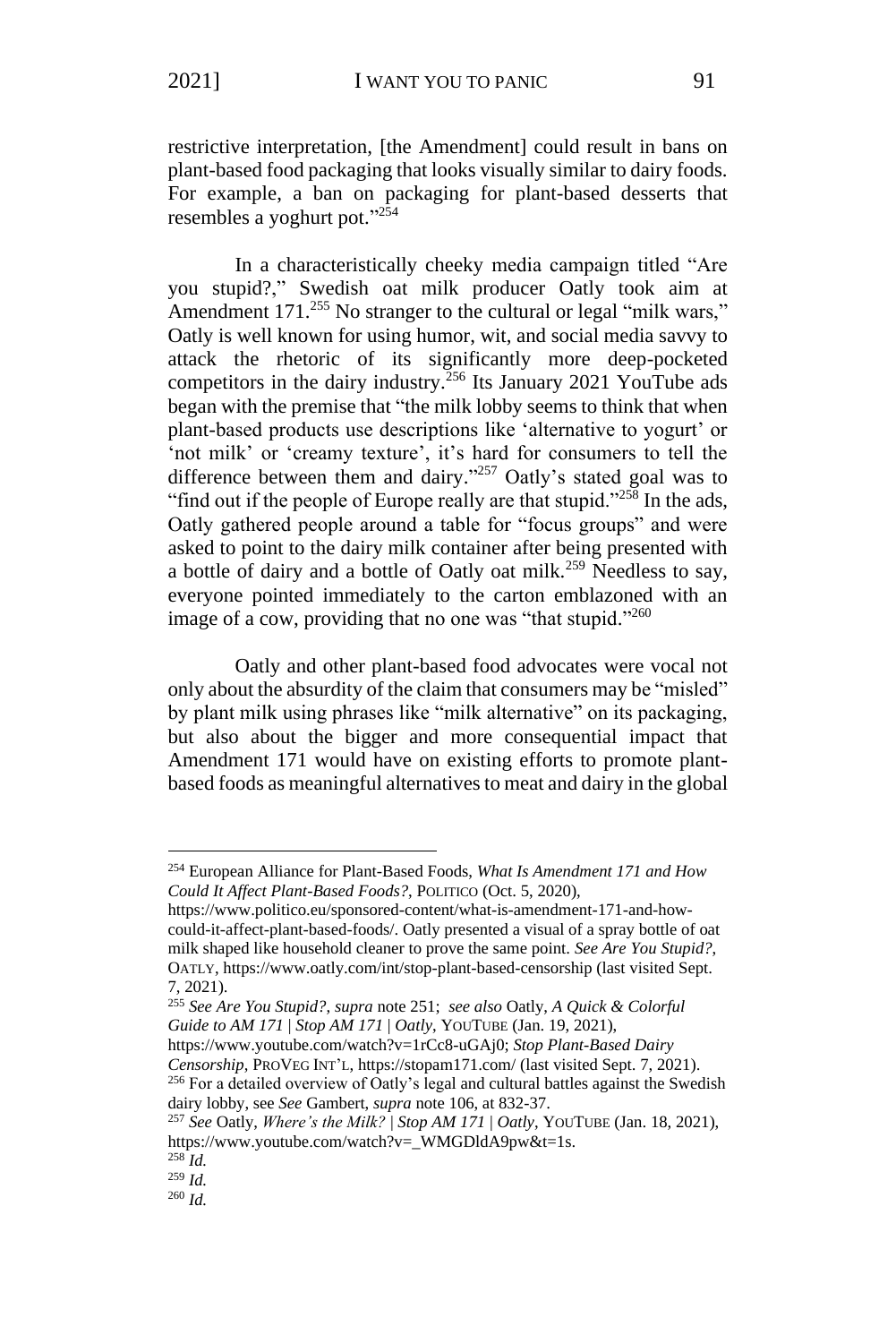fight against climate change and species extinction.<sup>261</sup> In a section called "And what about the climate?," Oatly's webpage about Amendment 171 said this:

> *The EU seems confused there, too. Amendment 171 will contradict the EU's own sustainability ambitions. As part of the European Green Deal (with the goal to make the EU climate neutral by 2050), the Farm to Fork Strategy highlights the fact that current EU food consumption patterns are unsustainable, calling for a shift to more plantbased diets, both for reasons of public health and for environmental protection. Amendment 171 is a move in the opposite direction, creating a huge road block for both consumers and the European plant-based food sector.<sup>262</sup>*

Oatly's Director of Public Affairs and Sustainable Eating, Cecilia McAleavey, had harsh words about the advocates pursuing the passage of Amendment 171. "Given the climate crisis, it's irresponsible to try and prevent us from encouraging people to make the switch to plant-based and help protect the planet in the process," she said.<sup>263</sup> "People are not stupid—everyone understands that this is an attempt by the dairy lobby to hinder the shift towards sustainable plant-based eating."<sup>264</sup>

Jasmijn de Boo, Vice President of ProVeg International, agreed. "It is baffling to once again be forced to justify sustainability. We would be sabotage innovation? Who will benefit?"<sup>265</sup> "We need to adapt across every part of our food chain if we're to tackle the climate crisis," she continued. $266$  "Genuinely sustainable food production must be enabled. How will we reach our climate goals if we allow the influence of powerful but unsustainable industries to determine our collective fate?"267

Oatly characteristically leveraged social media to spread the word about the dangers of Amendment 171 to efforts to combat climate change. "This past Friday the EU Parliament voted Yes to Amendment 171 which will make it illegal for plant-based foods to be compared to dairy products in the future," said Oatly in an

<sup>261</sup> *See Are You Stupid?*, *supra* note 254.

<sup>262</sup> *Id.*

<sup>263</sup> Southey, *supra* note 250.

<sup>264</sup> *Id.*

<sup>265</sup> *Id.* <sup>266</sup> *Id.*

<sup>267</sup> *Id.*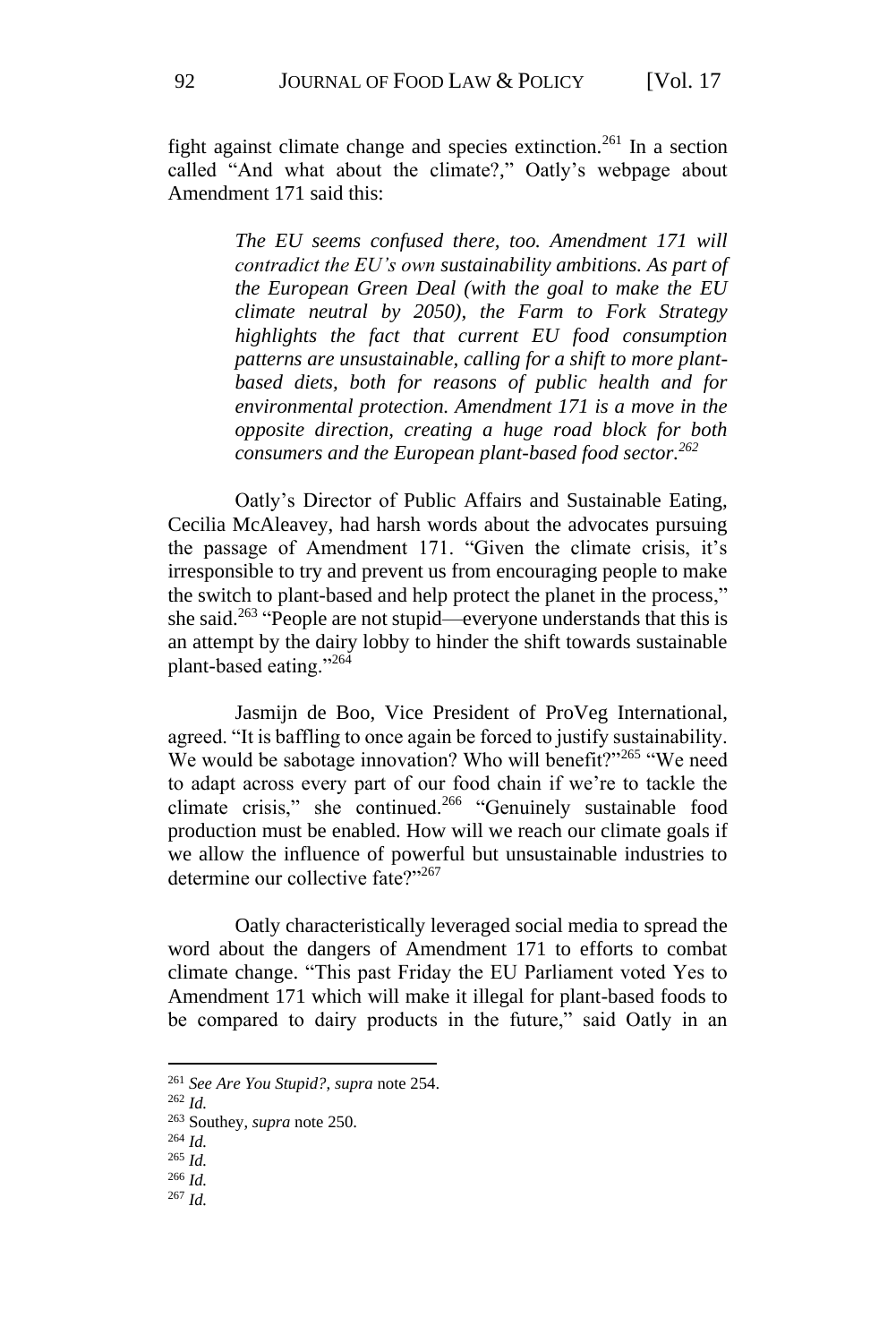Instagram post on Oct. 24, 2020, alongside an image of an Oatly container emblazoned with the words "Not Milk."<sup>268</sup>

> *This means we can no longer call our products milk-free or talk about any of the health and environmental advantages they offer. It's a wacko, incomprehensible direction to take in the middle of a climate crisis. Especially since this amendment runs contrary to the EU's own climate goals and their ambition to encourage the consumption of plant-based foods. Actually though, it isn't so surprising considering there are more milk lobbyists in Brussels than actual cows in pasture during the summer months.<sup>269</sup>*

Specifically targeting Amendment 171's prohibition on comparisons made between dairy and plant milk and other vegan foods, Oatly took aim at the dairy lobby:

> *Consider this. If a liter of cow's milk generates 293% more greenhouse gas emissions than a liter of oat drink<sup>270</sup>, doesn't it make perfect sense that the number one priority of all those milk lobbyists is to forbid this weakness from being exposed? And when the Milk Lobby decides to flex its protein-rich muscles we all know what happens—the public loses out. How will consumers now be able to easily compare different food products in order to make more informed decisions about what they eat?* <sup>271</sup>

To be clear: Amendment 171 was not about whether plant milk should be allowed to use the word "milk" on its packaging: the European Union already has regulations dating back to 1987 that narrowly define "milk" as animal in nature, save for a few carefully delineated exceptions.<sup>272</sup> As a result, soy, almond, rice, oat, and other plant-based milks and dairy substitutes are already required to use

<sup>268</sup> *See* Oatly (@oatly), INSTAGRAM (Oct. 24, 2020),

https://www.instagram.com/p/CGuedRNM2aK/?utm\_source=ig\_embed. <sup>269</sup> *Id.*

<sup>270</sup> *Id.* ("This comparison specifically refers to Swedish cow's milk 1.5% and Oatly Oat Drink 1.5%.")

<sup>271</sup> *Id.*

<sup>272</sup> *See* Council Regulation 1898/87, art. 2, 1987 O.J. (L 182) 36, 36 (EC). For exceptions, see Commission Decision 2010/791/EU, annex I, 2010 O.J. (L 336) 55, 56 (citing Council Regulation 1234/2007, annex XII, 2010 O.J. (L 299) 1, 105 (EC)).The regulations also allow for the legal description of nondairy products such as "peanut butter," "cream crackers," and "shea butter." *Id.* Note that use of the word "milk" by plant milk companies in the U.S. remains contested. *See*  Gambert, *supra* note 106, at 812-17.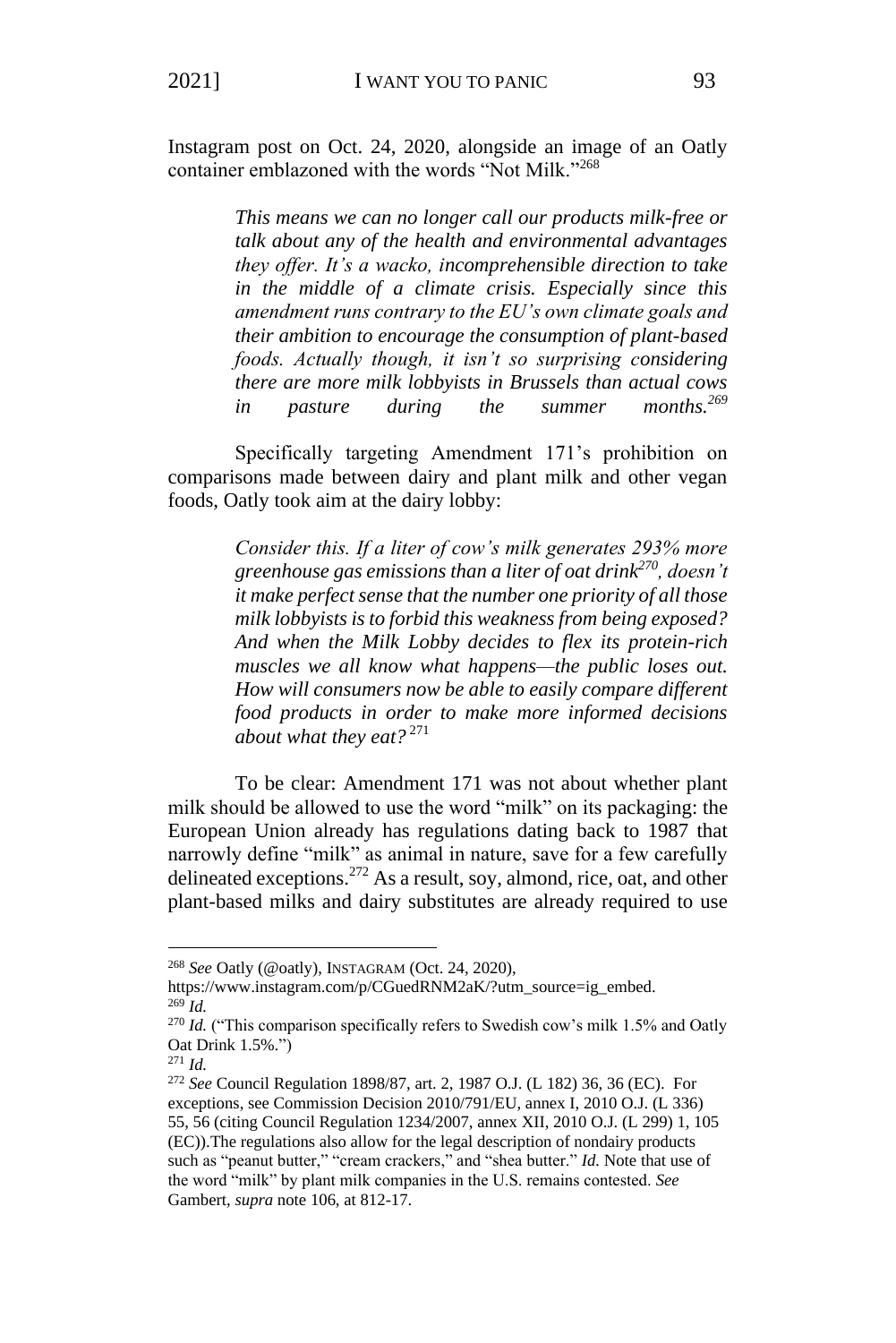terms like "soy beverage" or "oat drink" on their packaging.<sup>273</sup> When Amendment 171 was first passed, the European Dairy Association (EDA) said that it was a "good day" for the "EU lactosphere," adding that "non-dairy products cannot hijack our dairy terms and the welldeserved reputation of excellence in milk and dairy."<sup>274</sup>

Amendment 171 was grounded not in logic, but fear. But logic—and public pressure—won out in the end: in May 2021—after Oatly and other plant milk advocates gathered over 450,000 citizen signatures on a petition to oust Amendment 171—the European Parliament voted to withdraw the Amendment by a vote of 124– 37.<sup>275</sup>

## **IV. Want You To Panic: Embracing Fear And Rage As A Catalyst To Action**

When it comes to confronting the idea that we humans may need to drastically reduce our meat consumption in the name of averting the current climate crisis, Jo Leinen, an omnivorous German member of the European Parliament, was cautious: "This is one of the most delicate issues with climate protection, because we all have our habits and diet is something quite holy for some people, not to be meddled with."<sup>276</sup>

Federal dietary guidelines have been reluctant to unequivocally recommend against animal meat consumption for environmental purposes. In 2016, new federal dietary guidelines urged Americans to cut sugar intake and for the first time suggested that teenage boys and men cut down on their consumption of protein in the form of meat, chicken and eggs. $277$  Draft recommendations "had suggested all Americans adopt more environmentally-

<sup>273</sup> See Council Regulation 1898/87, art. 2, 1987 O.J. (L182) 36, 36. Gambert, supra note 106, at 806.

<sup>274</sup> Southey, *supra* note 250.

<sup>275</sup> Flora Southey, *Amendment 171 off the table: Europe allows for 'creamy' and 'buttery' plant-based dairy*, Food Navigator (May 26, 2021),

[https://www.foodnavigator.com/Article/2021/05/26/Europe-drops-Amendment-](https://www.foodnavigator.com/Article/2021/05/26/Europe-drops-Amendment-171-allowing-for-creamy-and-buttery-plant-based-dairy)[171-allowing-for-creamy-and-buttery-plant-based-dairy.](https://www.foodnavigator.com/Article/2021/05/26/Europe-drops-Amendment-171-allowing-for-creamy-and-buttery-plant-based-dairy) *See also Stop Plant Based Censorship*, Oatly, [https://www.oatly.com/en-us/things-we-do/initiatives/stop](https://www.oatly.com/en-us/things-we-do/initiatives/stop-plant-based-censorship)[plant-based-censorship](https://www.oatly.com/en-us/things-we-do/initiatives/stop-plant-based-censorship) (last visited Dec. 9, 2021).

<sup>276</sup> *Paris Climate Change Summit and the Taboo of Meat-Eating*, *supra* note 67. <sup>277</sup> Anahad O'Connor, *New Dietary Guidelines Urge Less Sugar for All and Less Protein for Boys and Men,* N.Y. TIMES, (Jan. 7, 2016),

https://well.blogs.nytimes.com/2016/01/07/new-diet-guidelines-urge-less-sugarfor-all-and-less-meat-for-boys-and-men/.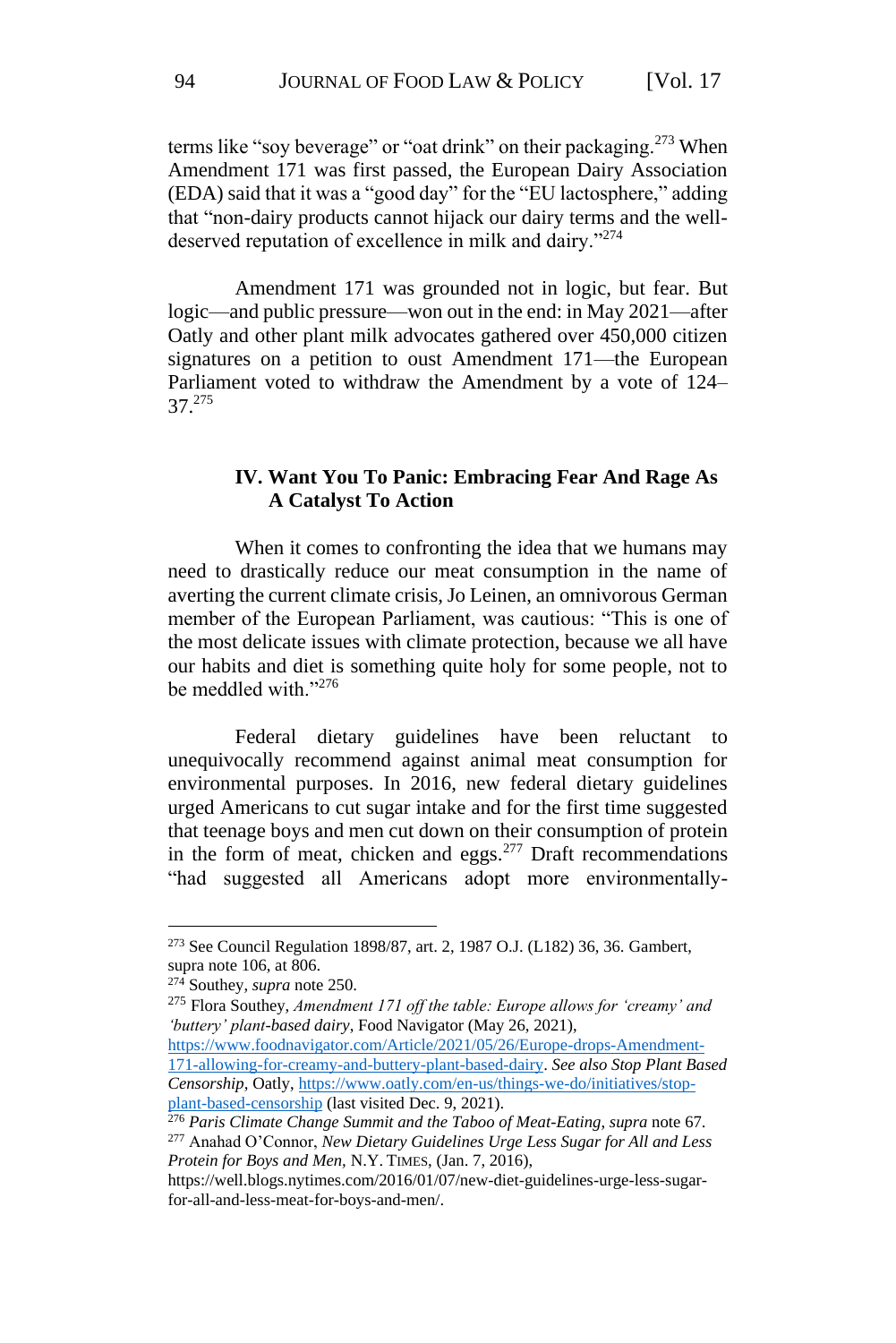sustainable eating habits by cutting back on meat," but that advice was removed from the final published guidelines.<sup>278</sup> In 2015, a government-assembled committee of nutrition experts "recommended that the dietary guidelines encourage all Americans to consume more plant-based foods and less meat to help promote environmentally sustainable eating habits."<sup>279</sup> The suggestion was met with "intense lobbying and criticism from the food and meat industries" that led to a congressional hearing.<sup>280</sup> That December, congress called for a review of the dietary guidelines by the National Academy of Medicine and limited the scope of those guidelines to nutrition, "which essentially eliminated the advice about following an environmentally-sustainable diet."<sup>281</sup> "That was the most controversial thing," said Dr. Michael F. Jacobson, executive director of the Center for Science in the Public Interest, "and now it's on the cutting-room floor."<sup>282</sup>

And yet, the science is clear: our collective appetite for meat and dairy is a massive contributor to the current climate crisis and species extinction. It's also an undeniable fact that the animal agriculture industry perpetuates animal exploitation and suffering on a grand scale. It's no exaggeration to say that the harms caused by the animal agriculture industry should be taken every bit as seriously as other threats to our collective health and well-being, from cigarette smoking to Covid-19.

If Logos carried the day, we would all go vegan tomorrow. But despite The Economist dubbing 2019 "The Year of the Vegan," <sup>283</sup> it's estimated that only about 3% of the world's population actually eats a strictly plant-based diet.<sup>284</sup> "Everyone I spoke with agreed that customers aren't going to buy [plant-based foods] to save the planet," reflected Washington Post journalist Tamar Haspel in an article about how unlikely it is for plant-based meat to significantly transform and disrupt the animal meat

<sup>278</sup> *Id.*

<sup>279</sup> *Id.*

<sup>280</sup> *Id.*

<sup>281</sup> *Id.* <sup>282</sup> *Id.*

<sup>283</sup> Davide Banis, *Everything Is Ready to Make 2019 the "Year of the Vegan". Are you?,* FORBES (Dec. 31, 2018),

https://www.forbes.com/sites/davidebanis/2018/12/31/everything-is-ready-tomake-2019-the-year-of-the-vegan-are-you/?sh=561d5b3a57df. <sup>284</sup> Williams, *supra* note 7.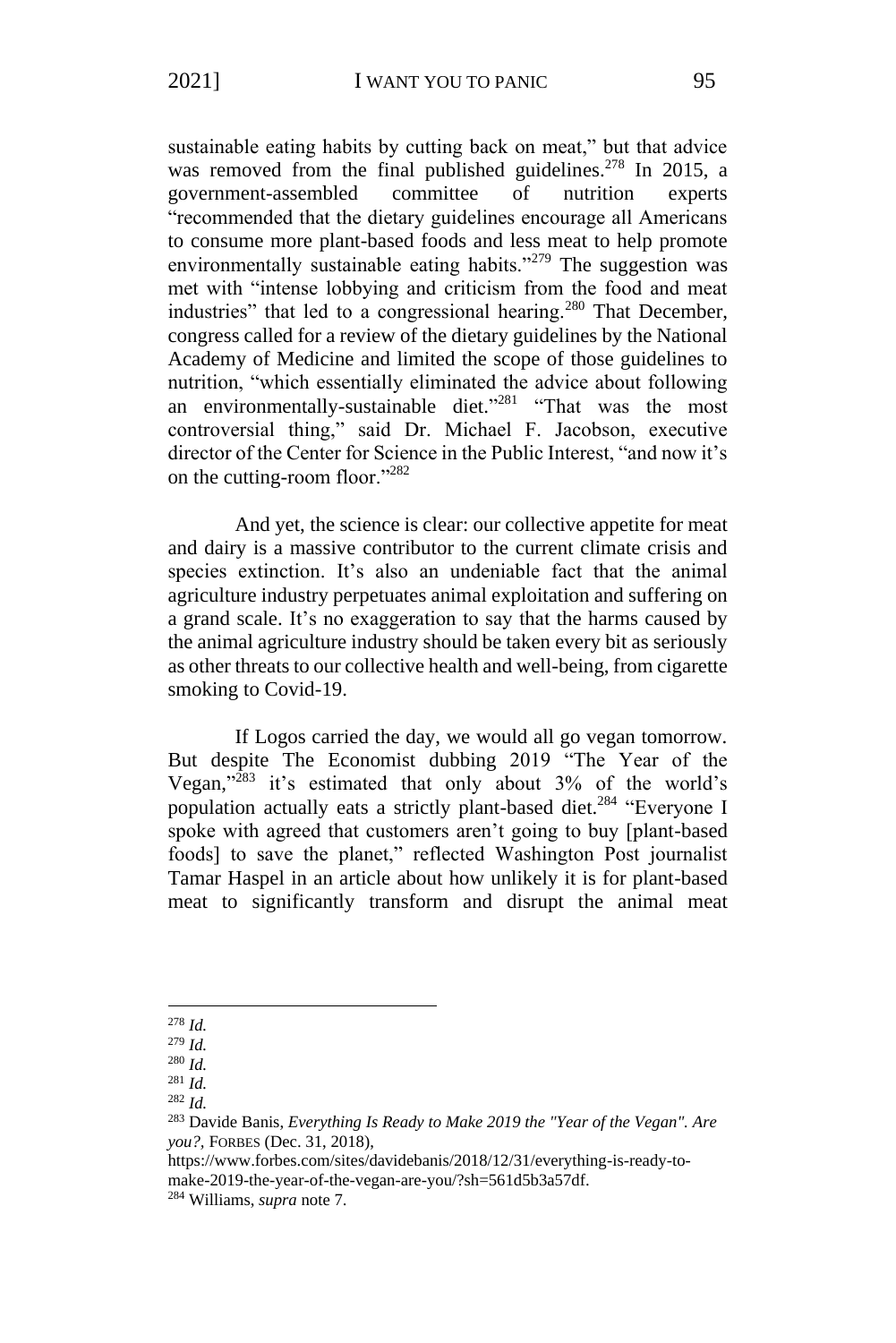industry.<sup>285</sup> "[W]e're not rational when it comes to food."<sup>286</sup>

Despite acknowledging that rice and beans is "a nutritionally perfect food and it basically costs nothing," journalist Joel Stein admitted that "I care about animals and the environment and, even more, virtue signaling about how much I care about animals and the environment. I just don't want to make any effort or sacrifice any pleasure."<sup>287</sup> Emotions played a significant role in Stein's experiment of hosting a vegan dinner party "filled with bleeding edge products that don't bleed."<sup>288</sup> "I felt vaguely superior," he said about his meal—which featured exotic plant-based ingredients like fake bacon made from a mycelium called kogi and ravioli stuffed with cheese from beta-lactoglobulin and coconut oil— "as if we were leaving the Animal Age. I know it isn't all that hard to be vegan where I live in Southern California. . . . But it seemed more possible when I replaced meat with this fun futuristic world than a simple gatherer past."<sup>289</sup>

In the article, Stein asked Moby, musician and longtime vegan and animal rights activist, why he bothered producing a documentary about cultivated based meat when he himself was content to eat rice and beans.<sup>290</sup> Moby reflected on what appears to be true about human nature. "We live in a broken world filled with irrational institutions," he said. $291$  "If you want to change the world, you have to work inside those irrational institutions."<sup>292</sup> "That made sense," acknowledged Stein, "especially later that night when I was knuckle-deep in a pint of plant-based Hazelnut Chocolate Chunk ice cream. I realized where those institutions were. They were in my head." $^{293}$ 

If logic and rational thinking—Logos—isn't enough to inspire us to change our behavior, it's worth considering whether

<sup>285</sup> Tamar Haspel, *One Thing Might Keep the Impossible Burger from Saving the Planet: Steak*, WASH. POST (May 28, 2019),

https://www.washingtonpost.com/lifestyle/food/one-thing-might-eep-the-

impossible-burger-from-saving-the-planet-steak/2019/05/23/729836b0-7d69-11e9 a5b3-34f3edf1351e\_story.html.

<sup>286</sup> *Id.*

<sup>287</sup> Joel Stein, *Could This Be the Lab-Made Dinner Party of Our Future?*, N.Y. TIMES (Feb. 23, 2021), https://www.nytimes.com/2021/02/21/business/fake-meateggs-dairy-products.html?referringSource=articleShare.

<sup>288</sup> *Id.*

<sup>289</sup> *Id.*

<sup>290</sup> *Id.*

<sup>291</sup> *Id.*

<sup>292</sup> *Id.*

<sup>293</sup> *Id.*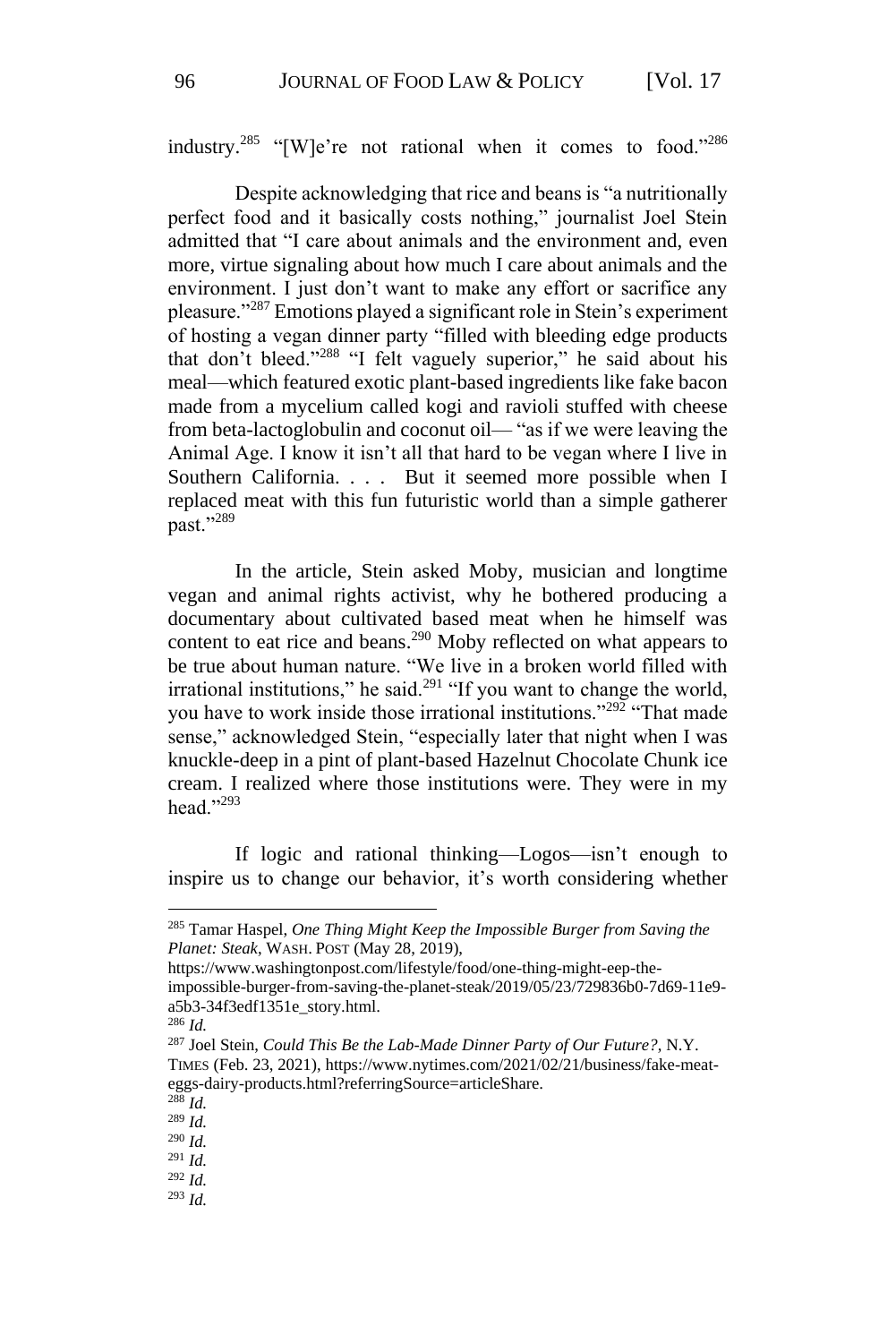emotion—Pathos—will.<sup>294</sup> Specifically, by taking cues from other initiatives to change human behavior—namely the use of Graphic Warning Labels to curb cigarette consumption—it appears that a blend of Logos and Pathos that taps into the power of emotional fearbased narratives may help people radically reshape their relationship to—and choices about—food.

# *A. Leveraging Fear Through Mandatory Graphic Warning Labels*

In order to create policies that are likely to result in people choosing to significantly change their diets in response to the threat of the climate crisis, it's helpful to consider what we already know about getting people to respond to an urgent threat: they need information and a feeling that that are part of the solution. In the early days of the Covid-19 pandemic, medical anthropologist Monica Schoch-Spana at the Johns Hopkins Center for Health Security explained that it's important to "inform and involve people in crafting solutions to the threat. . . You respect the public's autonomy, and you give them the information they need."<sup>295</sup> "I firmly believe we will manage this task if really all citizens see it as *their* task," German Chancellor Angela Merkel remarked in March 2020.<sup>296</sup> "Nobody is expendable. Everybody counts. It requires effort by all of us." $297$ 

To get people to see themselves as part of the solution to the crisis fueled by meat and dairy, they need information. One way to convey that information is through mandatory labeling of all food products to show each item's impact on the environment and its relationship to worker and animal exploitation and suffering.<sup>298</sup>

<sup>294</sup> In an article honoring Dennis Mileti, one of the world's leading experts on how humans behave in disasters and who died of Covid-19 in January 2021, it was noted that "Mileti did serious quantitative research, but he also knew how to talk so people would listen. He understood that emotion, social networks and group identity matter more than most things in disaster planning." *See* Amanda Ripley, *Opinion: A disaster Expert Died Two Days Before He Was Set to Be Vaccinated. Here's How to Honor Him.*, WASH. POST (Feb. 17, 2021),

https://www.washingtonpost.com/opinions/2021/02/17/dennis-mileti-deathpandemic-psychology/.

<sup>295</sup> Amanda Ripley, *We Know How to Prepare the Public for a Crisis. Why Aren't We Doing it?*, WASH. POST (March 25, 2020),

https://www.washingtonpost.com/opinions/2020/03/25/we-know-how-preparepublic-crisis-why-arent-we-doing-it/.

 $296$  *Id.* 

<sup>297</sup> *Id.*

<sup>298</sup> The internet is full of sites like the BBC's "Follow the Food" quiz that allows consumers to get a rough estimate of their diet's climate footprint, but such sites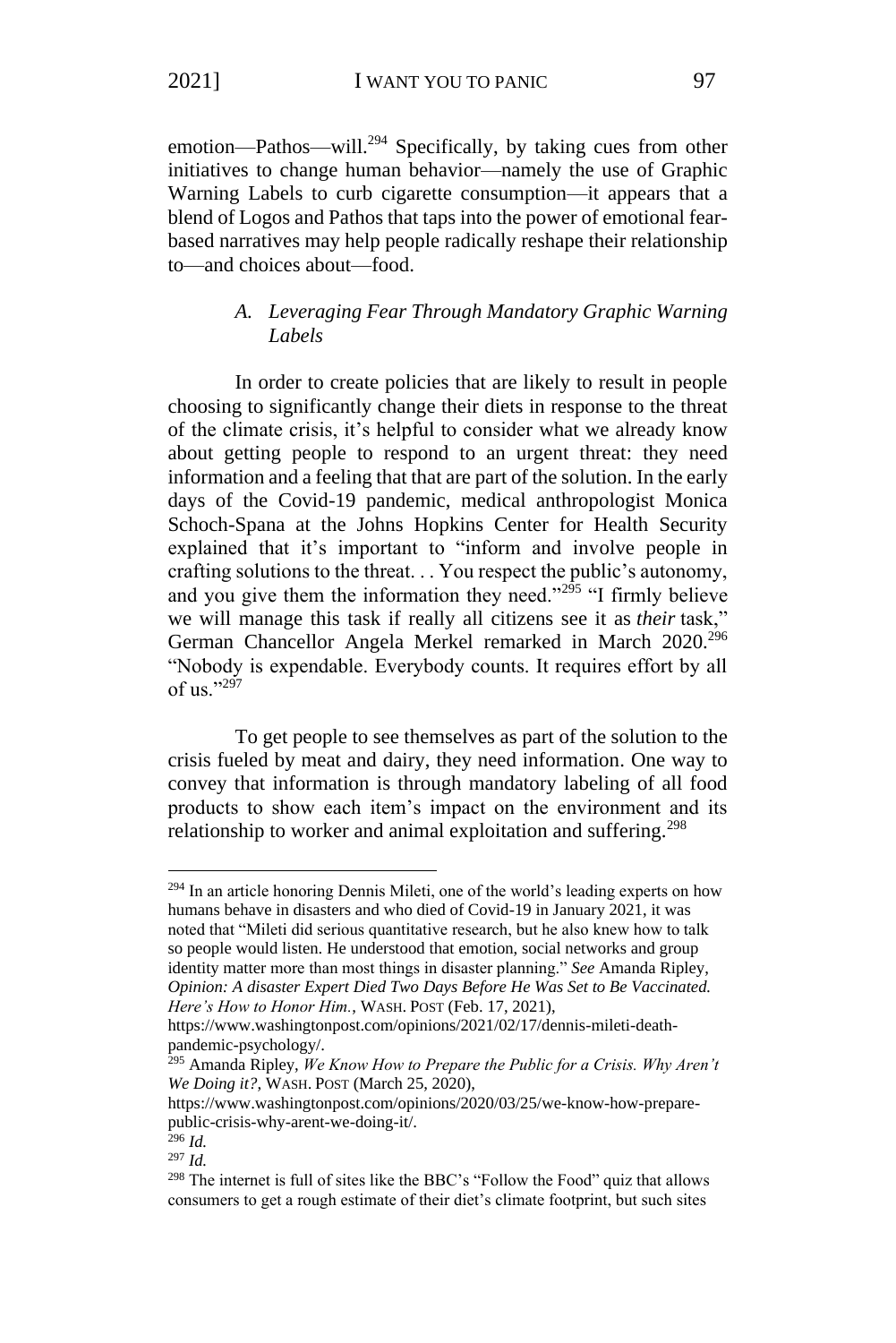Oxford university professor Joseph Poore, who researches agriculture and the environment, has already proposed mandatory labeling of all food to show each item's environmental impact.<sup>299</sup> Poore argues that these labels "would change how we produce and consume in three far-reaching ways."<sup>300</sup> First, "producers would have to measure their impacts in a uniform way and be accountable for the results."<sup>301</sup> Second, "mandatory labels support sustainable consumption" because they would allow consumers to meaningfully compare otherwise-similar products, such as locally-produced and imported varieties of the same product.<sup>302</sup> Finally, mandatory environmental labels "would create information about the food system, and today this information is scarce. This could underpin better policy, particularly taxes or subsidies linked to actual environmental harm."<sup>303</sup>

Poore is clear that such labels must be mandatory, because voluntary labeling has not been successful in changing consumer behavior.<sup>304</sup> "[V]oluntary labelling doesn't leverage consumer behavior because shoppers are more likely to stop buying brands they perceive as unethical than to start buying those they perceive to be ethical," he says. $305$  "Mandatory labels would highlight both highand low-impact producers, in the same way, across multiple products. This would encourage more people to think about their choices by exposing them to the facts every time they are in the shops."306

are limited in utility both because they rely on generalities and because they are entirely voluntary, failing to provide critical information at the moment a consumer is holding a product in her hands in the grocery store aisle. *See, e.g.*, *Follow the Food*, BBC, https://www.bbc.com/future/bespoke/follow-thefood/calculate-the-environmental-footprint-of-your-food.html (last visited Sep. 5,

2021).

<sup>302</sup> *Id.*

<sup>299</sup> Poore, *supra* note 10.

<sup>300</sup> *Id.*

<sup>301</sup> *Id.*

<sup>303</sup> *Id.*

<sup>&</sup>lt;sup>304</sup> See Id. Oatly has also envisioned mandatory warning labels for food. In an October 24, 2020 Instagram post criticizing the implications of Amendment 171, it reasoned that "[o]ne way forward is to make it mandatory for dairy companies to state the climate impact of their products on their cartons so that consumers can make their own comparisons." Oatly (@Oatly), *supra* note 268 <sup>305</sup> Poore, *supra* note 10.

<sup>306</sup> *Id.* Mandatory labels will have the effect of confronting consumers in the grocery store aisles every single time they are making purchasing decisions. This is very different than websites like the "Follow the Food" one the BBC offers, which allows people to select from a variety of generic food choices to see the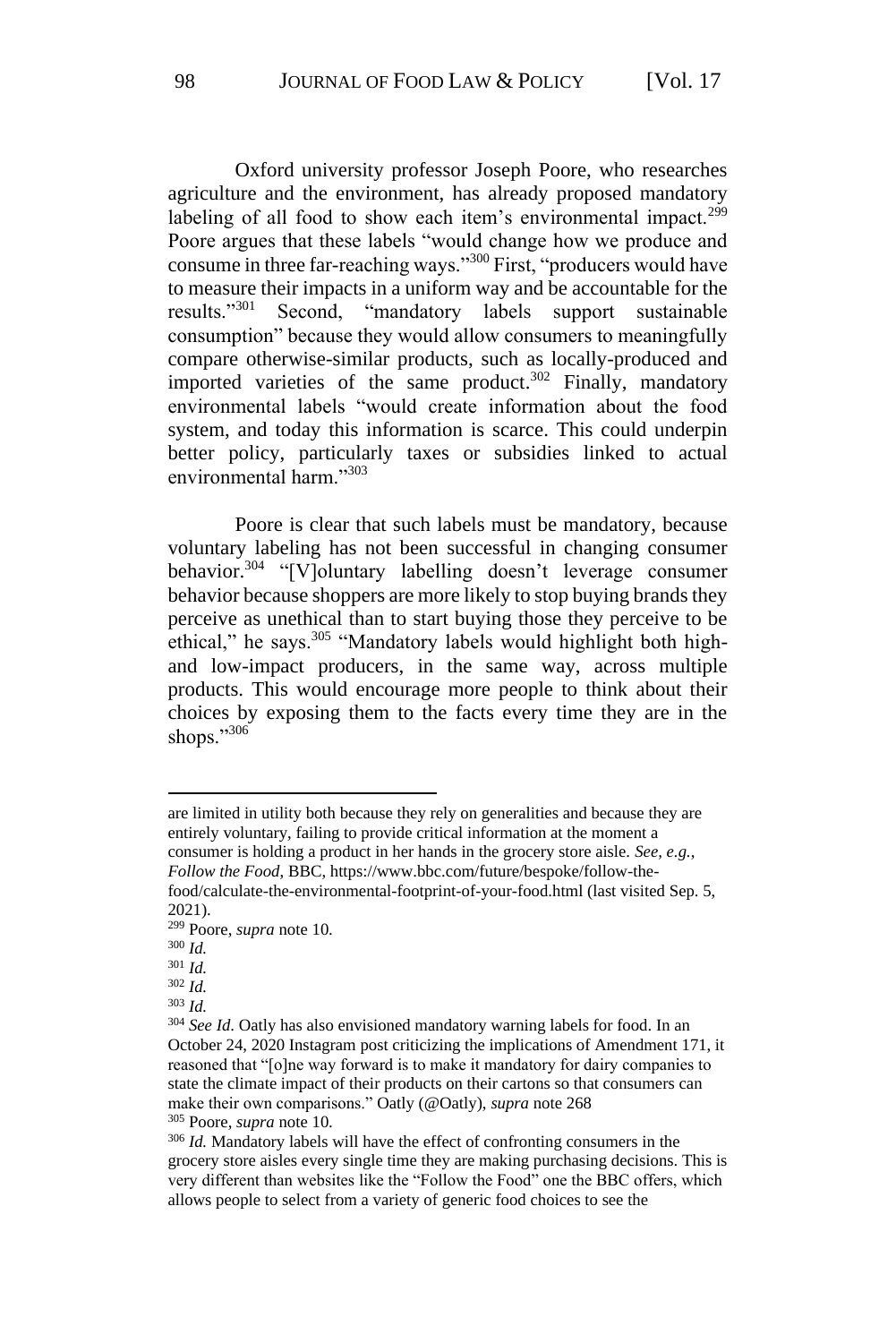Poore's vision of mandatory labels on food is a simple yet visionary way to put critical information into the hands of consumers right at the moment it matters most—when they are in the grocery aisles scanning the aisles to decide what to put in their cart.<sup>307</sup> But would Poore's labels be enough to dissuade vast numbers of people from selecting burgers and milk derived from a cow over their plantbased alternatives?

The mandatory labels that Poore envisions focus exclusively on the food product's environmental impact and are "emotionally neutral" in appearance, making use of red, orange, and green shapes to indicate how well a product scores on a variety of metrics such as water consumption, emissions, pesticide toxicity, and impact on biodiversity.<sup>308</sup> The danger of Poore's bright, emotionally neutral labels is that they're too Logos-driven and don't pack enough of a Pathos-punch. To leverage the power of emotion-driven persuasion, mandatory food labels should leverage what we already know about using fear to change people's behavior. Taking a cue from antismoking initiatives, graphic imagery should appear on the labels of all animal-based food. The labels should communicate each food's impact not only on the environment, but also on animal well-being and exploitation and worker conditions. 309

Research indicates that in the cigarette realm, Graphic Warning Labels (GWLs) "generally leads to a continuous drop in smoking rates."<sup>310</sup> GWLs on cigarette packages have been shown to be significantly more effective than simple text-based warning labels because they create a fear and anger response that led to a stronger

environmental "foodprint" of their selected diet across a variety of metrics. *See Follow the Food*, *supra* note 298.

<sup>&</sup>lt;sup>307</sup> Proponents of Graphic Warning Labels on cigarette packages recognize that "People are more likely to see an anti-smoking message if it is present in the form of a label right on the outside of the cigarette box they are holding," which is why they are particularly effective. See https://tobacco.stanford.edu/ad\_tags/arteries/. <sup>308</sup> Poore, *supra* note 10.

<sup>309</sup> Ideally all food items—plant-based and animal-derived alike—would come with these mandatory labels, but given the particularized harms caused by animalderived meat and dairy, it's absolutely essential that all animal-derived food be labeled.

<sup>310</sup> *See, e.g.*, Minsoo Jung, *Implications of Graphic Cigarette Warning Labels on Smoking Behavior: An International Perspective*, 21 J. CANCER PREV. 21 (2016), https://www.ncbi.nlm.nih.gov/pmc/articles/PMC4819662/. *See also* Christophe Haubursin, *Those Gross, Graphic Warnings on Cigarette Labels? This Study Shows They Actually Wor*k., VOX (April 8, 2015),

https://www.vox.com/2015/4/8/8371613/graphic-warnings-on-cigarette-packs-arechanging-the-smoking.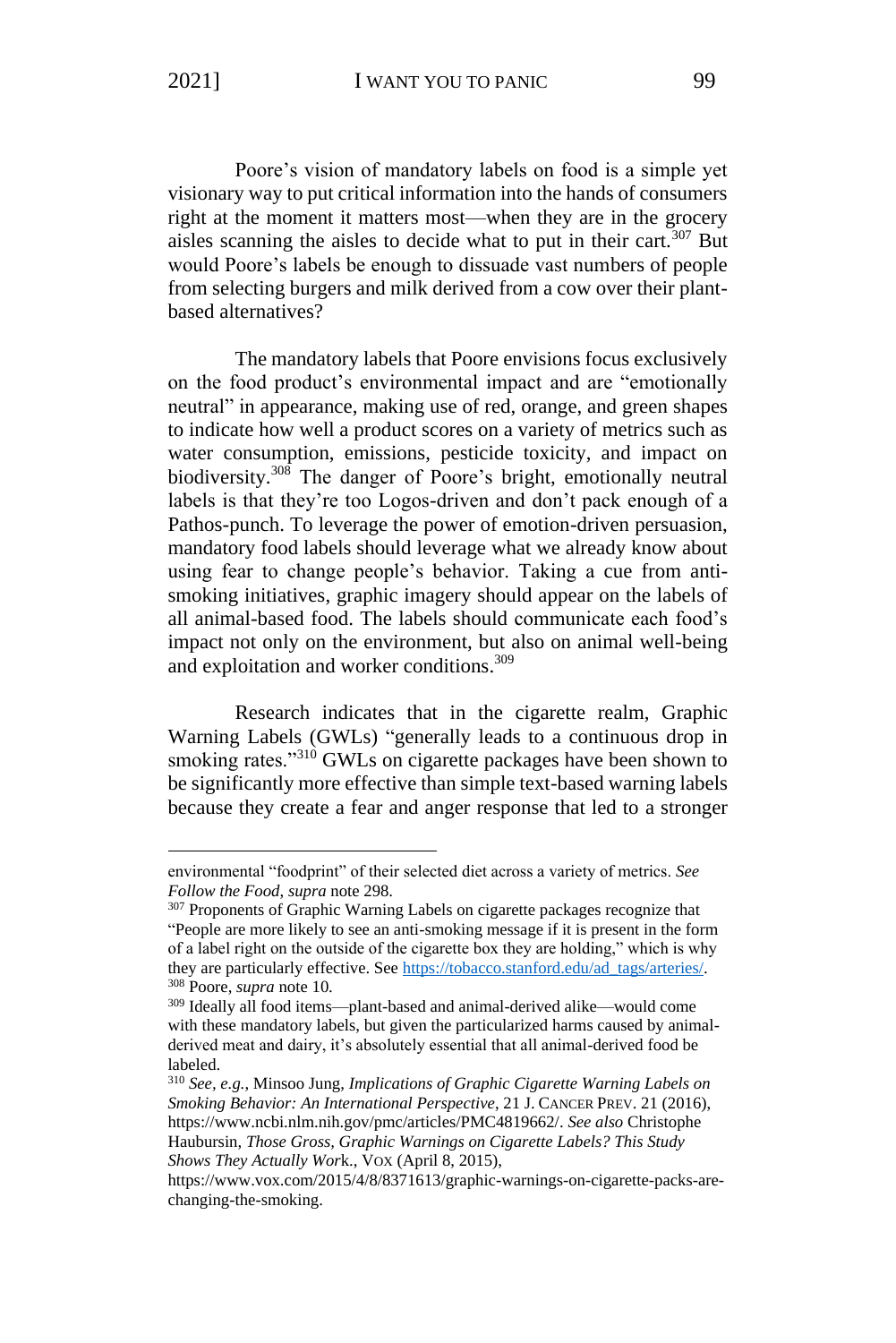intention to quit smoking.<sup>311</sup> A 2018 report from Australia titled *Evaluation of effectiveness of graphic health warnings on tobacco product packaging* showed that GWLs were good at "attracting attention and being noticed," with the most common descriptions of the labels being that they contained "gross/ ugly/ disgusting/ bad/ confronting/ graphic pictures."<sup>312</sup> The report found that GWLs "are remembered and encoded in memory," with roughly 70% of people being able to "describe one of the graphics or messages when asked what pictures they could recall on packaging."<sup>313</sup> Some images proved more memorable than others, but on the whole people's "[r]ecall of written health warnings was considerably lower than recall of the graphics," with only 39% of people being able to recall a written warning.<sup>314</sup> Graphic images have the added benefit of communicating effectively to people with low literacy, as well as to immigrants who are not yet able to read the national language $(s)$ .<sup>315</sup> Further, research also shows that health information on cigarette labels is conveyed better when that information is were combined with GWLs.<sup>316</sup> Thus, combining written messages with a graphic image that evokes negative emotions is likely to elicit the strongest response among consumers.

Research also indicates that label size matters: the Framework Convention on Tobacco Control (FCTC) recommends that GWLs extend across at least 50% of the cigarette package cover.<sup>317</sup> Larger GWLs have the create more space to provide information mixed with graphic imagery, and do a better job of competing for the consumer's attention than smaller labels do on a

<sup>311</sup> Jung, *Supra*, note 310. "When functional magnetic resonance imaging of neural responses generated after exposing smokers to GWLs were analyzed, the images aroused strong emotional reactions, which increase cognitive efforts that accompany information processing. This increases the memory of the images and reduces the desire to smoke. In other words, smokers exposed to GWLs exhibited more fear and a stronger intention to quit smoking than did smokers exposed to simple warning messages." *Id*.

<sup>312</sup> *See* ESSENCE COMMUNICATIONS, EVALUATION OF EFFECTIVENESS OF GRAPHIC HEALTH WARNINGS ON TOBACCO PRODUCT PACKAGING 7 (2018). The Australian report found that when smokers and recent smokers see GWLs on cigarette packaging, 57% felt "some emotional response," with the most common emotions being: "disgusted (14%), worry/concern (6%), guilty, fearful/scared (6%), thinking they should stop (5%) and relief they aren't smoking (7% non-smokers)." *Id*. at 9. Nearly a third (31%) claimed to feel nothing or reported that they ignored or were desensitized to the GWLs. *Id.* at 9.

<sup>313</sup> *Id*. at 7.

<sup>314</sup> *Id*.

<sup>315</sup> CANADIAN CANCER SOCIETY, CIGARETTE PACKAGE HEALTH WARNINGS: INTERNATIONAL STATUS REPORT 7 (6<sup>th</sup> ed. 2018).

<sup>316</sup> Jung, *supra* note 310.

<sup>317</sup> *Id.*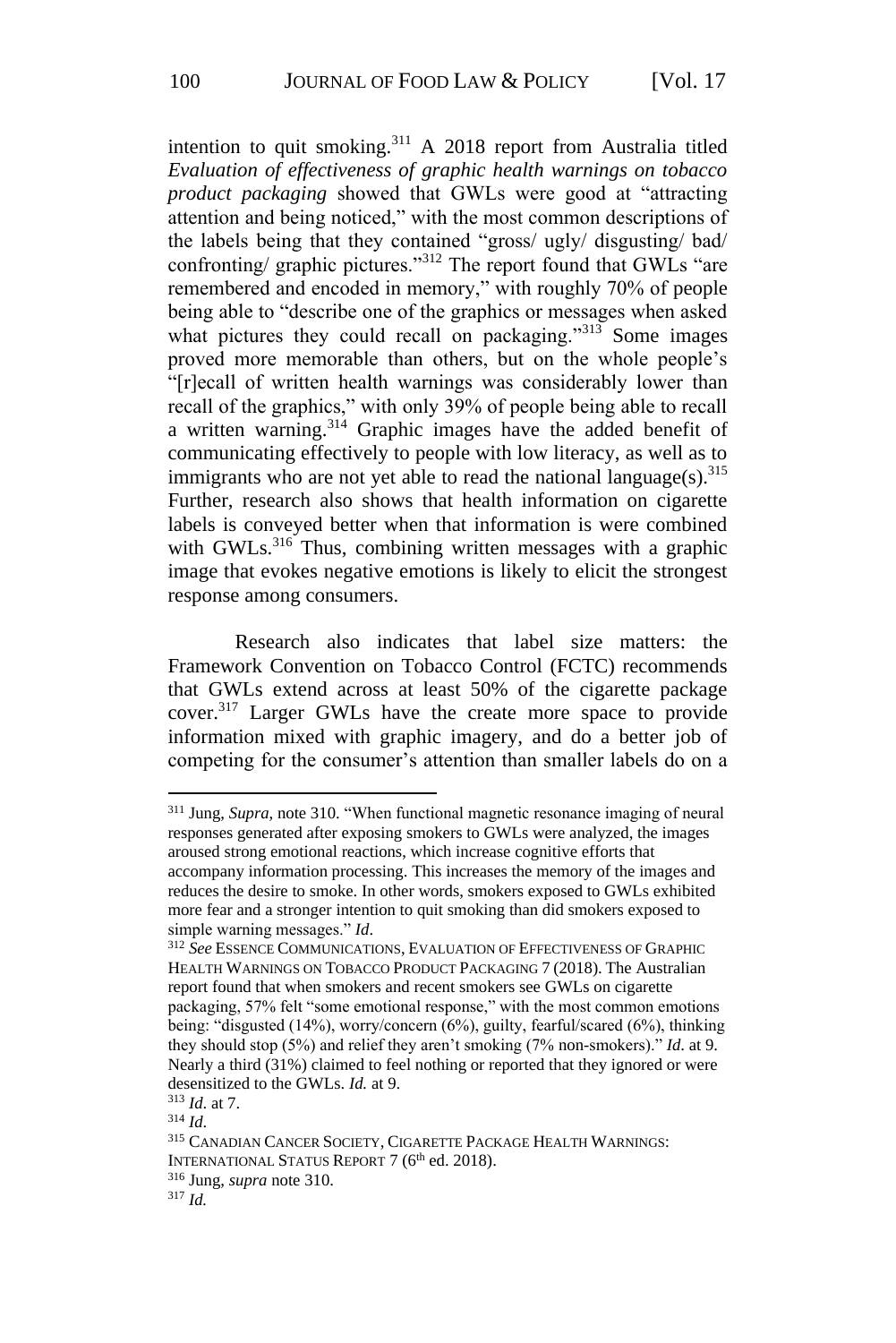package.<sup>318</sup> As of 2018, 107 countries required warnings covering at least 50% of the package, up from 24 countries in  $2008$ .<sup>319</sup> Some countries go bigger: mandatory GWLs must cover 90% of the cigarette pack in Nepal, 87.5% of the pack in New Zealand, 85% in India, and  $82.5\%$  in Australia.<sup>320</sup>

In Canada, masculinity itself is an explicit target of the feardriven rhetoric leveraged by GWLs, with some cigarette packages containing warnings that "tobacco use can make you impotent" paired with a humorous image of a limp, dropping cigarette.<sup>321</sup> As of 2018, 118 countries (or jurisdictions) worldwide require "picture warnings" on cigarette packages, reaching 58% of the world's population.<sup>322</sup> This is up from 18 countries in 2008.<sup>323</sup> Meanwhile, 107 countries require warning labels to cover at least 50% of the package front and back, up from 24 countries in 2008.<sup>324</sup> The United States, meanwhile, is not a party to the FCTC and until very recently had no requirement that graphic images or "picture warnings" be used on cigarette packages at all. $325$ 

Given the longstanding resistance in the United States to embracing GWLs on cigarette packages—at odds with most of the rest of the world—it stands to reason that efforts to implement mandatory food labeling for environmental and animal impact would face similar resistance. A recent FDA rule—issued in March 2020 and going into effect in January 2022—offers a framework for success. $326$ 

<sup>322</sup> CANADIAN CANCER SOCIETY, *supra* note 315, at 7.

<sup>318</sup> CANADIAN CANCER SOCIETY, *supra* note 315, at 7.

<sup>319</sup> *Id.* at 2.

<sup>320</sup> *Id.* at 8.

<sup>321</sup> *See Yucky but Effective*, SOUTH FLORIDA SUN SENTINEL (Feb. 24, 2001),

https://www.sun-sentinel.com/news/fl-xpm-2001-02-24-0102231047-

story.html. See also James Brooke, *Canada Seeks to Jolt Smokers with a Picture on Each Pack*, N.Y. TIMES (Jan. 20, 2000),

https://www.nytimes.com/2000/01/20/world/canada-seeks-to-jolt-smokers-with-apicture-on-each-pack.html. ("[T]o illustrate a link between cigarette smoking and male impotence, Canadian health authorities chose a photograph of a symbolically limp cigarette. Trying to blunt smoking's sex appeal, the warning would read: ''Cigarettes may cause sexual impotence due to decreased blood flow to the penis. This can prevent you from having an erection.''").

<sup>323</sup> *Id.* at 7.

<sup>324</sup> *Id.* at 2.

<sup>325</sup> *Id.* at 11.

<sup>&</sup>lt;sup>326</sup> Cigarette Labeling and Health Warning Requirements, U.S. FOOD & DRUG ADMIN. (Aug. 25, 2021), https://www.fda.gov/tobacco-products/labeling-andwarning-statements-tobacco-products/cigarette-labeling-and-health-warningrequirements.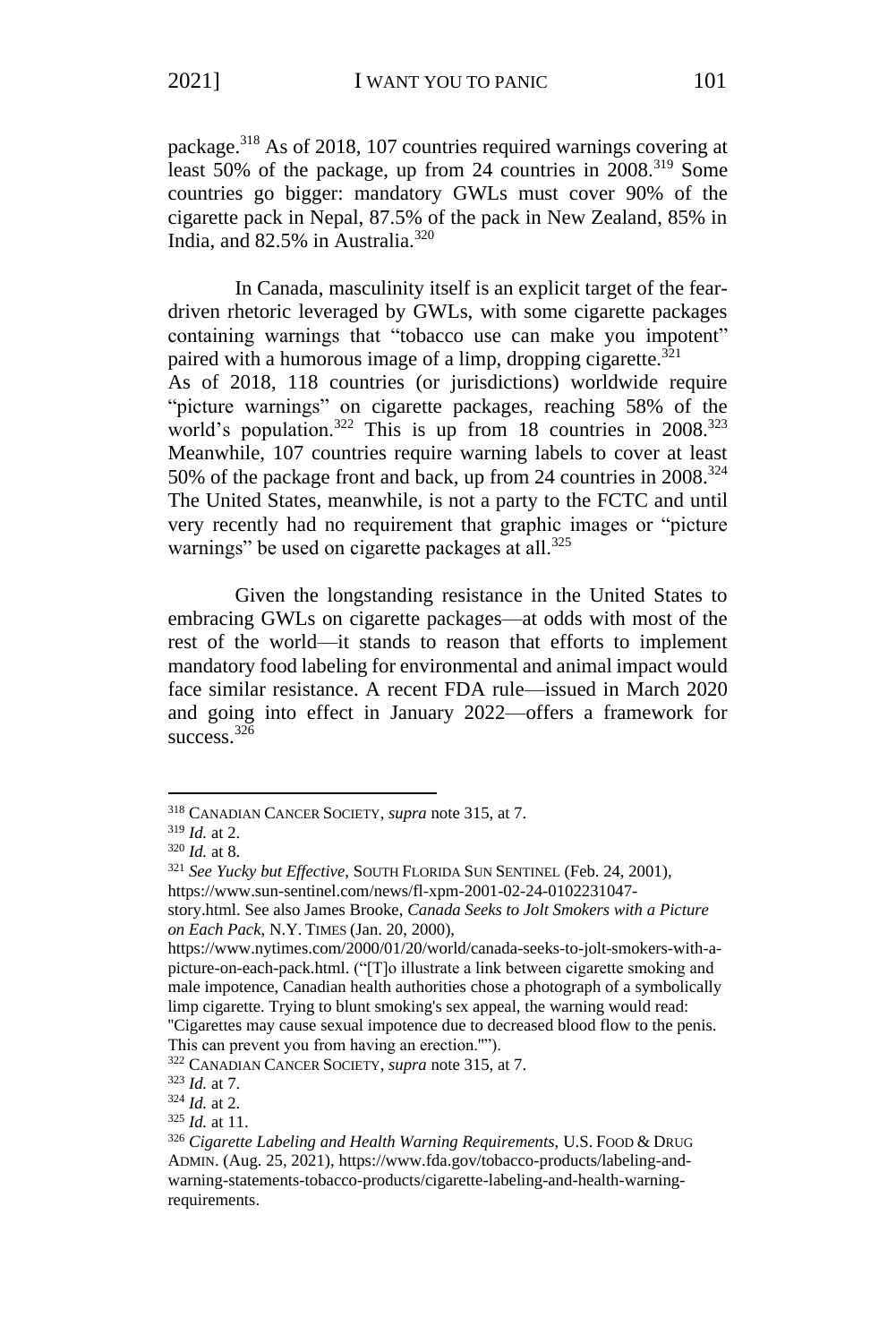## *B. The 2020 FDA Rule: a Blueprint for Mandatory Graphic Labeling Success*

Any regulatory effort to impose GWLs on animal-derived food would do well to understand the long and controversial history that attempts to impose GWLs on cigarette packages have faced in the United States. A recent development in the form of a yet-to-be implemented FDA rule provides a blueprint that advocates of GWLs for food can follow.

In March 2020, the Food and Drug Administration (FDA) in the United States issued "a final rule to establish new cigarette health warnings for cigarette packages and advertisements" that "amends the Federal Cigarette Labeling and Advertising Act (FCLAA) of 1965 to require each cigarette package and advertisement to bear one of the new required warnings. The final rule specifies the 11 new textual warning label statements and accompanying color graphics."<sup>327</sup> The FDA stated that it is "taking this action to promote greater public understanding of the negative health consequences of cigarette smoking," <sup>328</sup> noting that current written warnings, "which have not changed in 35 years, have been described as 'invisible' ... and fail to convey relevant information in an effective way.  $\mathbb{I}^{\cdot329}$  The rule was supposed to go into effect on June  $18$ ,  $2021$ ,  $330$  but the date has been pushed back to January 14, 2022.<sup>331</sup>

Once implemented, the new FDA rule will bring the United States in line with the 118 countries that already require GWLs on cigarette packages. The rule states that the new warnings will "consist of textual warning statements accompanied by color graphics, in the form of concordant photorealistic images, depicting the negative health consequences of cigarette smoking."<sup>332</sup> Further, the warnings "warnings must appear prominently on packages and in advertisements, occupying the top 50 percent of the area of the front and rear panels of cigarette packages and at least 20 percent of the area at the top of cigarette advertisements."<sup>333</sup>

<sup>&</sup>lt;sup>327</sup> Tobacco Products; Required Warnings for Cigarette Packages and Advertisements, 85 Fed. Reg. 15,638 (June 18, 2021) (codified at 21 C.F.R. 1141).

<sup>328</sup> *Id.*

<sup>329</sup> *Id.* at 15,639.

<sup>330</sup> *Id.* at 15,638.

<sup>331</sup> *Cigarette Labeling and Health Warning Requirements*, *supra* note 322.

<sup>332</sup> Tobacco Products; Required Warnings for Cigarette Packages and

Advertisements, 85 Fed. Reg. at 15,638.

<sup>333</sup> *Id.*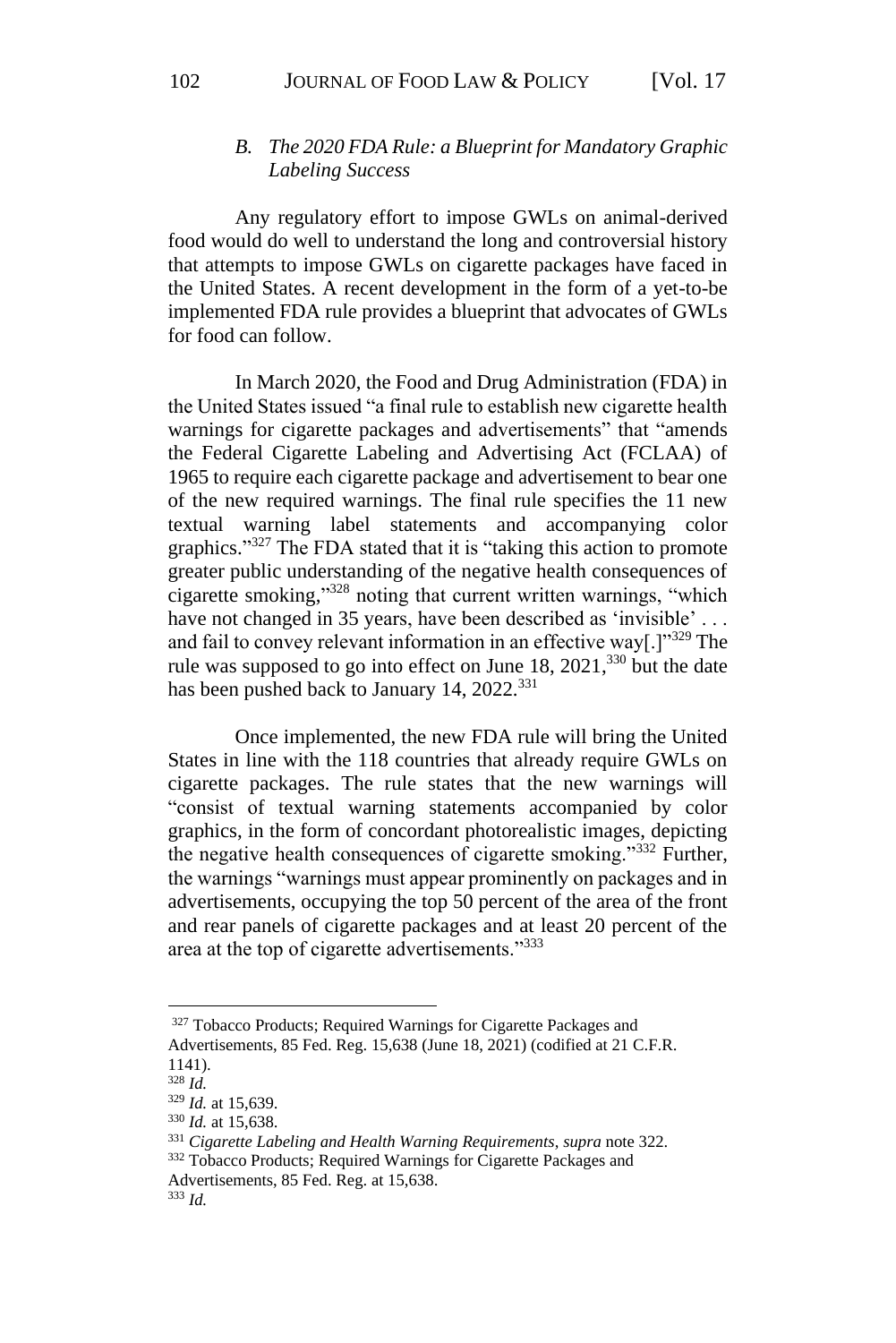In issuing its rule, the FDA noted that it received comments from a number of constituencies arguing that the new required warnings "violate the First Amendment of the United States Constitution under a variety of legal standards" and that "the Government's interest in promoting greater public understanding of the negative health consequences of cigarette smoking is not substantial."<sup>334</sup> The FDA rejected those arguments. It asserted that *Zauderer* v. *Office of Disciplinary Counsel,* 471 U.S. 626 (1985) governs this matter, and that under the *Zauderer* framework, a government interest supporting factual disclosures need not be substantial—but emphasized that "even if a substantial interest were required, that standard is easily met for these required warnings."335 It also discussed the First Amendment argument at great length.<sup>336</sup>

The FDA rejected the argument that images that intend to "evoke an emotional response, shock the viewer into retaining information, or convey an ideological message about how consumers should behave" cannot qualify as factual and accurate "based on their assertion that they are designed to evoke an emotional response, such as disgust."<sup>337</sup> The FDA argues that the planned warning images "illustrate the factual and accurate textual statements with which they are paired," and emphasized that the FDA developed the images via a "a science-based, iterative research process" that created images

> that were factually accurate; that depicted common visual presentations of the health conditions and/or showed disease states and symptoms as they are typically experienced; that presented the health conditions in a realistic and objective format devoid of non-essential elements; and that study participants found were concordant with the statements on the same health conditions. To do this, FDA staff, including internal medical experts from a range of specialties, worked closely with a certified medical illustrator to develop high quality, factually accurate photorealistic images[.]<sup>338</sup>

Food labeling in the United States is regulated by a combination of the Food & Drug Administration (FDA) and the U.S. Department of Agriculture (USDA), with the FDA governing dairy and plant-based foods and USDA being responsible for meat and poultry labeling (both agencies regulate eggs, but in distinct

<sup>334</sup> *Id.* at 15,643.

<sup>335</sup> *Id.* at 15,644.

<sup>336</sup> *Id.* at 15,643.

<sup>337</sup> *Id.* at 15,646.

<sup>338</sup> *Id.*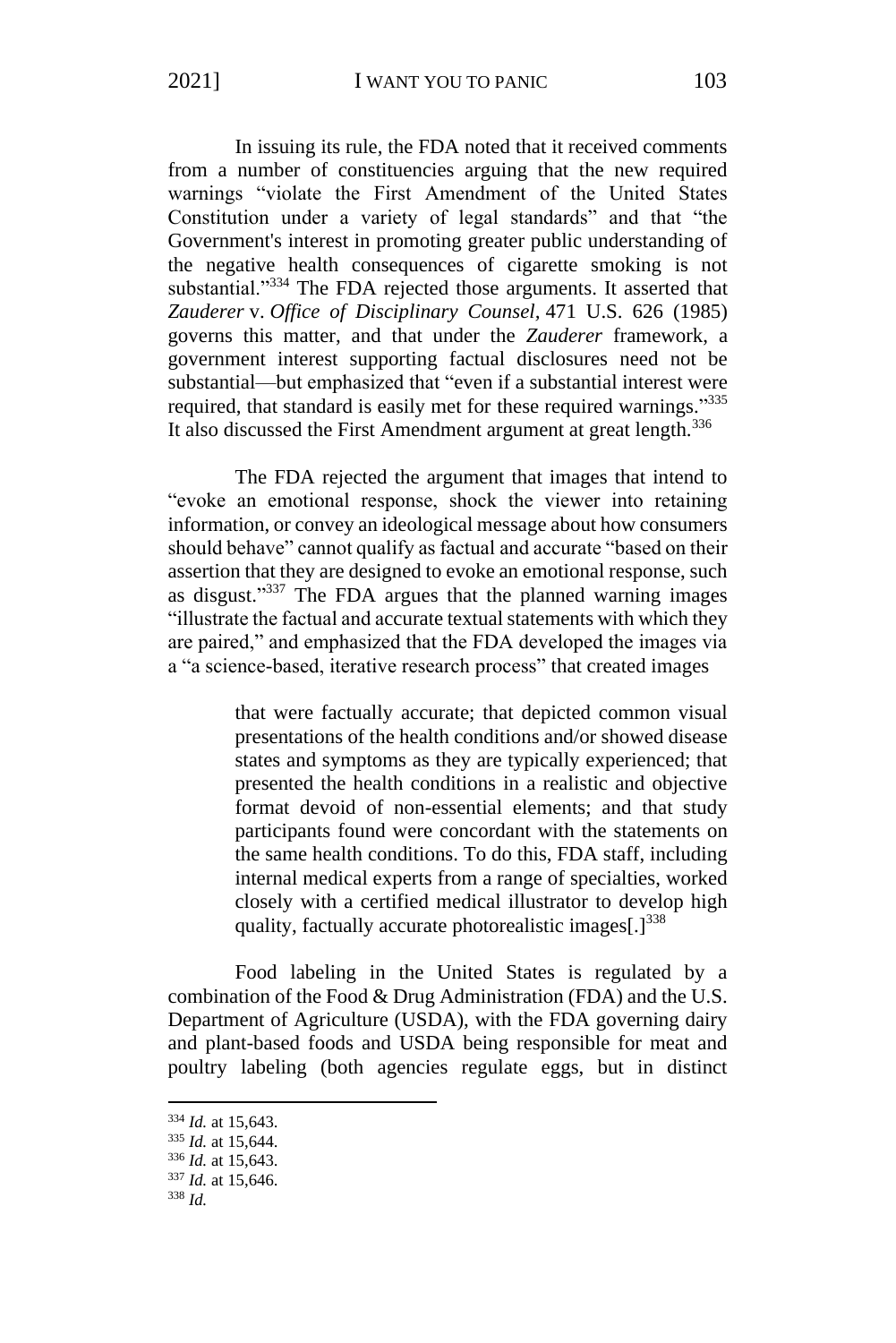forms).<sup>339</sup> The FDA and USDA are "in close coordination" on labeling matters, and "intend to work together to reach a common goal that will best assist consumers in making healthy dietary choices."340

Advocates of GWLs for animal-derived food should have no problem showing that the government has a significant interest in keeping the general public safe by reducing the wide-ranging dangers associated by climate change and mass species extinction, as well as in reducing the harms associated with mass exploitation and suffering to humans and nonhuman animals in the animal agriculture industry. To the extent the FDA (or USDA) faced First Amendment challenges in any effort to impose mandatory GWLs on animalderived food, it could turn to the rationale it presented in the FDA's March 2020 rule as a blueprint. Specifically, so long as food labels contained "factual and accurate textual statements" paired with graphic images that are accurate and developed via "a science-based, iterative research process," they should withstand any challenge that images intended to evoke an emotional response cannot qualify as "factual and accurate."341

GWLs for animal-derived food may be met with challenges based on the D.C. Circuit's 2012 decision R.J. Reynolds Tobacco Co. v. FDA, which struck down GWLs the FDA issued in 2011.<sup>342</sup> In that case, the D.C. Circuit emphasized that "[n]o one doubts the government can promote smoking cessation programs; can use

http://foodsafety.merieuxnutrisciences.com/2018/06/28/understanding-key-usdafda-food-labeling-differences-part-one/ and Ralph Meer, *Understanding Key USDA and FDA Food Labeling Differences: Part Two*, MERIEUX NUTRISCIENCES

<sup>339</sup> *Guidance for Industry: Letter Regarding Point of Purchase Food Labeling*, U.S. FOOD & DRUG ADMIN. (October 21, 2009),

https://www.fda.gov/regulatory-information/search-fda-guidance-

documents/guidance-industry-letter-regarding-point-purchase-food-labeling. For an overview of what food labeling is governed by the FDA and what is governed by the USDA, see Ralph Meer, *Understanding Key USDA and FDA Food Labeling Differences: Part One*, MERIEUX NUTRISCIENCES (June 28, 2018),

<sup>(</sup>July 19, 2018), http://foodsafety.merieuxnutrisciences.com/2018/07/19/understanding-key-usdafda-food-labeling-differences-part-two/. For a discussion on mandatory vs.

voluntary GMO labeling, see *Food Labeling – An Overview*, THE NAT'L AGRIC. L. CTR., https://nationalaglawcenter.org/overview/food-labeling/ (last visited Sept. 6, 2021).

<sup>340</sup> *Guidance for Industry: Letter Regarding Point of Purchase Food Labeling*, *supra* note 339.

<sup>341</sup>Tobacco Products; Required Warnings for Cigarette Packages and Advertisements, 85 Fed. Reg. at 15,646.

<sup>342</sup> R.J. Reynolds Tobacco Co. v. Food & Drug Admin., 696 F.3d 1205, 1222 (D.C. Cir. 2012).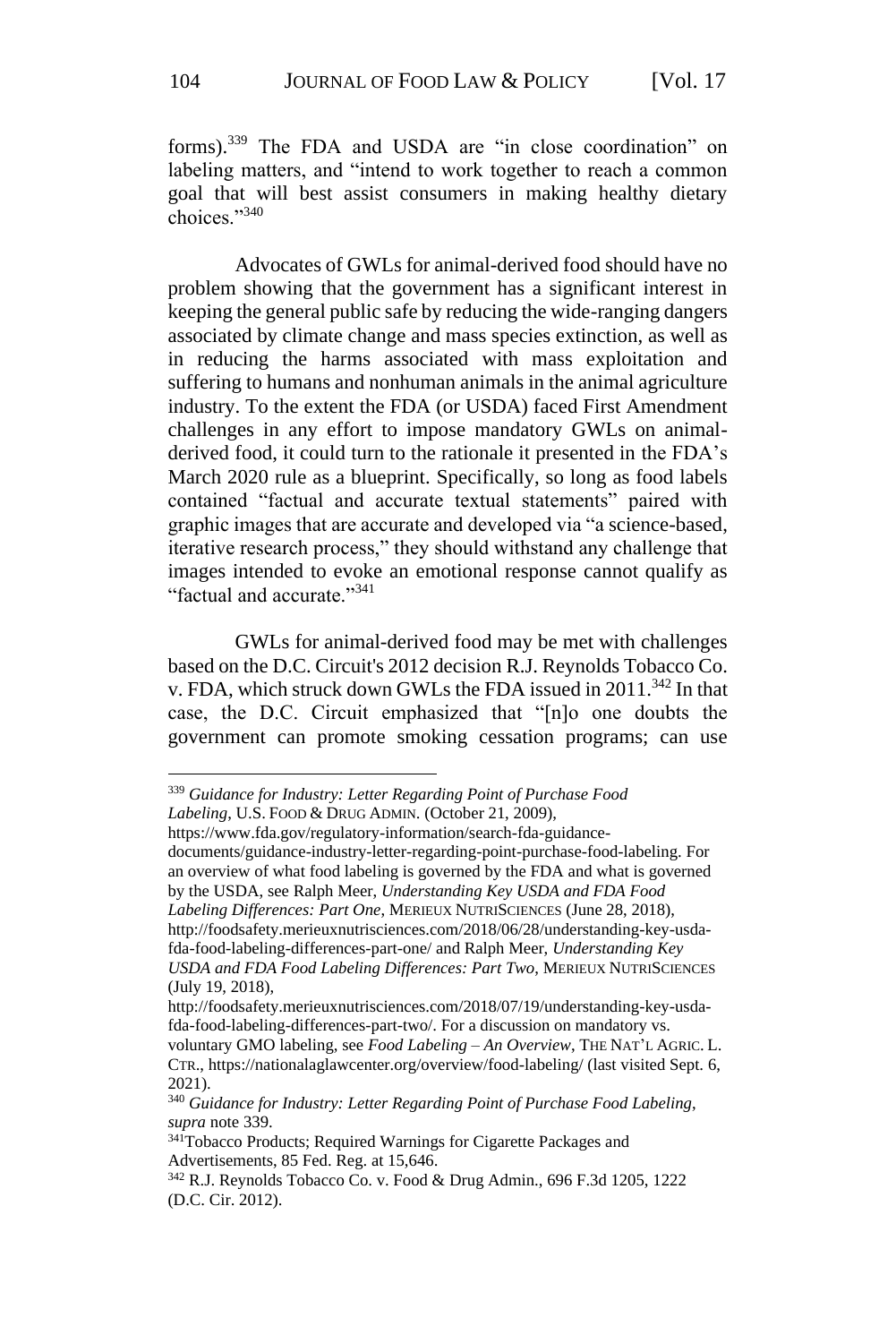shock, shame, and moral opprobrium to discourage people from becoming smokers; and can use its taxing and regulatory authority to make smoking economically prohibitive and socially onerous. And the government can certainly require that consumers be fully informed about the dangers of hazardous products."<sup>343</sup> The issue in R.J. Reynolds, the Court, said, was about the "scope of the government's authority to force the manufacturer of a product to go beyond making purely factual and accurate commercial disclosures and undermine its own economic interest—in this case, by making 'every single pack of cigarettes in the country [a] mini billboard' for the government's anti-smoking message."<sup>344</sup> In other words, said the Court, "how much leeway should this Court grant the government when it seeks to compel a product's manufacturer to convey the state's subjective—and perhaps even ideological—view that consumers should reject this otherwise legal, but disfavored, product?"<sup>345</sup>

These are critical questions to be sure. The D.C. Circuit ultimately held that the FDA's 2011 GWLs "do not constitute the type of 'purely factual and uncontroversial' information, or 'accurate statement[s],' to which the Zauderer standard may be applied. $346$ Noting that the FDA "concedes that the images are not meant to be interpreted literally," the R.J. Reynolds court held that the 2011 GWLs were not "purely" factual because "they are primarily intended to evoke an emotional response, or, at most, shock the viewer into retaining the information in the text warning."<sup>347</sup> "These inflammatory images," reasoned the R.J. Reynolds court, cannot rationally be viewed as pure attempts to convey information to consumers. They are unabashed attempts to evoke emotion (and perhaps embarrassment) and browbeat consumers into quitting."<sup>348</sup> The Court acknowledged that "none of these images are patently false," but held that "they certainly do not impart purely factual, accurate, or uncontroversial information to consumers" and that "[c]onsequently, the images fall outside the ambit of Zauderer."<sup>349</sup>

<sup>349</sup> *Id.* at 1217.

<sup>343</sup> *Id.* at 1212.

<sup>344</sup> *Id.*

<sup>345</sup> *Id*

<sup>346</sup> *Id.* at 1216.

<sup>&</sup>lt;sup>347</sup> Id. (citing Brief for Appellants at 33, R.J. Reynolds Tobacco Co. V. Food & Drug Admin., 696 F.3d 1205 (D.C. Cir. 2012) (No.11-5332) (quoting S. David (citing research showing that "pictures are easier to remember than words"); *id.* at 38 (citing FDA's finding that a substantial body of scientific literature shows that emotional responses, such as worry and disgust, "reliably predict the likelihood that consumers will understand and appreciate the substance of the warnings")). <sup>348</sup> *Id.* at 1216-17.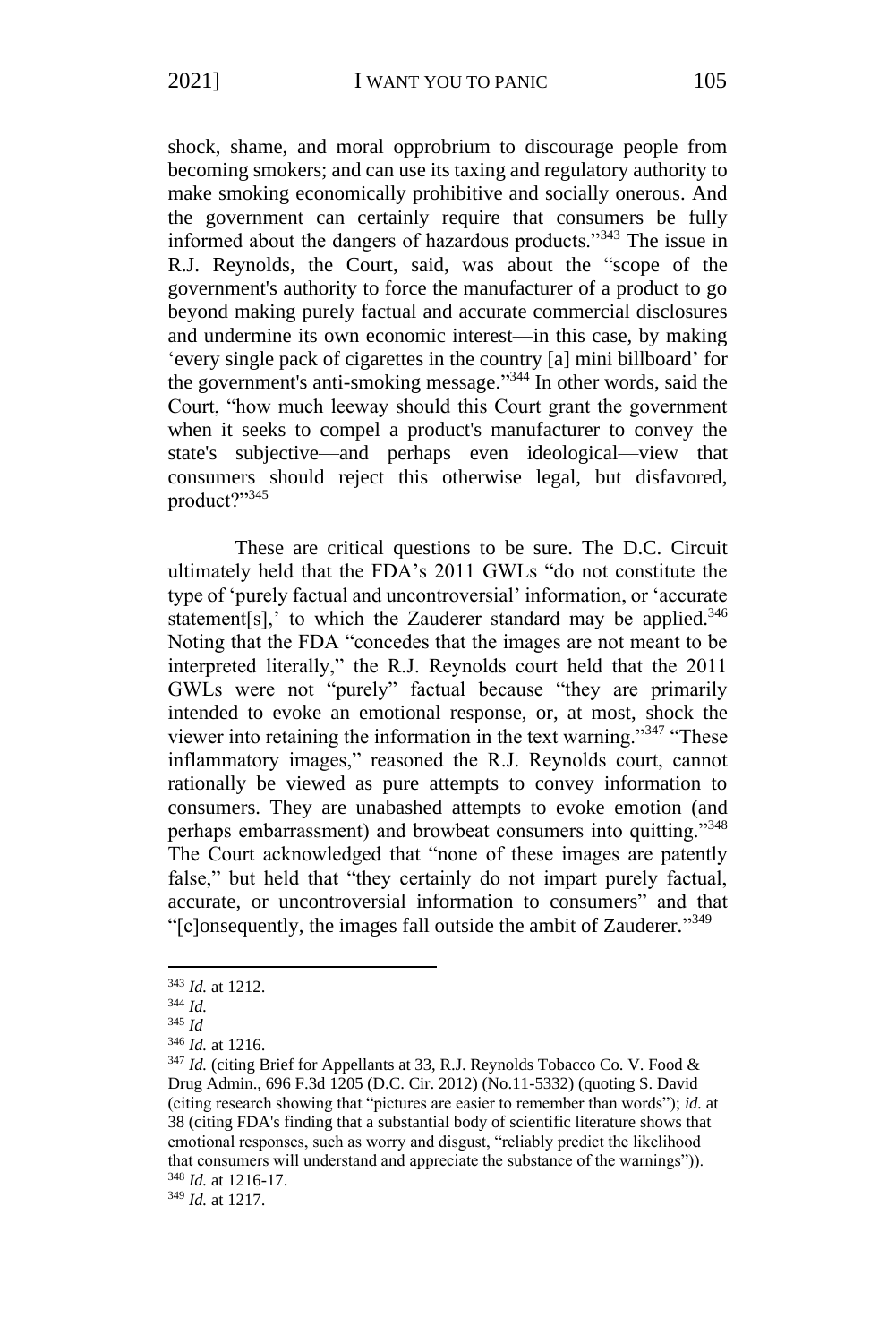Proponents of GWLs for animal-derived food will have to contend with the D.C. Circuit's holdings in R.J. Reynolds, but that case alone should not bar their efforts. First, it is likely that other circuits may see the issue differently, and until the U.S. Supreme Court rules on these issues, they remain unsettled. Second, the FDA's 2020 Rule provides important updates to its 2011 GWL strategy, including developing the images via a "a science-based, iterative research process" that focuses on presenting images in "a realistic and objective format devoid of non-essential element[.]"<sup>350</sup> The FDA rejects the argument that when GWLs evoke an emotional response they cannot also be factual, reasoning that with regard to its 2020 GWLs, "an emotional reaction on the part of some individuals would not render the warnings or the health information they convey 'controversial' or 'inflammatory.'" <sup>351</sup> The same arguments could be made in with respect to GWLs for animal-derived food.

#### *C. Envisioning GWLs for Animal-derived Food*

Images of clear-cut rainforests, veal calves separated from their mothers, or pregnant pigs in cramped gestation crates may be disturbing to look at but do not render them "controversial" or any less "accurate" than less emotionally laden images might be.

We humans are loathe to consider—really pause and reflect—on the lived experience of the billions of cows, pigs, chicken, and sheep whose lives from birth to death are wholly controlled the animal agriculture industry. Before their flesh and bodily fluids ended up in yogurt tins, cartons of milk, pints of ice cream, or packages of shrink-wrapped bacon, ground beef, or chicken breasts, what lives did they live? What social relationships did they have? Were they allowed to bond with their young? Did they suffer injuries from overcrowding, or overmilking? How much of their natural lifespan was left on the day they were corralled into the slaughterhouse, their bodies worth more to the humans who owned them dead than alive? Did they ever see the light of day, feel sunshine on their faces, or grass under their feet?

In a telling moment that underscores how uncomfortable we humans are with the fact that we breed and kill other animals for the pleasure of our own appetites, the D.C. Circuit in *American Meat* 

<sup>350</sup> Tobacco Products; Required Warnings for Cigarette Packaging and Advertisements, 85 Fed. Reg. 15,638, 15,646 (Mar. 18, 2020) (codified at 21 C.F.R. pt. 1141). <sup>351</sup> *Id.*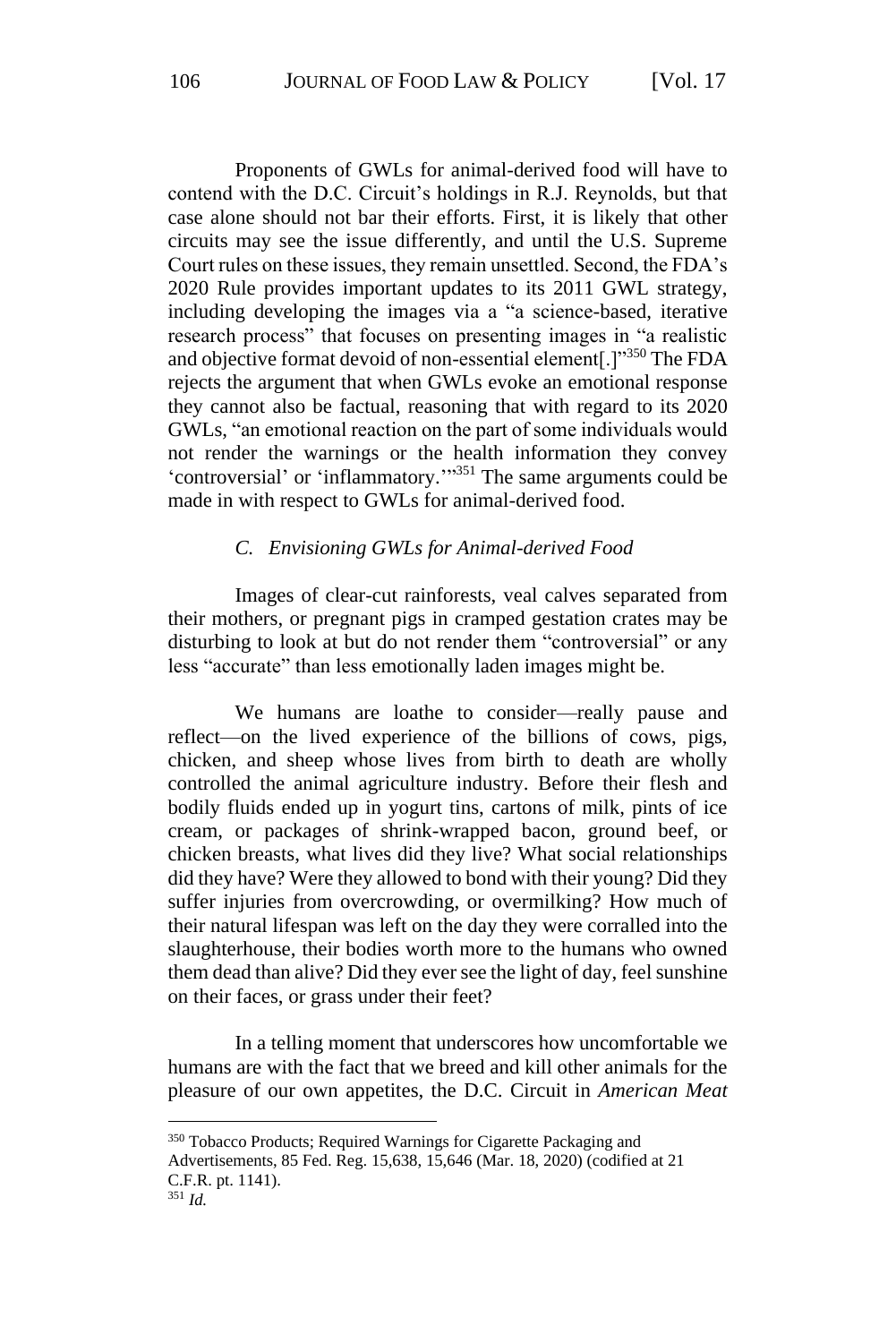*Institute* v. *U.S. Department of Agriculture* failed to unequivocally reject the American Meat Institute's (AMI) objection to the word "slaughter" being used on meat labels.<sup>352</sup> "Though it seems a plain, blunt word for a plain, blunt action, we can understand a claim that 'slaughter,' used on a product of any origin, might convey a certain innuendo," the Court said, ultimately concluding that it need not address AMI's objection because AMI did not object to "the truth of the facts required to be disclosed, so there is no claim that they are controversial in that sense," and furthermore the more benign word "harvested" was permitted under the regulations as an alternative to "slaughtered," and AMI did not object to use of that word.<sup>353</sup>

As for the "certain innuendo" that the word "slaughter" may convey, the D.C. Circuit did not elaborate, but in tacitly agreeing with AMI that it is a word that the meat industry may want to avoid on its packaging, the court acknowledged the cognitive dissonance that the animal agriculture industry seeks to perpetuate to keep its consumers from thinking too deeply about the lives—and deaths of the animals whose bodies they are selling.

A closer look at the arguments offered against use of the word "slaughter" on meat labels reveals a deep discomfort within the meat industry of the idea of confronting consumers with factually accurate information about the death of the animals they are selling. The word "slaughtering" is "not accurate" and "offensive," said one AMI member.<sup>354</sup> "Consumers will have to think about slaughter every time they buy or prepare meat," said a another.<sup>355</sup> "[R]equiring labels to declare 'Born, Raised, and Slaughtered in the U.S.' could adversely affect demand by bringing front and center the issue of slaughtering livestock," said a third. $356$ 

That the word "slaughter" or other words that may force consumers to confront the fact that animals are killed for their meat and may evoke an emotional reaction does not make those words factually inaccurate. To the contrary. Proponents of GWLs for animal-derived food should not be deterred from using factually accurate words precisely *because* they are likely to elicit an

<sup>352</sup> Am. Meat Inst. v. U.S. Dept. of Agric.,760 F.3d 18, 27 (D.C. Cir. 2014) (en banc).

<sup>353</sup> *Id.*

<sup>354</sup> Reply Brief for Appellants, at 8 n.2, Am. Meat Inst. v. U.S. Dept. of Agric., 760 F.3d 18 (D.C. Cir. 2014) (en banc) (No. 13-5281). <sup>355</sup> *Id.*

<sup>356</sup> *Id.*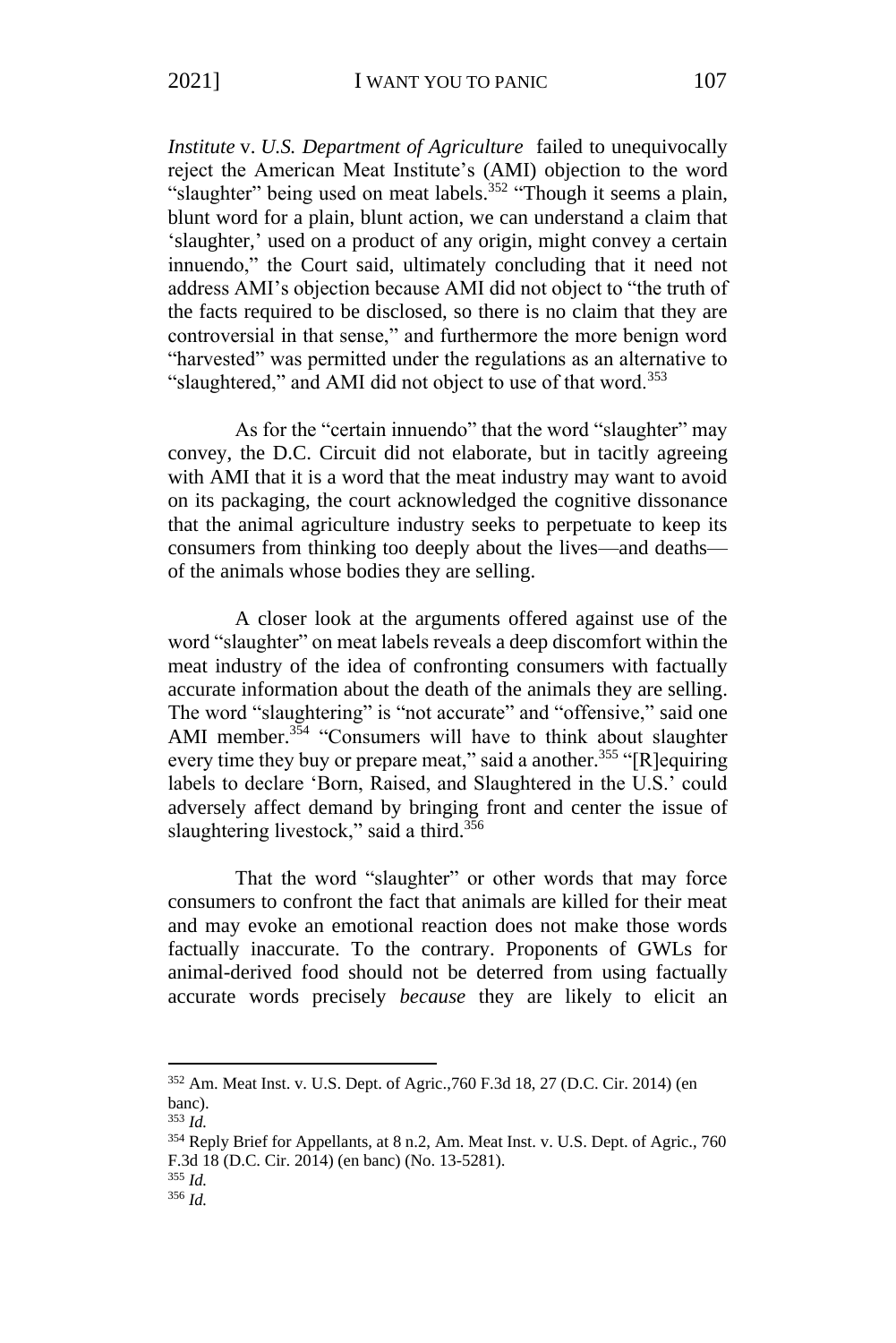emotional reaction. The truth has been sanitized for consumers for too long, and it does not serve the crisis we now face.

In envisioning what GWLs for animal-based food should look like, advocates should lean on the rhetorical tool Logos, partnering closely with scientists and experts to ensure the data information communicated is accurate. But they should also lean on the rhetorical tool Pathos, casting a vivid and emotionally provocative spotlight on the environmental harms, suffering, and exploitation inherent in the animal agriculture industry that has, for far too long, been too easy to ignore.

### **V. CONCLUSION**

Our food culture is broken. Not only does "[f]ood in the Anthropocene represents one of the greatest health and environmental challenges of the 21st century,"<sup>357</sup> but our relationship to food—in particular animal-derived meat, eggs, and dairy—is harmful in other ways as well. Our tendency to associate meat-eating with masculinity and strength and plant-eating with femininity and weakness is grounded in deeply-entrenched gender norms that perpetuate a form of idealized "traditional masculinity" that is itself harmful.<sup>358</sup> Our seemingly insatiable appetite for meat and milk is harmful to the workers of the animal agriculture industry—a cohort that is disproportionately comprised of immigrants and people of color whose working conditions expose them to large-scale suffering and death for low wages, few benefits, and, more recently, perilous exposure to Covid-19.<sup>359</sup> As if this multitude of harms were not enough, the greatest harms are borne by the billions of animals bred into existence each year for the sole purpose of commodification and consumption, with little regard for the quality of their lived experience, their social bonds, or their desire to life a life free from interventions like artificial insemination, cramped quarters, limited to no exposure to sunlight and grass, separation between mother and young, and an untimely death.<sup>360</sup>

This needs to stop. A 2019 report published by the Lancet Commission titled *Food in the Anthropocene: the EAT–Lancet Commission on healthy diets from sustainable food systems* urged that "global efforts are urgently needed to collectively transform

<sup>357</sup> Willet et al., *supra* note 42, at 449.

<sup>358</sup> *See* Gambert & Linné, *supra* note 58, at 133.

<sup>359</sup> *See* Matthews & Pinkerton, *supra* note 54.

<sup>360</sup> *See* Jacobs, *supra* note 53.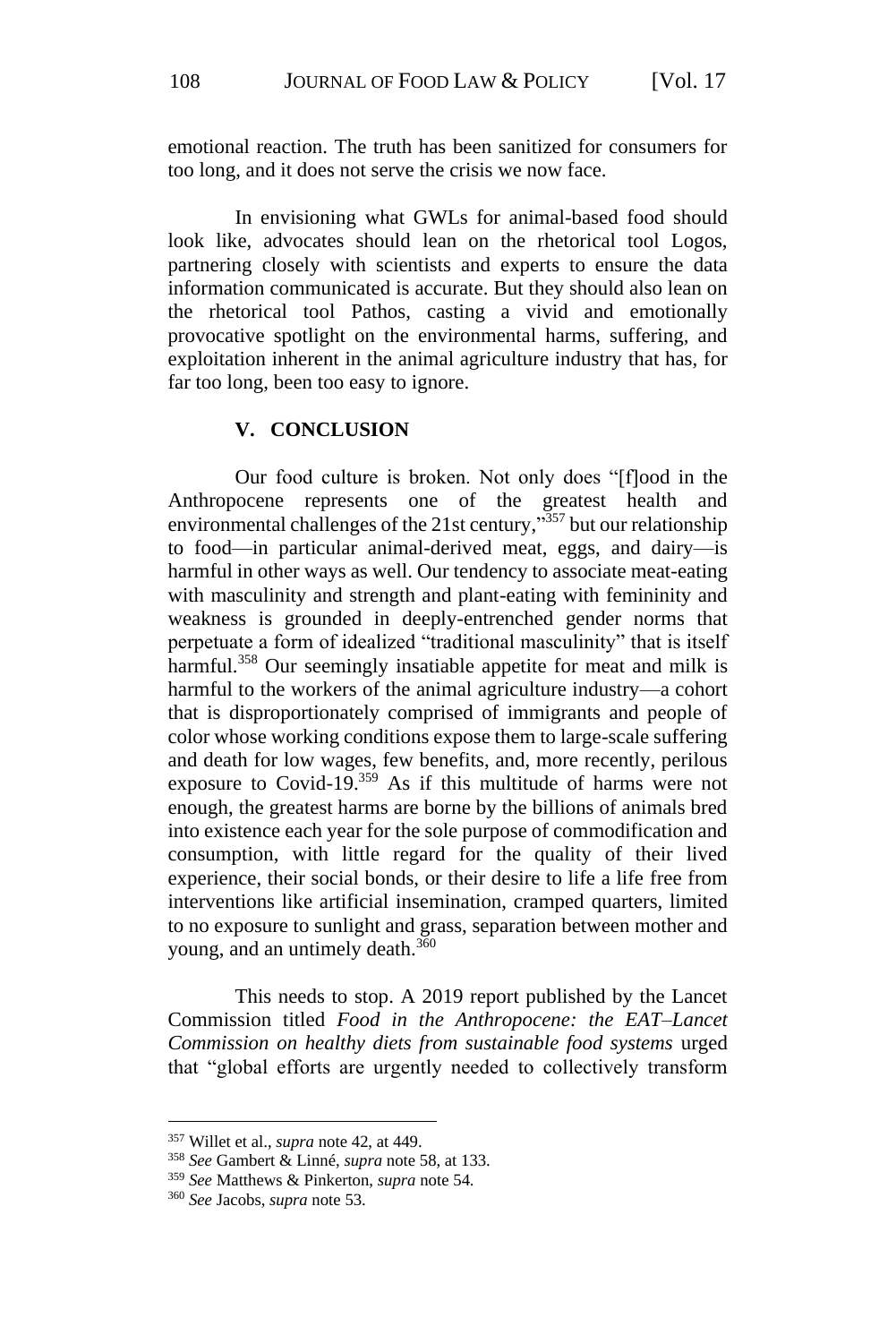diets and food production."<sup>361</sup> What is needed, argued Lancet, is "rapid adoption of numerous changes and unprecedented global collaboration and commitment: nothing less than a Great Food Transformation." <sup>362</sup>

How, then, do we achieve a Great Food Transformation? Do plant based foods need to occupy the same rhetorical space as animal-derived food, reinforcing tropes of traditional masculinity, strength, and bleeding burgers, to create a meaningful paradigm shift? Or is something more disruptive, more norm-shattering, necessary to fundamentally change the way we humans think about food? Can an environmentally sustainable and animal-and-worker friendly plant-based food culture become dominant without the fearbased narratives that have so far kept animal meat in the center of our plates for generations?

As this article suggests, perhaps advocates of plant-based food should lean into fear and other emotion-driven narratives to achieve a paradigm shift in the way we think about food. Kathie Dannemiller's "Formula for Change" (C =  $D \times V \times F > R$ ) argues that change occurs when there is Dissatisfaction with how things currently are combined with a Vision of what alternative is possible, and the First concrete steps for realizing that vision.<sup>363</sup> This article argues that we have these three ingredients in spades.

Of course, mandatory GWLs for animal-derived food won't single-handedly solve the climate crisis or change our attitudes and cultural norms around food overnight. But, they could be an important component of a multi-faceted strategy that would need to include bold local, national, and international action and coordination undertaken by governments, industry, and civil society. 364

<sup>361</sup> Willet et al., *supra* note 42, at 447.

<sup>362</sup> *Id.* at 448.

<sup>363</sup> *See* Dannemiller & Jacobs, *supra* note 96, at 483.

<sup>364</sup> *See* Willet et al., *supra* note 42, at 478 tbl.6 (illustrating "the Nuffield Ladder of Policy Intervention to Health Diets from Sustainable Food Systems" depicting potential action taken by government, industry, and civil society including a range of policy interventions: eliminate choice, restrict choice, guide choices through disincentives, guide choices through incentives, guide choice by changing default policy, enable choice, provide information, and do nothing).

*See also* Eliza Barclay, *The Way We Eat Could Doom Us as a Species. Here's a New Diet Designed to Save Us.*, VOX (Jan. 24, 2019),

https://www.vox.com/2019/1/23/18185446/climate-change-planet-based-dietlancet-eat-commission.